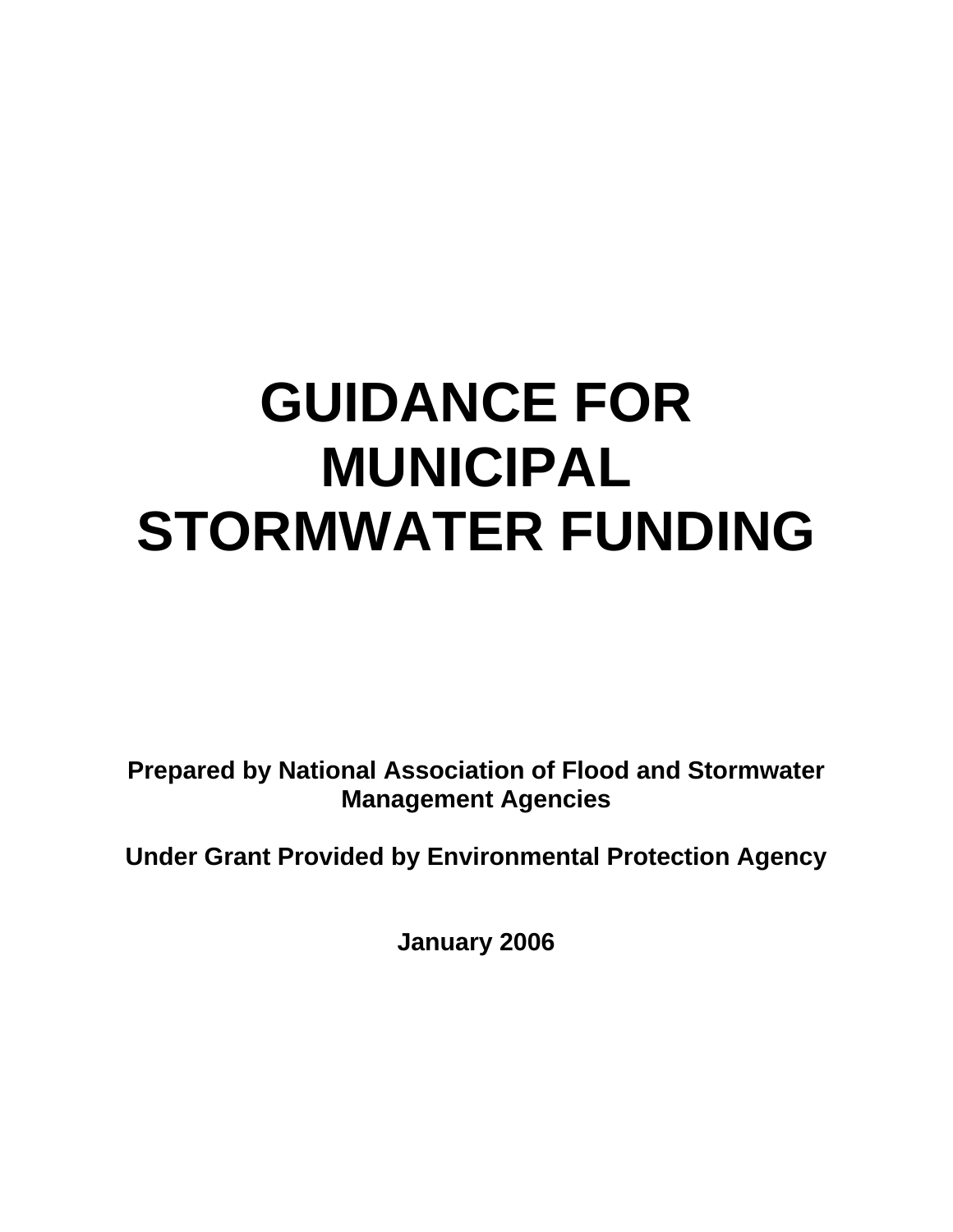# **ACKNOWLEDGEMENTS**

This project was funded by a grant from the United States Environmental Protection Agency (USEPA) to the National Association of Flood and Stormwater Management Agencies (NAFSMA). The project was funded under the USEPA Federal Water Quality Cooperative Agreements Program in the Office of Water.

Susan Gilson, Executive Director of NAFSMA was the project manager. Consultants for the project were:

David Burchmore of Squire, Sanders and Dempsey L.L.P. Hector Cyre of Water Resource Associates, Inc. Doug Harrison Andrew Reese of AMEC Earth & Environmental, Inc. Scott Tucker.

Scott Tucker and Doug Harrison were authors of Chapter 1 on Background and Introduction, Hector Cyre of Chapter 2 on Sources of Funding, David Burchmore of Chapter 3 on Legal Considerations, and Andrew Reese of Chapter 4 on Implementing User-Fee Based Funding. Hector Cyre contributed the case studies found in the Appendix. Doug Harrison and Scott Tucker provided overall coordination and editing for the project.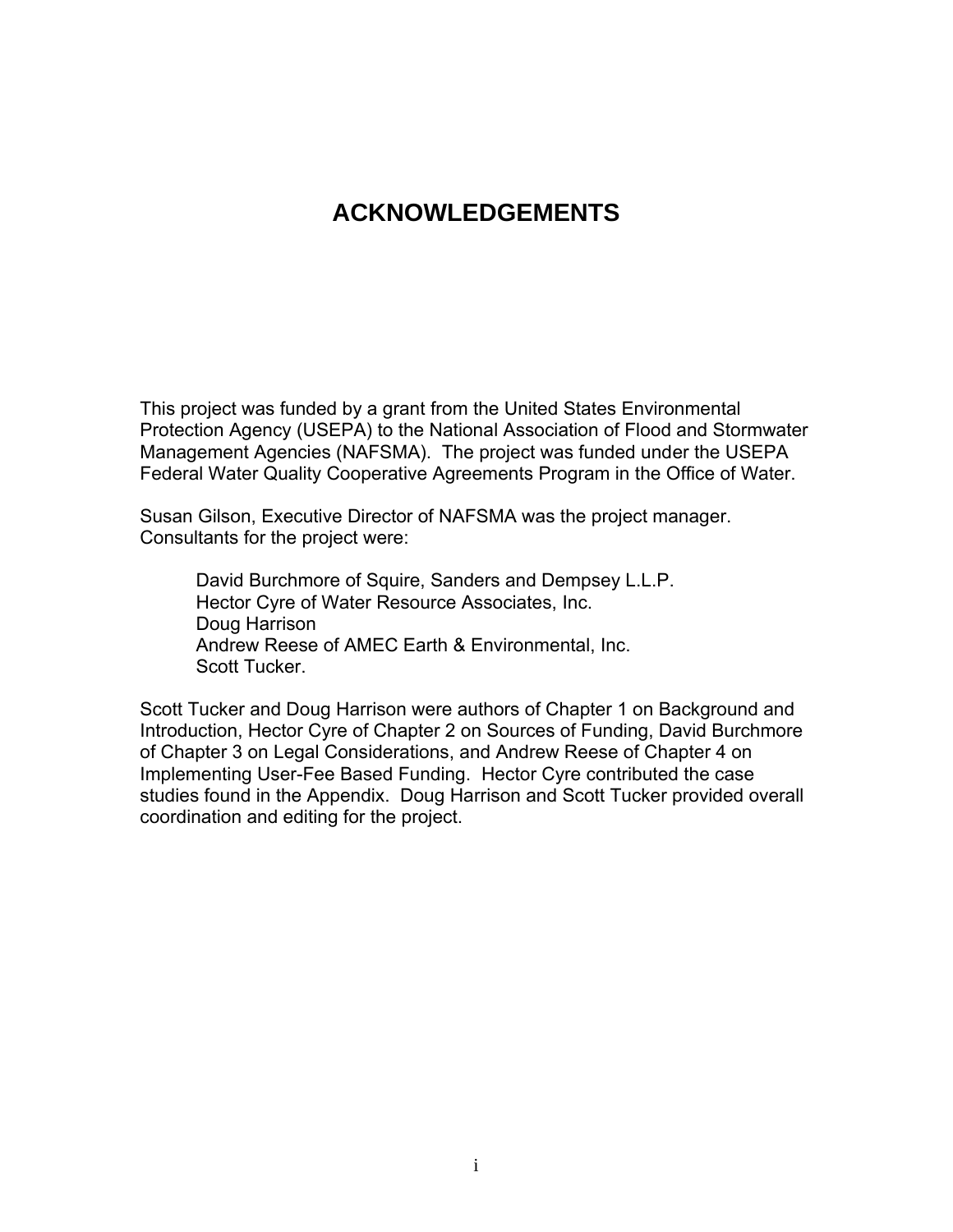# **TABLE OF CONTENTS**

|                                                                                                                                                                                                                                                                                                                        | Page                                                                      |
|------------------------------------------------------------------------------------------------------------------------------------------------------------------------------------------------------------------------------------------------------------------------------------------------------------------------|---------------------------------------------------------------------------|
| Acknowledgements                                                                                                                                                                                                                                                                                                       | İ                                                                         |
| <b>Executive Summary</b><br>of Funding ES-1<br>Sources<br>Considerations<br>$ES-2$<br>Legal<br>Implementing User-Fee Based Funding<br>$ES-4$                                                                                                                                                                           | $ES-1$                                                                    |
| <b>Case Studies</b>                                                                                                                                                                                                                                                                                                    | $ES-5$                                                                    |
| Chapter 1, Background and Introduction<br>What<br><b>Is Municipal Stormwater</b><br><b>Historical Development of Stormwater Systems</b><br>New Paradigm<br>lative Perspective<br>Legis<br>As A Service<br>Stormwater<br><b>Issues and Challenges for Local Governments</b>                                             | $1 - 1$<br>$1 - 1$<br>$1 - 2$<br>$1 - 2$<br>$1 - 5$<br>$1-6$<br>$1 - 7$   |
| Chapter 2, Sources of Funding<br>Funding<br><b>Strategies</b><br>Money, Revenue, and Resources<br><b>Expensed Versus Debt Funding</b><br><b>Characteristics of Successful Funding Strategies</b><br>A Business Plan Approach Is Based on Strategic Objectives<br>Effective Stormwater Business Plans Identify Linkages | $2 - 1$<br>$2 - 1$<br>$2 - 1$<br>$2 - 2$<br>$2 - 2$<br>$2 - 3$            |
| And<br>Dependencies<br>Community Expectations Are Represented in the<br><b>Business Plan</b><br><b>Effective Programs Respond to Change</b><br>Service Fee Rates Are Cost-Based<br><b>Resources Are Dedicated and Stable</b>                                                                                           | $2 - 3$<br>$2 - 4$<br>$2 - 4$<br>$2 - 4$<br>$2 - 4$                       |
| in Funding Practices<br>Trends<br><b>Increasing Complexity</b><br><b>Blended Funding</b><br>Multi-jurisdictional Funding<br>Cost-sharing With Other Public Programs<br><b>Broader Private Sector Participation</b><br>Increasing Influence of Technology and Data                                                      | $2 - 5$<br>$2 - 5$<br>$2 - 6$<br>$2 - 6$<br>$2 - 7$<br>$2 - 8$<br>$2 - 8$ |
| <b>Methods and Mechanisms</b><br>Funding<br><b>Local Governments' Funding Authority</b><br><b>Funding Methods and Mechanisms</b><br>General<br><b>Revenue Appropriations</b><br>Stormwater<br>User (Service) Fees                                                                                                      | $2 - 9$<br>$2-9$<br>$2 - 10$<br>$2 - 10$<br>$2 - 12$                      |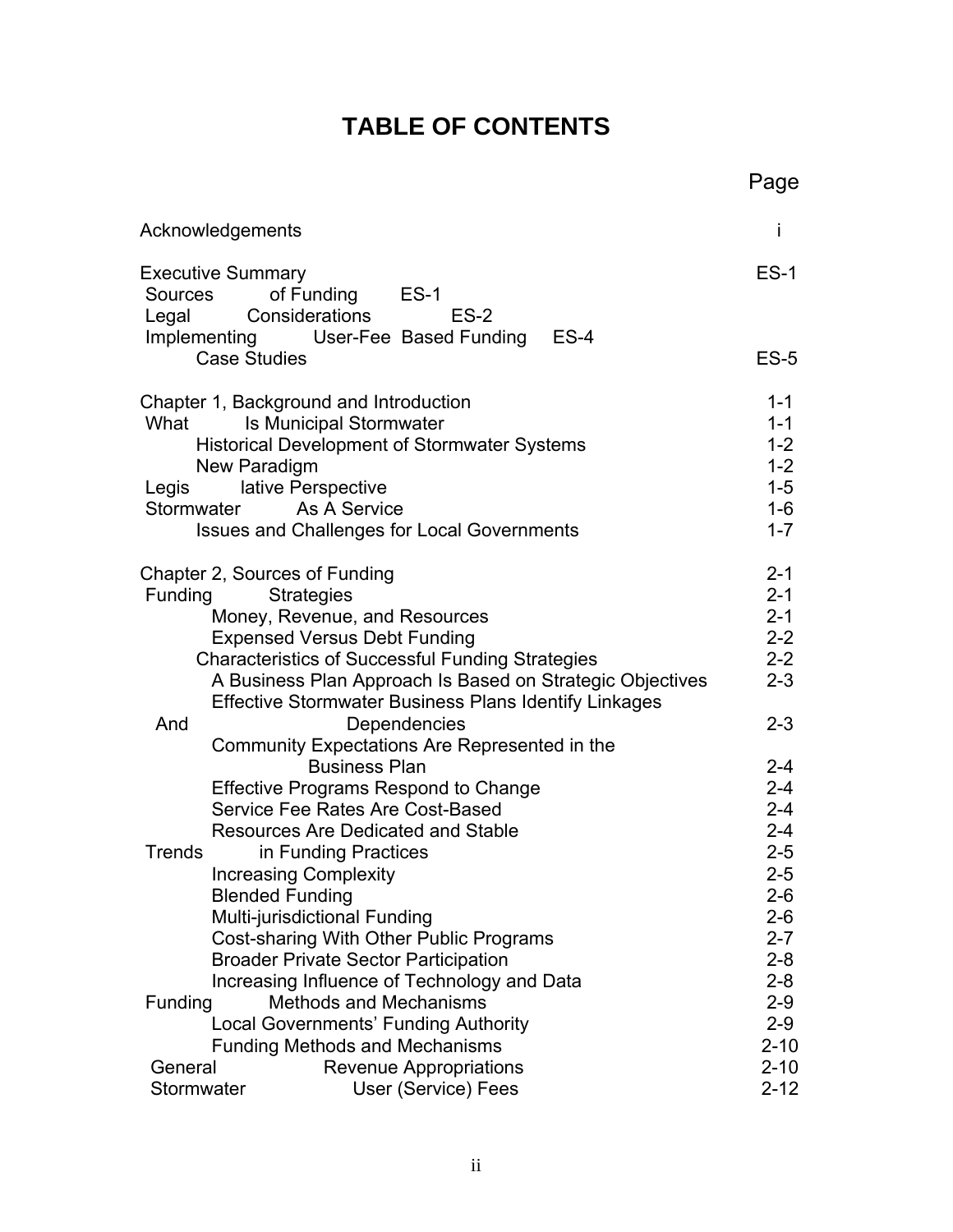|                                        | Plan Review, Development Inspection and                |          |
|----------------------------------------|--------------------------------------------------------|----------|
|                                        | <b>Other Special Fees</b>                              | $2 - 14$ |
| Special                                | Assessments                                            | $2 - 14$ |
| Bonding                                | for Capital Improvements                               | $2 - 15$ |
| In-lieu                                | of Construction Fees                                   | $2 - 16$ |
| Capitalization                         | <b>Recovery Fees</b>                                   | $2 - 18$ |
|                                        | <b>Impact Fees</b>                                     | $2 - 19$ |
| Developer                              | <b>Extension/Latecomer Fees</b>                        | $2 - 21$ |
| Federal                                | and State Funding                                      | $2 - 22$ |
|                                        | Service Fee and Assessment Design Considerations       | $2 - 22$ |
| Legality                               |                                                        | $2 - 22$ |
| Equity                                 |                                                        | $2 - 23$ |
|                                        | <b>Technical Foundations</b>                           | $2 - 24$ |
| Origin of Costs                        |                                                        | $2 - 25$ |
|                                        | <b>Revenue Sufficiency</b>                             | $2 - 27$ |
| Flexibility                            |                                                        | $2 - 27$ |
|                                        | Balance of Rates with Level of Service                 | $2 - 27$ |
|                                        | Data Requirements                                      | $2 - 28$ |
|                                        | <b>Compatibility with Data Processing Systems</b>      | $2 - 29$ |
|                                        | Consistency with Other Local Funding and Rate Policies | $2 - 30$ |
|                                        | <b>Revenue Stability and Sensitivity</b>               | $2 - 30$ |
|                                        | Service Fee Rate and Assessment Methodologies          | $2 - 31$ |
| Rate Design                            |                                                        | $2 - 31$ |
|                                        | <b>Service Fees</b>                                    | $2 - 31$ |
|                                        | Assessments                                            | $2 - 32$ |
|                                        | Uniform and Tiered Charges                             | $2 - 32$ |
|                                        | Service and Equivalency Units                          | $2 - 33$ |
|                                        | Classification and Grouping of Like Customers          | $2 - 34$ |
|                                        | <b>Service Fee Credits</b>                             | $2 - 34$ |
|                                        | Example Stormwater Rate Methodologies                  | $2 - 36$ |
| Impervious                             | Area                                                   | $2 - 36$ |
| Impervious                             | Area and Gross Area                                    | $2 - 38$ |
|                                        | Impervious Area and Percentage of                      |          |
| Impervious                             | Coverage                                               | $2 - 41$ |
|                                        | Gross Area and Intensity of Development                | $2 - 45$ |
| <b>Chapter 3, Legal Considerations</b> |                                                        | $3 - 1$  |
| Overview                               |                                                        | $3 - 1$  |
| Common                                 | <b>Themes</b>                                          | $3 - 4$  |
| Tax vs. Fee                            |                                                        | $3 - 4$  |
| Found                                  | Not to Be a Tax                                        | $3-5$    |
| Found                                  | to Be a Tax                                            | $3 - 7$  |
|                                        | <b>Voluntary Service and "Opt-Out" Provisions</b>      | $3 - 8$  |
|                                        | Fee vs. Special Assessment                             | $3 - 10$ |
|                                        | <b>Related to Cost of Services</b>                     | $3 - 11$ |
|                                        | <b>Properties Benefited</b>                            | $3 - 12$ |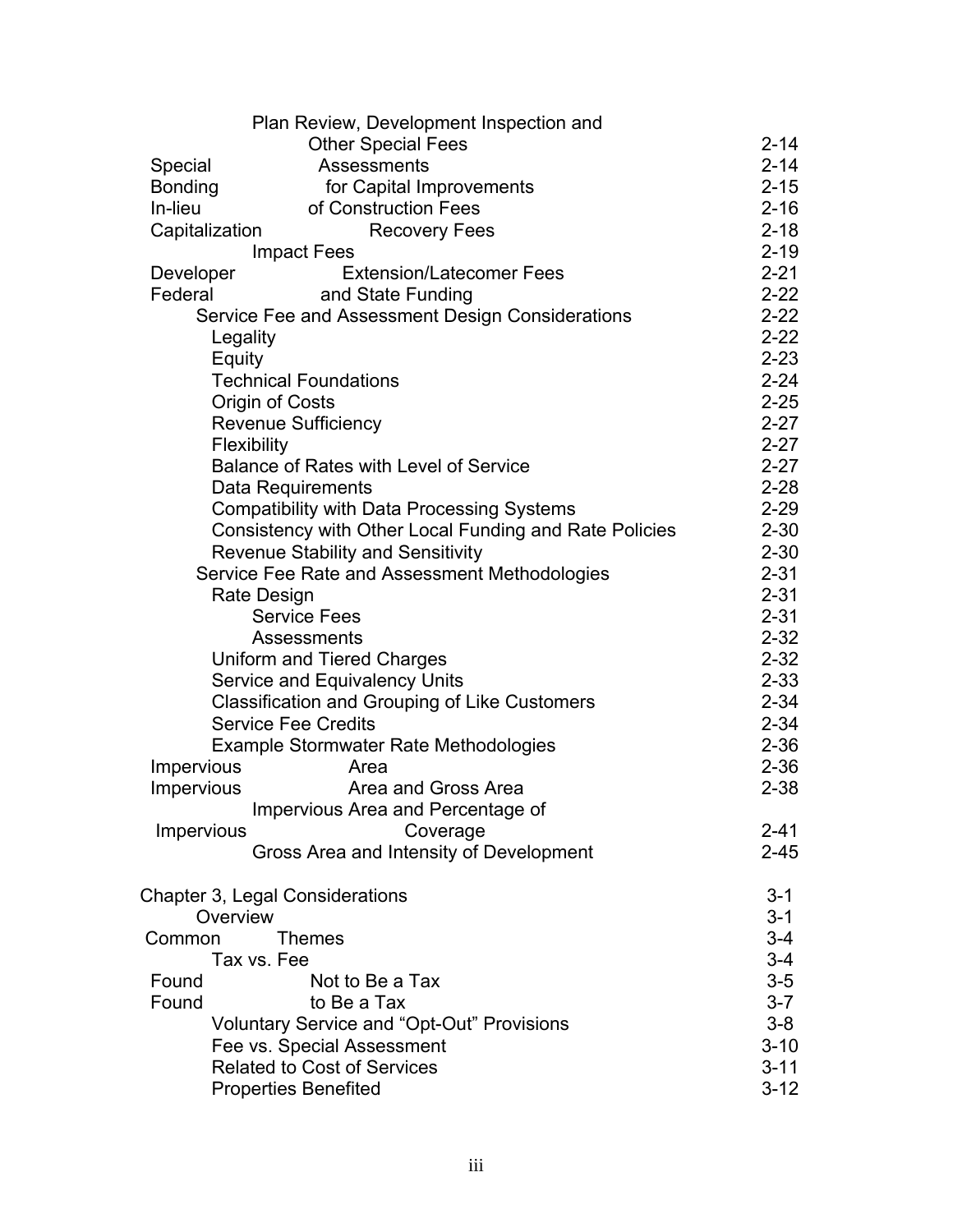| Summary        | and Conclusion<br><b>Cases Cited</b>                                               | $3 - 17$<br>$3 - 18$ |
|----------------|------------------------------------------------------------------------------------|----------------------|
|                |                                                                                    |                      |
|                | Chapter 4, Implementing User-Fee Based Funding                                     | $4 - 1$              |
| Overview       |                                                                                    | $4 - 1$              |
| Forces         | <b>Driving Action</b><br>The Stormwater Utility, Program Concept and Due Diligence | $4 - 2$<br>$4 - 3$   |
|                | <b>Utility Program Concept</b>                                                     | $4 - 3$              |
|                | Due Diligence                                                                      | $4 - 4$              |
|                | Creating Momentum and a Process for Program Action                                 | $4 - 5$              |
|                | <b>Understanding Problems</b>                                                      | $4 - 5$              |
|                | Vision for the Future                                                              | $4 - 6$              |
|                | <b>Bringing About Action</b>                                                       | $4 - 7$              |
|                | <b>Process Framework</b>                                                           | $4 - 7$              |
| <b>Process</b> | Framework, Quick Concept Study                                                     | $4 - 8$              |
| Process        | <b>Framework, Feasibility Study</b>                                                | $4 - 9$              |
| <b>Process</b> | Framework, Utility Implementation                                                  | $4 - 11$             |
|                | <b>The Public Track</b>                                                            | $4 - 11$             |
|                | The Program Track                                                                  | $4 - 13$             |
|                | The Finance Track                                                                  | $4 - 14$             |
|                | The Database Track                                                                 | $4 - 15$             |
|                | <b>Policy Issues</b>                                                               | $4 - 17$             |
| Schedule       |                                                                                    | $4 - 19$             |
|                | Appendix, Example Stormwater Utility Programs                                      | $A-1$                |
| City           | of Bellevue, Washington                                                            | $A-1$                |
|                | Keynotes                                                                           | $A-1$                |
|                | <b>Community Profile</b>                                                           | $A-2$                |
|                | <b>Formation Process</b>                                                           | $A-3$                |
|                | Service Area                                                                       | $A-3$                |
|                | Role and Program                                                                   | $A-3$                |
|                | <b>Governance Structure</b>                                                        | $A-5$                |
|                | Organization and Staffing                                                          | A-5                  |
|                | Funding                                                                            | $A-5$                |
|                | Inter-governmental Cooperation                                                     | $A-6$                |
|                | <b>Public Participation</b>                                                        | $A-6$                |
|                | City of Charlotte/Mecklenburg County, North Carolina                               | $A-7$                |
|                | Keynotes                                                                           | $A-7$                |
|                | <b>Community Profile</b><br><b>Formation Process</b>                               | $A-9$                |
|                | Service Area                                                                       | $A-10$<br>$A-11$     |
|                | Role and Program                                                                   | $A-12$               |
|                | <b>Governance Structure</b>                                                        | $A-13$               |
|                | Organization and Staffing                                                          | $A-14$               |
|                | Funding                                                                            | $A-14$               |
|                | Inter-governmental Cooperation                                                     | $A-15$               |
|                | <b>Public Participation</b>                                                        | $A-16$               |
| City           | of Tulsa, Oklahoma                                                                 | $A-18$               |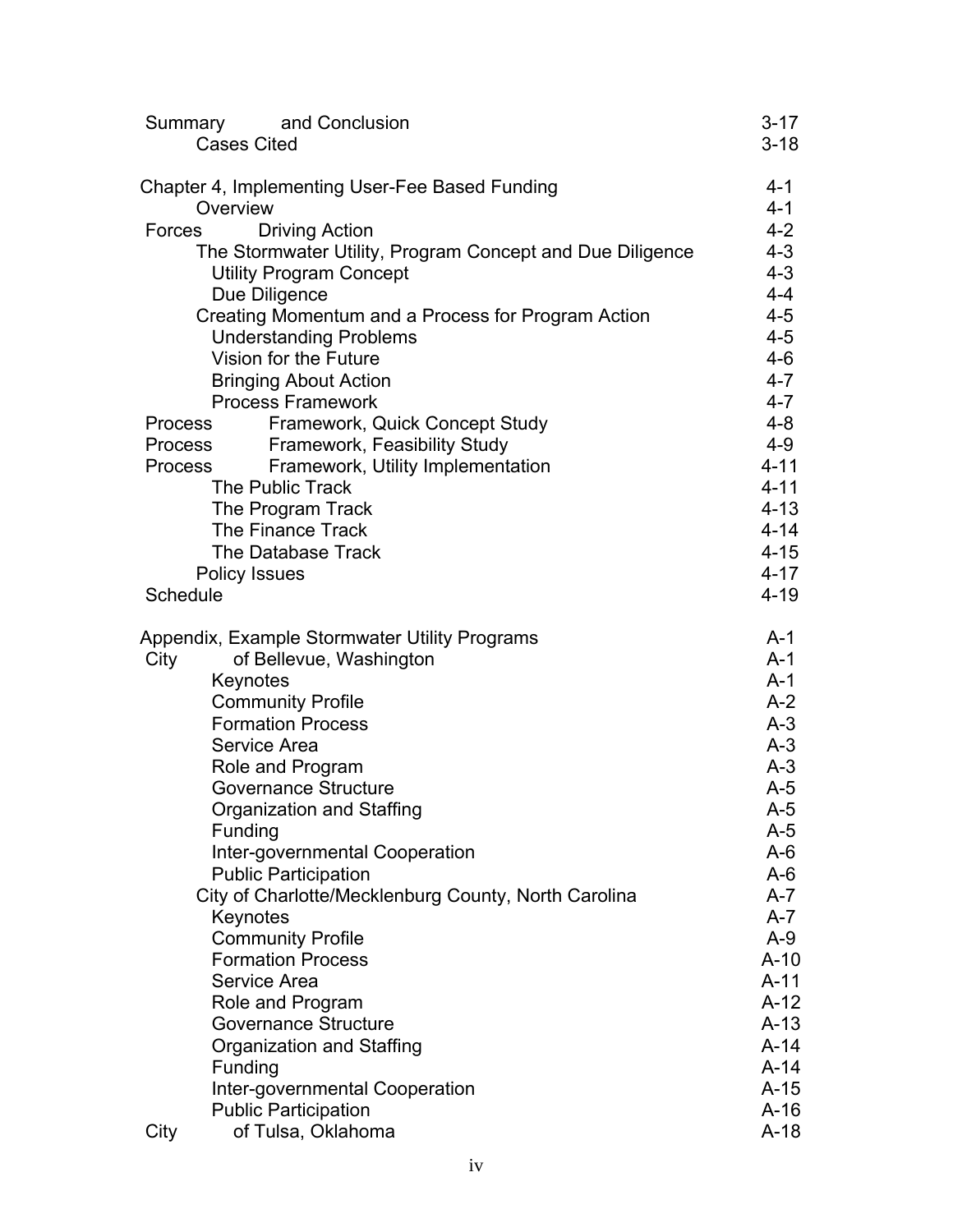|         | Inter-governmental Cooperation                            | $A-15$   |
|---------|-----------------------------------------------------------|----------|
|         | <b>Public Participation</b>                               | $A-16$   |
| City    | of Tulsa, Oklahoma                                        | $A-18$   |
|         | Keynotes                                                  | $A-18$   |
|         | <b>Community Profile</b>                                  | $A-19$   |
|         | <b>Formation Process</b>                                  | $A-22$   |
|         | Service Area                                              | $A-22$   |
|         | Role and Program                                          | $A-23$   |
|         | Organization and Staffing                                 | $A-24$   |
|         | Funding                                                   | $A-24$   |
|         | Inter-governmental Cooperation                            | $A-25$   |
|         | <b>Public Participation</b>                               | $A-25$   |
| Louisv  | ille/Jefferson County Metropolitan                        |          |
| Service | District (MSD), Kentucky                                  | $A-25$   |
|         | Keynotes                                                  | $A-25$   |
|         | <b>Community Profile</b>                                  | $A-26$   |
|         | <b>Formation Process</b>                                  | $A-27$   |
|         | Service Area                                              | $A-27$   |
|         | Role and Program                                          | $A-28$   |
|         | <b>Governance Structure</b>                               | $A-28$   |
|         | Organization and Staffing                                 | $A-28$   |
|         | Funding                                                   | $A-28$   |
|         | Inter-governmental Cooperation                            | $A-29$   |
|         | <b>Public Participation</b>                               | $A-29$   |
|         | Sarasota County Stormwater Environmental Utility, Florida | $A-29$   |
|         | Keynotes                                                  | $A-29$   |
|         | <b>Community Profile</b>                                  | $A-31$   |
|         | <b>Formation Process</b>                                  | $A-31$   |
|         | Service Area                                              | $A-31$   |
|         | Role and Program                                          | $A-32$   |
|         | <b>Governance Structure</b>                               | $A-32$   |
|         | Organization and Staffing                                 | $A-32$   |
|         | <b>Funding</b>                                            | $A-32$   |
|         | Inter-governmental Cooperation                            | $A-33$   |
|         | <b>Public Participation</b>                               | $A-34$   |
|         |                                                           |          |
|         | <b>Summary of Tables:</b>                                 |          |
|         | Table 1-1: Major Stormwater Management Functional Centers | $1 - 4$  |
|         | Table 2-1: Example Schedule of Rates                      | $2 - 43$ |
|         | Table 4-1: Building Blocks for a Compelling Case          | 4-6      |
|         |                                                           |          |
|         | Summary of Figures:                                       |          |
|         | Figure 4-1: Overall Process Framework                     | 4-8      |
|         | Figure 4-2: Feasibility Study Roadmap                     | $4 - 9$  |
|         | Figure 4-3: Utility Implementation Approach               | $4 - 12$ |
|         | Figure 4-4: Utility Implementation Schedule               | $4 - 20$ |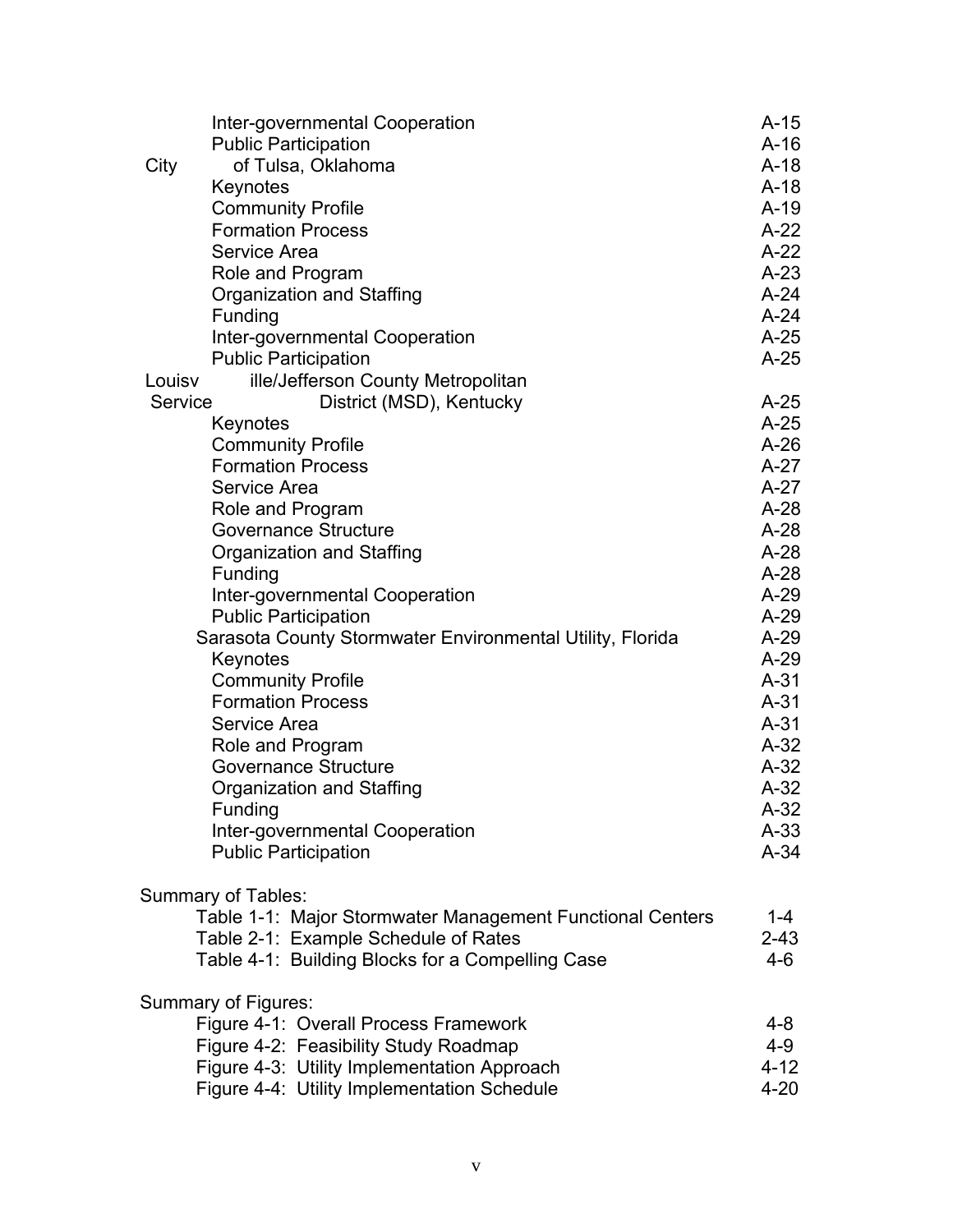# **EXECUTIVE SUMMARY**

Municipal stormwater management for local governments has evolved over time from an urban flood control function, to a water and resource management function, to an environmental protection and regulatory function. All three functions now co-exist as responsibilities of local government. This evolution has forced changes in how stormwater systems are planned, designed, constructed, operated, and financed. More specifically, the stormwater function has evolved from a basic capital construction and maintenance program supported primarily by local taxes, to a program of integrated water resource management, environmental enhancement, and recreational services requiring a multi-faceted benefit based finance system.

The focus of this guidance is to provide a resource to local governments as they address contemporary stormwater program financing challenges. The guidance includes procedural, legal, and financial considerations in developing viable funding approaches. The guidance examines a range of possible approaches to paying for stormwater management, but the focus is on guidelines for developing service/user/utility fees to support these programs. The terms service fee, user fee, and utility fee may be used interchangeably in this guidance. Chapter 2 addresses various sources of funding. Chapter 3 covers legal considerations, and implementation of stormwater funding programs is discussed in Chapter 4.

# **SOURCES OF FUNDING**

"Needs" are the key driver of stormwater programs and funding development. Without a well defined stormwater service need, there will not be basic support and success will be less likely. When considering how to develop and finance a stormwater program it is important to prepare a business plan that identifies strategic decisions and guides the program evolution and funding decisions. Emerging trends in funding practices include increasing complexity, blended funding, multi-jurisdictional funding, cost-sharing with other public programs, broader private sector participation, and increasing influence of technology and data.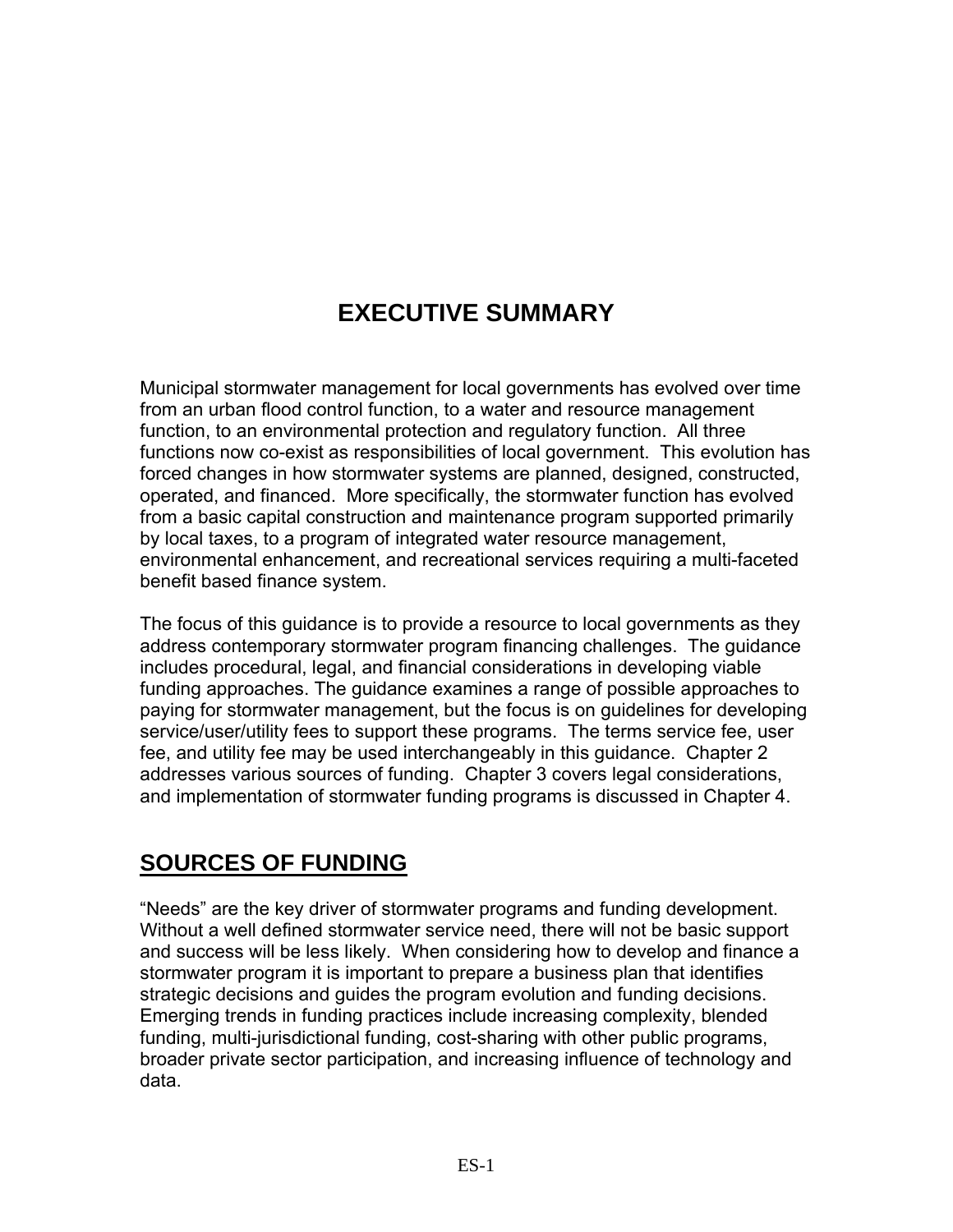Stormwater management has historically been supported by a range of funding methods and mechanisms that reflect a mix of federal, state and local programs. While the focus of this guidance is on service fees, other stormwater program funding mechanisms include general revenue appropriations; plan review, development inspection, and special user fees; special assessments; bonding for capital improvements; in-lieu of construction fees; capitalization recovery fees; impact fees; developer extension/latecomer fees; and federal and state funding opportunities such as grants, loans and cooperative programs.

There are several criteria that are commonly used to evaluate and select methods for design of service fee rate structures. They include legality, equity, revenue sufficiency, flexibility, balance of rates with level of service, data requirements, compatibility with data processing systems, consistency with other local funding and rate policies, and revenue stability and sensitivity. The fundamental objective of a service fee/utility is attainment of equity. Service fee rate methodologies are designed to attain a fair and reasonable apportionment of cost of providing services and facilities.

Design of stormwater service fees must meet general and technical standards. A rate structure analysis is performed to determine how costs might be apportioned among those who are served in various ways by expenditures for maintenance and operations, capital improvements, and support activities. Impervious area, gross area, percentage imperviousness, and land use are the parameters most frequently used to determine rate structures. Services fees are generally costbased and are designed to reflect the impacts that each property has on stormwater service demands. Such costs are primarily a function of the peak stormwater runoff rate, the total volume of discharge, and pollutant contributions.

There are four rate structure concepts or methodologies used as examples in this guidance that are typical of those adopted in the more than five hundred communities that have established stormwater utilities. These examples base their fees on impervious area, a combination of impervious area and gross area, impervious area and the percentage of imperviousness, and gross property area and the intensity of development.

# **LEGAL CONSIDERATIONS**

The type of funding mechanism selected for a stormwater utility or stormwater management program has a variety of legal consequences. Taxes, service fees, special assessments, impact fees and other revenue sources can be used, but each approach will have different implications in terms of who will pay, what procedures must be followed to implement and collect the charge, and how the money can be used. If the funding approach is deemed to be a tax, then taxexempt entities such as churches, schools, state agencies and federal government facilities will contest their obligation to pay. If a service fee approach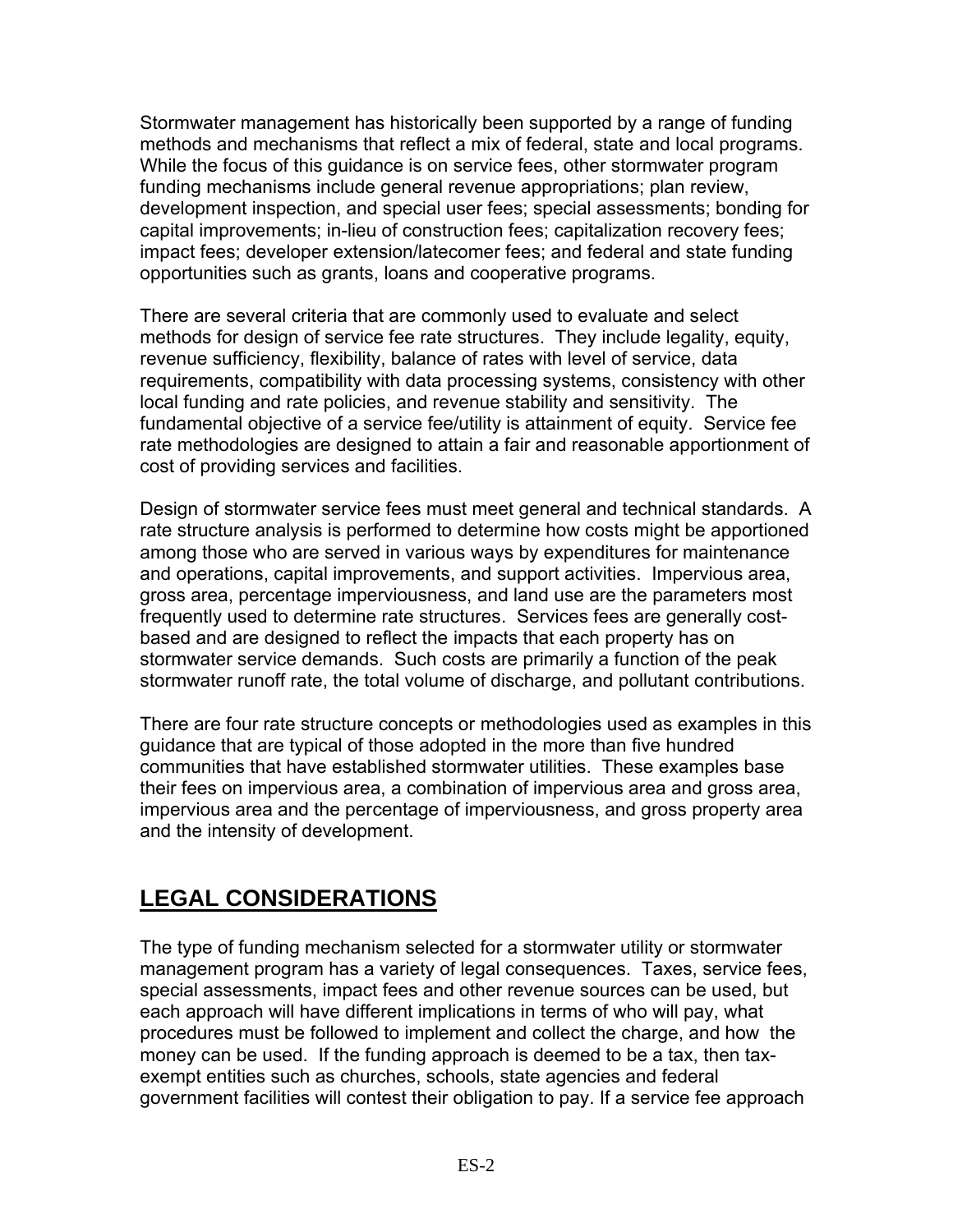is used, the reasonableness of the rate structure and its relationship to the service being provided may be challenged. In many states special taxpayer approval must be sought.

The distinctions between the various funding approaches are often blurred. In general, a tax is an enforced burden imposed by sovereign right for the support of the government, the administration of law, and the exercise of various functions the sovereign is called upon to perform. Many states have constitutional or statutory restrictions on the ability of local governments to levy taxes, which do not apply to fees or charges.

User/service fees are charges based upon the proprietary right of the governing body permitting the use of the instrumentality involved. Fees have traits that distinguish them from taxes. First, they are charged in exchange for a particular governmental service which benefits the party paying the fee. Second, they are voluntary, in that the party paying the fee has the option of not utilizing the governmental service and thereby avoiding the charge. Third, the amount of the fee is designed to recover the actual cost of the service being provided. In some cases there may be little practical difference between a tax and a fee, but the legal distinctions between the two are important.

Stormwater service fees have been the subject of litigation resulting in reported opinions from at least 17 states, including many cases involving final decisions by the state's highest court. In addition, there have been unreported decisions from lower courts in states that have involved similar challenges to local stormwater fees. Based on these cases, certain common themes have emerged.

The question of whether a service charge is actually a "tax" has been the issue most frequently litigated. Other reoccurring issues involve whether or not the charge is voluntary, is it a fee or special assessment, is the fee "reasonable" and directly related to the cost of providing the service, are the properties charged fees receiving proportionate benefit from the services provided, and must fees be confined to cost of providing stormwater services alone or may any surplus be applied to capital improvements.

Determining the legality of a specific financing mechanism chosen will depend upon a close analysis of state law. Nevertheless, certain general principals emerge from the cases examined. First, for a stormwater service charge to be regarded as a fee, rather than a tax, the overall cost of the program must be reasonably related to the service being provided, and the funds raised must be segregated for use by the stormwater program. Second, the fee should be proportional to the property's contribution to stormwater runoff. Third, participation in the program should be characterized as "voluntary". And forth, in states with constitutional provisions governing the imposition of any new tax, it may be necessary to seek voter approval for a fee even if it is designed to be service-based.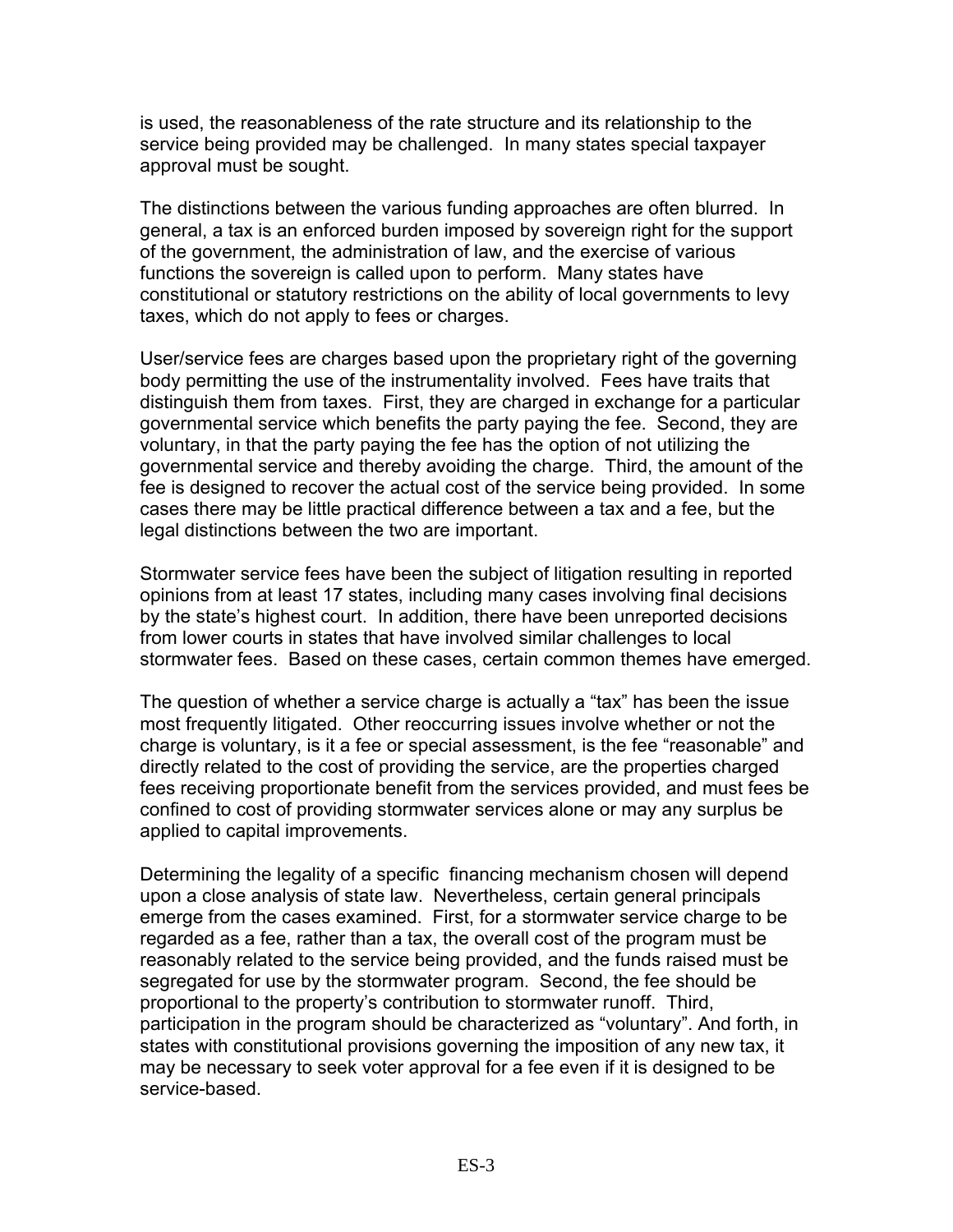The imposition of stormwater service fees on federal facilities involves a special consideration of the tax vs. fee issue. In principal, states cannot tax the United States (Chief Justice Marshall's opinion in *McCulloch v. Maryland*, 1819). On the other hand, it is well-established law that the United States must pay reasonable user fees. Furthermore, the Clean Water Act contains an express waiver of sovereign immunity for certain pollution control related fees. Importantly, this waiver applies only to fees or service charges, and not to taxes.

The United States Supreme Court has established a three-pronged test for determining whether fees imposed on federal facilities are "reasonable service charges" or taxes. First, is the fee or service charge non-discriminatory? Second, is it a fair approximation of the cost of the benefits received? And third, is it structured to produce revenues that will not exceed the regulator's total cost of providing the benefits?

# **IMPLEMENTING USER-FEE BASED FUNDING**

The evolution in stormwater program expectations, which is motivating the movement to utility based funding, requires that more than just the revenue mechanism be evaluated. The function, service and performance of the stormwater program itself become a focal point in the effort to develop a stormwater funding mechanism.

A stormwater utility should be seen as an umbrella under which individual communities address their own local problems, priorities and practices. A stormwater utility provides a vehicle for:

- consolidating or coordinating responsibilities previously dispersed among several departments;
- generating funding that is adequate, stable, equitable and dedicated solely to the stormwater function; and
- developing programs that are comprehensive, cohesive and consistent year-to-year.

Implementing user fee based funding involves a related set of actions and activities occurring within a flexible process framework. That framework promotes "due diligence" in five key areas of focus; political, financial, legal, informational, and technical. Bringing about change in the current stormwater program and implementing user based funding requires an understanding of current needs and problems, a vision for the future and a process framework. The use of a citizens/stakeholder participation group and a business plan approach can help build a compelling case for action.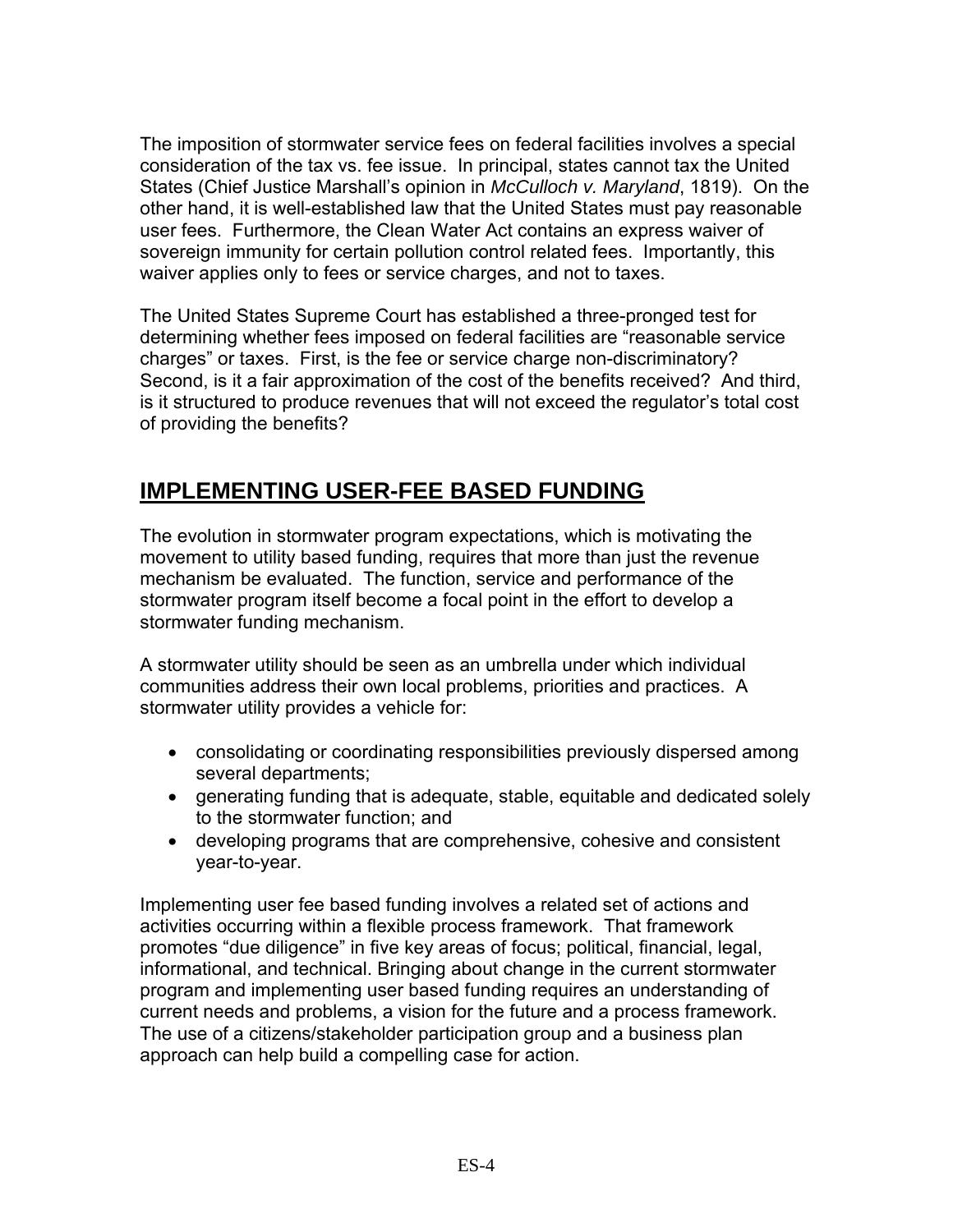The process framework should include a "quick concept study" which assesses the advisability of proceeding; a "feasibility study" which conducts the detailed assessment of the stormwater program and funding and develops recommendations; and, the "utility implementation process".

The utility implementation process directs the planning and implementation effort along four tracks of activity. The "Public Track" insures stakeholder involvement and education. The "Program Track" matches program structure to stakeholder expectations. The "Finance Track" insures the legality, equity and adequacy of the funding mechanism; and, the "Database Track" determines the means to compute, deliver, collect and record the charge to be imposed on each property.

The analysis of stormwater utility funding has many policy implications. Policy making usually involves the mayor and council. Day-to-day policy decisions are often made at several levels under guidance set by the mayor and council. A recommended hierarchy for review of important issues is: key staff and consultants, other involved staff, advisory committee, manager's office, and mayor and council.

# **CASE STUDIES**

Five case studies are examined for City of Bellevue, Washington; City of Charlotte/Mecklenburg County, North Carolina; City of Tulsa, Oklahoma; Louisville/Jefferson County Metropolitan Service District, Kentucky; and Sarasota County Stormwater Environmental Utility, Florida. For each example the following is generally provided: keynotes, community profile, formation process, service area, role and program, local government structure, organization and staffing, funding, inter-governmental cooperation, and public participation.

The City of Bellevue stormwater management program was established in 1974 and was one of the first to give equal consideration to water quantity and quality. Bellevue's Storm and Surface Water Utility provides a full range of capital infrastructure and operational services, primarily through in-house staff. Funding is primarily derived from a user fee that is based on gross property area and a factor reflecting the intensity of development of each property. Residential fees range from \$3/month to over \$20 per month with an average of about \$10/month. The annual operating budget is approximately \$6 million. The population of Bellevue was about 117,000 in 2005.

The Charlotte/Mecklenburg County approach relies on centralized funding and regional programs for major systems combined with local management of minor stormwater systems. The County, City of Charlotte, and towns have a high degree of self-determination in deciding service levels to be provided by local systems, programs and funding. Funding of the program is primarily supported by a composite stormwater service fee that includes both regional and local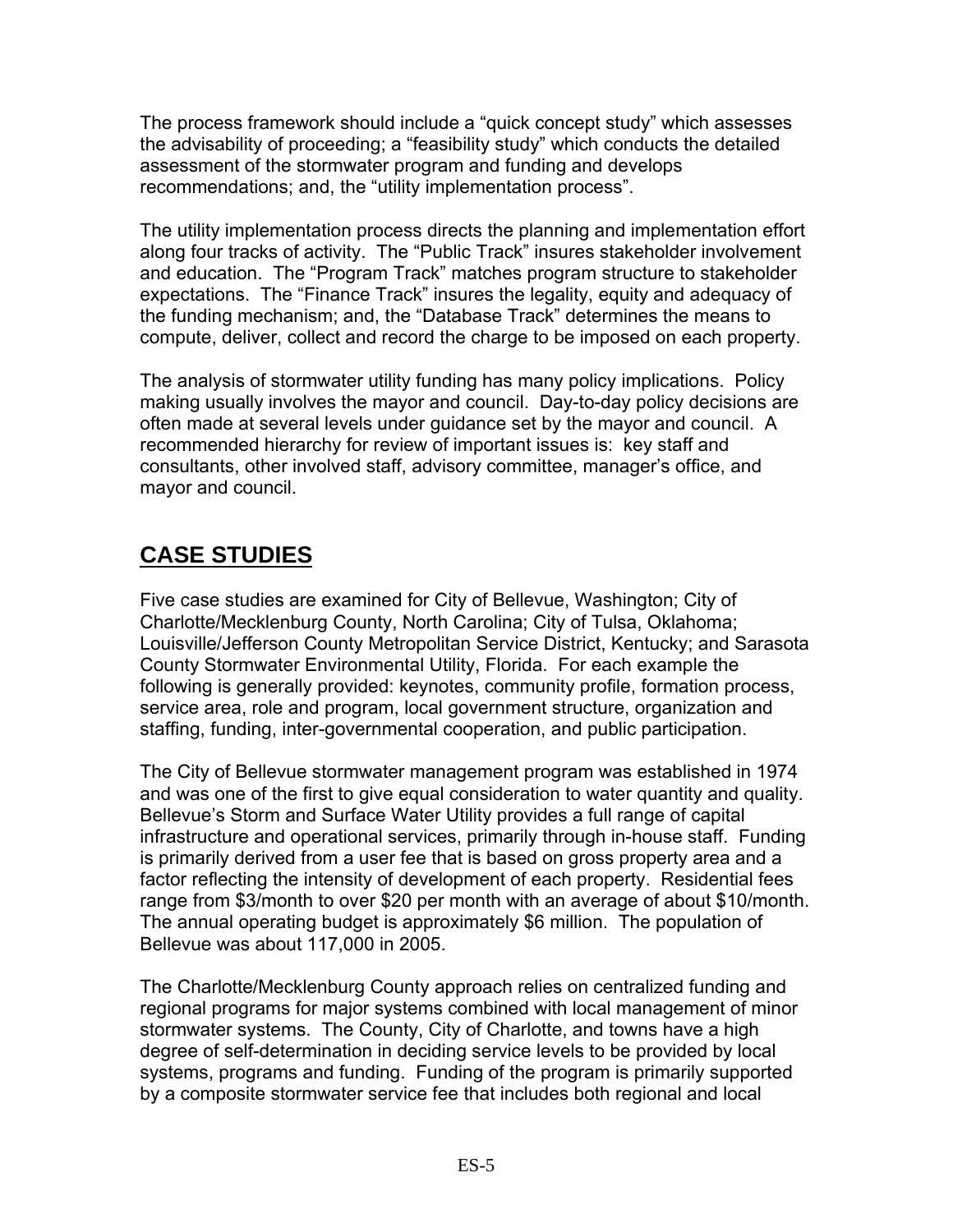components with the County controlling the regional component and local governance controlling the local component. The City of Charlotte and small towns typically employ a blend of funding from several sources while the County relies almost entirely on the service fee.

In 2005 the population of Mecklenburg County was about three quarter million and the population of Charlotte was about 650,000. The County utility was instituted in 1994. The total stormwater budget for all entities in 2005 was over \$85 million with a large part allocated to capital betterments. The fee for a single-family house is \$1.06/month throughout the County. Local stormwater programs of the County, cities and towns are funded by a separate additional rate component which ranges from \$0.30/month to \$6.72/month in Charlotte.

The Tulsa Stormwater Management Utility was founded in response to a devastating flood that killed 14 people and caused nearly \$220 million in property damage in 1984. A Department of Stormwater Management was established in 1985 centralizing responsibility for all City stormwater activities, and a stormwater utility fee was established by ordinance in 1986 to fund the program. The stormwater program budget has recently ranged from \$12 million to \$14 million per year. All residential properties are charged a single rate of \$3.49/month, and fees for other properties are based on the amount of imperviousness on each property. The population of Tulsa was about 400,000 in 2005. The program includes comprehensive watershed management, dedicated funds for maintenance and operation, and a \$200 million capital improvements program.

The Louisville approach involves a consolidation of flood control and stormwater management with a regional wastewater collection and treatment program provided by the Metropolitan Sewer District (MSD). Most of the smaller cities and towns in Jefferson County do not perform stormwater management functions. Funding of MSD is primarily from wastewater and stormwater service fees, which are independently structured and billed. The accounting is kept separately for each function.

The methodology of determining the stormwater fees in Louisville/Jefferson County is based on impervious area. There is flat rate for single-family residential properties, and differential rates for other properties based on a impervious area equivalency unit. The single-family residential stormwater service fee in was \$4.41/month. Stormwater service fee revenues in fiscal year 2005 were expected to be nearly \$24 million. There are more than 90 cities and towns in Jefferson County. Most, but not all, cities are included in the stormwater program. Louisville had a population of about 700,000 in 2005.

Sarasota County, Florida established a Stormwater Environmental Utility in 1989. Primary objectives of the Utility are to reduce flooding, improve surface water quality, and attain responsible development practices. A Florida Supreme Court decision in 1996 determined that the Sarasota County charge is a special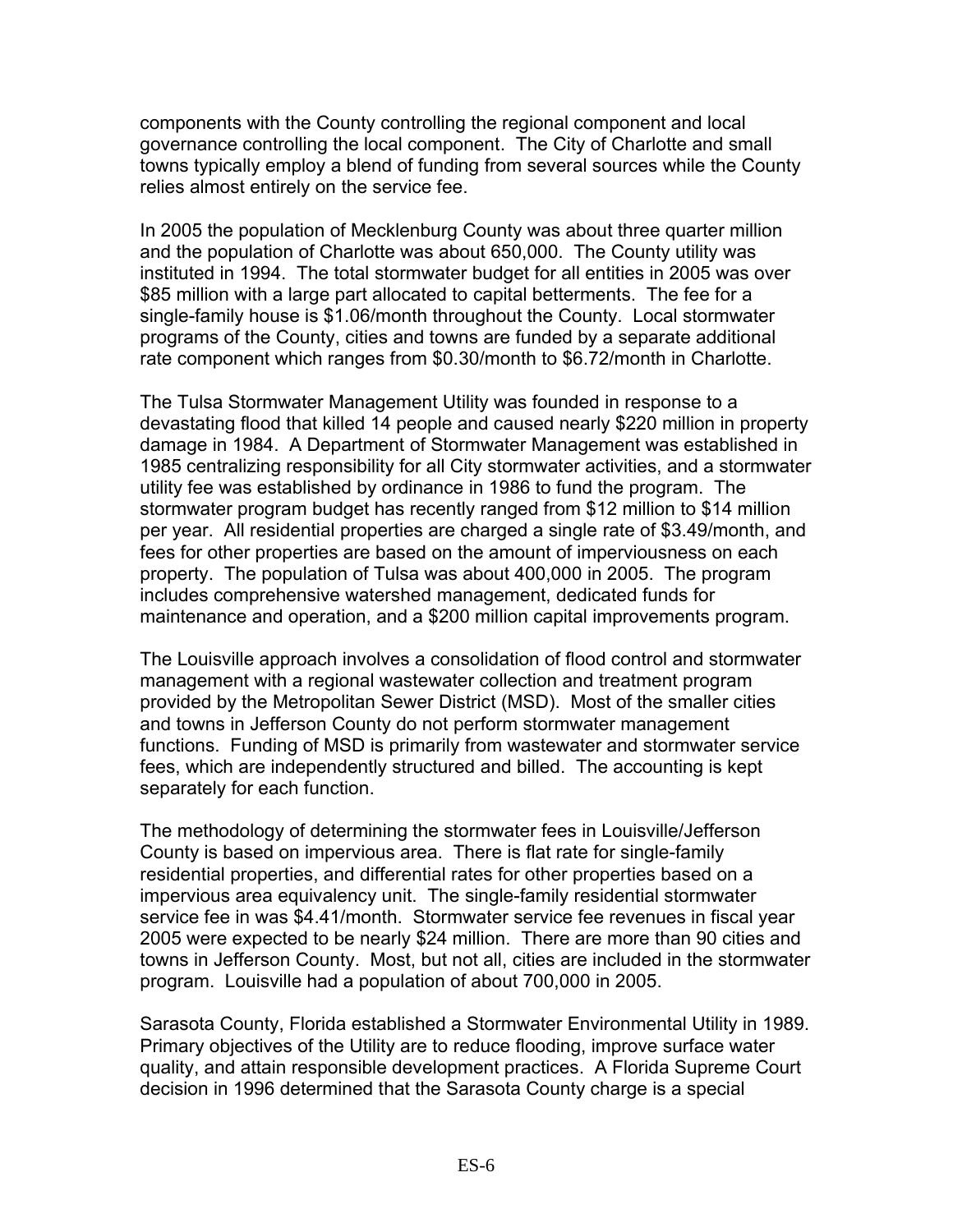assessment rather than a service fee. As such, it is subject to the standards applicable to assessments, which emphasize apportionment of special benefit, rather than reflecting the cost of service burden imposed on properties. The benefit assessments have three components that are consistent across the service area, and one component, system capitalization, that is variable by watershed.

The Utility budget in 2005 was approximately \$23 million with about \$10 million for capital projects. The benefit assessment takes both pervious and impervious areas on each property into account. On average, a medium size single-family residence is assessed \$6.70/month. Sarasota County had a resident population of about 340,000 in 2005. There are four cities in the County. The city of Sarasota through an inter-governmental agreement relies on the County to improve its drainage system and perform most stormwater operations. The other three cities retain responsibility for local stormwater systems.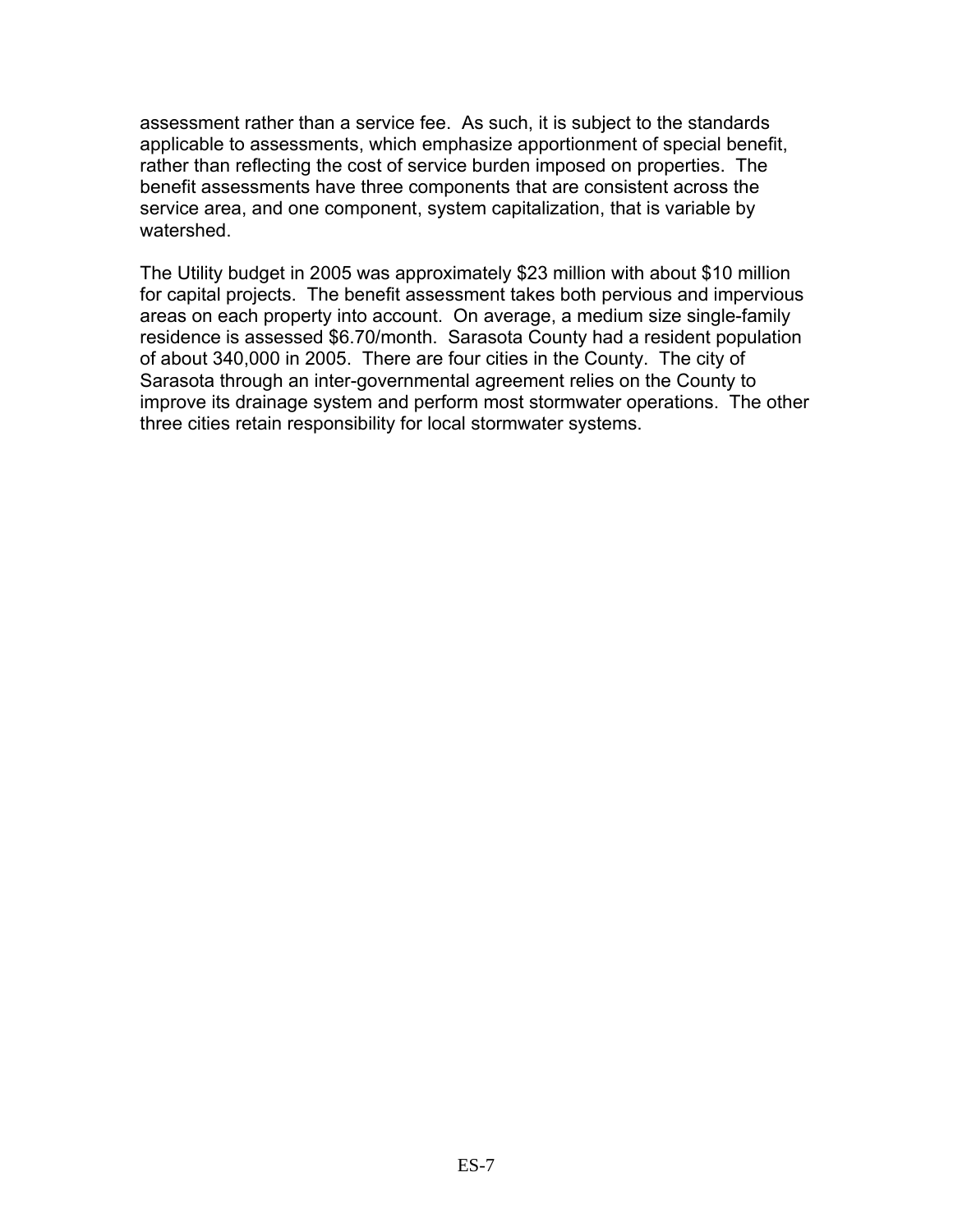# **CHAPTER 1**

# **BACKGROUND AND INTRODUCTION**

Municipal stormwater management for local governments has evolved over time from an urban flood control function, to a water and resource management function, to an environmental protection and regulatory function. All three functions now co-exist as responsibilities of local government. This evolution has forced changes in how stormwater systems are planned, designed, constructed, operated, and financed. More specifically, the stormwater function has evolved from a basic capital construction and maintenance program supported primarily by local taxes, to a program of integrated water resource management, environmental enhancement, and recreational services requiring a multi-faceted benefit based finance system.

The focus of this guidance is to provide a resource to local governments as they address contemporary stormwater program financing challenges. The guidance includes procedural, legal, and financial considerations in developing viable funding approaches. The guidance will examine a range of possible approaches to paying for stormwater management, but the focus will be on guidelines for developing service/utility/user fees to support these programs. Chapter 2 will address various sources of funding. Chapter 3 will cover legal considerations, and implementation of stormwater funding programs is discussed in Chapter 4.

## **WHAT IS MUNICIPAL STORMWATER**

Municipal stormwater is surface water runoff from public and private lands in urban areas. Typically municipal stormwater is collected in municipal separate storm sewer systems consisting of drains, pipes, and ditches, and conveyed to nearby streams, rivers, lakes, estuaries, basins, wetlands, and oceans carrying with it a variety of urban pollutants.

The United States Environmental Protection Administration (EPA) in their Phase I Municipal Stormwater regulations defined stormwater to mean "…storm water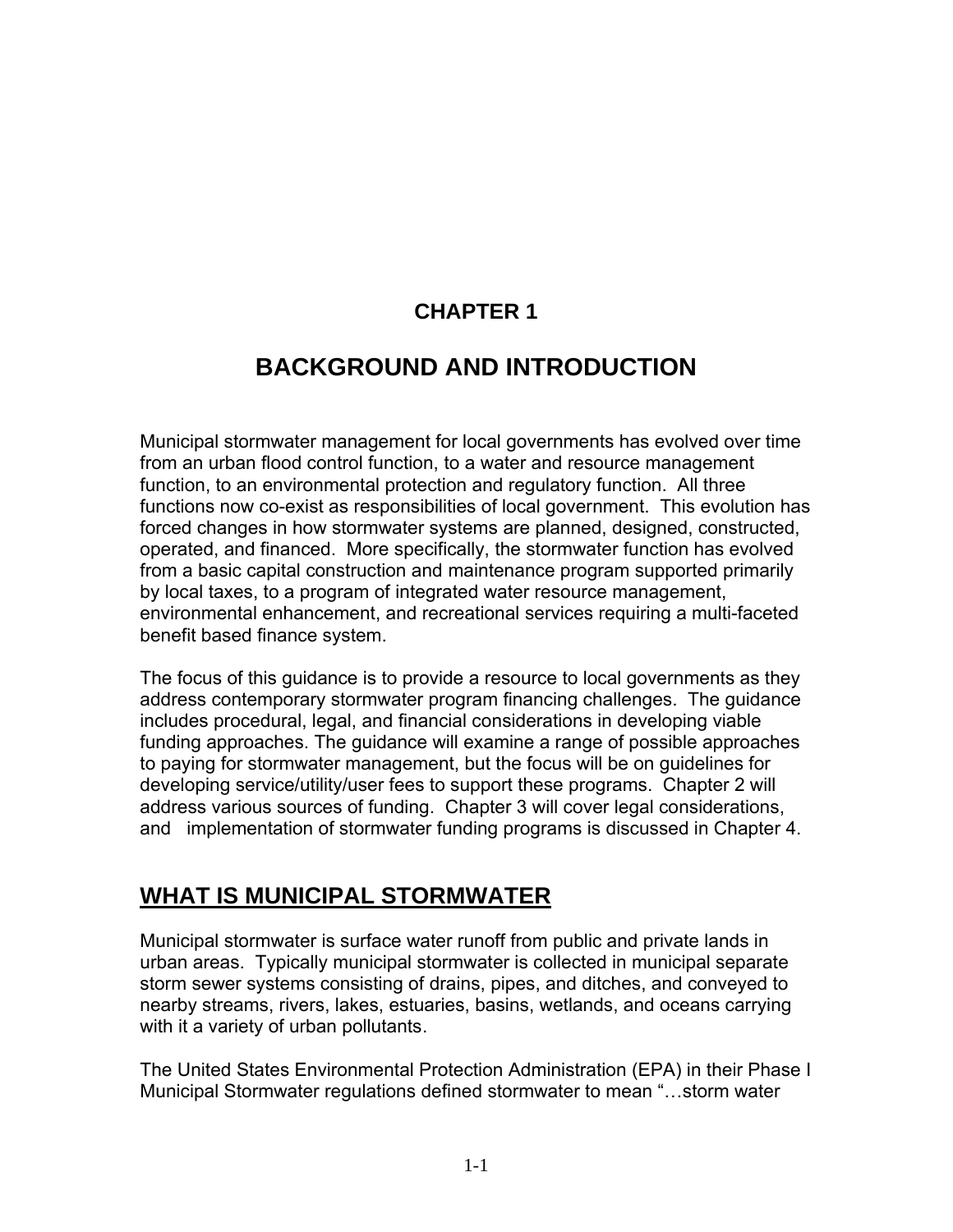runoff, snow melt runoff, and surface runoff and drainage." In their Phase II stormwater regulations EPA defined a "municipal separate storm sewer" to mean in part, a conveyance or system of conveyances, including roads with drainage systems and municipal streets, that is owned or operated by a State, city, town, borough, county, parish, district, association, or other public body designed or used for collecting of conveying storm water which is not a combined sewer and which is not part of a Publicly Owned Treatment Works.

The nature of stormwater runoff from a given rainfall or snow event changes as an area urbanizes and more impervious surfaces are created and the landscape and drainage patterns are modified. The volume of runoff, rate of flow, and quality of runoff all change as a result of this urbanization.

# **HISTORICAL DEVELOPMENT OF STORMWATER SYSTEMS**

In the late 1800's and early 1900's combined sewers were built to convey and dispose of both sanitary sewage and stormwater. Eventually, local governments began to separate storm flows from wastewater flows and separate sanitary sewer and storm sewer systems replaced combined sewer systems in many areas. Early municipal storm sewer systems were designed to discharge stormwater rapidly, and included such physical elements as curbs, gutters, inlets, storm sewers, roadside ditches, and concrete and grassed lined open channels.

Thinking began to change in the 1960's and 1970's with the recognition that efficient stormwater systems also transferred problems downstream. With a need to reduce the rate and volume of these stormwater discharges, many local governments started requiring new developments to construct stormwater detention facilities.

In the 1980's and 1990's stormwater quality became a focus of federal regulatory requirements and local governments have had to develop stormwater quality programs in response. Under an evolving regulatory mandate a few local governments are beginning to recombine dry weather flows in storm sewers with sanitary sewage and directing both to treatment plants.

# **NEW PARADIGM**

The character of the stormwater management function has, and continues to change significantly. Originally stormwater systems were built just for conveyance, but stormwater is now a component of a comprehensive integrated urban water resource, environmental enhancement, and recreational services system. Contemporary stormwater management is a multi-dimensional function which includes quantity and quality considerations, multiple-use facilities, riparian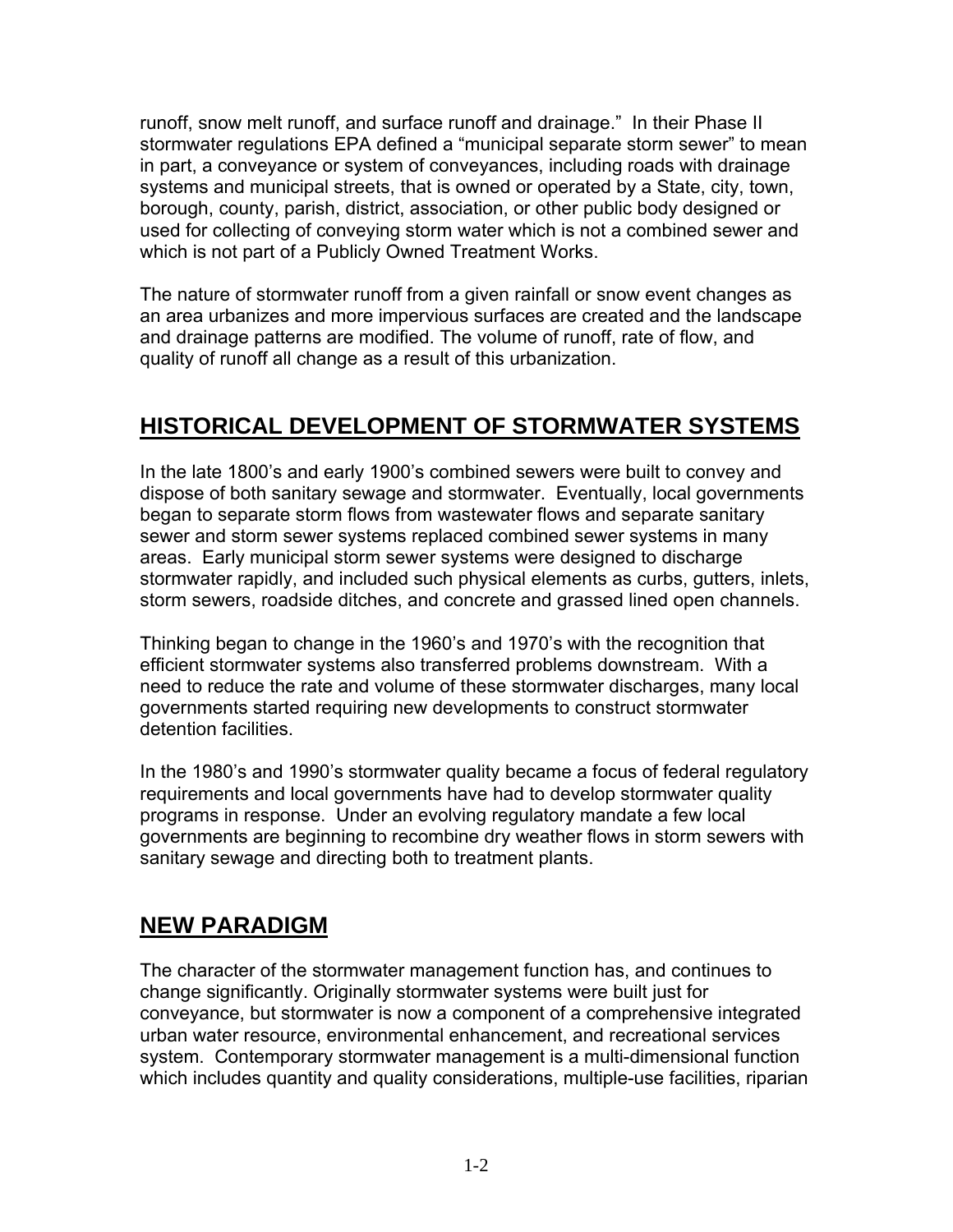<span id="page-15-0"></span>corridors, recreation, wetland preservation and creation, and groundwater recharge.

Stormwater has become a part of the "total" water resources picture and is the third leg of the local government water service stool consisting of water development, treatment, and distribution; sewage collection, treatment, and disposal; and stormwater quantity and quality management. Other more specific changes include recognition of stormwater as a resource; restoration of streams and rivers; preservation of riparian areas and corridors; use of detention areas as parks, playfields, and wetlands; creation and/or restoration of wetlands to provide water quantity, quality, and environmental benefits; capturing stormwater to meet water supply needs; recognition that homes near greenbelts sell for a premium; and evaluation of stormwater from a comprehensive watershed perspective.

Most of these changes recognize stormwater as a resource, but liabilities have also evolved. For example, the disposal of "polluted" stormwater and of sediments accumulated in detention/retention facilities is now a performance issue for local governments. As a result of the evolving regulatory framework stormwater quality issues are now a required part of the urban water resources service sector. The reality is that stormwater quality and quantity are joined at the hip in today's stormwater management programs.

The new paradigm has introduced a whole new array of issues that has resulted in basic changes in stormwater planning, design, operation and maintenance, construction, and financing. These changes have also resulted in greater public expectations. In addition to the effective control of drainage and flooding, the public also expects riparian corridors, wetlands, recreation amenities, trails, visually pleasing facilities, and a continued maintenance effort. Stormwater managers now must find the resources to effectively satisfy these expectations as well as the regulatory requirements.

To meet the challenges of the new paradigm some urban stormwater programs are evolving into multi-functional operations. Table 1-1 provides a listing of major stormwater management components for a utility/service fee type program[.](#page-15-0) Not all programs will be this comprehensive, but many local governments in order to meet public expectations will likely move in this direction over a period of time.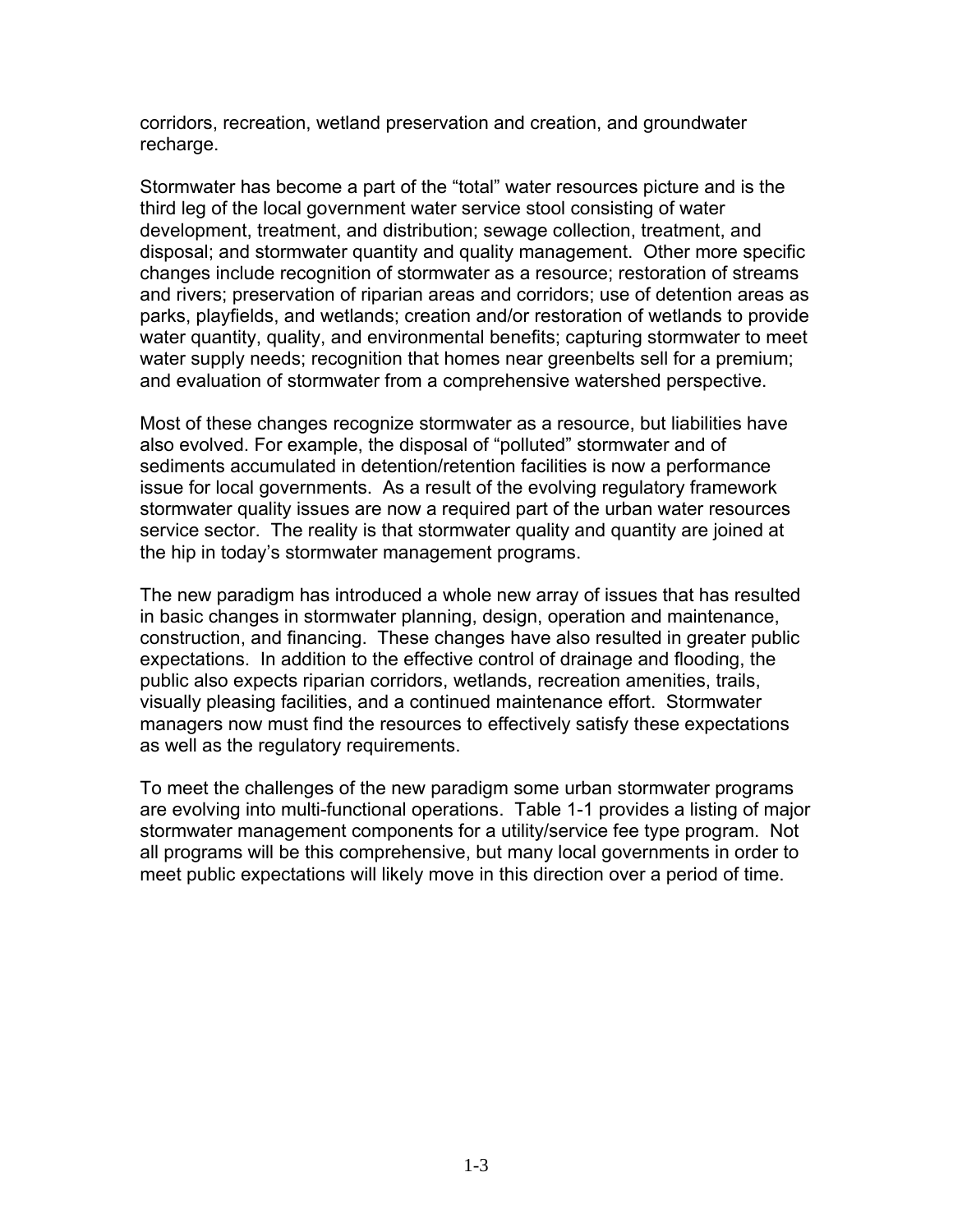## **Table 1-1: Major Stormwater Management Functional Centers***<sup>1</sup>*

#### **Administration**

 General Administration Prog Planning and Development Interagency Coordination

#### **Public Involvement & Education**

 Public Awareness & Education Public Involvement Standing Citizen's Group

#### **Billing and Finance**

 Billing Operations Database Management Customer Service Financial Management Capital Outlay Overhead Costs Cost Control Support Services

#### **Stormwater Quality Mgmt**

 Quality Master Planning Retrofitting Program Monitoring Program Struc and Non-Struc BMP Progs Pest, Herb and Fertilizer Used Oil & Toxic Materials Street Maint Prog Spill Response and Clean Up Prog for Pub Ed and Reporting Leakage and Cross Connections Industrial Program Gen Com and Residential Program Illicit Con and Illegal Dumping Landfills and Other Waste Facilities Combined Sewer Overflow Program Groundwater & Wellhead Protection Drinking Water Protection Watershed Assessment & TMDL Septic and I&I Program

#### **Engineering & Planning**

 Des Criteria, Stds and Guidance Field Data Collection Master Planning Design, Field and Ops Engineering Hazard Mitigation Zoning support Multi-objective Planning Support GIS and Database Management Mapping Land Use Planning & Controls

#### **Operations**

 General Maintenance Management General Routine Maintenance General Remedial Maintenance Emergency Response Maintenance Infrastructure Management Public Assistance

#### **Regulation and Enforcement**

 Code Dev and Enforcement General Permit Administration Drainage Sys Insp & Reg Zoning and Land Use Reg Special Inspection Programs Flood Insurance Program Multi-Obj Floodplain Management Erosion Control Program

#### **Capital Improvements**

 Major Capital Improvements Minor Capital Improvements Land, Easement, and Right-of-Way

<sup>1</sup> Table 1-1 provided by Hector Cyre, Water Resource Associates, Inc., Friday Harbor, Washington, 2005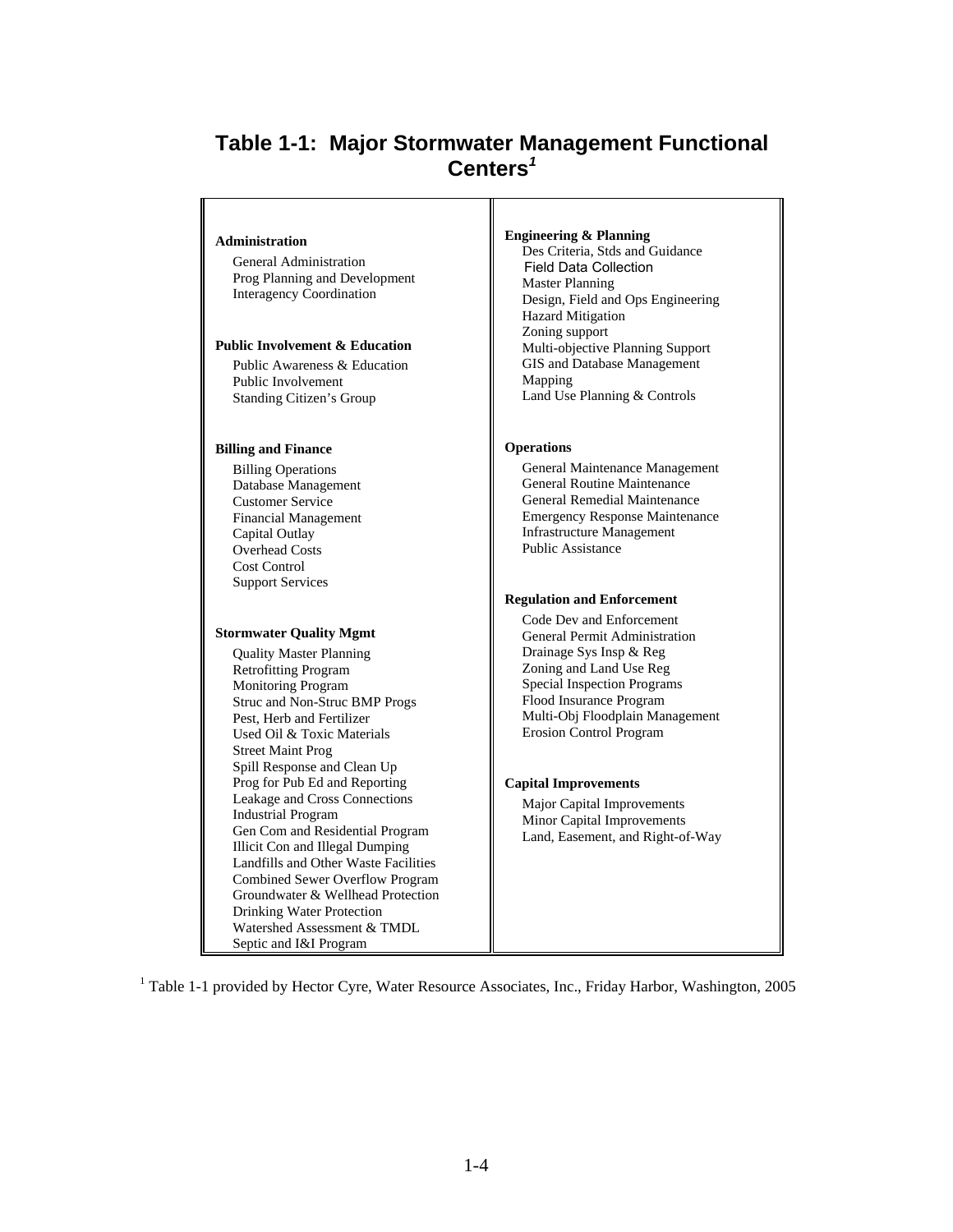# **LEGISLATIVE PERSPECTIVE**

Legislative action has dramatically changed the face of contemporary stormwater management. This includes passage of laws, adoption of regulations, and interpretation of laws and enforcement of regulations by the courts at local, state and federal levels. These legislative activities impact all aspects of stormwater management by local governments, as well as the private sector, such as developers who provide basic infrastructure as a part of their developments, industrial facilities that discharge stormwater from their properties, and those conducting ground disturbing construction activities.

Initially stormwater was considered a common enemy and was solely a local issue. Local governments constructed stormwater systems to address local drainage service needs and flooding problems. Property owners had the right to protect their property from stormwater as long as unreasonable harm was not inflicted on other properties. Today as a result of the Clean Water Act (CWA), stormwater is also a state and federal issue, and landowners are required to detain stormwater on their property and provide a level of treatment.

Passage of the 1972 CWA signaled the beginning of a serious national effort to improve the quality of the nation's streams, rivers, lakes, wetlands, estuaries, bays, and oceans. The CWA required dischargers of "point sources" of pollution such as sewage treatment plants to obtain National Pollutant Discharge Elimination System (NPDES) permits in order to discharge pollutants into the nation's waters. Initially municipal stormwater was considered a non-point source of pollution and NPDES permits were not required of municipal stormwater dischargers.

However, stormwater was defined as a point source of pollution in the early 1980's pursuant to a federal court decision brought by the Natural Resources Defense Council against the EPA. This marked the beginning of the municipal stormwater quality mandate through the NPDES permit program. In addition to NPDES permit requirements, municipal stormwater systems are also now subject to Total Maximum Daily Load (TMDL) requirements of the CWA.

NPDES permits typically require pollutant dischargers to meet numerical effluent limits at the end of the discharge pipe. Because it is difficult to apply this standard to stormwater systems, the CWA was amended in 1987. Section 402(p) was added to the CWA defining basic permit compliance requirements for municipal stormwater runoff that are different than those for typical point source discharges such as from sewage treatment plants. Section 402(p) required municipal storm sewer systems to reduce pollutants discharged from municipal stormwater systems to the maximum extent practicable (MEP). MEP is thus the standard of treatment for municipal stormwater and its definition is very important.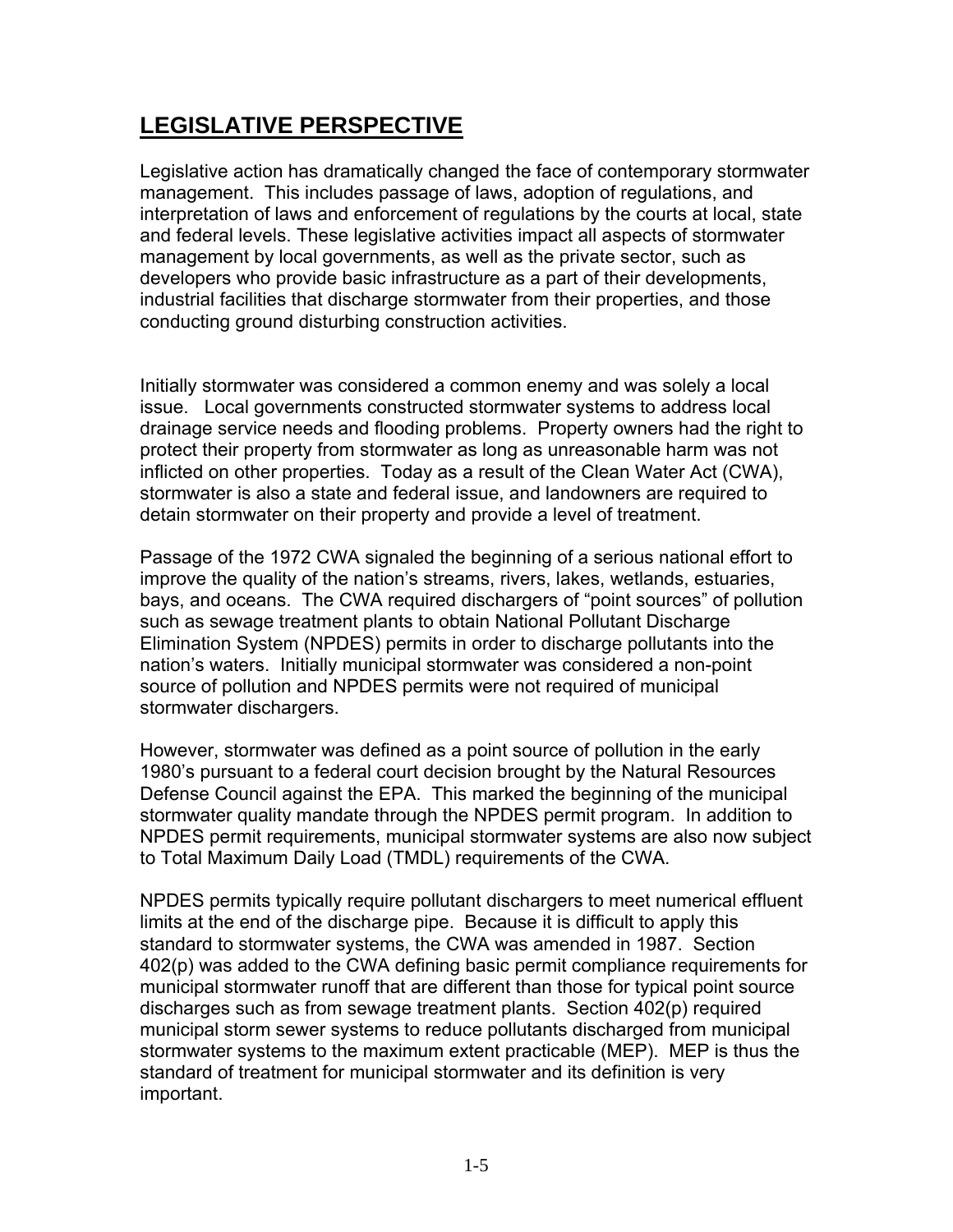The following, from the Federal Register, December 8, 1999, p. 68754 publishing NPDES Phase II stormwater regulations, is EPA's interpretation of the meaning and intent of the MEP standard.

"Maximum extent practicable (MEP) is the statutory standard that establishes the level of pollutant reductions that operators of regulated MS4s must achieve. The CWA requires that NPDES permits for discharges from MS4s 'shall require controls to reduce the discharge of pollutants to the maximum extent practicable, including management practices, control techniques and system, design and engineering methods.' CWA Section 402(p)(3)(B)(iii). This section also calls for 'such other provisions as the (EPA) Administrator or the State determines appropriate for the control of such pollutants.' EPA interprets this standard to apply to all MS4s, including both existing regulated (large and medium) MS4s, as well as the small MS4s regulated under today's rule.

For regulated small MS4s under today's rule, authorization to discharge may be under either a general permit or individual permit, but EPA anticipates and expects that general permits will be the most common permit mechanism. The general permit will explain the steps necessary to obtain permit authorization. Compliance with the conditions of the general permit and the series of steps associated with identification and implementation of the minimum control measures will satisfy the MEP standard.

Implementation of the MEP standard under today's rule will typically require the permittee to develop and implement appropriate BMPs to satisfy each of the required six minimum control measures."

The federal/state/local relationship regarding stormwater management was fundamentally changed by the 1987 CWA amendments and subsequent regulations. There is now a federal mandate that local governments address stormwater quality through the NPDES permit mechanism, and there is federal and state oversight on how, and how well it is done. Drainage and flood control is still a discretionary activity, but stormwater quality management is now required of most all local governments

# **STORMWATER AS A SERVICE**

Uncontrolled stormwater flows can be a danger to both the constructed and natural environments, and the control of stormwater and the pollutants it carries is a difficult and expensive task. Implementation of stormwater management programs and measures by local government, therefore, creates a service benefit for the lands and improvements so served.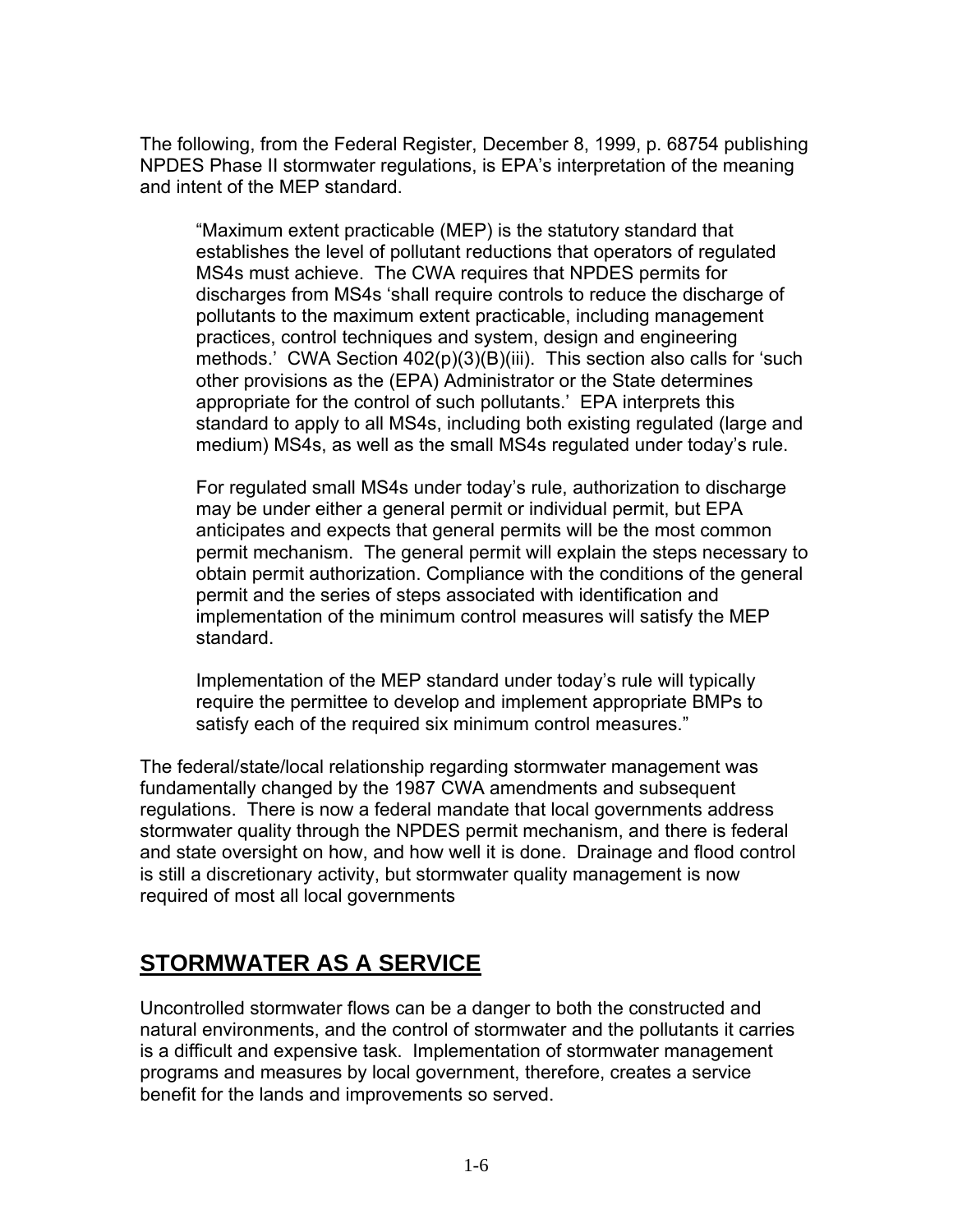Public and private properties are benefited in several ways through the new stormwater management paradigm. Benefits include recreation opportunities, community aesthetics, environmental enhancement, flood damage reduction, protection of transportation systems, development of urban trail corridors, handling of excess drainage from public and private properties, maintaining property access, protecting and providing water supply, providing regulatory compliance, protecting property values, and providing long term system maintenance. Also, where there is a community stormwater program with oversight and management, the service benefit can include system planning and engineering, development of design criteria, flood warning systems, NPDES compliance plans and BMP's; and publication of resource information.

It is important to realize that a long-term obligation is created when stormwater infrastructure is added and stormwater programs are developed. For example, all the stormwater facilities that have been constructed, and will be constructed as a result of new development or redevelopment, must be maintained in perpetuity. NPDES regulations require municipal permit holders to assure the maintenance and continuation of these new facilities and programs. Further, implementation of NPDES permit requirements will most likely intensify in the future.

 The significant and continuing capital construction, operation and maintenance requirements for storm sewer systems, stormwater quality facilities, pollutant source control programs, flood control facilities, vector control, drainage corridors, detention facilities, wetlands, etc., is beyond the capacity of individual property owners, and are services provided by the local government stormwater service program.

# **ISSUES AND CHALLENGES FOR LOCAL GOVERNMENTS**

The new stormwater paradigm presents many issues and challenges. What is to be the design and content of the stormwater program, what will it cost, who pays, who decides, and how will it be funded? Among these, cost and how to fund it is of significant importance to local government.

 Local governments are expected by their citizens to provide and fund basic services such as police and fire protection, local transportation systems, sewage treatment, water supply, libraries, social services, and recreation. Stormwater quantity and quality must now be added to that list. The new paradigm requires the development of institutional and funding frameworks to support this long-term responsibility.

There are legal and equity issues imbedded in the funding considerations. Funding of stormwater systems must be relevant and proportional to services or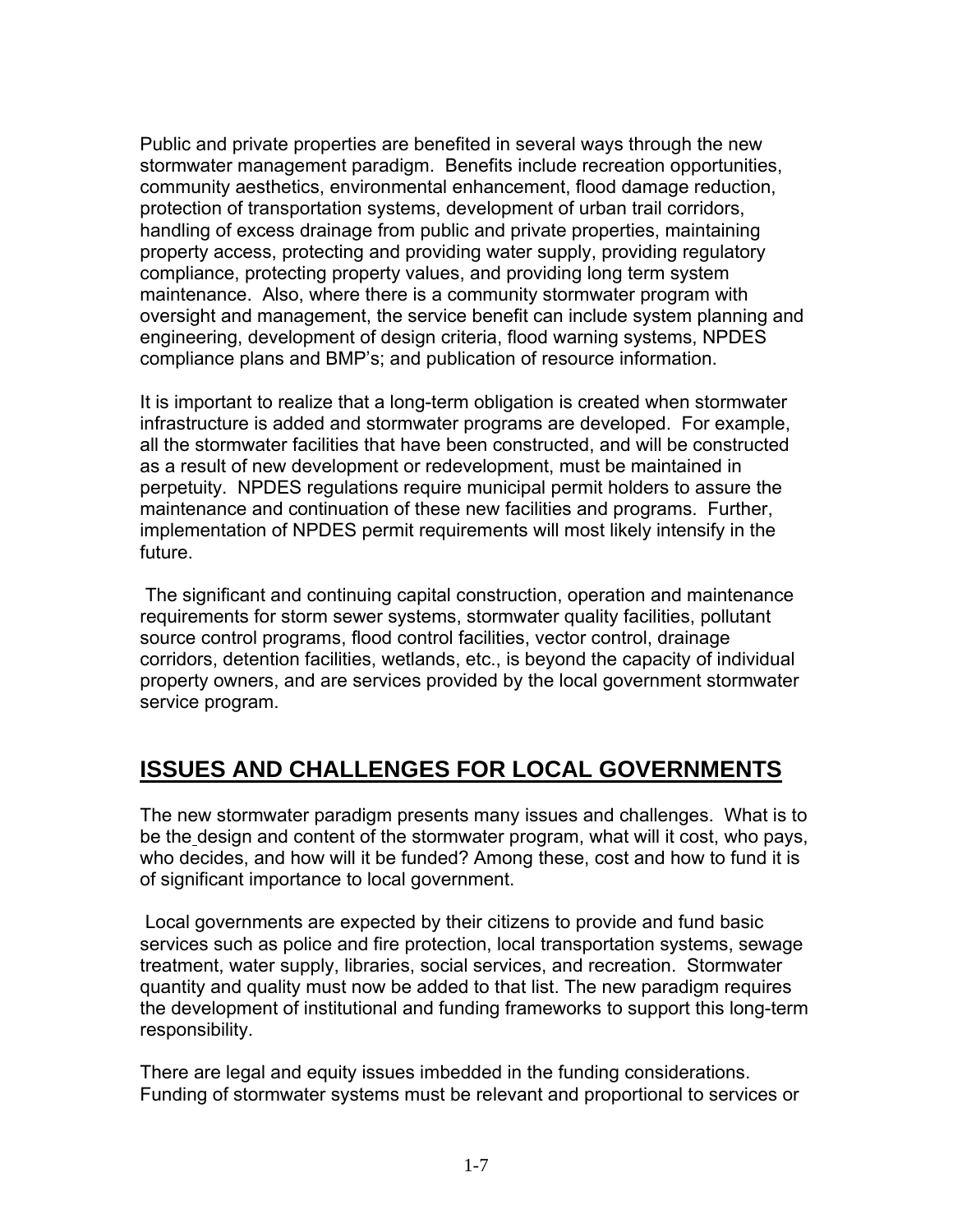benefits provided, or in other words, it must be fair and legal. It will be critical for funding options, particularly those that include utility/user fees, to be based on sound legal principals to avoid challenges.

Local governments will likely be facing changing rules. Municipal stormwater management systems will need to have flexibility to adjust to changes in regulations, regulators, legislation, public demands, and court decisions. For example TMDLs are developing as a new performance issue for local governments. If stormwater discharges contain pollutants contributing to the impairment of a water of the nation, additional control requirements may be imposed and additional costs incurred.

Cost and effectiveness are major considerations for local government when developing stormwater management programs. MEP is the current CWA regulatory standard to which stormwater programs are held. Cost and effectiveness should be factors (others include regulatory compliance, public acceptance, and technical feasibility) in the selection of BMPs and in the approval by regulators of stormwater management programs.

Partnership opportunities are available to local government in implementing stormwater quality programs. Local governments can develop individual stormwater programs to meet regulatory requirements; or they can join together in partnership with other local governments, including cities, counties, and special districts in the conduct and financing of the stormwater program. There is good potential for cost savings when local governments work with others in implementing control measures required in their permit.

There are governance decisions to be made. Local governments can implement a stormwater program through an existing organization, they can set up a new department or organization, or they can develop some combination of the two. The decision could influence the funding structure that is used.

Ultimately, all issues and challenges focus attention on cost and how it is funded. The focus of this document is on service/user/utility fees which addresses an important element of the funding challenge.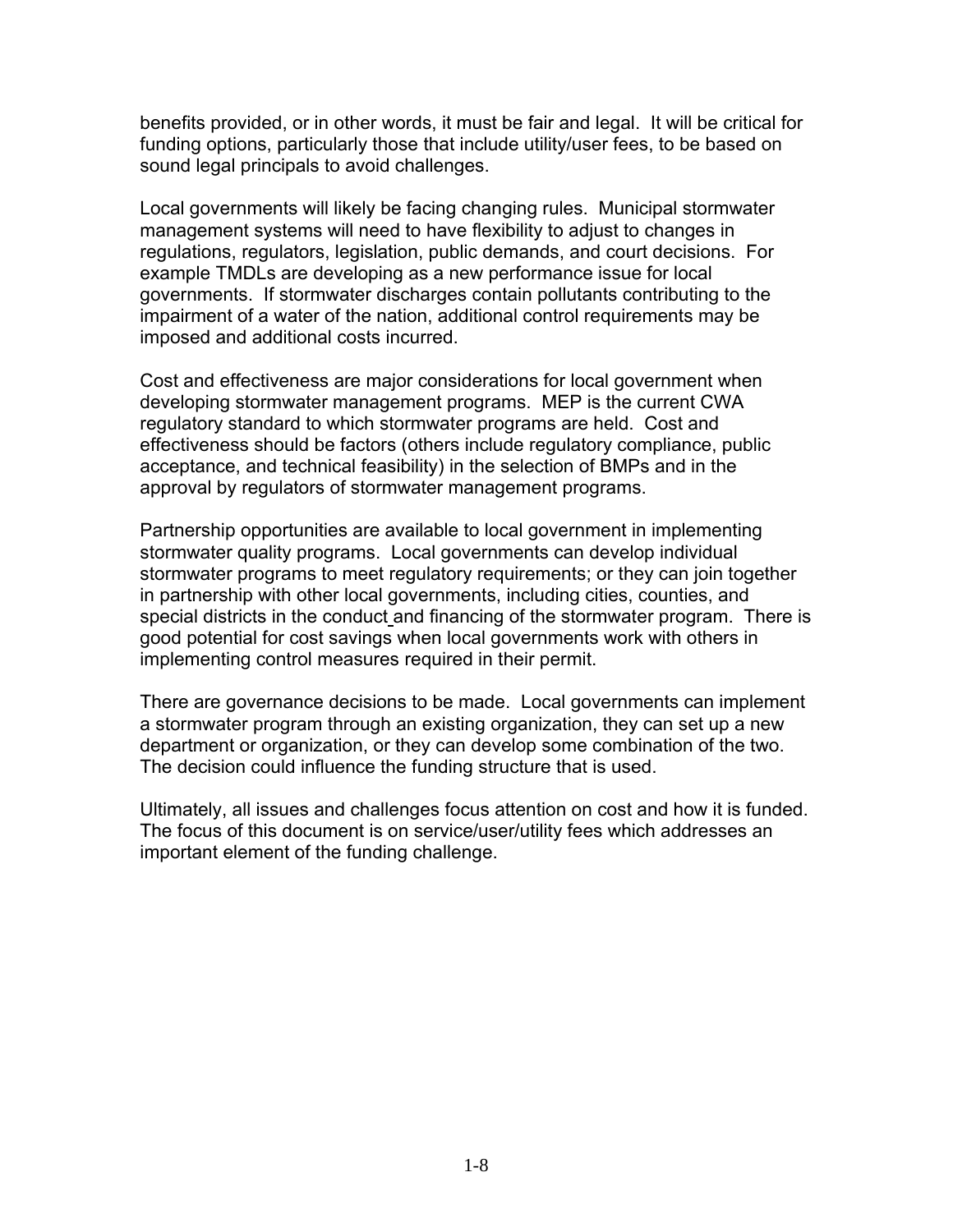# **CHAPTER 2**

# **SOURCES OF FUNDING**

# **FUNDING STRATEGIES**

#### *Money, Revenue, and Resources*

In formulating a funding strategy for any local government program it is often helpful to think of a framework of money, revenue, and resources that can be selectively applied to specific needs. Cumulatively they provide the financial support required for the mix of capital, operating, and non-operating expenditures. It is important to recognize the distinctions that influence their capability and suitability for various tasks, and how they can best be orchestrated.

"Money" encompasses a range of sources and types of funds that can be tapped to support stormwater services and facilities. Appropriations of general revenues, proceeds of bond sales and special-purpose sales taxes, and transfers from other accounts represent "money" that have all been used to support stormwater programs, either on a one-time basis, temporarily, or as a part of a long-term funding strategy.

"Revenue" is a term usually used in specific reference to the cash flow generated by user fees of various sorts and other relatively consistent income streams such as charges, assessments, rentals, fines, etc. Most stormwater utilities have a periodic charge generally applied to all customers. They may also have other revenues generated through special fees applied to individual customers or classes of customers (e.g., plan review and inspection fees), special assessments, and capital recovery fees of various sorts. In some cases, revenue supports other funding mechanisms, as in the allocation of user fee revenue to service bond debt.

"Resources" that support stormwater programs take many forms, ranging from developer-contributed capital facilities, to federal and state grants and loans, to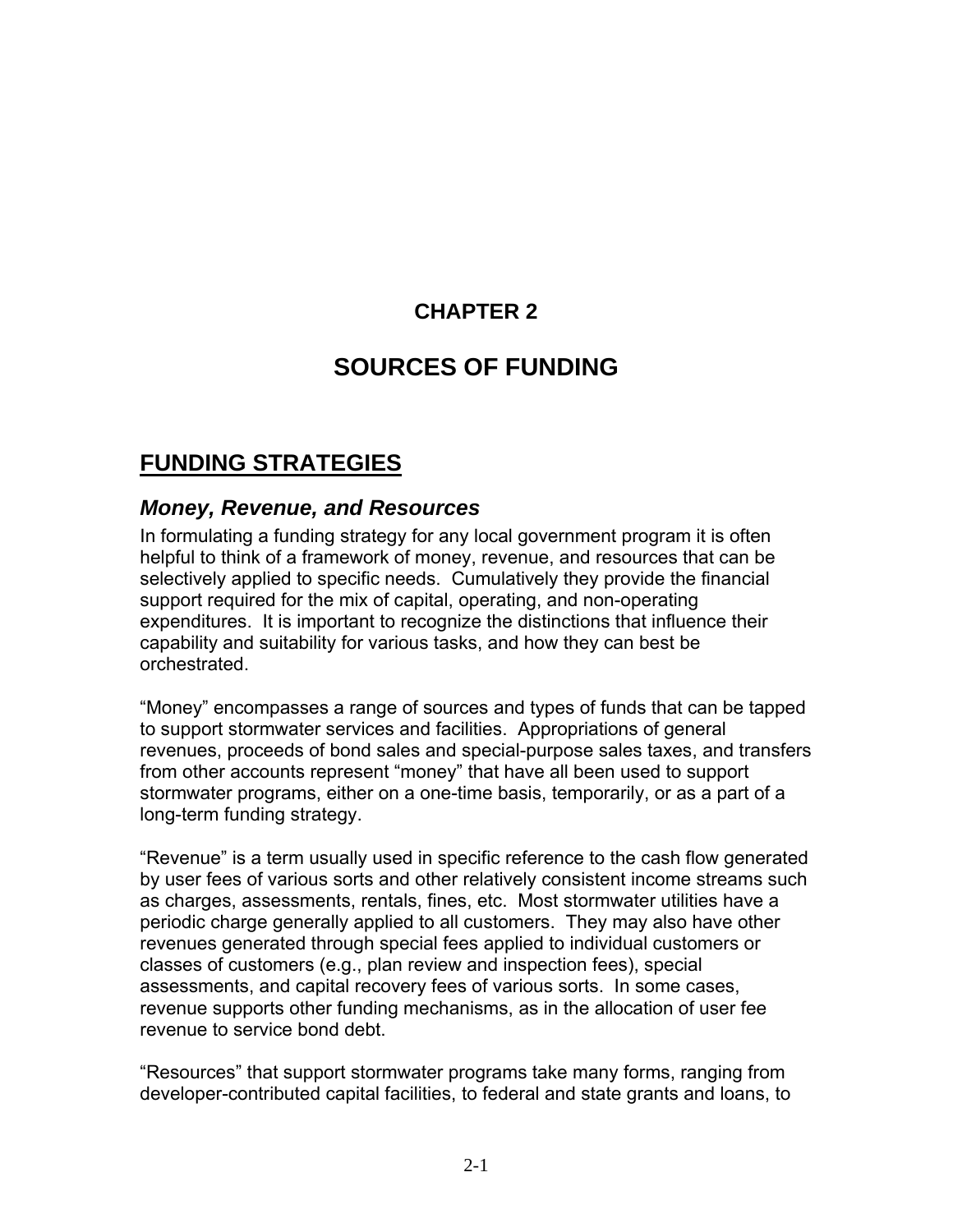maintenance of public drainage systems performed by homeowners' associations and private property managers, to land and easement dedications and other exactions. They also include a variety of funding mechanisms that are commonly used to structure how money and resources are applied to specific objectives, for example bond issues that are used to fund capital infrastructure and inter-fund loans to meet temporary cash flow needs.

## *Expensed Versus Debt Funding*

Two principal categories of funding employed by stormwater management programs are expensed funding and debt funding. Most stormwater programs employ a mix of these.

Expensed funding is typified by "pay-as-you-go" strategies, in which expenditures are supported by a more or less concurrent revenue stream. For example, a city's stormwater utility may have a user fee that generates \$5 million in annual revenues, an appropriation in its road budget for maintenance of roadway drainage systems of \$1 million, and a total annual stormwater management budget of \$6 million that essentially matches the combined income. Costs are "expensed" as they are incurred.

Debt funding is typified by bond sales, which are most commonly used to fund major capital expenditures, but debt funding may also include intergovernmental loans, warrants, and other mechanisms. Debt is sometimes also used to fund utility start-up costs, undertake system-wide remediation, or to make funds available to cooperating entities in the form of grants or loans. In all these examples, borrowing is utilized to enable a stormwater program to expedite improvements or activities so as to accomplish its goals more quickly, thereby reducing the time of exposure to certain risks. For example, bonding to build extensive flood protection works in two years rather than twenty years may be a prudent action if valuable property is protected more quickly.

# **CHARACTERISTICS OF SUCCESSFUL FUNDING STRATEGIES**

#### *A Business Plan Approach Is Based on Strategic Objectives*

Some common characteristics are evident among successful stormwater utility programs. The most successful programs have relied heavily on a business plan model which guides both the program evolution and funding decisions. The strategy for accomplishing the program is defined, the type and magnitude of costs are projected, resource requirements are determined, and timing issues are resolved before the analysis of specific funding mechanisms takes place.

"Needs" are the key driver of program and funding strategies. Authority, capability, and a clear vision of the mission are essential, but in the absence of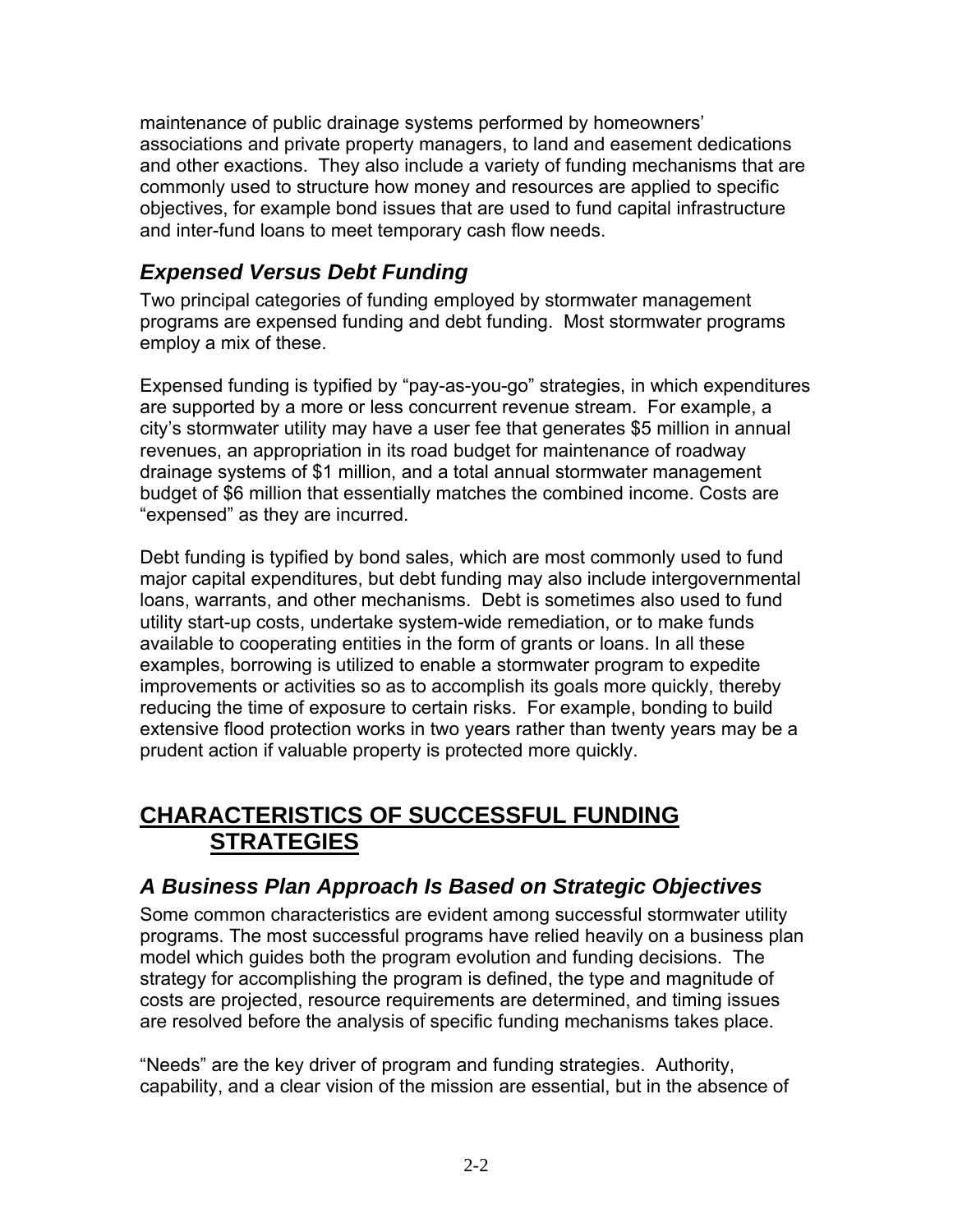compelling needs local government leaders apply their attention and resources elsewhere.

The demands of the diverse stormwater management activities identified in Table 1.1 challenge local governments' funding capabilities, and encourage them to use a variety of funding sources. State constitutions and legislation, governance structures and service responsibilities, drainage problems, needs and priorities, local politics and economics, and simply the different ways that communities conduct their business all differ and influence their decisions on stormwater program and funding strategies. These influences should cause local agencies to carefully examine their needs, and the most successful have crafted a detailed business plan as a guiding document.

## *Effective Stormwater Business Plans Identify Linkages and Dependencies*

Stormwater business plans or program strategies contain many linkages and dependencies among program components and processes. Addressing some needs may require several years as preparatory steps are accomplished. For example, even if infrastructure improvements are the highest priority, they may have to be preceded by master planning studies, prioritization processes, engineering of specific projects, land acquisition, and contracting before a system improvement is actually realized. Formal approvals by elected officials may be needed at various points in this process, potentially creating additional delays.

Such linkages and dependencies make timing very influential in structuring the business plan. An extended schedule for addressing one program priority may present an opportunity to expedite others that do not require so much preparatory work or approvals. Routine maintenance is a function most easily expedited and can have the most immediate benefit in terms of service assurance. Regulatory measures that can be adopted at the discretion of managers and that do not require extensive analyses can also be easily activated. Other regulatory activities can involve several years, as in the case of developing and gaining adoption of design manuals. Education, public participation, and other efforts to improve water quality likewise can be initiated relatively quickly, but it may take years to demonstrate results. Some remedial repairs to deteriorated infrastructure can be accomplished quickly, although the process of identifying specific projects, prioritizing them, assembling necessary resources, acquiring land or easements, and contracting with vendors can delay others.

The negative experiences of communities that didn't recognize the relationship between program and funding strategies suggest that adopting funding strategies or mechanisms, without the benefit of a clear vision of the program strategy, creates a high potential for problems. This has proven especially true in the case of instituting stormwater utility user fees. One need only review the case law decisions in Chapter 3 of this guidance manual to find strong support for the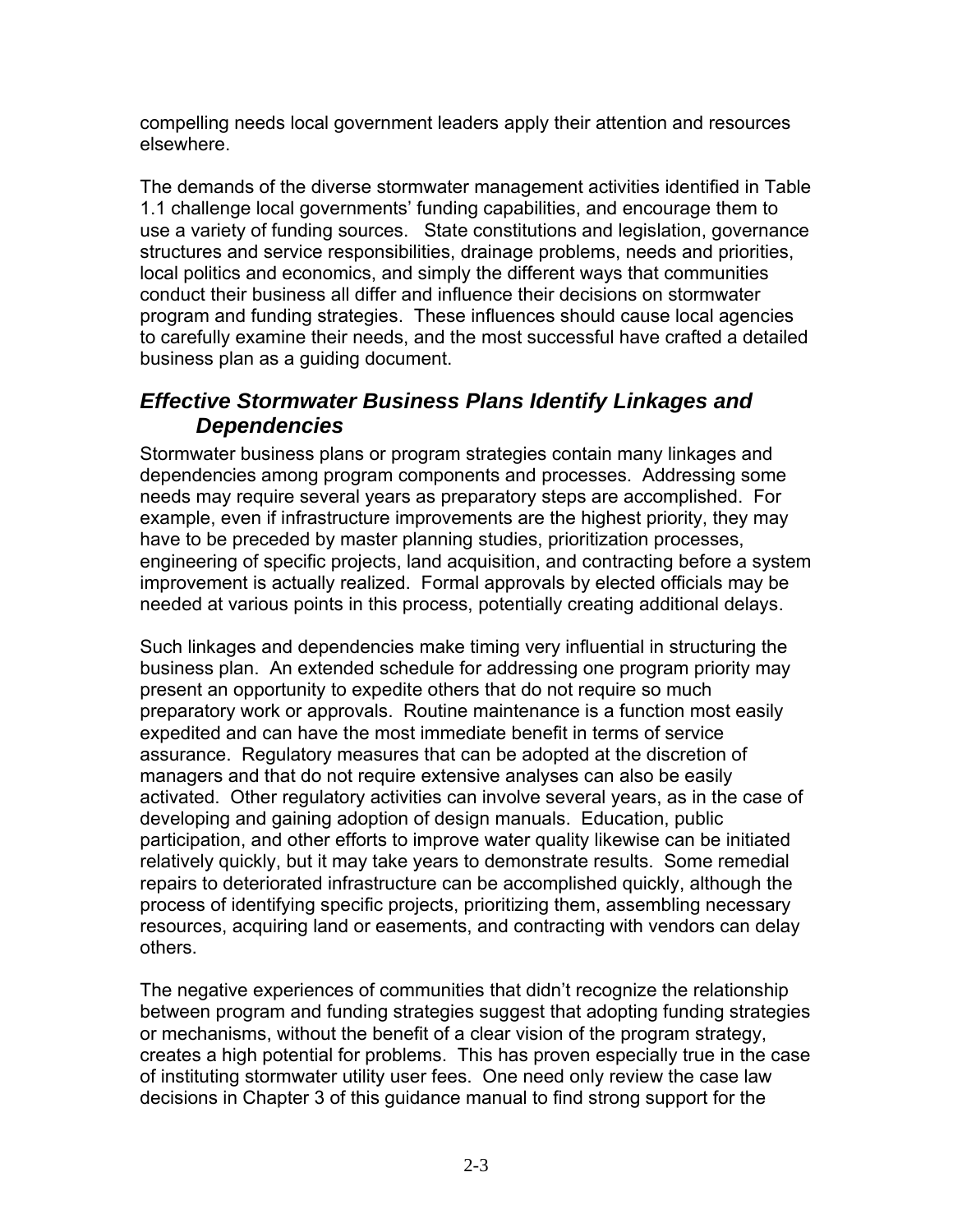proposition that a clear program strategy buttresses funding decisions by local elected officials.

# *Community Expectations Are Represented in Business Plans*

The most effective stormwater business plans recognize community expectations. In some cases, expectations must be elevated by convincing demonstrations that stormwater problems exist and can be solved. Stormwater management rarely captures public support unless problems impact the daily lives of citizens. Many drainage systems are underground and essentially invisible to the public. If they are designed, constructed, and maintained properly, most people are unaware of them. More visible problems such as potholes in roadways consistently rate higher than drainage problems. The most effective programs identify and publicize the problems they must address, seek public participation and support, and orchestrate the use of various tools and resources over time.

## *Effective Programs Respond to Change*

Flexibility is an important attribute of utility user fee funding and the ability to change as circumstances dictate should be always be a consideration in formulating a business plan. User fees provide a stable revenue source, and offer equity advantages over traditional tax funding, but perhaps their most valuable attribute is their flexibility for funding a variety of operational and capital investment needs. A long-range program can be defined with a realistic expectation that funding will be available when needed and also suitable for changing priorities. However, as a primary funding source, a user fee may lend itself to a focus on short-term, rather than a long-term program strategy, which can be counterproductive.

# *Service Fee Rates Are Cost-Based*

The funding philosophy represented by utility service fees of all types is that customers should pay in relation to the demands they impose on the services and facilities – characterized as a "user-pays" approach. This is a primary consideration in selecting parameters from which service fees will be calculated, and formulating a rate methodology that results in an apportionment of those cost deemed fair and reasonable by the responsible local officials. The most successful stormwater utilities are those that have clearly established and documented the rationale for linking their service fees to the cost of providing services and facilities.

## *Resources Are Dedicated and Stable*

Whether in city, county, or special district entities, most successful stormwater utilities are accounted for as enterprise or special revenue funds that are separate and apart from the funding of general public services. As segregated accounts, enterprise and special revenue funds limit the use of revenues and other resources to a specific purpose, such as stormwater management. Also,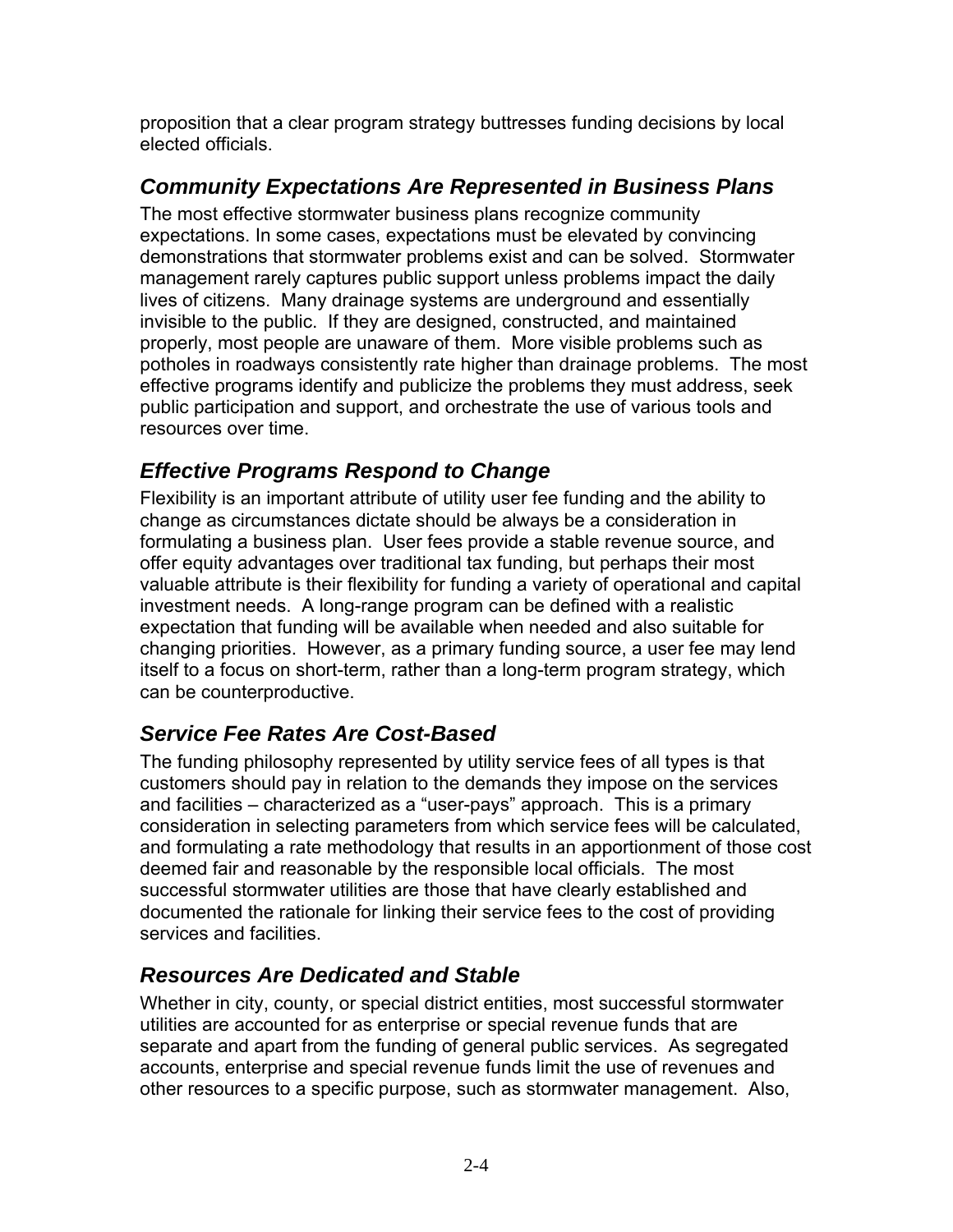since reserves can be accumulated from one year to the next, there is no pressure to expedite funding at fiscal year-end if that is not prudent. This adds to program stability and efficient management of financial resources.

# **TRENDS IN FUNDING PRACTICES**

## *Increasing Complexity*

The emerging trends in the  $21<sup>st</sup>$  Century suggest that funding issues will encourage tailoring of funding to specific program objectives, and funding practices will branch out in several directions. As stormwater programs become more sophisticated, unique local concerns and priorities gain greater visibility and support. Also, as more linkages are established with other governmental and even private-sector programs, the general trend in funding is toward greater complexity, and "standard practice" is increasingly likely to be supplanted by local innovations.

Stormwater utilities established in the 1970's and 1980's tended to be funded almost entirely from their service fees. Service fee rate methodologies were relatively consistent though rarely identical. They were cost-based, and rate structures were linked to peak and/or total volume of runoff by fee calculations employing parameters such as impervious area. Use of other funding methods and mechanisms in coordination with service fees was very limited.

Beginning in the 1990's a refinement trend emerged. The basic structure of funding and service fee rates remained relatively stable, but local entities began to push for more sophisticated and detailed cost, rate, and funding analysis. In part, this was due to the rapidly increasing technical capability offered by computerization and data gathering and processing. It also reflected the fact that more large cities instituted stormwater utilities as Phase I NPDES requirements were imposed. Their expectations were generally geared to more sophisticated cost and rate analyses and they often retained management and rate consultants with experience in other disciplines.

In the first decade of the  $21<sup>st</sup>$  Century the trends in funding have been primarily in response to Phase II of the NPDES program, which impacts many more cities and towns than Phase I. This has had two somewhat conflicting effects. The introduction of a water quality objective caused many local governments to view stormwater management more broadly. However, as an increasing number of smaller cities and towns explored stormwater fee options to meet NPDES permit obligations, they tended to demand simpler and less expensive approaches than those preferred by large communities. These factors have been further compounded by federal and state initiatives to manage watersheds holistically, which is filtering down through regulatory programs and grant and loan opportunities. As a result, the key stormwater funding trends for the next decade include the following.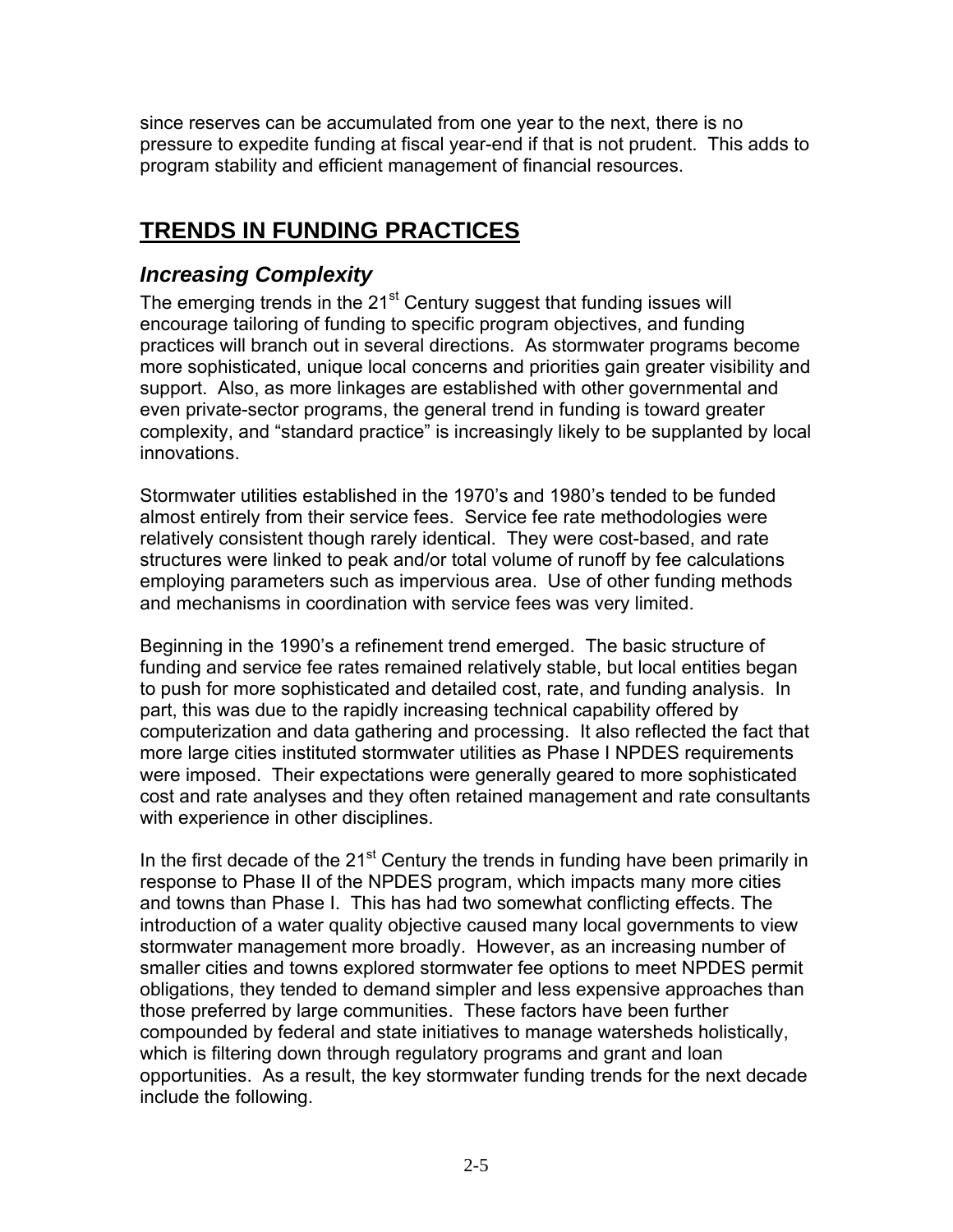## *Blended Funding*

Blending several sources of funding to support stormwater management program strategies has been a slowly emerging trend. The most successful stormwater programs are supported by several sources of funding, enabling them to spend more money to elevate the visibility of the program and improve cost accountability of specific functions or improvements.

Other sources of funding used in combination with service fees include general budget appropriations, dedicated special taxes (property, income, sales), special assessments, fees charged in lieu of requiring compliance with standards or requirements such as on-site detention, system capitalization or development impact fees to recover past expenditures or better allocate the cost of infrastructure over a period of time, and matching funds such as federal and state grants and loans. There are few constraints on local governments' authority to combine and selectively target several types and/or sources of funds to accomplish various purposes, see Appendix for examples.

## *Multi-jurisdictional Funding*

Cooperative funding with other entities is a hallmark of many successful stormwater programs. Several factors have induced stormwater managers to participate in multi-jurisdictional funding, especially in recent years as water quality considerations became more prominent.

Stormwater runoff doesn't conform to jurisdictional boundaries. Drainage waters flow from jurisdiction to jurisdiction based on topography. Solving an upstream community's problem may become the source of a problem in another jurisdiction located downstream. Thus, the most efficient infrastructure solution for a given drainage problem may lie outside the jurisdiction where the impacts are manifested. For example, to relieve flooding a regional detention facility built in an upstream portion of a watershed in a rural unincorporated area may be less expensive and provide better protection than extensive flood protection works installed downstream within a major urban area. This may encourage several cities and towns in the downstream portion of a watershed to fund a common solution higher in the upstream reaches rather than attempt to install independent drainage improvements in each of their communities.

The availability of federal and state grants and loans and cooperative programs has also encouraged local governments to join in conducting activities associated with stormwater management. This has been a significant inducement to local governments to establish stormwater service fee funding. For example, the City of Griffin, Georgia was able to obtain more grant, loan, and shared funding from federal, state, and county sources during the first two years of its stormwater utility operation than was generated in service fees. A key factor in gaining other agencies' financial support was the City's ability to match their grants and loans with reliable local funding.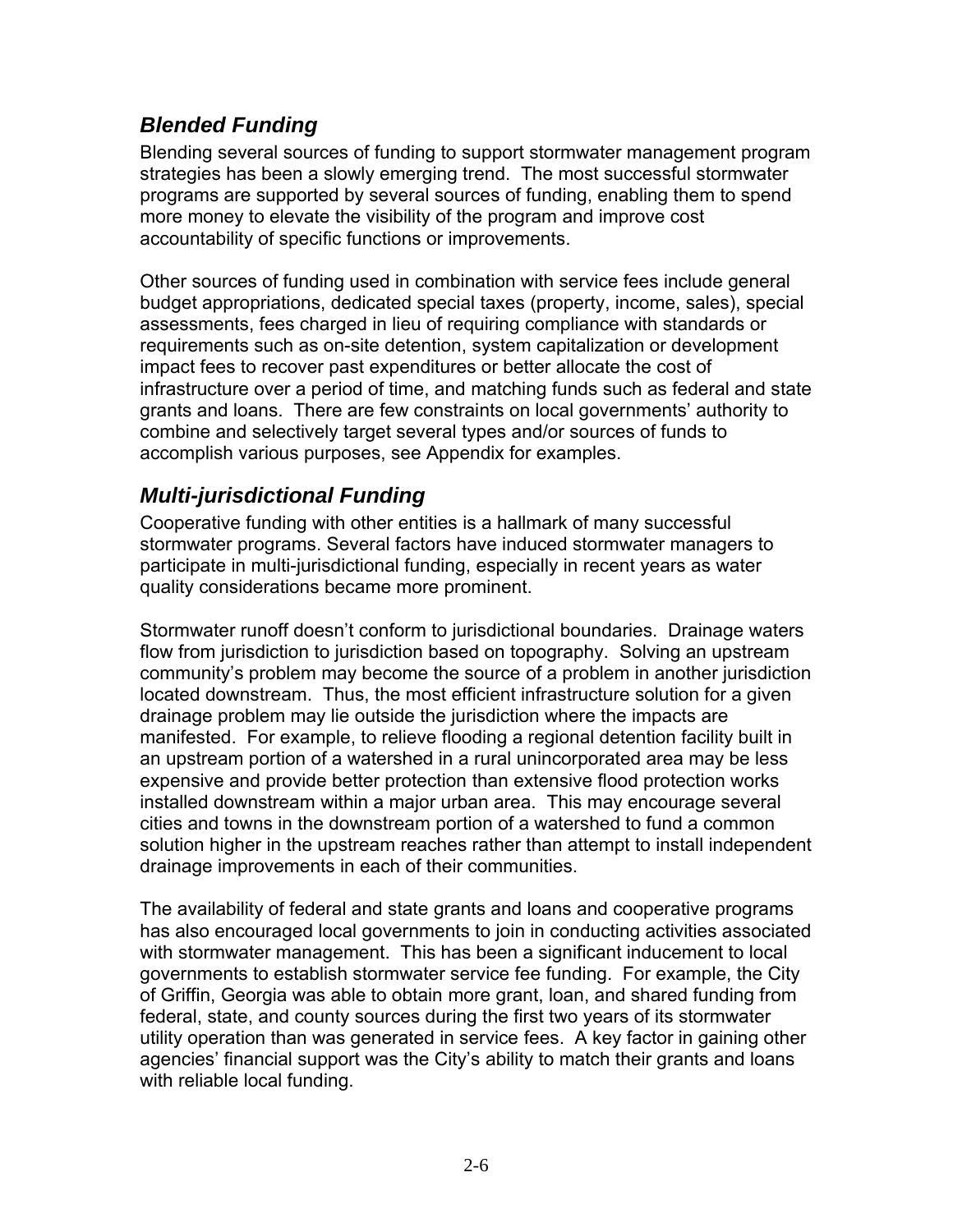The presence of stormwater quality program mandates of state and federal agencies has also encouraged local governments to participate in cooperative programs. The emerging emphasis on stormwater quality has created both opportunities and incentives for cities, counties, and special-purpose districts to participate in cooperative efforts. Examples include public education, water quality monitoring and sample analysis, the development of drainage, erosion control, and other technical manuals, and even consolidated development plan review.

## *Cost-sharing With Other Public Programs*

Successful stormwater utility programs have financial strength that has enabled them to venture into cost-sharing programs with entities that have different responsibilities but shared interests. Greater funding has broadened the scope of stormwater management to include related issues such as land use and development regulation, environmental protection, and habitat preservation. This in turn has revealed more opportunities for linkages with other programs, and sharing of resources to address mutual interests and needs is increasingly common.

Wastewater treatment, especially, lends itself to cooperative funding with stormwater management, due in large part to the extensive historic use of combined sanitary/stormwater sewerage systems in many areas of the country. Stormwater separation and inflow/infiltration corrections were often funded as wastewater treatment expenses in the past. Now some communities have recognized that the expense of separating stormwater and wastewater or eliminating stormwater inflows into wastewater sewer systems may be assigned to a stormwater cost center rather than wastewater. When a stormwater utility is present, the costs shift to properties that generate substantial runoff versus those that generate substantial amounts of sewage.

Watershed management practices and water quality protection also introduce opportunities to share costs with other programs. The City of Bellevue, Washington Storm and Surface Water Utility has a primary objective of preserving small streams. Protection of wetlands and construction of regional detention ponds were key elements of the City's stream preservation strategy. The Utility purchased extensive areas of wetlands and other areas along streams, and worked closely with the City's Park Department to manage them as passive-use parks and open space. Other properties used for detention and groundwater recharge have been developed into active recreation facilities such as neighborhood playgrounds, soccer pitches, and even tennis courts.

Countless other communities have built parks, greenways, and trails along streams, including examples such as the Mingo Creek linear park in Tulsa, Oklahoma and along Cherry Creek, South Platte River, and many other drainageways in the Denver, Colorado metro area. Salt Lake City, Utah modified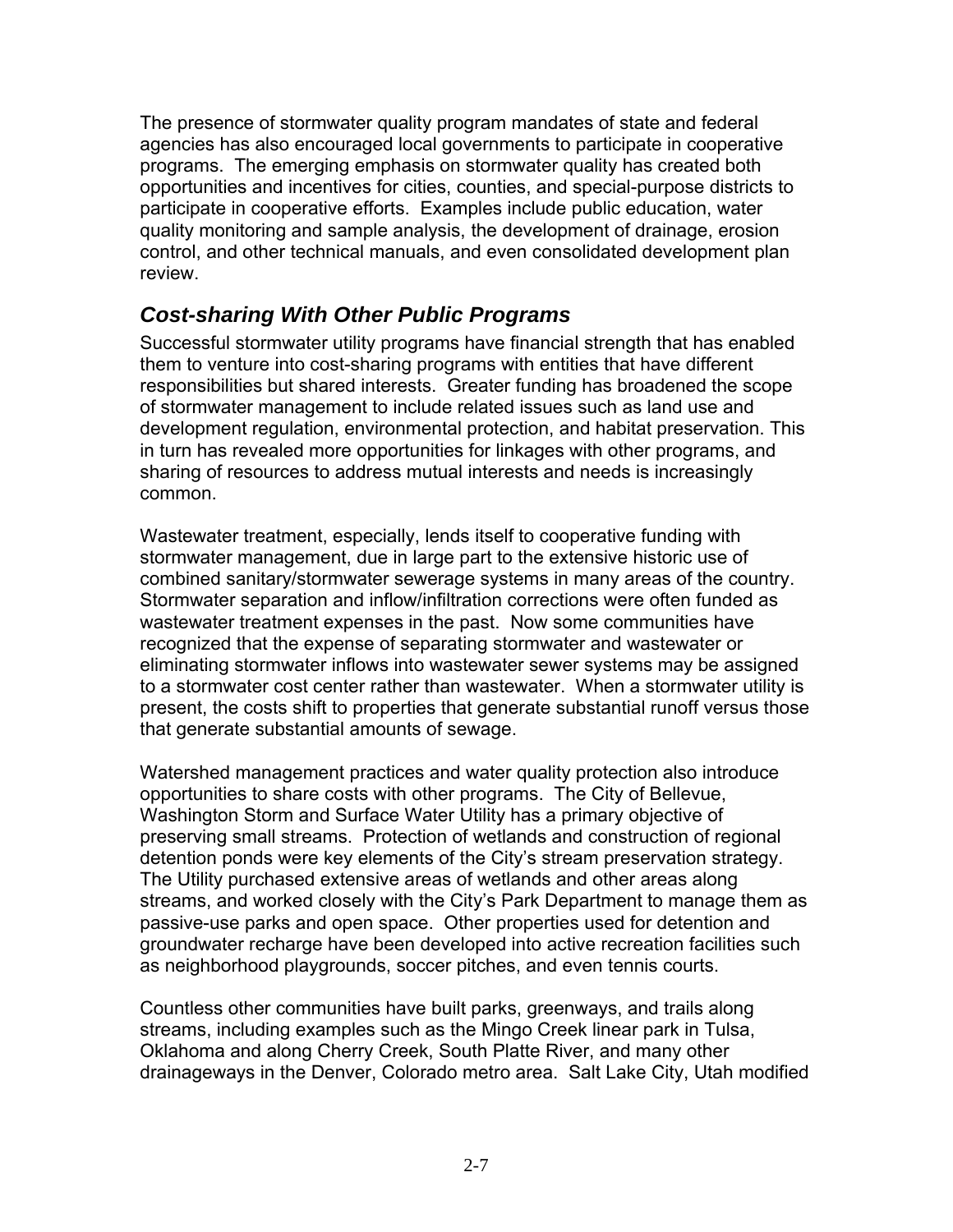and improved a high school baseball field to serve as a major detention facility during severe storms and major snowmelt events.

Some communities have also used their stormwater utility funding resources to support program enhancements such as geographical information systems (GIS), upgrades to financial management and utility billing/collection systems, and transportation improvements such as construction of roadside curbs and gutters to replace open ditches. The linkage of stormwater management to other programs has justified funding in whole or in part activities such as leaf collection to reduce local flooding due to plugged inlets (e.g., Greensboro, North Carolina) and street sanding and snow removal/dumping to reduce stormwater quality pollution.

# *Broader Private Sector Participation*

The importance of contributed capital infrastructure built by developers should not be underestimated. Though often unplanned and uncoordinated, many early components of local drainage systems that emerged in the  $19<sup>th</sup>$  Century were built by the private sector coincidental to commercial, industrial, and residential projects. The economic boom of the 1920's spawned a major surge in private investment in public facilities, including stormwater drainage systems. In most suburban communities developed since World War II, a majority of the stormwater infrastructure has been built by developers and turned over to a public entity for long-term operation and maintenance.

More recently this approach has expanded to include cooperative efforts involving public entities and the private sector, with stormwater management requirements being integrated with other objectives. For example, a stormwater detention facility built by a developer might now be integrated with recreational facilities such as greenway corridors, golf courses, baseball fields, or soccer pitches. The financial participation in such improvements may be broadened to include several public agencies having primary responsibility for the long-term operation and maintenance of the facilities.

This trend has several important implications for stormwater managers. They will need to reach out to private-sector entities and programs to identify opportunities that serve their mutual benefit. They will need to broaden their community's vision of what stormwater management entails to ensure support for cooperative programs with private interests. Because many more developments are being built by larger, more competent and better financed development companies, local stormwater management programs will need to increase their skills and sophistication to keep pace and ensure that participation is optimized.

# *Increasing Influence of Technology and Data*

Perhaps the most pervasive factor guiding changes in stormwater management in the past thirty years is rapid acceleration of new technology. This directly influences trends in stormwater funding practices as well as engineering and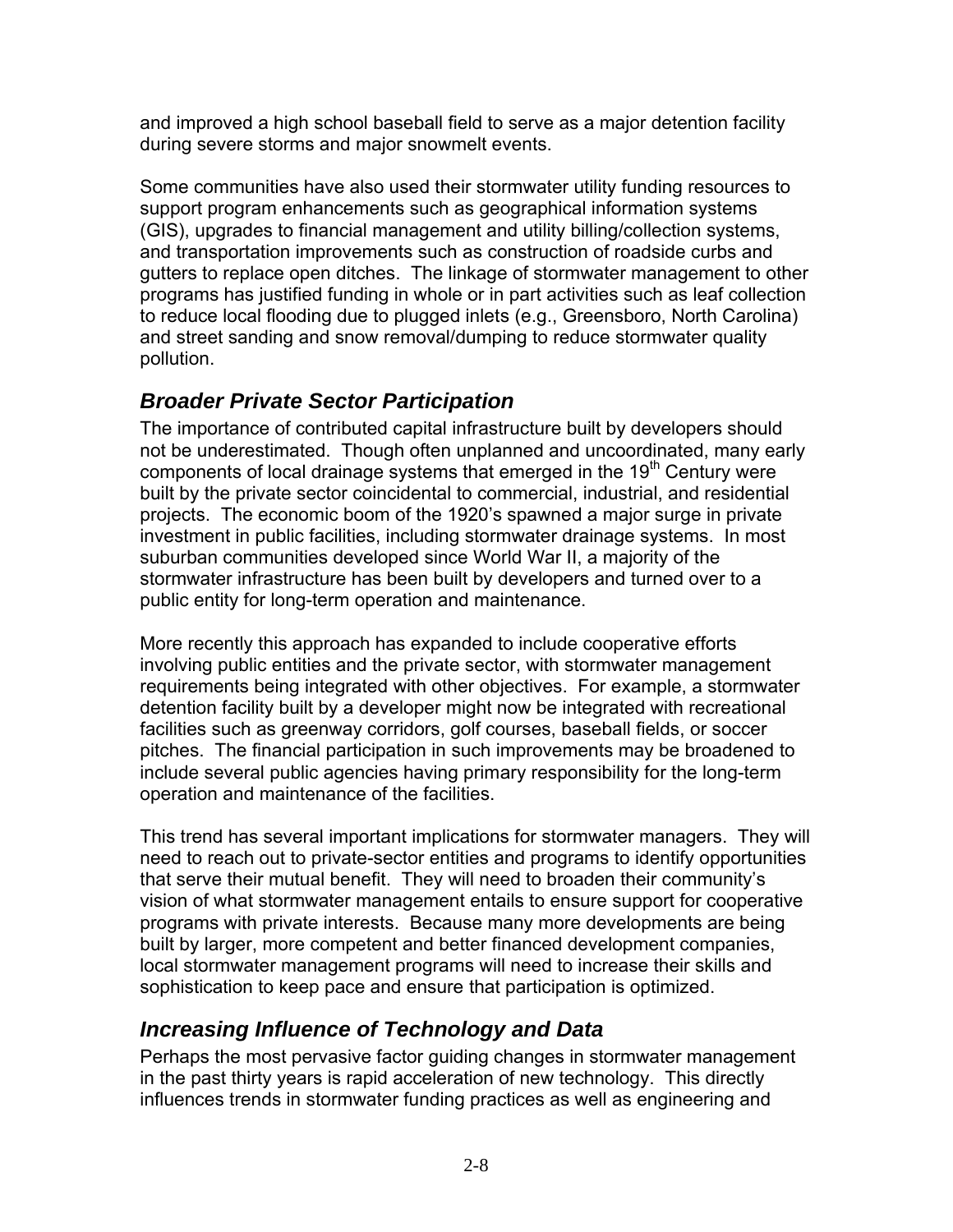other technical endeavors involving the availability and management of data. For example, the cost of creating or gathering data required to prepare a master account file for stormwater service fee billings has plummeted in the past decade, from as much as \$6/account to less than \$0.25/account depending on the parameters and rate structure involved. Satellite imagery of extensive land areas now renders digital information that is at least as precise as visual interpretation of aerial photography, with far greater consistency and reliability at much less cost.

Such increased efficiency encourages local governments to seek more sophisticated stormwater service fee rate methodologies, and to combine several funding mechanisms in much more complex approaches. However, is it practical and beneficial to refine a community's stormwater service fee rate structure when other parameters are not yet as precisely quantifiable? The trend is clearly toward more sophisticated rates, but optimizing the value of the rapidly increasing technological capability has not yet been adequately addressed.

# **FUNDING METHODS AND MECHANISMS**

# *Local Governments' Funding Authority*

Stormwater management has historically been supported by a range of funding methods and mechanisms that reflect the mix of federal, state, and local programs. Since this guidance is directed toward the funding of local stormwater management programs, especially stormwater utilities, we focus on the approaches used primarily by cities, counties, and special-purpose districts.

Cities and counties in most states are generally authorized by state legislation to conduct stormwater management. This general authority is supplemented in some states by home rule provisions. Cities and counties adopting such powers may gain greater latitude to undertake stormwater management functions, regardless of whether specific statutory authorization is available, subject to certain limitations and ballot approval requirements.

The changing nature of stormwater management is also providing greater flexibility in stormwater funding. Undeniably, stormwater management has now become fundamentally regulatory. Federal and state laws confer a water quality regulatory role upon local governments through the NPDES permit program. Similarly, adoption of local system design criteria and on-site control requirements for runoff quantity is rooted in a regulatory purpose of preventing problems. This regulatory foundation may expand and strengthen the local authority, especially as it relates to funding decisions. Generally speaking, locally-elected officials have greater latitude in adopting fees that are associated with regulatory purposes than for other objectives.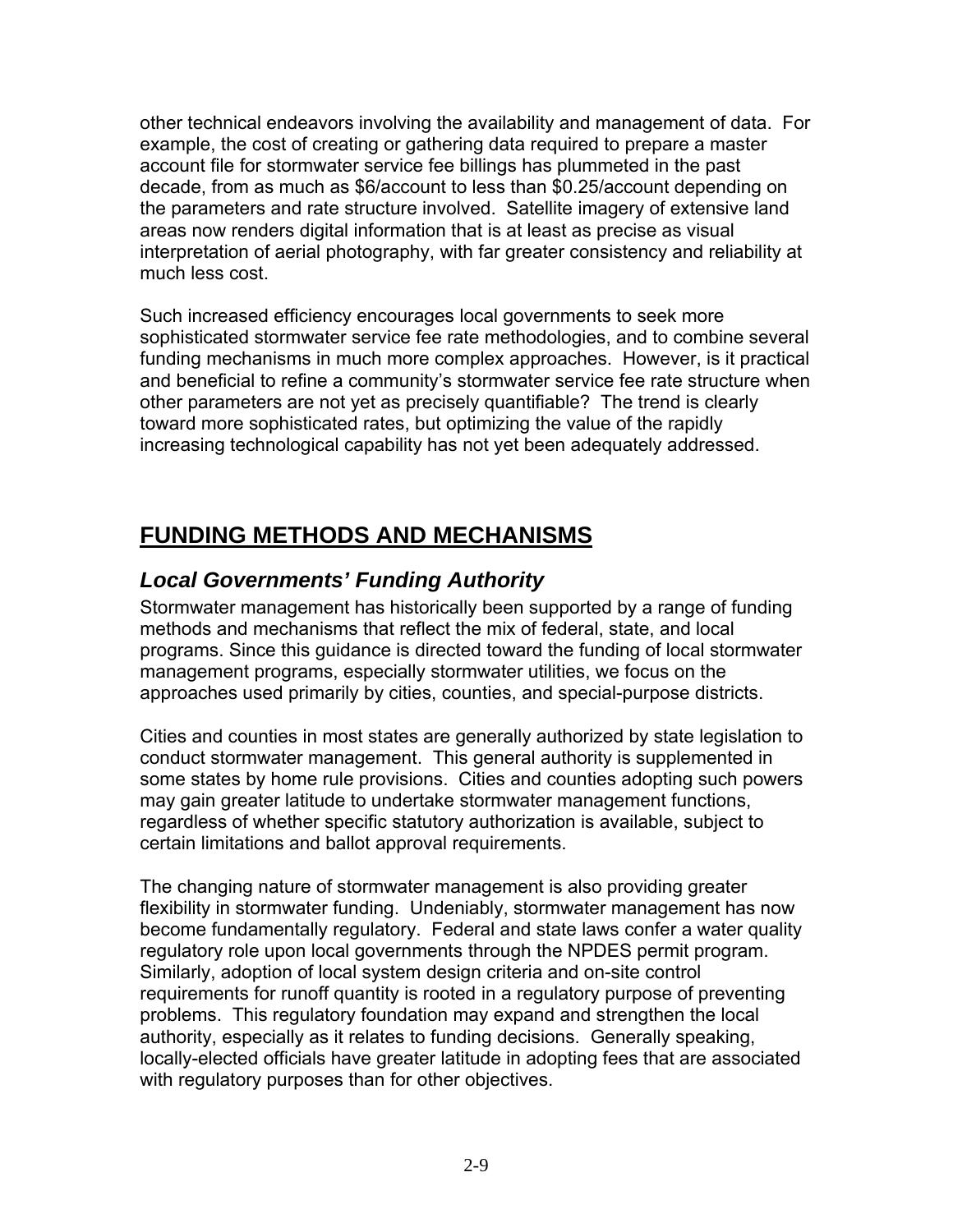#### *Funding Methods and Mechanisms*

Funding methods and mechanisms commonly used for stormwater programs include:

- ► General revenue appropriations
- ► Stormwater user (service) fees
- ► Plan review, development inspection, and special user fees
- ► Special assessments
- ► Bonding for capital improvements
- ► In-lieu of construction fees
- ► Capitalization recovery fees
- ► Impact fees
- ► Developer extension/latecomer fees
- ► Federal and state funding opportunities such as grants, loans, and cooperative programs

#### **General Revenue Appropriations**

Despite the proliferation of stormwater utilities, general tax revenues remain the most common source of stormwater management funding. Substantial technical analysis is normally not needed to fund stormwater management from general revenues, which local governments may use for any legal purpose. The majority of most cities' and counties' general revenues are from taxes (e.g., property, sales, and income), exactions (e.g., franchise fees on utilities), and federal/state revenue sharing, and are simply appropriated for specific purposes, including stormwater management, through the normal budget process. Because they have limited purposes and, in most states, often do not have broad general taxing powers comparable to cities and counties, special-purpose districts are more likely to be funded through limited property taxes, special assessments and service fees.

The practice of funding stormwater management from general revenues has contributed to a dispersal of stormwater management responsibilities. Stormwater management is not typically an independent municipal function, either operationally or financially. Many city and county functions are peripherally involved in or impacted by stormwater runoff. Components of what might be collectively considered a consolidated stormwater program are often embedded in operational units such as public works, engineering, transportation, street maintenance, wastewater treatment, and even recreation. The funding of stormwater management in such cases is also typically embedded in whatever resources are assigned to the primary function. They may budget for costs that are essentially stormwater management, but not readily identifiable as such in their budgets. Such dispersion of functions and costs may obscure any discernible relationship between demands for stormwater services and facilities and how the cost burden is apportioned.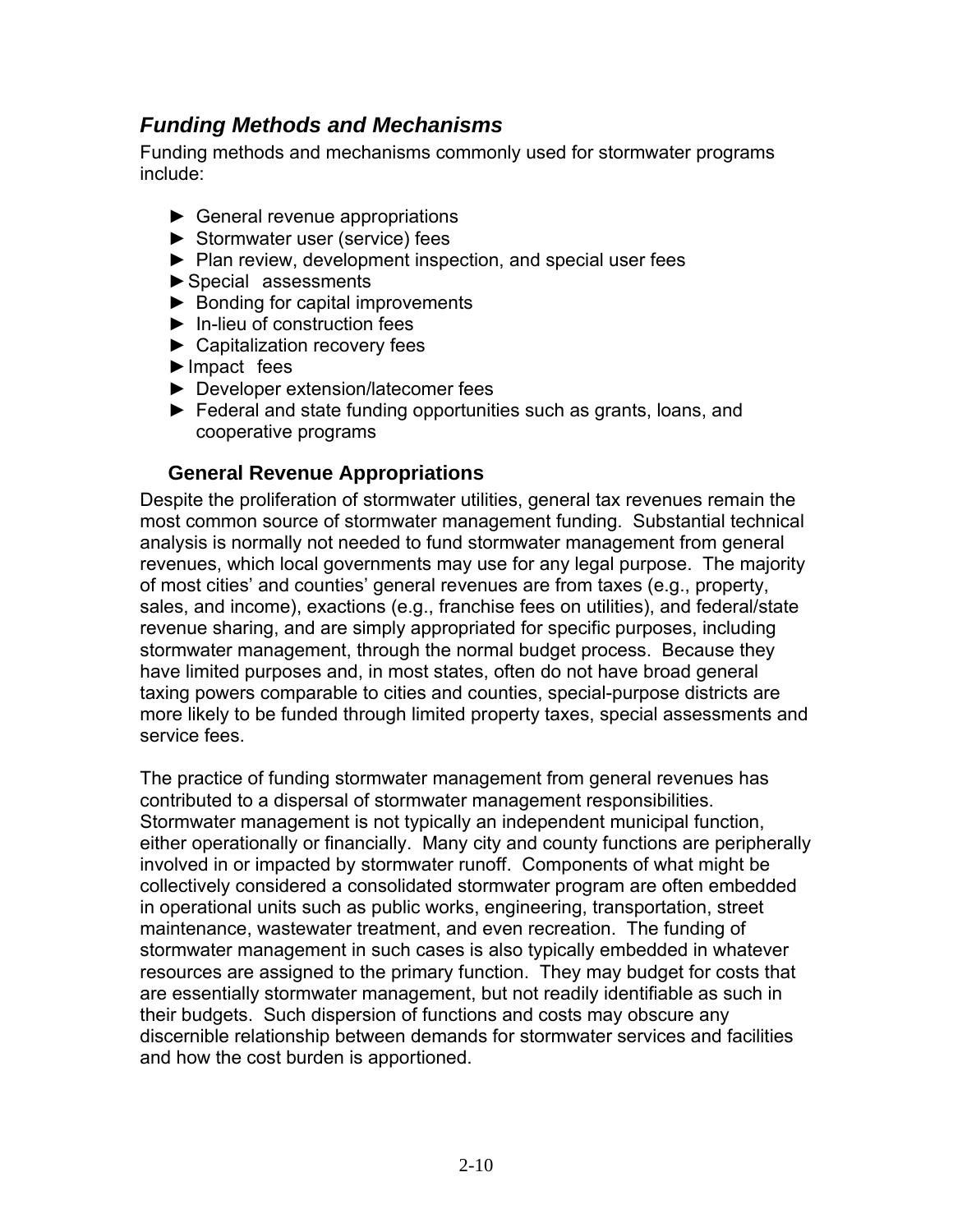General revenues have several attractive attributes for stormwater management. Most cities' and counties' general revenues are, in the absence of other demands, sufficient to support effective stormwater management. The sources of general revenues are usually well-established, fully understood, and wellaccepted by citizens and business interests. They are relatively stable from year to year, though economic downturns tend to excessively impact jurisdictions whose general revenues are highly reliant on sales and other business taxes rather than property value, which is more stable.

However, general revenues also have significant disadvantages as a source of stormwater management funding. Many worthy public purposes, including public safety and social services, are commonly funded from general revenues. Stormwater management has historically struggled to compete effectively against other needs, and major long-term reallocations of general revenues simply to enhance stormwater management capabilities are rare. In the absence of a major budget reallocation, increasing general revenues to support stormwater management implies approval of a tax increase of some sort. Neither option is politically attractive for most local officials.

Because they are not earmarked or dedicated to any specific purpose, annual appropriations of general revenues shift with elected officials' and administrators' perceived priorities. Stormwater management needs are more likely to receive better treatment in a year following severe storms and drainage problems than in a year following a drought. A lack of stable funding makes it difficult to plan and carry out a consistent, long-term program.

The sources of general revenues have little if any inherent association with the origin of stormwater management demands and costs. For example, property taxes are a major source of general revenues for many cities and counties. Such taxes are usually calculated based on the economic value of land and improvements, which have little direct relationship with stormwater runoff quantity or quality. Sales taxes are typically based on retail sales, which likewise have no identifiable link to stormwater management costs. Franchise fees are normally a percentage of the gross income of the activity utilizing the franchise rights.

Because general revenues are derived primarily from taxes and exactions imposed upon businesses and individuals, other parties that impose significant demands on stormwater systems and programs may be excluded from participating financially in solutions. For example, in cities which have stateowned properties, public universities or federal military installations, a substantial demand for stormwater services may be traced to such tax-exempt properties.

The disparity between the need for stormwater services and facilities and the source of general revenues does not end with tax-exempt properties. Some private properties, for example discount retail stores, parking lots and warehouses that have large expanses of relatively low value impervious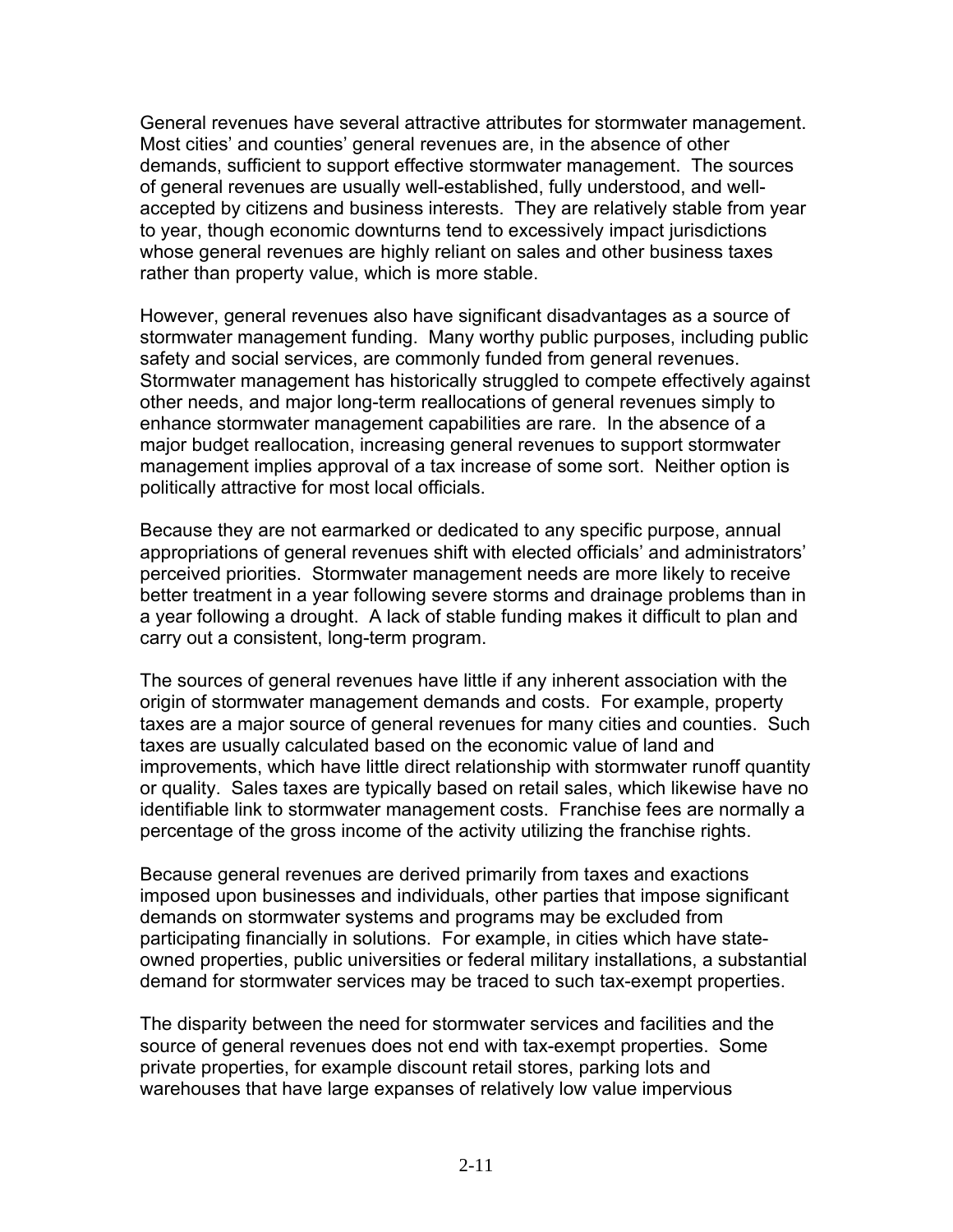coverage, do not pay taxes commensurate with the demands they impose on the stormwater systems. Conversely, more valuable properties such as high-rise office and residential condominium towers that may have less impact on stormwater runoff pay substantial property taxes.

#### **Stormwater User (Service) Fees**

Stormwater utilities funded primarily through service fees are the focus of this guidance. Service fees are discussed only briefly in this section, but are covered in greater detail in other sections of this chapter. Specifically the sections on "Service Fee and Assessment Design Considerations" and "Service Fee Rate and Assessment Methodologies" further address this area.

Although user fee funding of stormwater programs is generally associated with the stormwater utility concept inaugurated in the 1970's, Billings, Montana adopted a "storm water charge" in June, 1964. Relying in part on that revenue stream, the voters of Billings also approved the issuance and sale of negotiable revenue bonds for the purpose of reconstructing and extending the City's stormwater and sanitary sewer systems. This action was challenged in court and was eventually upheld by the Montana Supreme Court in 1966<sup>[2](#page-32-0)</sup>. Billings has since funded a majority of its stormwater management programs through the charge.

Billings' "storm water charge" represented a major departure from conventional stormwater funding but did not elicit widespread imitation. The transition to user fee funding did not become widespread until the early 1990's, although several cities and counties in Washington, Oregon, and Colorado established utilities during the 1970's and 1980's. The utility user fee concept has now been adopted by over five hundred cities and/or counties. It is generally referred to as the "stormwater utility" approach because it not only provides user fee funding but also incorporates accounting and management practices similar to those of other municipal utilities like water supply, wastewater treatment, and solid waste management. Similar approaches have been used in Canada and Germany.

Substantial latitude is available to local elected officials in structuring rates and fees, especially if they are associated with regulatory functions. Specific methods of calculating stormwater user fees are not mandated by law in most states, though some limitations do exist. For example, in Texas the state legislature has exempted public universities from local stormwater user fees. Most stormwater user fee rates account for conditions on properties that affect the peak rate of runoff, total volume discharged, and pollutant loadings on receiving waters. A majority are based on the amount of impervious area (roofs, paved areas, etc.),<sup>[3](#page-32-1)</sup> which determines both the proportion of rainfall that runs off and the peak rate of discharge during and following storms.

 $\overline{a}$ 

<span id="page-32-0"></span><sup>2</sup> City of Billings v. Ralph Nore, 148 Mont. 96; 417 P.2d 458 (1966) 3

<span id="page-32-1"></span>Stormwater Utility Survey 2004 – 2005, Black & Veach, Kansas City, MO, 2005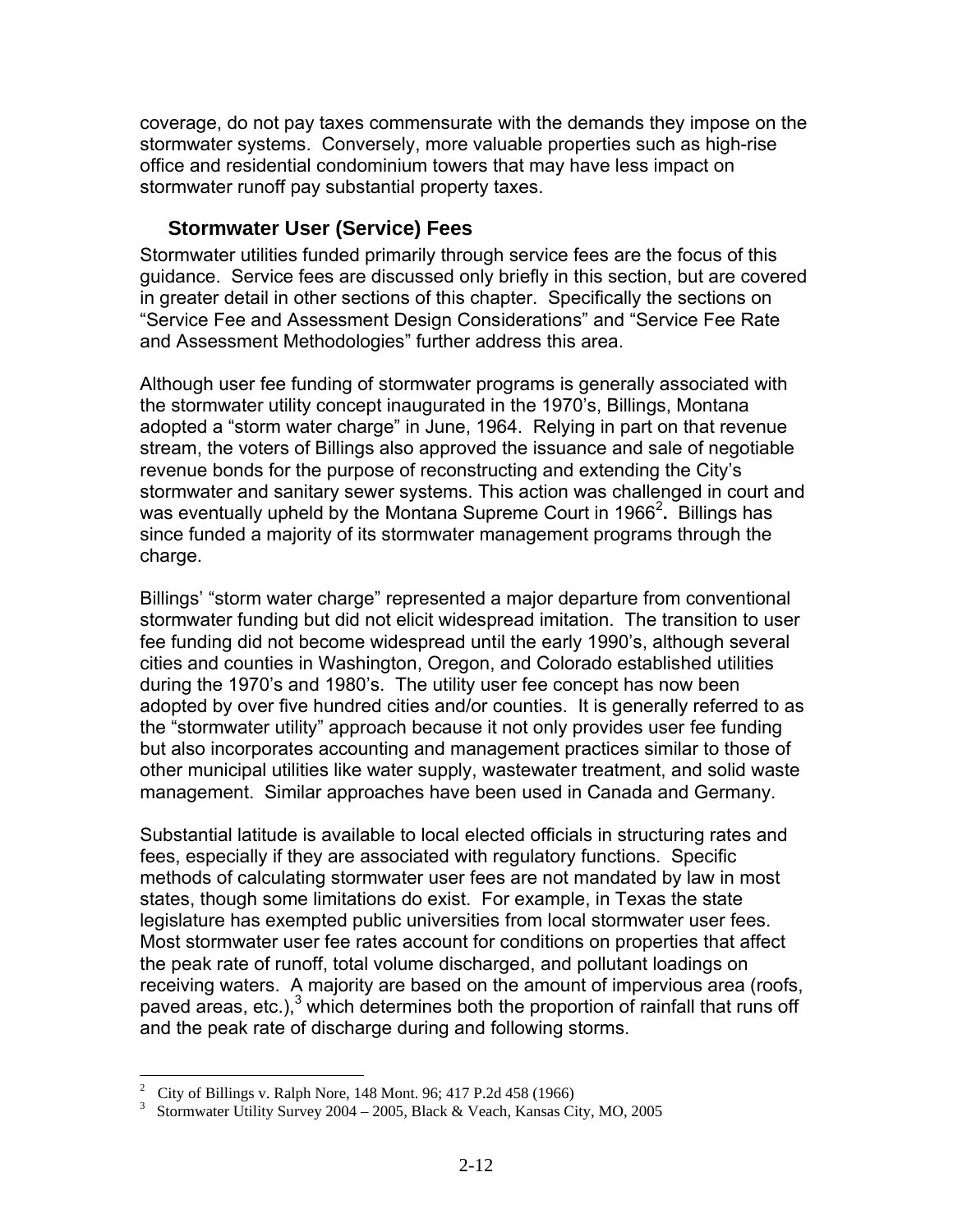Stormwater rates have also been based on the gross area of properties and numerical factors that reflect the intensity of development. A few cities and counties have incorporated both gross area and impervious area or the percentage of imperviousness into their rate calculation. Other stormwater service fee rate parameters include land use classes, zoning classes, and water meter size, though these are generally not considered to offer comparable equity of cost allocation relative to impervious and gross area methodologies.

A stormwater user fee is highly flexible and can easily be tailored to individual situations and coordinated with other funding methods. Revenue from user fees and other funding sources can be blended together or a fee might be applied only in a limited service area rather than the entire jurisdiction, excluding other areas which do not require service or are impractical to serve. No fixed practice prevails; though most cities apply their user fees city-wide and many counties define more limited service areas where urban/suburban conditions exist.

User fees are also authorized for some types of special-purpose districts, which may apply them district-wide or designate them only for specific service zones. Such approaches can be combined, as in the case of a stormwater utility that has both a general service fee and also administers special-purpose improvement districts to fund localized improvements or services.

The stability of a dedicated user fee revenue stream ensures that long-range scheduling of capital improvements and operations can be done with reasonable assurance. User fees may also free up general revenues and other resources allocated to stormwater management for other purposes.

The greatest potential disadvantages of stormwater user fees are high visibility of the charge and the cost of its development and implementation. Regardless of technical distinctions between "taxes", "exactions", "assessments", and "service charges", any form of government funding may be viewed by some citizens as a "tax" and thus be unpopular. However, the high visibility of a defined stormwater user fee might also be beneficial if it convinces a community that long-standing flooding or pollution problems will be addressed.

The cost of developing and implementing utilities reflects the size of a community or the complexity of processes employed. Some of the formative costs such as program and cost analyses are essentially common to all situations. Others are "unit" costs. For example, data must be assembled to populate a master account file for billing. The cost of implementing a utility user fee is a function of the number of accounts, and the total cost typically amounts to eight to twelve weeks of the revenue stream that is created. This includes all costs associated with the necessary program and financial analyses, data assembly, modification of billing and other information systems (or activation of a new system), and public education and involvement.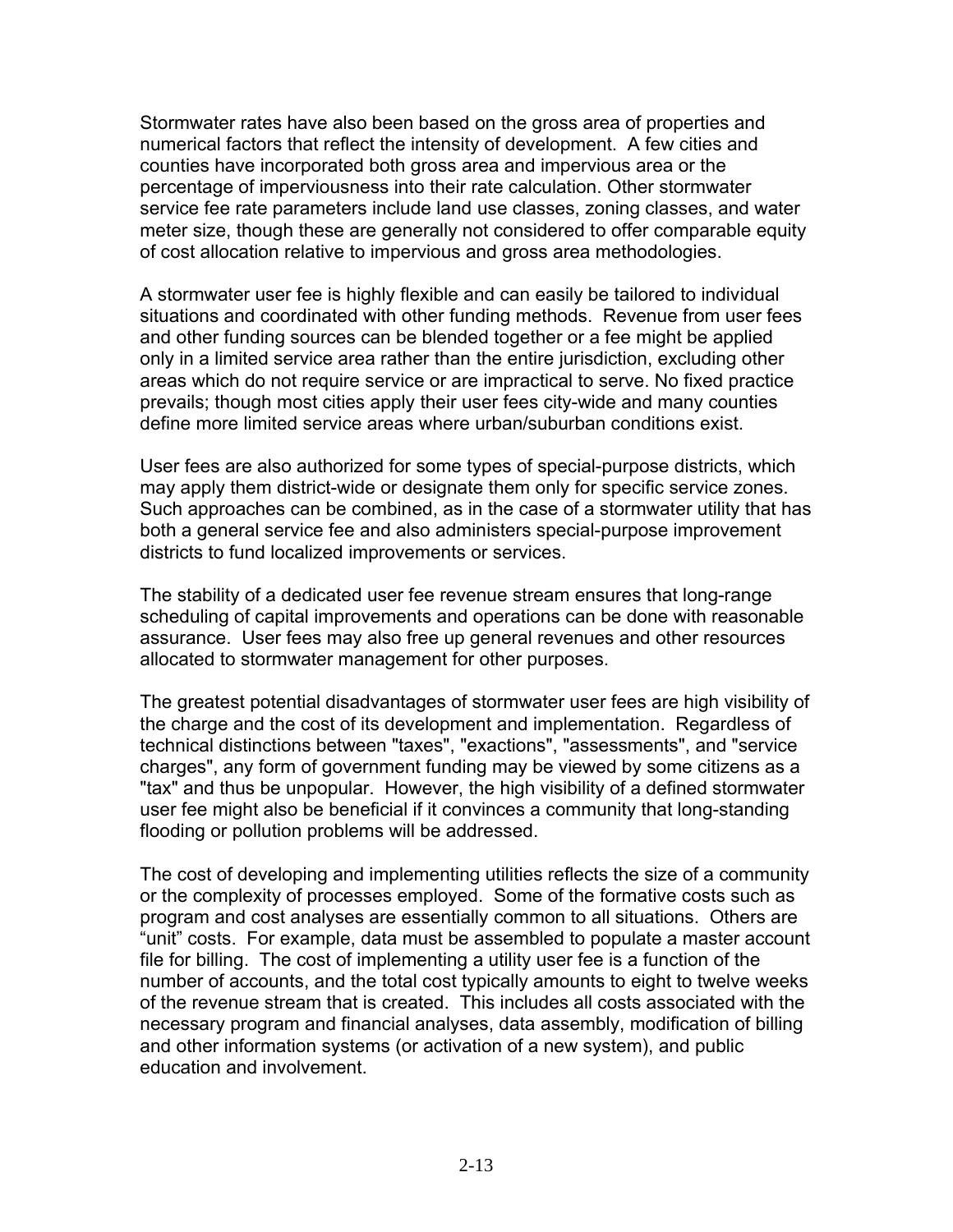#### **Plan Review, Development Inspection, and Other Special Fees**

A variety of special user fees could reasonably be included under the scope of a stormwater utility or adopted separately to support regulatory measures. Most often they are related to special services provided to a limited group, as opposed to user fees that are generally applicable to utility customers. Such fees apportion the costs only among those who require the service or cause the need for the regulatory measure.

Fees for the performance of regulatory activities are usually associated with protecting the public health, safety, and welfare in some manner. Some regulatory activities may be mandated by federal and/or state requirements or as conditions of NPDES or other permits. Regardless, to the extent special fees are associated with a regulatory function (e.g., development regulation); authority to institute them is typically a product of the police powers of the governance entity.

Special fees may also have other applications, such as a cost recovery mechanism that assigns certain expenses to a specific group. For example, experience has demonstrated that maintenance of on-site detention systems is frequently ignored or deferred by property owners, or alterations may be intentionally or unintentionally made to such facilities. Inspections may be necessary to ensure that on-site systems are properly maintained and not altered from their approved design. Placing the cost of such inspections on the specific property owners through special fees relieves the general taxpayers or utility ratepayers of the expense.

Special fees typically provide only a small additional amount of revenue for a stormwater utility, but enhance the equity of cost apportionment. Adoption of such fees may require that other fees associated with regulatory reviews, inspections, or special services be evaluated to ensure that individuals are not being charged twice for the same service.

#### **Special Assessments**

Special assessments have been used to fund capital improvement and operation of stormwater systems since colonial times. The assessment concept is predicated on apportioning costs in proportion to the direct and special benefits individually derived by specific properties. It has been applied to funding of various public facilities, ranging from sidewalks and roads to flood control channels and dikes. In application to stormwater management, the special assessment mechanism has evolved as the management paradigm changed.

The chief drawback of the traditional special assessment methodology is that the distribution of costs must be proportionate with the direct and special benefit accruing to each property being assessed. Although standards differ from state to state, generally the benefits must be definable, measurable in some economic manner, and available to the property being assessed within a practical timeframe. In most cases, general benefits accruing to all properties as a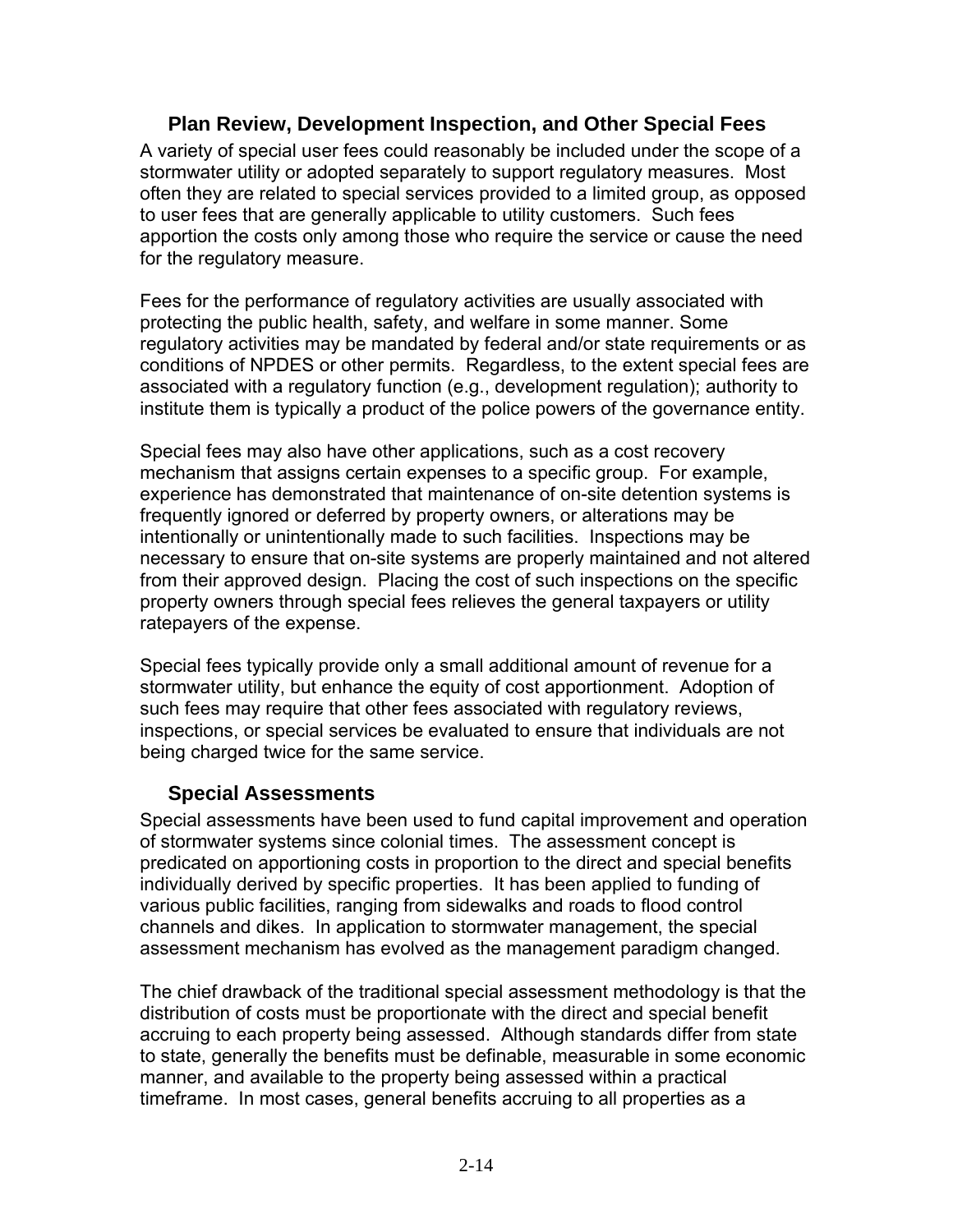consequence of a stormwater improvement or activity cannot be used to justify a special assessment.

The courts have established substantially different standards for special assessments versus service fees. Broader latitude is given to local elected officials in setting service fee rates, and especially those associated with regulatory purposes. Special assessments must conform to more restrictive technical standards based on apportioning costs to reflect the value of benefits accruing to individual properties. Fully complying with the standards the courts have set for special assessments may therefore require more precise and costly data than is needed to support a service fee, which must simply be fair and reasonable.

Special assessments for drainage are most workable in relatively localized or specific applications. For example, improving a ditch or channel that directly serves a few properties or a relatively small service area is an appropriate project for special assessment funding. A special assessment is less suitable for capital projects that serve a wide area, and may be wholly unsuited to facilities providing a general benefit to the community at large.

Much of what must be done to effectively manage stormwater quality may not be directly and specially beneficial to individual properties. Thus, special assessments are not widely used as a primary funding mechanism for that purpose, though in recent years several benefit assessment areas have been instituted in Southern California to support local water quality programs, and Florida counties fund stormwater management through assessments (as so defined in a Florida Supreme Court decision) that are similar to many stormwater service fees.

#### **Bonding for Capital Improvements**

The expense of major capital infrastructure, land, and equipment has posed a significant challenge for stormwater programs whose annual revenues and resources are limited. As a result, local governments have used bonding to fund major capital improvements for many years.

Bonds are sometimes used to fund operations as well as capital improvements, though that practice is not generally viewed as prudent and some states prohibit or limit such uses of bonding. However, some stormwater management costs can be viewed either as a capital or operating expense. For example, remedial repairs to aging infrastructure might legitimately be viewed as either a capital expenditure or an operating expense.

Bonds are not a revenue source, but rather a method of borrowing money to fund expenditures. Debt service of bonds is commonly derived from general revenues, service fees, or special assessments. In some cases, specific funding mechanisms or sources are identified in bond covenants. For example, a bond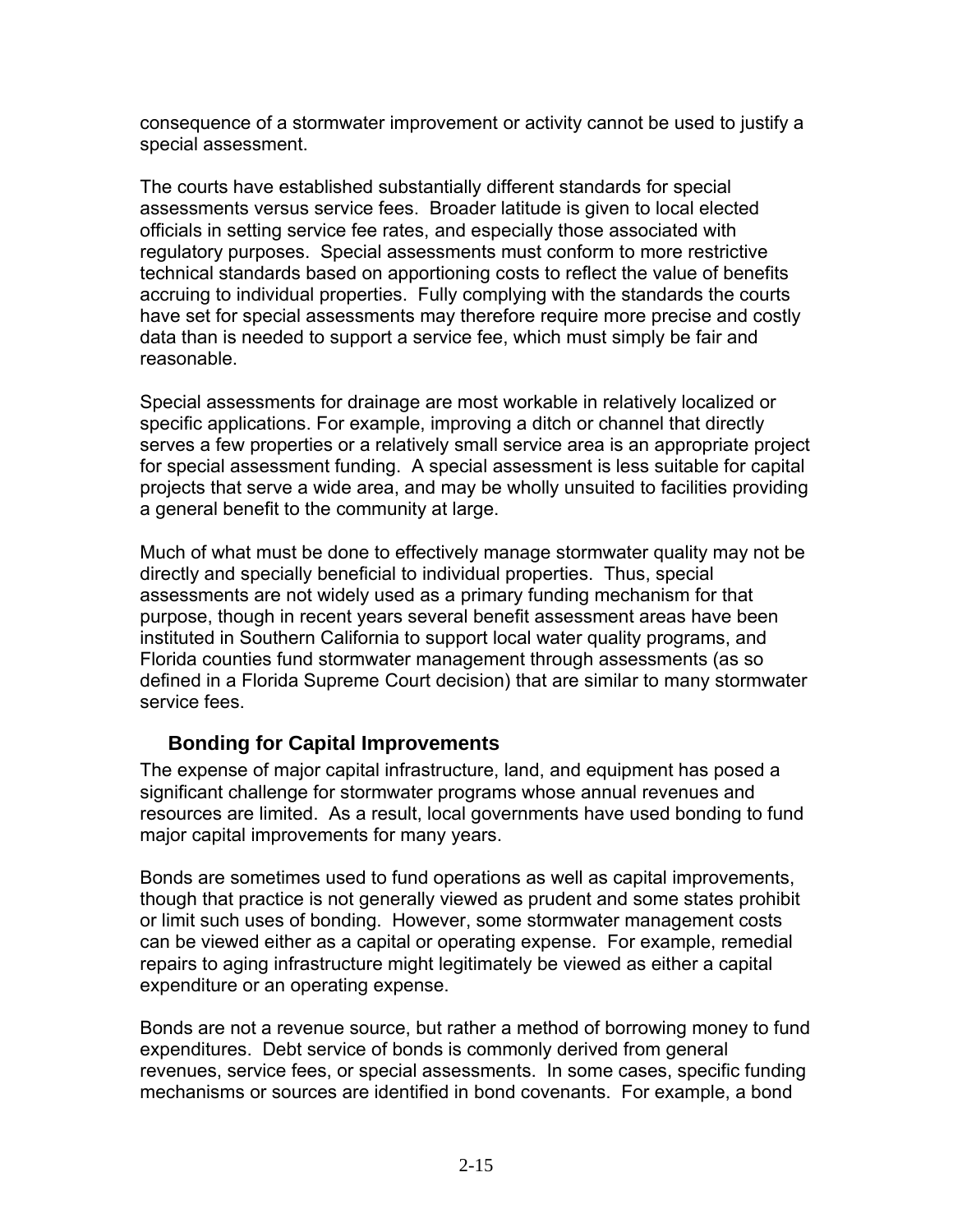might be issued with debt service to be paid from a special local option sales tax or a special assessment upon properties served by the improvement.

The chief advantage of bonding is that it allows expenditures that far exceed current revenues and resources. Construction of major improvements can be expedited in advance of what could be funded from annual budget appropriations by spreading the costs over time, much like a home mortgage or automobile loan enables a buyer to acquire assets they could not afford to buy for cash.

In the case of stormwater management, expediting a capital project by several years through bonding may result in significant public and private savings if flooding, other damaging impacts, and inflation of land acquisition and construction costs are avoided. The major disadvantage of bonding is that it is essentially a loan that incurs an interest expense, increasing the total cost of capital projects.

Two types of bonding are available, revenue bonding and general obligation bonding. General obligation bonding incurs a debt that has first standing with regard to public assets and is backed by the "full faith and credit" of the issuing agency. All revenues and resources of the entity, including various taxes, may be used to service a general obligation debt. Revenue bonding is supported and ensured only by specified revenues, such as service fees or assessments. As a result, the bond market sometimes imposes higher interest rates on revenue bonds and/or dictates that excess revenue be generated (termed coverage) to reduce the risk of non-payment. Recent experience suggests that the bond market has recognized the stability typical of stormwater utility service fee income, and has priced stormwater revenue bonds favorably.

Cities and counties in some states are also authorized to issue bond debt that is backed by the full faith and credit of the issuer but has debt service funded from a designated revenue source. This is commonly referred to as "double-barreling" of bonds. The full faith and credit provision is simply a fall-back if the revenue stream should fall short. Such bond issues typically attain the bond rating and interest rate of the issuing agency's general obligation debt, but the entity's general tax revenues and statutory debt limits are not burdened.

#### **In-lieu of Construction Fees**

 $\overline{a}$ 

In-lieu of construction fees are not specifically authorized under most state laws, but might be adopted in some circumstances as one element of a comprehensive stormwater utility user fee rate methodology or as a regulatory fee. Such fees have been charged in lieu of requiring construction of on-site stormwater systems for many years.<sup>[4](#page-36-0)</sup>

<span id="page-36-0"></span><sup>&</sup>lt;sup>4</sup> For example, Tulsa, Oklahoma instituted fees in lieu of requiring on-site stormwater detention improvements on each and every development project in more than a dozen watersheds during the 1970's, and used the revenue to defray a portion of the expense of regional detention facilities in those areas.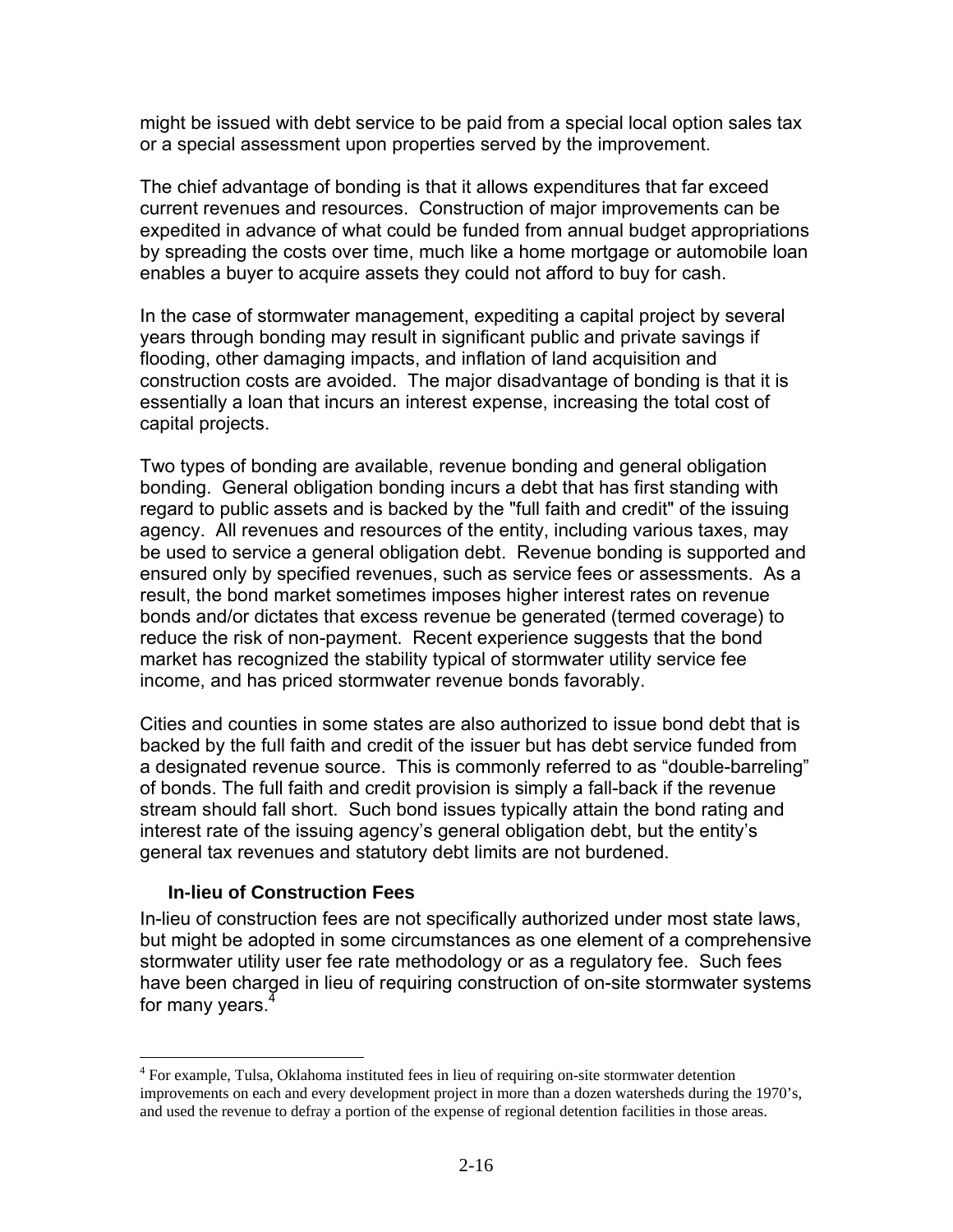In-lieu of construction fees are sometimes confused with impact fees. However, an in-lieu of construction fee is usually a substitute for requiring on-site solutions such as detention storage. They may be used even in instances when an on-site system would work but an offsite regional facility is preferable.

In contrast, impact fees are generally used to pay for off-site measures to compensate for the service-demand effects of development that are not solvable on-site. For example, the impact of a shopping center on stormwater runoff might be resolved either by requiring an on-site detention system or by building a regional facility off-sight that is paid for (in part) through the in-lieu of construction fee. Shopping center traffic that clogs nearby roads cannot be solved on-site, but an impact fee might be used to pay for additional traffic lanes and/or signalization to mitigate the impact.

The need for in-lieu of construction fees associated with stormwater management stems from problems that have emerged with on-site measures to mitigate development impacts. Experience has shown that requiring developers to install individual on-site detention and water quality facilities can lead to a regulatory and/or maintenance problem for a local government. Alternative regional solutions may be more efficient and reliable in controlling runoff volumes and pollutant discharges into public stormwater systems and streams. However, on-site systems are typically funded by the developers whereas the general public usually pays for regional systems. An issue of equity arises if general taxpayers or ratepayers have to fund regional solutions to mitigate the impacts of private development projects rather than requiring on-site control.

The flexibility to address issues either by on-site mitigation or by alternative actions elsewhere is advantageous if the financial conundrum can be resolved. An in-lieu of construction fee offers a practical option that may be preferable to both developers and local governments. Developers simply pay a fee in-lieu of designing and building an on-site system or facility, and the local government obtains financial support for more efficient and reliable regional systems.

The most significant disadvantage of in-lieu of construction fees is that they rarely generate sufficient revenue to fund construction of regional detention facilities, enlarge conveyance systems, or install water quality facilities in a timely manner. Also, they do not fund maintenance. This dictates that other revenues must be available to initially build and maintain regional facilities, and taxpayers or ratepayers are the parties burdened with those costs. However, over time, inlieu of construction fees can contribute a meaningful component of the total longterm funding of regional facilities and equitably compensate those who have initially borne the costs.

In-lieu of construction fees are not necessarily easy to implement. They demand well-refined capital improvement plans and analyses of on-site versus regional alternatives, from which the alternative cost of the regional options can be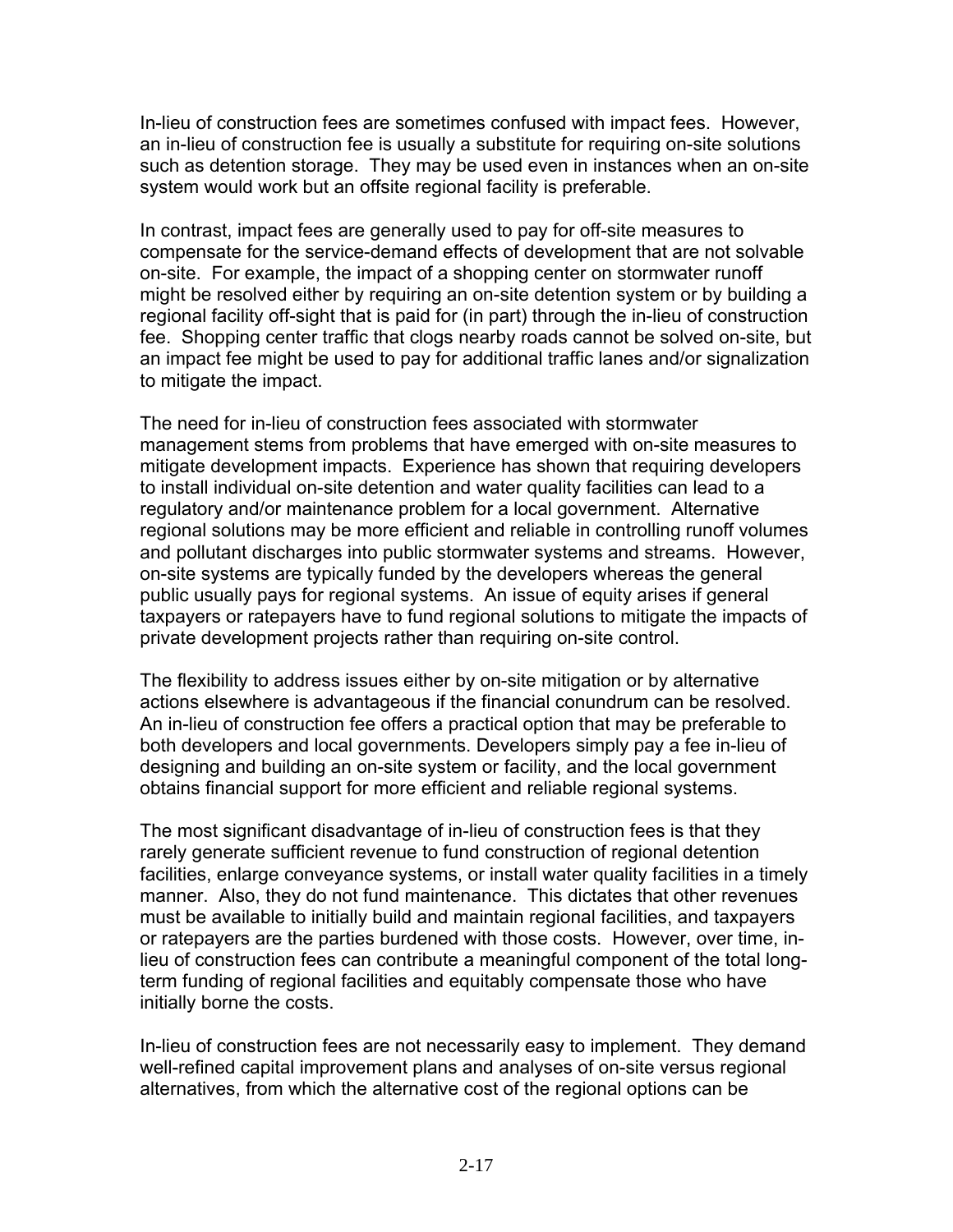reliably determined as the basis for setting the fees. This may necessitate detailed and costly analysis of potential regional facilities when a simple regulatory approach would suffice. At least a portion of the cost of preparing suitable analyses and documentation should be incorporated into the structure of in-lieu fees.

#### **Capitalization Recovery Fees**

Capitalization recovery fees are also known as system development charges, capital facilities fees, utility expansion charges, and by other titles. They are not specifically provided for by authorizing legislation in most states, but have been incorporated into various utility user fee rate structures for many years.

Capitalization recovery fees are sometimes confused with impact fees and even with in-lieu of construction fees. Capitalization recovery fees are most often intended to recover a fair share of the prior public investment in infrastructure capacity installed to accommodate future development. The fees are applied to developers who make use of that provisional capacity when they develop projects. In some instances, capitalization fees may also be used to attain suitable apportionment of future capital costs. This is particularly applicable in cases where funds have been accumulated in preparation for major capital projects.

There are several ways of structuring and calculating capitalization charges, including the growth-related cost allocation method, the system buy-in approach, the marginal incremental cost approach, and the value of service methodology. They differ from in-lieu of construction fees and impact fees primarily in terms of: 1) the fundamental purpose of the charges; 2) the timing of improvements versus when the charges are collected; and 3) their relationship to the specific facilities that are funded through user fees. In most cases, capitalization recovery fees are related solely to capital costs, though some justification may exist in certain circumstances for incorporating long-term operating expenses.

Capitalization charges provide a mechanism whereby developers participate in paying for capacity that was previously built into public systems in anticipation of their needs or which is planned for the future and for which funding is being accumulated in anticipation of building the improvements. In effect, they allow a deferral of participation in the capital cost of facilities until a property is developed and either makes use of the provisional capacity already in place or buys into the previously accumulated fund reserves intended to build future improvements. The use of such fees for stormwater management capital costs is clearly appropriate since most drainage systems are consciously designed to provide capacity to accommodate future development in an economical manner.

Whether a stormwater capitalization charge is appropriate in specific cases may be related to the user fee rate methodology that is employed. For example, many stormwater user fees are based solely on impervious area where only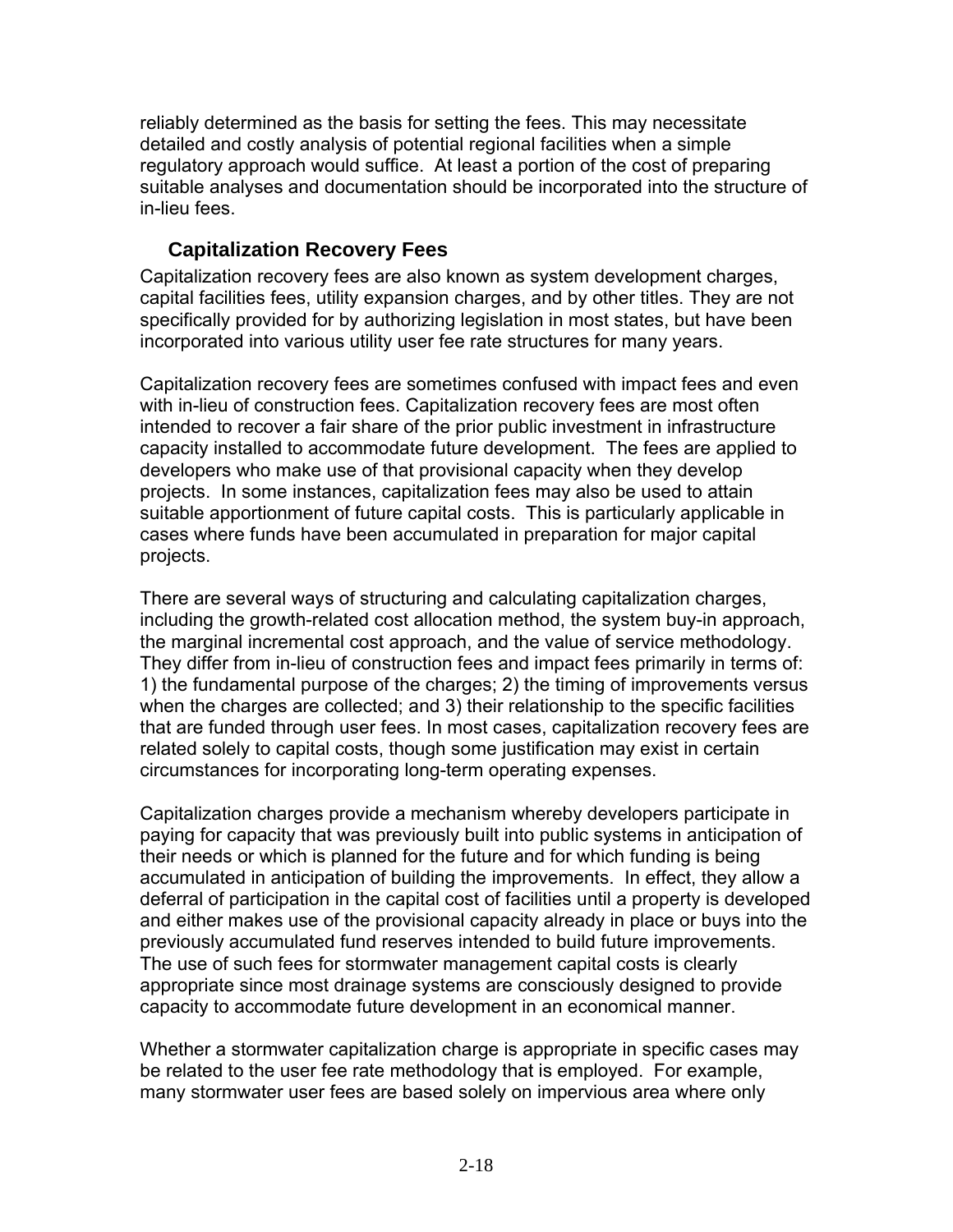developed properties are charged. Undeveloped properties do not have impervious area and therefore are not charged. However, the capital facilities being funded by the fee are normally designed with future conditions in mind. This initially results in excess capacity being built into the system, which is paid for solely by currently developed properties. A capitalization charge may therefore be an appropriate recapture mechanism to ensure a fair and reasonable allocation of the capital costs among all properties using the facilities over time.

If the rate methodology allows user fees to be charged to undeveloped properties, a recovery mechanism may not be needed at the time properties are developed. The rate structure might have a system capitalization component that assigns an appropriate proportion of the capital costs to undeveloped properties based on expectations of the future developments and their stormwater system demands.

#### **Impact Fees**

Impact fees have been adopted by local government entities for a variety of public infrastructure components. They are based on the cost of mitigating development impacts of individual developments by building public off-site improvements where impacts can't be solved on-site. For example, traffic impact fees support the cost of additional lanes and/or signalization to accommodate the added traffic generated by projects such as shopping malls and high-rise condominiums. Such impacts cannot be effectively addressed by on-site facilities. Impact fees have also been employed to meet communities' park and recreation standards and other objectives.

Standards and requirements have evolved for adopting and applying such fees and have been institutionalized in legislation in several states. Some of these statutes impose so many administrative burdens and limitations on use of the impact fee revenues that they are essentially impractical. At least one state, Georgia, has adopted legislation that specifies limited uses of developer impact fees that do not include stormwater management. Specific applications of impact fees have also been the subject of a great deal of litigation nationally. An unusual aspect of impact fees is that state courts around the country have been notably inconsistent. Recent cases that have reached the United States Supreme Court have added some clarity. The following is a summary of pertinent cases provided by David Burchmore, author of Legal Considerations, Chapter 3.

City of College Station v. Turtle Rock Corporation, 680 S.W.2d 802 (Texas 1982)

College Station adopted an ordinance requiring developers to dedicate land or pay an in-lieu fee for new parks. Turtle Rock paid the fee and sued. The Texas Supreme Court ruled that the ordinance was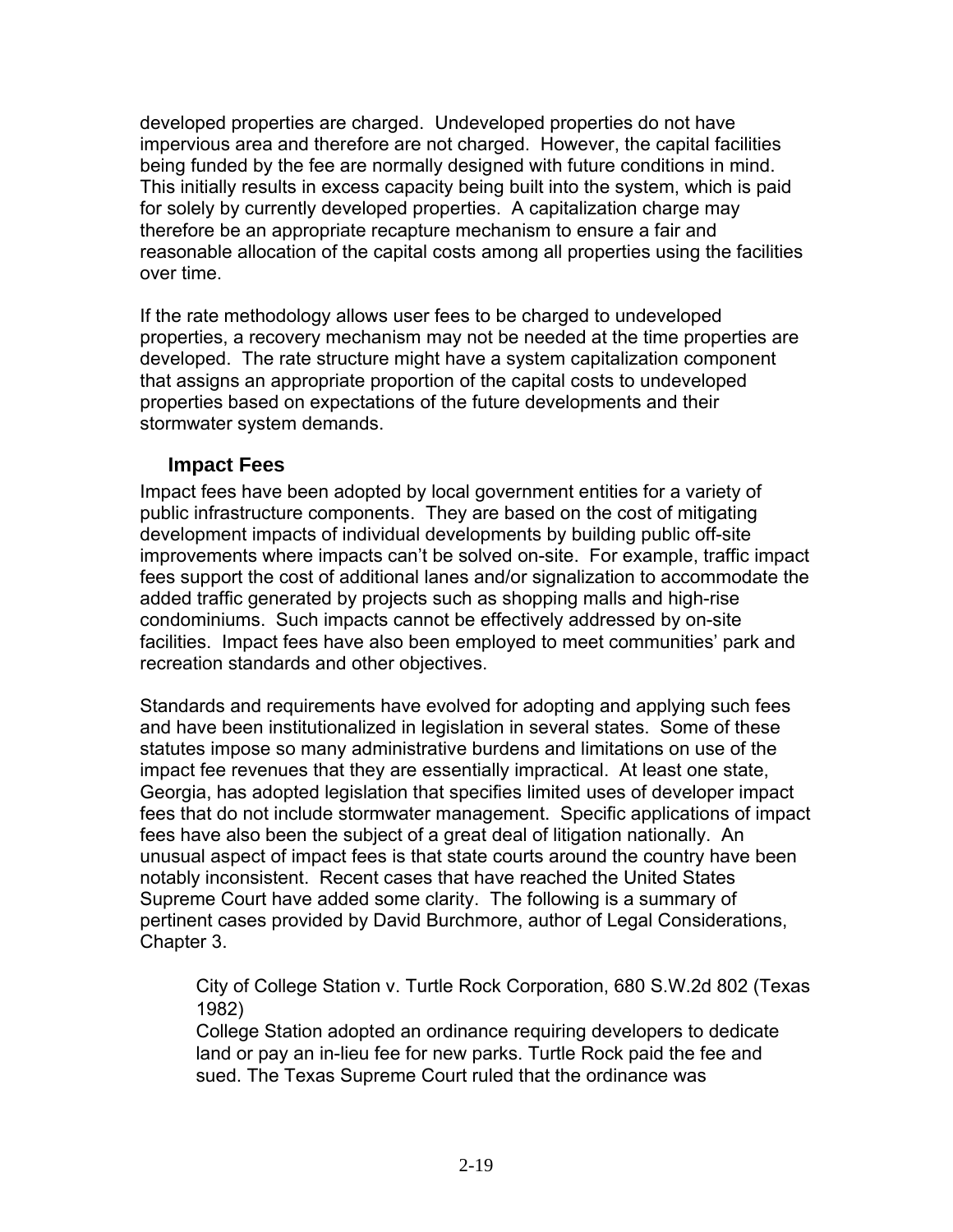"reasonable" and "accomplished a legitimate goal substantially related to public health, safety, welfare."

Nollan v. California Coastal Commission, 483 U.S. 825 (1987) Nollan wanted to replace his beachfront bungalow with a larger house. The Coastal Commission required public access across his property to the beach and an adjacent park. Nollan sued. The US Supreme Court supported Nollan, stating there was no "essential nexus" between imposed conditions and impact of use.

Northern Illinois Builders Association v. County of Du Page, 165 Ill. 2d 25 (Ill. 1995)

NIBA challenged the legality of two State enabling acts and three County ordinances imposing road impact fees. The court declared the first act and the first ordinance unconstitutional, and the second act and second ordinance constitutional. Monies collected under the first ordinance were ordered returned.

In Hillis Homes v. Snohomish County, 97 Wash. 2d 804 (Wash. 1982), the state Supreme Court invalidated an impact fee imposed on residential development to help pay for schools on the ground that the exaction was in effect a tax intended to raise revenue, rather than a fee intended to regulate land use, and that only the state legislature could levy such a tax.

Florence Dolan v. City of Tigard, 512 U.S. 374 (1994)

Ms. Dolan wanted to expand her hardware store and pave her parking lot. Tigard requested dedication of an adjacent floodplain and bikeway. Dolan refused and sued. The US Supreme Court ruled there was no "essential nexus" and that the City failed to demonstrate that the benefits justified the requirements.

Erlich v. City of Culver City, 114 S. Ct. 2731 (1994)

The Supreme Court extended the Dolan analysis from property dedications to development fee exactions. Erlich was the owner of a defunct private health and tennis club, and sought a building permit to construct condominium townhouses on the project site. The city approved the permit but conditioned it on payment of numerous fees, including \$280,000 to enable the city to build tennis courts that would replace the facilities lost with the demolition of the tennis club. Erlich refused, and sued claiming that the fee exactions bore no relationship to the impact caused by the project. The Supreme Court granted certiorari, vacated the judgment of the lower court dismissing the case for failing to state a takings claim under the Fifth Amendment, and remanded the case "for further consideration in light of Dolan."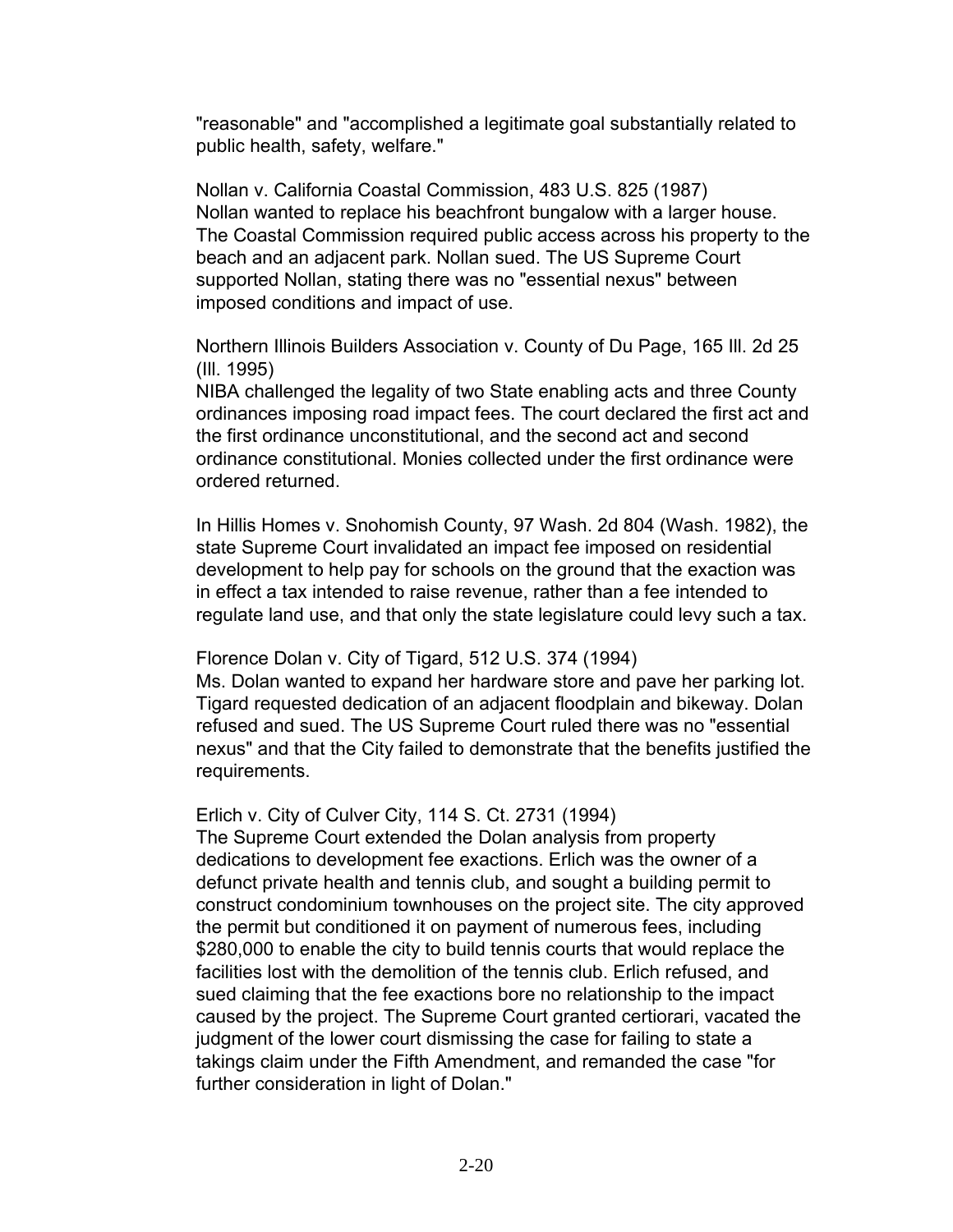Impact fees are typically limited to situations in which the impact of new development on existing infrastructure systems is: 1) measurable and certain; 2) of definable geographic or systemic extent; and 3) quantifiable in terms of the incremental capital investment that will be required to maintain (not attain) an adequate service level in the face of the added growth attributable to the subject development. The final point is critically important in terms of stormwater management systems. Impact fees cannot be used to bring inadequate existing systems up to an adequate service level. Nor can they be used to address the impacts of other past, present, or future developments. Thus, they are not useful in correcting many deficiencies that already exist in stormwater systems. Impact fee revenues must also be earmarked for specific projects or uses, must be expended relatively quickly, and, if not, must be returned to the developer, often with interest.

#### **Developer Extension/Latecomer Fees**

Developer extension/latecomer fees are a good example of resources available to stormwater management entities that do not directly generate income but support attainment of important objectives. They are not a revenue mechanism, but rather a means of apportioning capital costs among several properties as they are developed. The most common use of this type of fee around the country is for water and sanitary sewer system extensions.

Extensions to utility systems and other infrastructure improvements are often built by developers. Under the developer extension/latecomer fee concept, the initial developer is later compensated for providing the facilities by fees applied to subsequent developers that tap onto or otherwise make use of the improvements. Although such fees are not specifically authorized in legislation in most states, they can be adopted as part of a comprehensive stormwater user fee rate structure or negotiated on a case by case basis.

A developer extension/latecomer fee works in the following way. Developer "A" proposes a project that requires a stormwater (or water, or sewer) system with "x" capacity for its own purposes. However, practical design considerations indicate that a larger system should be installed to properly serve other nearby properties that are currently undeveloped. Developer "A" therefore is required to build a larger system than necessary simply to serve his or her own property, and incurs an additional cost. Property owners subsequently tapping into the improved system when their development occurs are charged a one-time fee, and the fee is then transferred to Developer "A". This type of fee is structured so that Developer "A" and all other users of the facilities ultimately bear a fair proportion of the capital cost. The management entity typically receives no revenue from the fee, although some charge administrative expenses on top of the capital cost.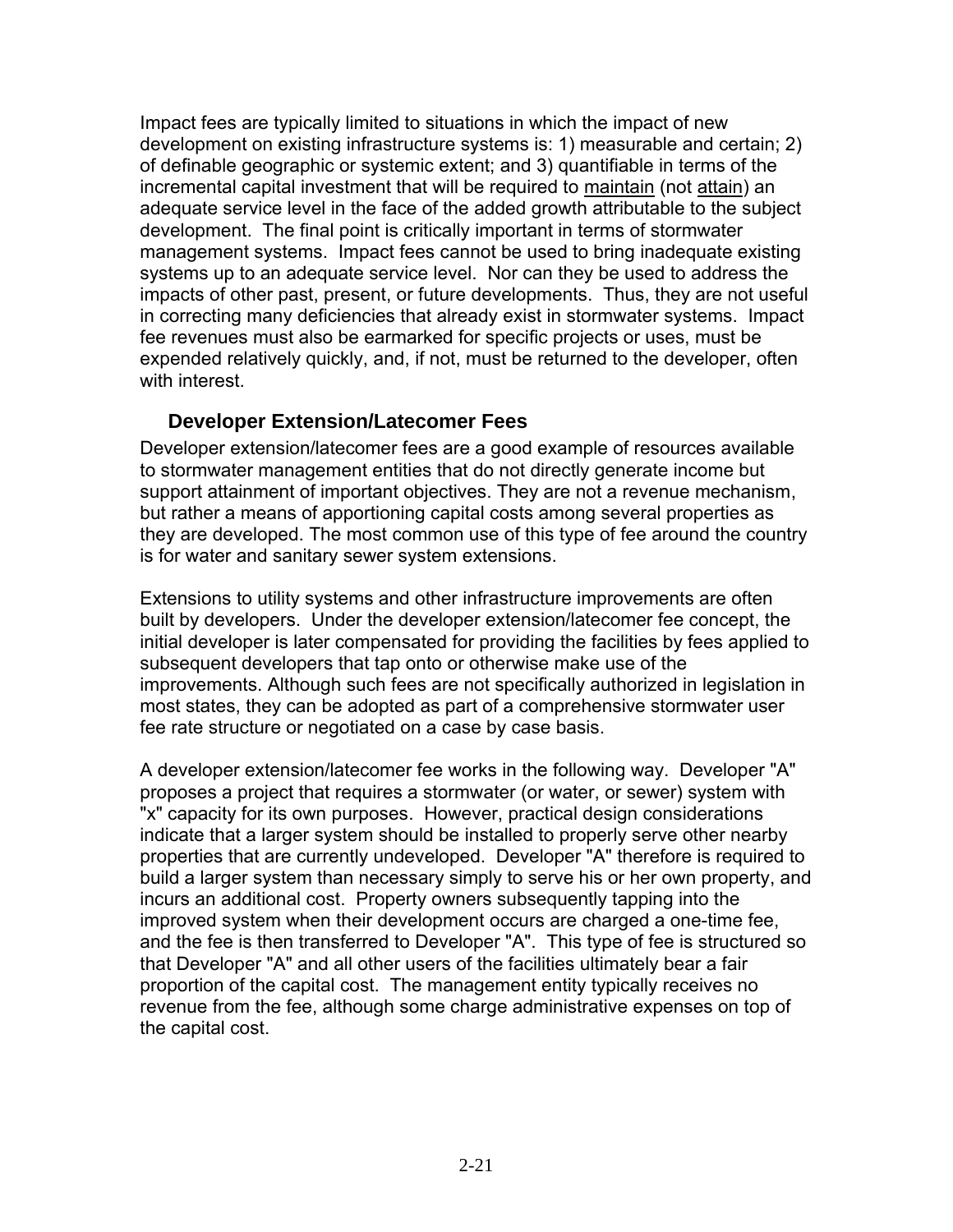#### **Federal and State Funding**

Federal and state funding for local stormwater management takes many forms, including technical support, facility construction, cooperative programs, and grants and loans for various purposes. Local governments are generally authorized to make use of federal and state government funding, such as the State Revolving Fund Loans financed by EPA to achieve CWA objectives, for various purposes including stormwater management, flood control, and water quality protection.

## **SERVICE FEE AND ASSESSMENT DESIGN CONSIDERATIONS**

The remainder of this chapter will focus on service fees and to a lesser extent assessments.

There are many reasons for local governments to adopt service fees to fund their stormwater programs. These include: 1) generation of sufficient revenue to meet capitalization and operational expenses; 2) customizing the apportionment of costs among various segments of the community; 3) support a growth management strategy, facilitate life-cycle asset management, or help segregate costs related to unfunded federal and/or state mandates; and 4) diminish a general revenue budget problem by moving stormwater off that source of funding and substituting service fees. Regardless of the specific motivation, the process of designing a stormwater utility funding strategy introduces the need for a higher level of analysis than that required for general fund revenue allocations.

Design of both service fees and assessments must meet general and technical standards. Standards differ between fees and assessments, and vary from state to state as a result of constitutional, legislative, and case law differences as addressed in Chapter 3. Selection of a preferred approach is not a purely technical issue. It is not required that the very best technical approach be selected. A user fee rate structure that fits local practices and meets basic industry standards may serve a community better than a highly detailed, very expensive approach that is confusing to the public. In many cases, decisions are influenced by practical considerations like public perceptions of equity, implementation and upkeep costs, timing, and ease of understanding. The following considerations are among those commonly used to evaluate and select preferred methods for design of user fee rate structures.

### *Legality*

Nearly thirty (30) percent of the respondents to a recent national survey of stormwater utilities indicated that their stormwater utility funding decisions had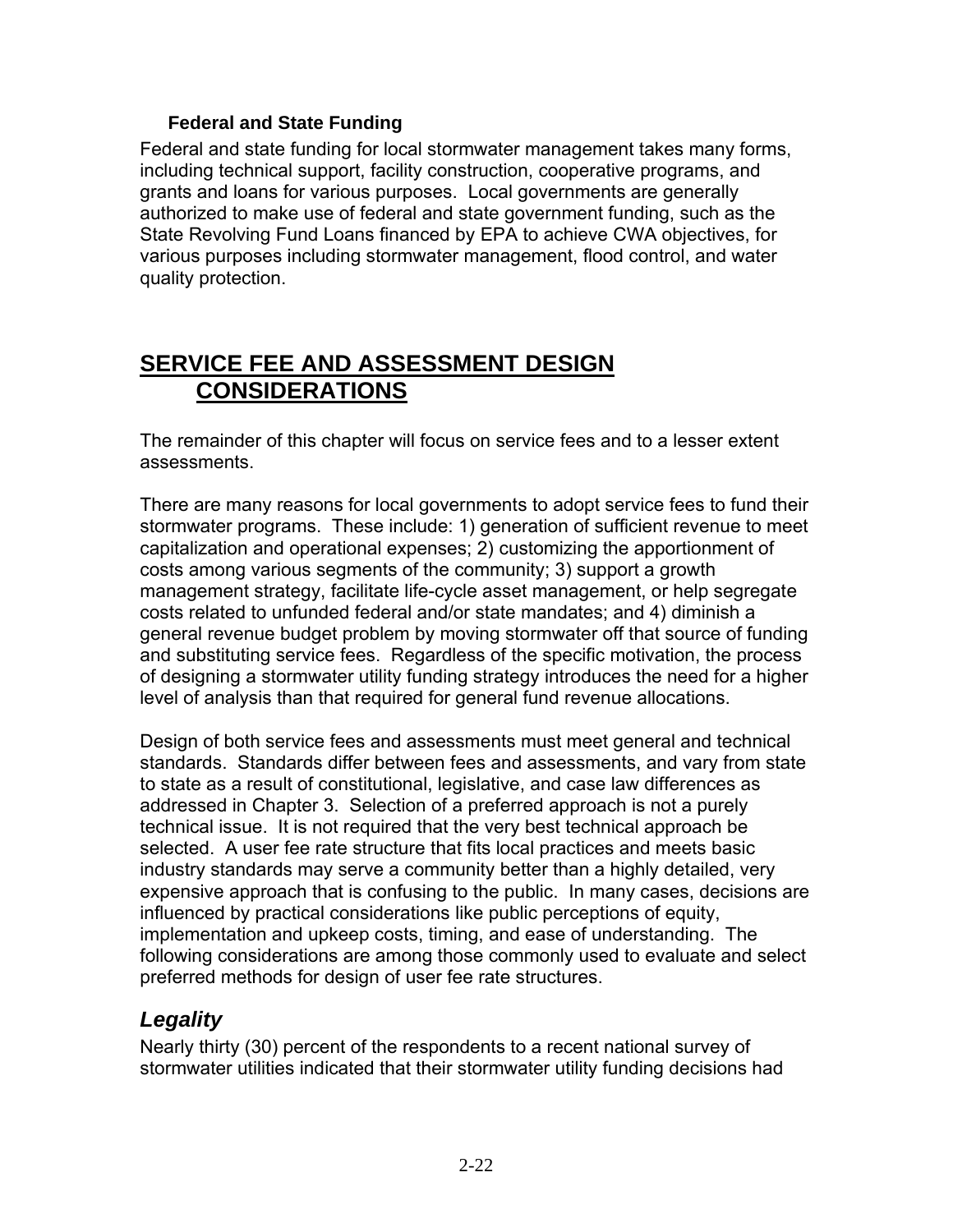been subjected to a legal challenge of some sort.<sup>[5](#page-43-0)</sup> That such a high percentage would be contested on legal grounds is probably not surprising given that the funding decisions and user fee rate structures involve money. The legal issues are addressed more thoroughly in Chapter 3, Legal Considerations, however the following is provided to help provide context for service fee and assessment design considerations.

Stormwater management is clearly a function that falls within the general authority of cities and counties in most states. Managing and funding that function as a utility is now an accepted practice, and both cities and counties have the latitude to adopt stormwater user fees in many states. The courts in several states have determined that there are certain characteristics that determine whether a charge is a tax, service fee, special assessment, or exaction. Although the detailed findings in the various states differ, they are influenced by both intent of the legislative body and the structure and application of the funding methods and charging mechanisms. Procedural issues that may have an impact on the legality of service fees and assessments include the following:

- ► What was the intent of the jurisdiction in establishing the charge, and how are funds being used?
- ► Was the service fee adopted simply to counter a budget deficit, or was it predicated on meeting stormwater program costs?
- ► Does the rate structure satisfy general standards of how service fees should be applied to individual properties?
- ► Are similar fees charged to similarly-situated properties or customers?
- ► Are charges to disparate properties or parties consistent and balanced?
- ► Did the local board or council act with adequate knowledge and consideration of the issues?
- ► Were all procedural steps scrupulously followed?
- ► Was adequate publication of notice of intent given for all of formal actions taken by elected officials?

### *Equity*

 $\overline{a}$ 

Attainment of equity is a fundamental objective in the design of both fees and assessments, and one of the primary justifications commonly cited for establishing a utility. Equity has both technical and perceptual aspects. Service

<span id="page-43-0"></span><sup>&</sup>lt;sup>5</sup> Survey of Stormwater Phase II Communities, National Association of Flood and Stormwater Management Agencies, Washington, DC, July 1999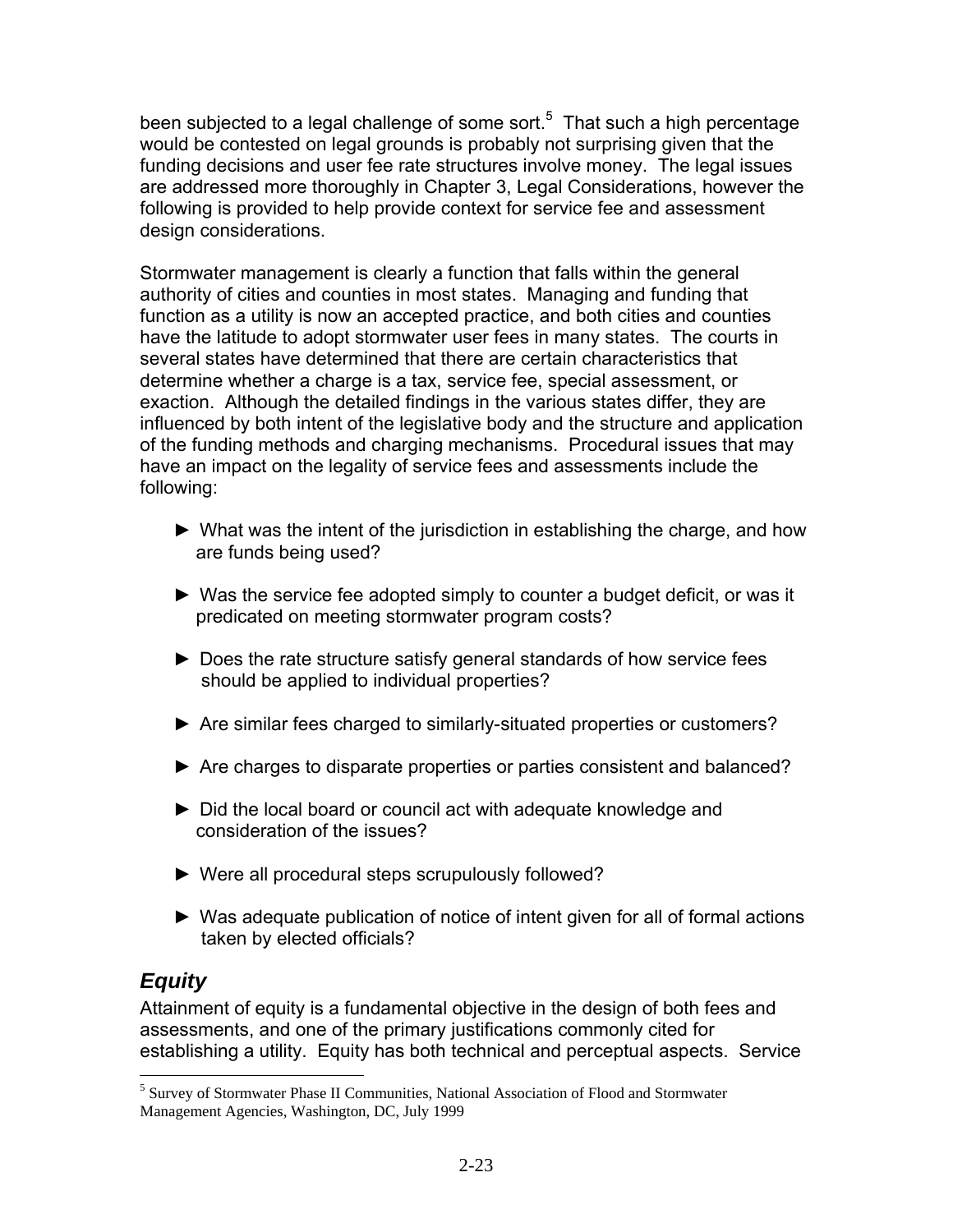fee rate methodologies are designed to attain "equity" as a fair and reasonable apportionment of cost of providing the needed services and facilities. Fees are expected to have a substantial relationship to the cost of providing the services and facilities to each customer. In contrast, assessments seek to equitably apportion benefits derived from facilities or services as the means of applying the cost of them. Exactions, such as stormwater impact fees, are not necessarily required to meet standards applicable to fees or assessments, but must exhibit a rational nexus or linkage between the exaction and the purpose of the fee. Taxes generally have to meet only the standards contained in authorizing legislation.

Equity must be weighed against simplicity and clarity. The best utility rate structures generate charges that clearly and simply relate to the services and facilities being provided. A utility service fee rate structure might be highly equitable in terms of assigning costs according to service demands, yet still be deficient politically if it is too complex for the public to grasp the linkage between service, costs, and charges. In the case of stormwater management, most people can understand that replacing natural earth with impervious pavement or structures will diminish infiltration of water and increase runoff. Thus, rate structures based in some manner on impervious area and gross area are common. A realistic objective is to be consistent within generally accepted technical standards that most people will view as fair.

Courts in most states have usually deferred to the judgment of local elected officials in determining what constitutes equity in local applications and have demonstrated a reluctance to intervene in the details of rate or assessment design. Applications accepted by various courts suggest that the relationship must only be sufficient to satisfy reasonable common sense. This leaves the structure and level of service fees, assessments, and some exactions largely at the discretion of locally elected officials. As a result, details of service fee rate methodologies, assessment formulae, and some exaction charges can vary significantly. However, a governance body may not act arbitrarily and capriciously in setting rates and the resulting service fees may be illegally discriminatory or confiscatory.

#### *Technical Foundations*

Stormwater service fee rate design practices are derived from an understanding of hydrology and stormwater runoff from individual properties. A rate structure analysis is performed to determine how costs might be apportioned among those who are served in various ways by expenditures for operations, capital improvements, and support activities. Since stormwater facilities and services cannot be metered or directly measured, they must be represented by one or more parameters believed to reflect the service demands and therefore the costs.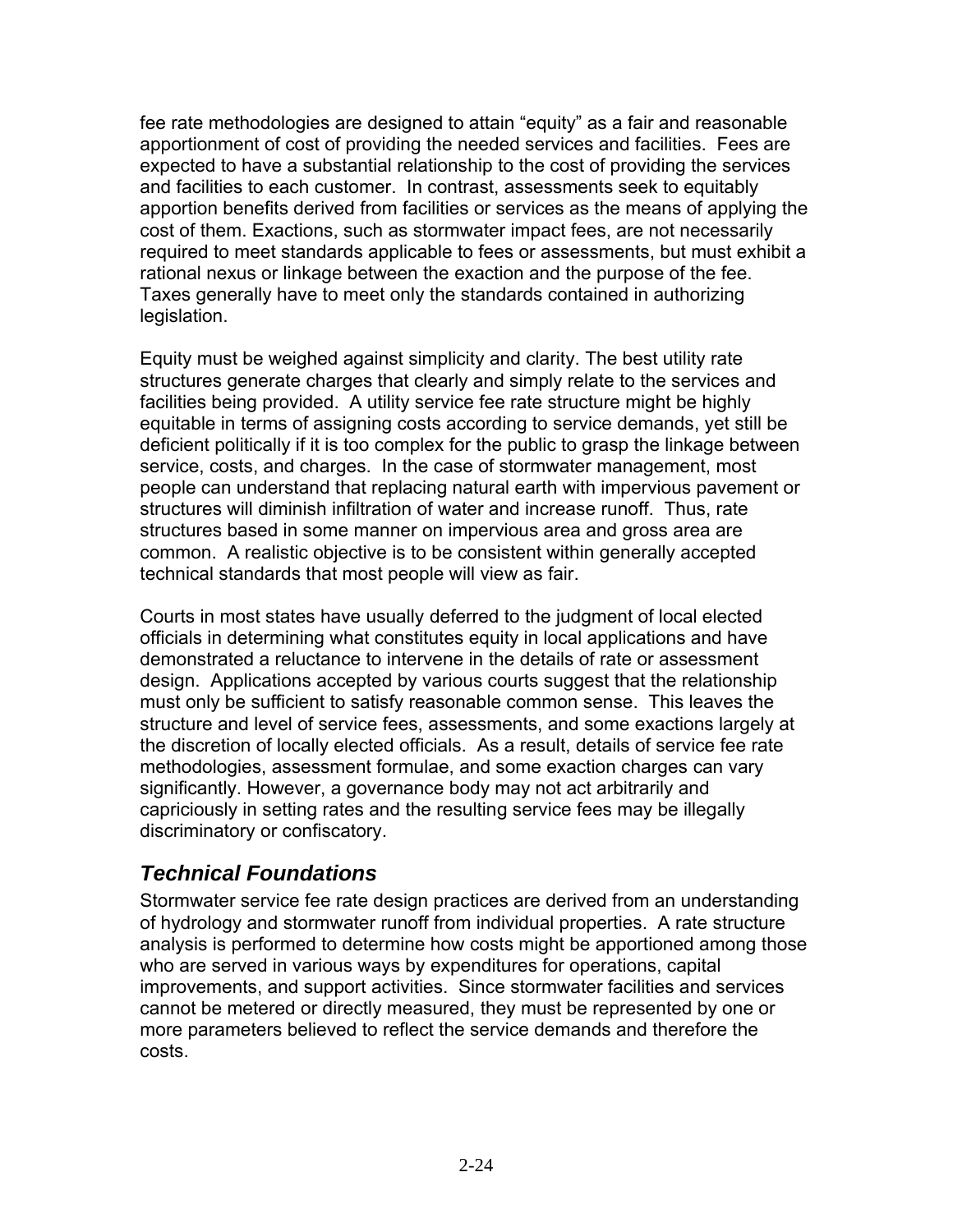Timing is a consideration in formulating rate methodologies and setting the amount of fees. The structure of a rate methodology is intended to recover pertinent costs over a given period of time, most commonly a budget period or, in the case of bonded capital projects, a debt service period. For example, infrastructure is provided to collect, convey, and discharge stormwater runoff in a manner consistent with prudent design and applicable water quality standards. The resulting system capitalization is generally applicable to all properties served by the improvements, ranging from those at the top of the hill to those at the bottom of the hill who are protected from upland drainage. By using different rate parameters and finance mechanisms, a rate designer can alter the apportionment of costs among such customers over time.

Expensing capitalization costs through annual budgets focuses the financial impact on rates that customers pay during the budget period in which projects are constructed. Bonding to finance projects spreads capitalization cost over the debt service period. Accepted rate design standards do not dictate that costs be allocated on an annual, debt-service period, or service life basis. That is left to the discretion of locally elected officials. What is expected is that apportionment of costs is generally consistent with the service demands of the properties served by the facilities.

Life-cycle costing of stormwater infrastructure is an emerging issue. Because a large proportion of the cost of stormwater capital infrastructure is initially borne by private developers, their costs have not been allocated directly to stormwater ratepayers in most cost and rate analyses. However, much of the stormwater infrastructure built by developers is transferred to public stormwater service providers, and the long-term expense of recapitalizing the improvements as they wear out becomes a public cost. Cost of sustaining such infrastructure has not, however, been incorporated into financial planning and analyses of most local governments or stormwater utilities.

With the advent of the stormwater utility concept, the perspective on long-term life cycle accounting of stormwater infrastructure has begun to change. Most water, wastewater, electrical and other utilities have incorporated the life-cycle cost of capital assets in their rate projections and financial reporting for many years. In 1999 the Governmental Accounting Standards Board (GASB) introduced Statement 34 on infrastructure reporting which introduces comparable accounting for capital assets into general governmental practice. This reinforces the standard of full accounting for life-cycle costs of stormwater systems and facilities, and mandates incorporating them into cost and rate analyses.

### *Origin of Costs*

Conditions on individual properties, which collectively dictate what types of systems, programs, and activities must be provided, are primary factors influencing stormwater costs. The objective of service fee rate design is to craft a schedule of fees for various users that reflect the cost of efficiently meeting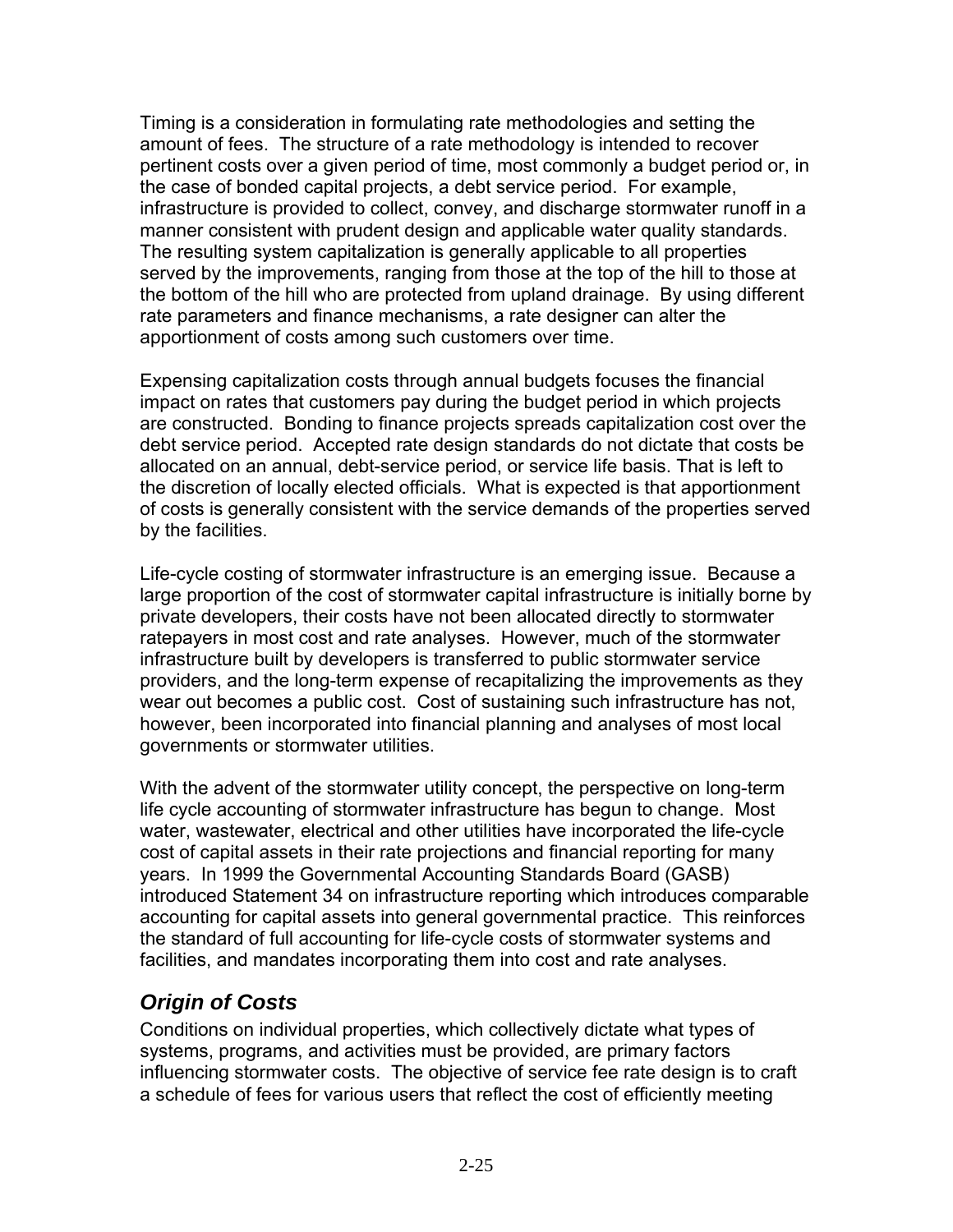their cumulative service demands. Modern stormwater assessment design objectives are more often reflective of the cost of providing benefits to the subject properties rather than value of the benefit, which was the traditional approach employed when assessment were based on property value.

"Service" can be defined in much broader terms than just operational activities and physical facilities directly attributable to a given property's stormwater runoff. For example, it is clearly a service to upland properties that their stormwater runoff is collected and safely conveyed to a discharge point. Such service relieves them of the responsibility of disposing of their runoff, and reduces their potential liability for downstream impacts. At the same time, a service is also clearly being provided to downhill properties in the form of protection from the upstream runoff. Flood protection and regulatory programs that protect floodprone areas reduce public emergency and recovery costs. Drainage of roads and sidewalks facilitates mobility essential for public safety services, commerce, education, and other aspects of modern life. Stormwater quality management protects and enhances environmental health.

Precision is not a defined standard in formulation of costs or service fee rates. Cost analyses produce estimates, some of which can be more exact than others. The cost of operating a particular piece of equipment can be rather accurately projected, but watershed capital infrastructure plans may provide only an engineer's estimate of the future cost of acquiring land and constructing a stormwater facility. An estimate may be a valid reference point for incorporating projected capital costs into rate structure and fee analyses, but the actual costs may vary from the estimate. And the rate structure and/or fees may have to be adjusted from time to time.

A variety of approaches are used in assigning costs among customers. Some communities have opted to localize capital costs by watershed to attain a high degree of association of their infrastructure costs with the property owners served. Localizing capital costs by watershed is also common practice when stormwater utilities employ special assessments. Most, however, have determined that their system capitalization costs are relatively consistent, that the service provided by such improvements is not limited to individual properties in specific areas, and allocation of the costs can reasonably be applied to the entire jurisdiction or utility service area. They reason, for example, that adequate drainage system capitalization along roadways is a service to the entire community.

A community's historic approach to capitalizing stormwater infrastructure may influence rate design. Many communities have historically funded stormwater system capitalization from general revenues, spreading the cost throughout the community, though facilities may not have been equally capitalized throughout the jurisdiction. After spreading the cost community-wide for years but not attaining uniform service capability, it would be inappropriate to localize future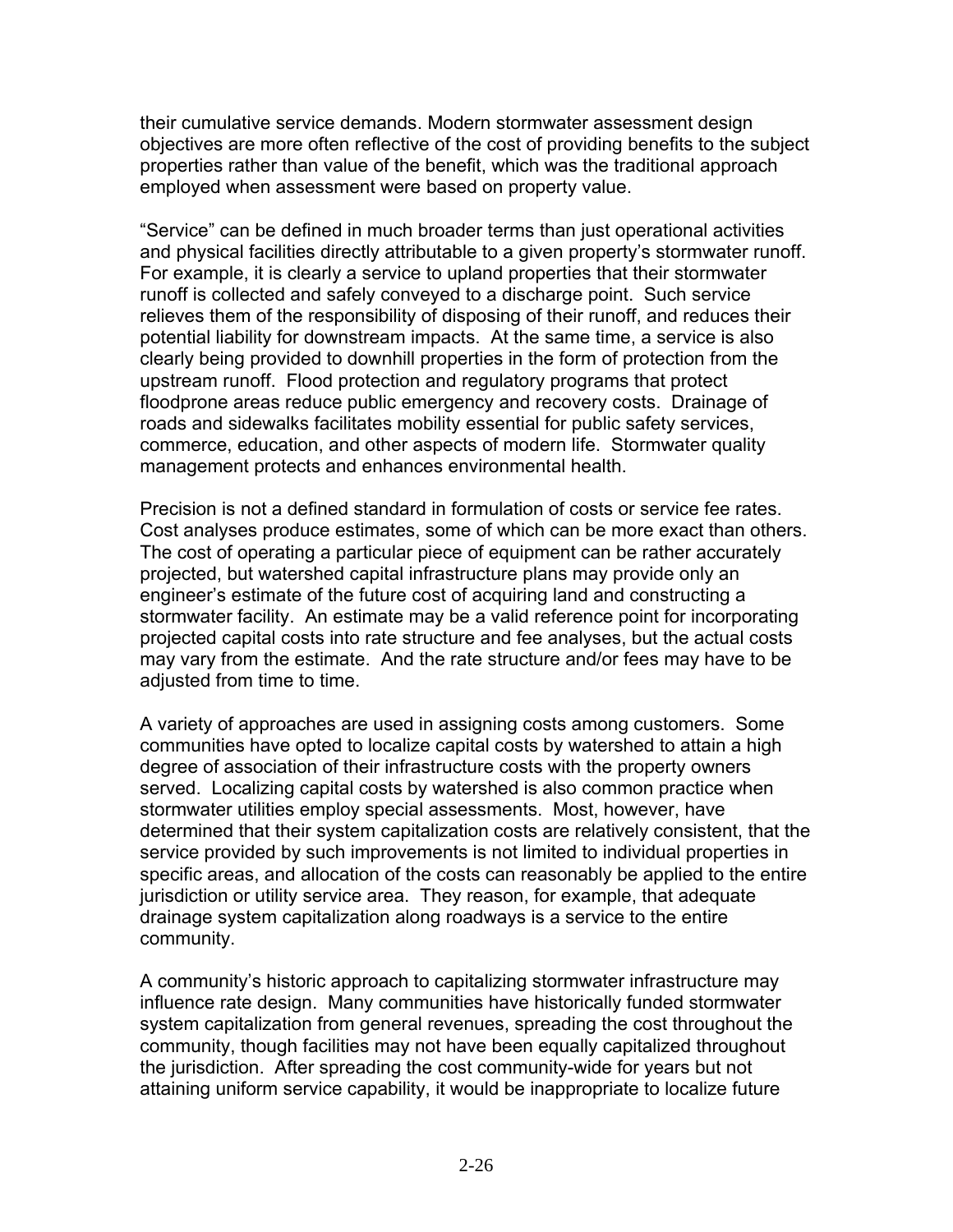capital costs by watershed even if that approach more closely reflects the origin of cost for specific facilities to be built by the stormwater utility.

### *Revenue Sufficiency*

If a service charge is adopted, it is essential that the enhanced stormwater program provide visible results. A new fee that doesn't achieve a higher level of service is more likely to face opposition than one that provides demonstrable improvements. In order to ensure that is attained, a service fee, along with any other funding sources, must generate sufficient revenue.

## *Flexibility*

A service fee offers extraordinary flexibility compared to other funding methods. Within reason, a rate structure can be designed to apportion costs as a board, council, or commission wishes. There is no absolute prescription that must be followed. For example, some communities charge properties located in floodplain areas less than upland areas, but the City of Boulder, Colorado imposes a surcharge for floodplain properties. Some communities only charge developed properties, while others also charge service fees to undeveloped lands.

The latitude given to local elected officials to make various decisions regarding the design of a rate structure is a distinct contrast to taxation concepts based on property value and assessments based on benefit. Taxation methods generally allow little flexibility, and cannot be selectively applied or tailored to specific needs. Although assessment methodologies are generally more flexible than taxes, they must reflect direct and special benefit.

A service fee rate structure can also be augmented by secondary funding mechanisms and altered by modifications to tailor the cost allocation to the local situation. For example, many stormwater utilities use credits to recognize on-site control systems or activities that reduce the public expense of stormwater management. Such credits can be creative. The City of Griffin, Georgia negotiated a service fee credit with the local school district. The district agreed to teach an environmental education program that satisfied most of the City's NPDES permit public education mandate. Mecklenburg County (Charlotte), North Carolina offers a partial service fee credit to industrial properties that have their own NPDES permits.

## *Balance of Rates with Level of Service*

A general legal standard for a utility service fee rate structure is that it must be fair and reasonable. The resultant charges must bear a significant relationship to the cost of providing services and facilities. The balance between rates and service levels does not have to be precise or perfectly consistent. If significant differences in service levels prevail over time, however, a rate structure should reflect the variance to a reasonable degree. This can be accomplished in several ways. The rate structure itself might be altered in some way. The rate charged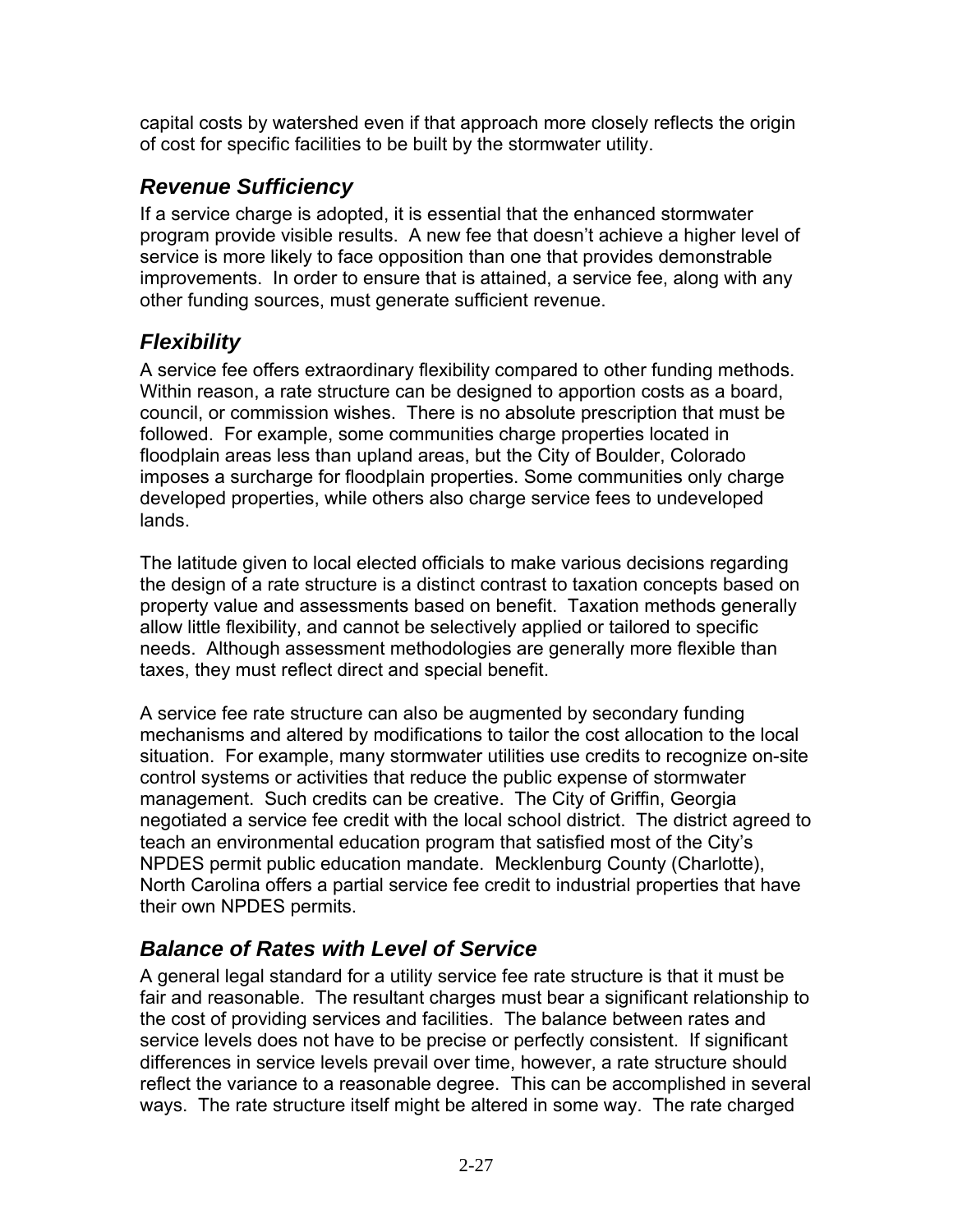per equivalent unit of the service might be reduced or increased. A modifying factor or surcharge might be applied to the basic rate to reflect a lower or higher service level provided to a specific geographical area or customer group.

#### *Data Requirements*

The data requirements of various rate structures differ, sometimes significantly. Two general rules usually prevail: 1) new data costs more than existing data; and 2) each additional increment of precision costs more than the previous one. As a result, many communities prefer to use existing data and apply a rate structure that is relative simple and gross. The number of parameters necessary to calculate a service fee for each customer is an important cost consideration, but it is not necessarily less costly to use a single parameter rather than two or more. If complete and accurate data is readily available from an existing source, it does not necessarily cost more to assemble a master account file based on a more precise parameter or several parameters, though that is usually the case.

Industry standards for stormwater service fee rate structures have coalesced around a few data parameters that have a demonstrated relationship to the cost of stormwater services and facilities. Impervious area is a common parameter, not only because it is closely related to runoff rates and pollutant loadings but also because many communities already have that data in the form of planimetric polygons defining building footprints, paving, etc contained in their geographical information systems. If, however, the data is available only as line definitions and not in closed polygons, the polygons have to be created to measure the area. This may involve interpreting satellite imagery, aerial photographs and property line maps, and may make impervious area a more expensive parameter to implement. In some cases, an algorithm can be applied to the line segment data to join segments into polygons that can be measured, but that approach requires a significant amount of quality assurance review.

The data requirements associated with implementing and maintaining a stormwater service fee depend more on the subtleties of the rate methodology and the use of modifying factors than on the basic parameters selected. If an impervious area method were to be applied to all properties individually, impervious area information would have to be generated for residential as well as non-residential parcels. However, if a simplified residential service fee is utilized, data requirements and costs might be reduced by as much as 70 percent regardless of the type of rate methodology employed.

Implementation costs of a tiered residential rate structure are usually higher than for a single flat-rate residential service fee. A two-tier or three-tier simplified rate structure for residences requires some additional analysis of the residential housing stock subject to the charge. If information available from other databases could be used to determine the proper assignment of residential properties to different tiers, the impervious area of individual properties would not have to be carefully measured. However, experience has shown that grouping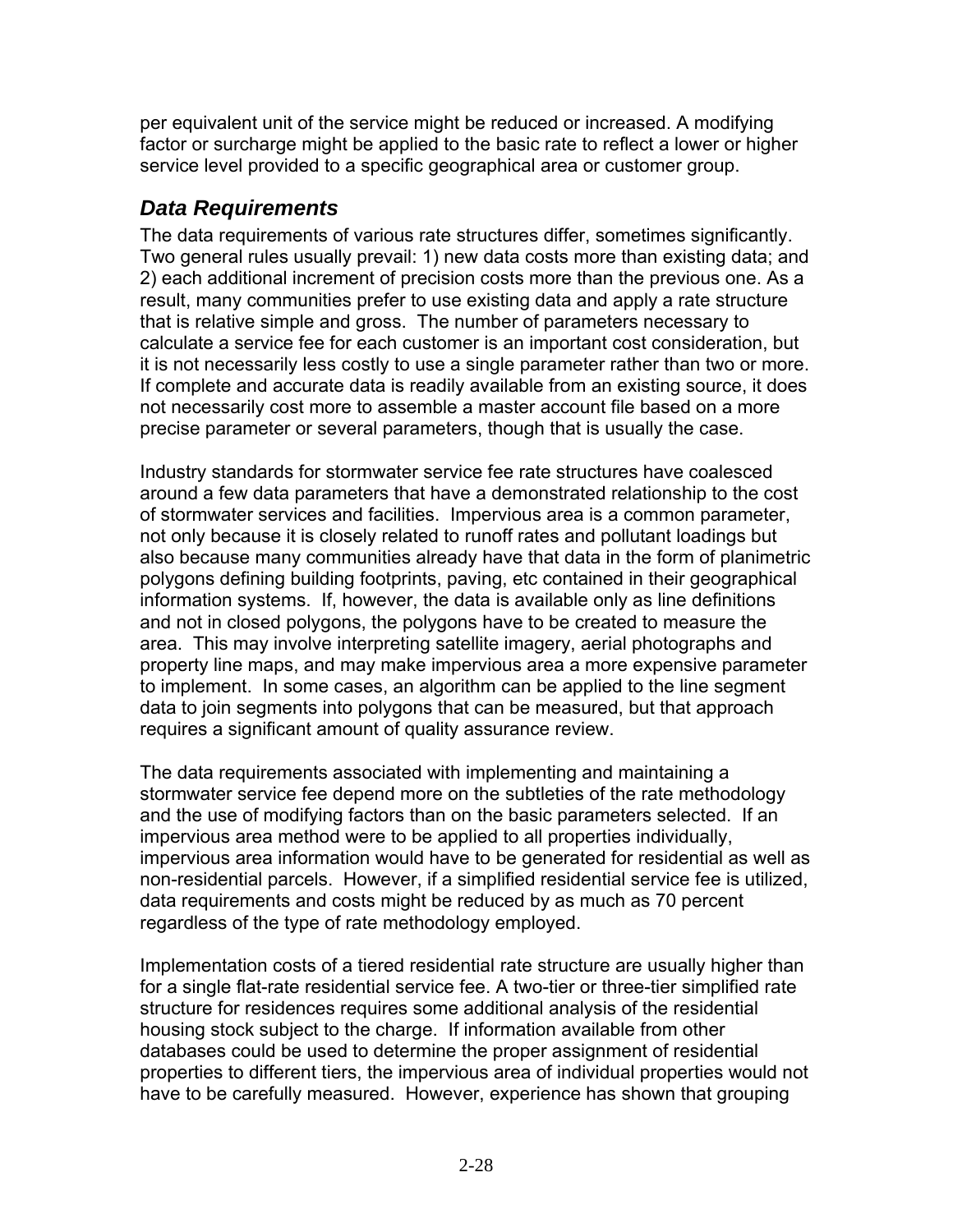residential properties is only slightly less demanding than precisely measuring the impervious area on each property.

The cost of implementing an impervious area rate structure is a function of the number of properties that must be measured, the accuracy standards adopted for data, and the measurement technique employed. Techniques available for determining the impervious area and gross area of individual properties range from very time-consuming and expensive on-site measurements to photo-interpretive methods using scaled aerial photographs or satellite imagery. Cost of developing impervious area data has ranged from less than \$1 to over \$6 per unit, depending primarily on whether or not a simplified residential rate is used.

Accuracy standards also influence the cost of both initial implementation and subsequent data maintenance. Use of an equivalency unit for grouping properties into ranges subject to a rate schedule allows less exacting data standards to be used without diminishing the percentage of properties that are correctly charged according to the rate schedule. Automating the maintenance of the data file can significantly reduce the on-going administrative expense. If building permit applicants are required to provide impervious area coverage figures, the information can be transferred directly to a service fee master account file.

Some counties and cities use both gross and impervious area or gross area and a second data parameter reflecting the intensity of development (percentage of imperviousness) instead of the actual impervious area. These approaches involve two parameters, but do not necessarily increase the cost of implementation and upkeep if the required data is readily available from existing sources. Intensity of development can be interpreted relatively quickly and cheaply for each property, and properties can be assigned to general categories instead of assigning unique development intensities to each one.

A mistake sometimes made by cities and counties when they first adopt a rate structure is to use a parameter simply because they have an existing database, not because it correlates with the cost of stormwater services and facilities. For example, at least a few cities and towns have used water meter size or even water use as a stormwater service fee parameter, simply because the data was readily available. This can lead to serious problems if the stormwater rate structure is challenged in court because there is little if any correlation between such factors and the cost of providing stormwater management.

### *Compatibility with Data Processing Systems*

The cost of implementing and applying a stormwater utility service fee includes the work required to assemble a master account file comprised of customer names and the data required to calculate a billing. A master account file must also be linked to or integrated in some manner with a billing system that enables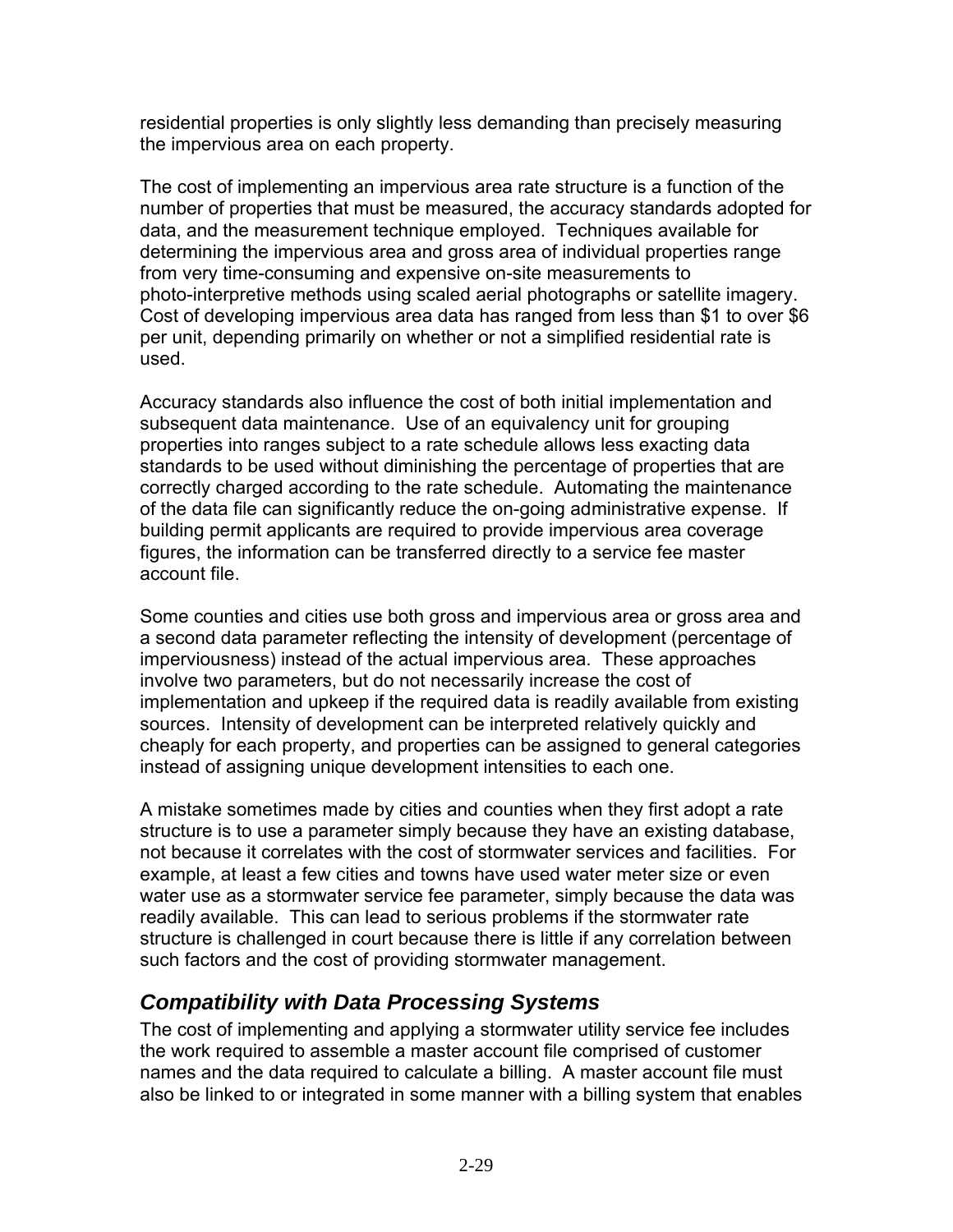the service fee to be delivered to the proper party, payments received and processed, and proper accounting to be performed. All of these typically involve extensive use of a computer data processing system and one or more databases.

Degree of compatibility of a preferred service fee rate methodology with existing databases and data processing systems directly influences the cost of long-term maintenance and operation of utility funding. Service fee billing, collection, and accounting costs are often less if a stormwater charge can be added to an existing system rather than creating a new means of delivering the billing and processing payments.

A majority of city stormwater utilities bill their service charges on water, wastewater, solid waste, electric, gas, and other municipal utility service bills. Many counties are primarily rural service governments that do not operate such utilities, so another approach is needed. Most counties have local property tax assessment, billing, and collection responsibilities. Therefore, county stormwater utility service fees in some states are added to their property tax billings. Some counties have opted to prepare separate service fee billing systems so as to avoid any confusion between property taxes and stormwater service fees. Special service districts either integrate the master account file and billing with existing water, wastewater, or other billing systems or, in some states, they are able to attach stormwater billing to a county or city property tax billing.

### *Consistency with Other Local Funding and Rate Policies*

Most urban communities have a variety of funding mechanisms in place and adopted policies that portray local practices. If, for example, a community has water and sewer service fee rate structures that use residential flat rates, a simple residential stormwater fee would probably be very acceptable. If, however, local water and sewer rates are very complex, the general public's expectations are likely to be geared to that level of refinement. A flat-rate stormwater service fee for all residential properties might not be perceived as sufficiently accurate.

### *Revenue Stability and Sensitivity*

Fortunately, stormwater service fee rate structures are not prone to some of the revenue stability and sensitivity problems of water and wastewater (sewer) methodologies. Stormwater costs and rates are generally associated with providing and maintaining a provisional system capacity that is fully utilized only infrequently, rather than with delivering a certain amount of water or collecting and treating a relatively consistent quantity of wastewater each day. As a result, the revenue stream of a stormwater service fee is not susceptible to conservation measures like water and wastewater utilities. Stormwater utilities do not have to increase rates as a result of customers reducing their consumption of a commodity like potable water.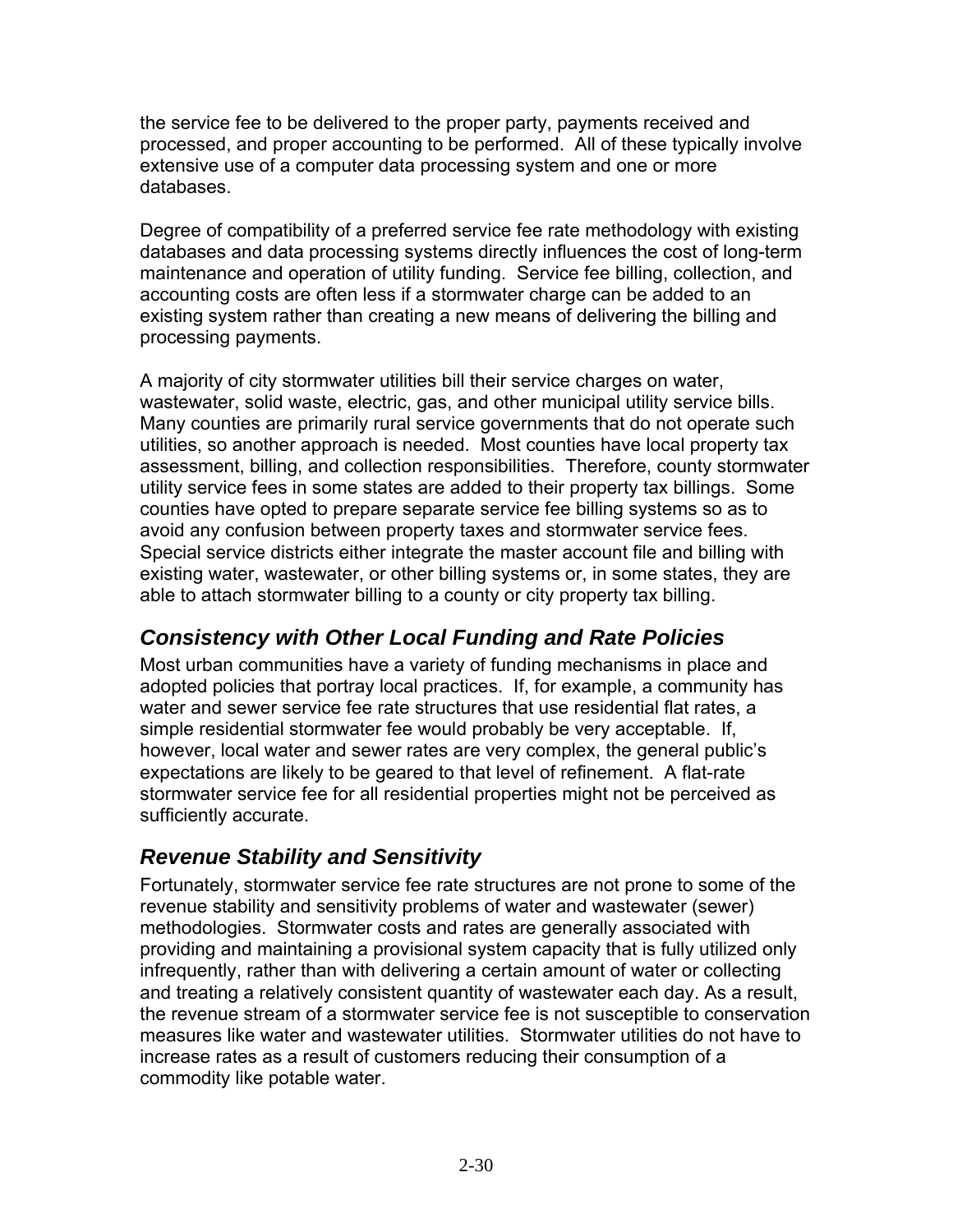## **SERVICE FEE RATE AND ASSESSMENT METHODOLOGIES**

## *Rate Design*

Conventions are emerging as stormwater utility service fees and assessments become increasingly common. Impervious area, gross area, percentage imperviousness, and land use are the most frequently used parameters.

#### **Service Fees**

In most instances, service fees are cost-based, i.e., they are designed to reflect the impacts that each property has on stormwater service demands and thus the cost of providing facilities and operational and support activities. Such costs are primarily a function of peak stormwater runoff rate, total volume of discharge, and pollutant contributions, but design practices for stormwater service fees and assessments have yet to settle upon a single common standard or even a generally-accepted best model for calculating charges.

Empirical studies have demonstrated that impervious surface area on a property is the single most significant factor influencing all of these impacts. Impervious area is also relatively easy to identify and quantify numerically and is the most common parameter used in stormwater service fee calculations. However, the impact of a given area of impervious surface may also be influenced by its shape, slope, surface condition, vegetation, and nature of its discharge to a conveyance conduit or channel.

Location of impervious and pervious areas on a given site is also important in determining the degree of runoff mitigation that results due to the presence of pervious areas. Runoff from an impervious parking area draining across a broad grass slope of permeable soil to a roadside ditch may be significantly less compared to that of a similar impervious area collected and drained by storm sewers. This has led some to focus on "directly-connected impervious area" in their stormwater rate structures.

Percentage of imperviousness is also significant because pervious surfaces may mitigate runoff impacts from a given property. Relatively few stormwater service fee methodologies employ impervious percentage directly in the calculation of service fees, but it is indirectly accounted for in methodologies that use a combination of gross area and impervious area or gross area and intensity of development.

Permeability of soil and vegetative conditions may also influence the mitigation effects attained from pervious areas. However, soil and vegetative conditions are rarely considered because they can vary dramatically, even across a single site. There are very few reliable and accurate soil inventories, soil conditions may be altered in the course of development, and vegetative effects vary significantly from season to season.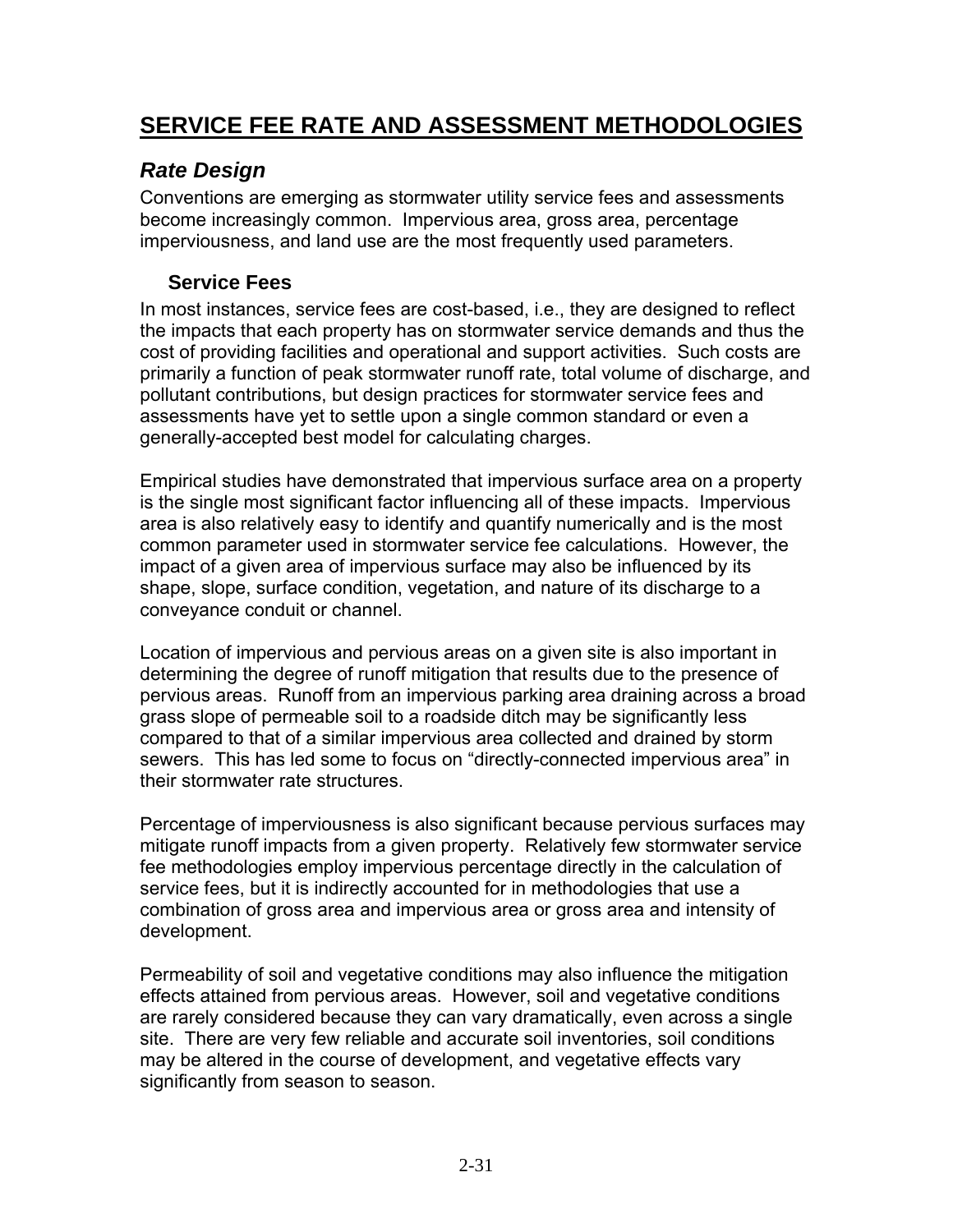#### **Assessments**

Modern urban stormwater benefit assessment parameters are different than those employed in earlier times. Stormwater assessments were historically derived from ditch law practices applied to drainage and protection of agricultural areas. Since agricultural income was closely tied to the area protected or improved by the drainage practices, property area was the most common parameter for apportioning the benefit and impervious area was not a common consideration. Because the systems subject to drainage and ditch law assessments were geographically and functionally limited, built to protect acres owned by relatively few farmers, assessments would typically be based on acreage each owned. In later periods, property value was often used as the parameter for assessment calculations.

In contrast, the service area of modern urban stormwater districts or utilities is typically much larger with thousands of properties and owners. In addition, urban stormwater management may not always have a distinct benefit that is direct and special to individual properties. Therefore, use of the special assessment process for urban drainage projects must carefully evaluate area to be served, benefit to be provided, and relationship of benefit to individual parcels which might be assessed. Present-day assessment calculations are frequently based on parameters similar to those employed for stormwater service fees, i.e., impervious area, gross area, and development intensity. Additional discussion of this topic is included in the section covering Special Assessments in this chapter.

#### *Uniform and Tiered Charges*

A majority of rate structures currently in force employ uniform (flat-rate) or tiered fees for some or all customers rather than a calculated charge based on conditions on each property. The most common form is a flat-rate for detached single-family residential properties, coupled with discrete rates applied to nonresidential properties. Two or three tiers of residential rates are common in communities that have a diverse housing stock. Some rate methodologies also apply uniform or tiered rates of various sorts to other classes of customers. For example, individual mobile home parks, condominiums and townhouses are sometimes billed flat rates per unit.

Rate structures that classify and group properties by development intensity or land use and apply a fixed rate to the classes are a form of tiering. For example, gross area/intensity of development rate structures commonly group properties into five to ten descriptive classes ranging from undeveloped or very lightly developed to very heavily developed. Such rate methodologies also typically group customers into gross area increments, so dual tiers of area and development intensity are used in the fee calculation formulae. A few communities have adopted very simple rate structures that charge residential properties one flat rate and all other properties another. Given the diversity of non-residential development conditions, this approach does not attain a high degree of equity in apportionment of costs of service.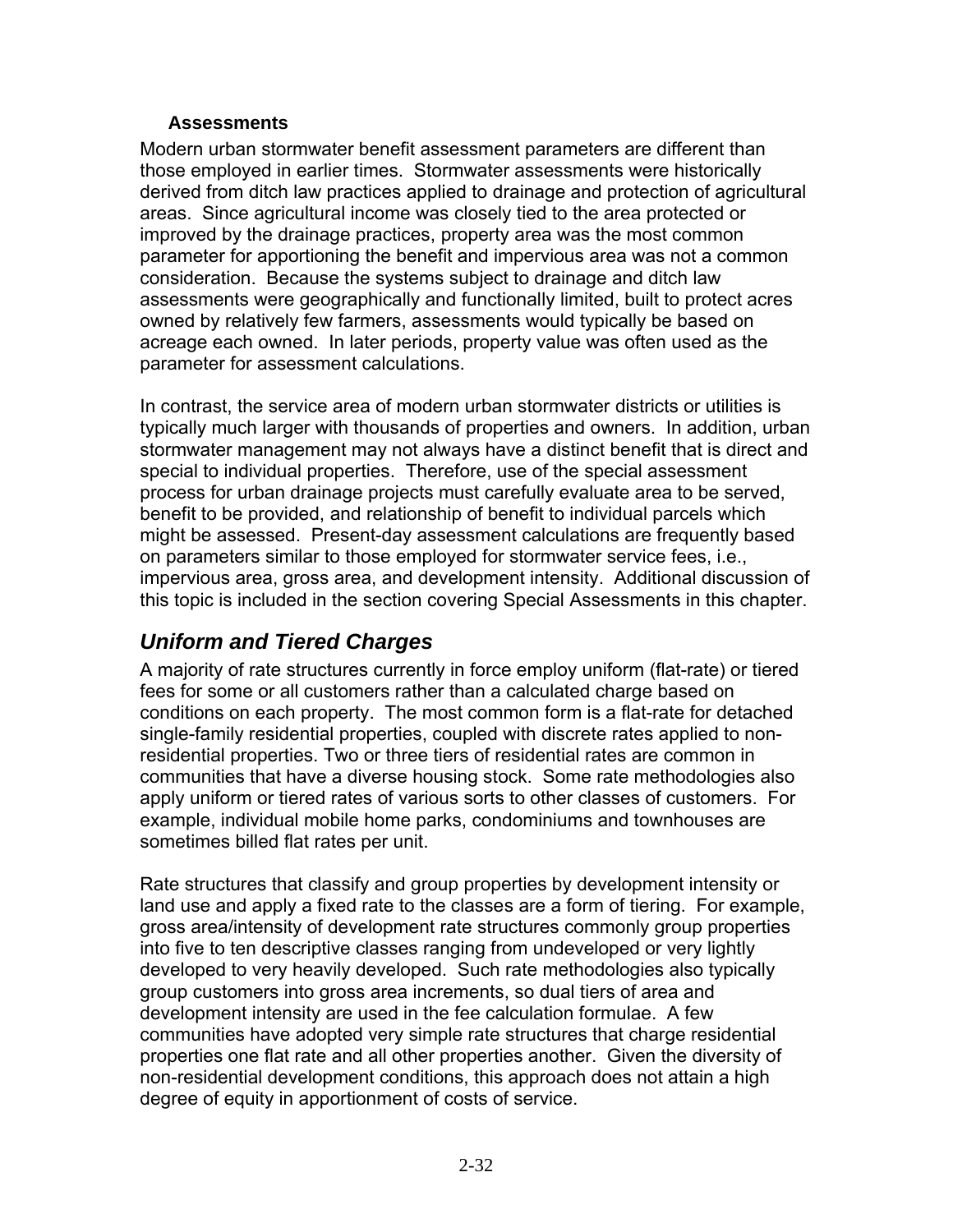#### *Service and Equivalency Units*

Many communities have opted to use various service units or equivalent unit values in their utility rate methodologies. For example, water rates are often based on metered use of gallons or cubic feet of water, which are units of service. Solid waste charges are frequently based on service units such as the size and number of bins or the tonnage of waste dumped at a transfer station. Stormwater service units or equivalency unit values are usually based on impervious area or gross area, and are most commonly derived from the typical or average condition on a single-family residential property. Terms like "equivalent residential unit" or "equivalent service unit" are commonly used to describe these values.

Service units or equivalency units are typically applied as "block charges", where customers are billed for increments of use. Water customers may be billed in increments of 1000 gallons or 100 cubic feet, rather than for a precise number. Such practices have been adapted to stormwater service fees. For example, Columbia County, Georgia uses an impervious area stormwater rate structure and charges each customer a fixed rate for each 100 square feet of impervious coverage.

Some communities have opted to use a combination of flat rates for single-family residential customers with an equivalency unit applied to other types of properties. For example, an average residential property in a given community might be determined to have 3,000 square feet of impervious area (including roofs, drives, walks, patios, etc), and this value might be used as a service or equivalency unit for other customers. All single-family residential properties might be charged for one equivalent unit, or two or more tiers of that increment might be applied to residential properties. The impervious area on other types of properties would be measured and that figure divided by 3,000 to determine the number of equivalent units that each should be charged. It is common practice to bill for each equivalent unit or fraction thereof, effectively rounding up to the next full unit.

Water and sewage rate structures often include increasing or declining fee schedules to encourage or discourage consumption, in which incremental "blocks" are defined. For example, in water and sewer rates the first 10,000 gallons used or discharged in a month would be charged at one rate, the next 10,000 gallons at another, and so on. This practice is not common in stormwater rates, though a few jurisdictions that bill undeveloped as well as developed properties employ declining rates to moderate the charges on large undeveloped tracts of land.

One of the benefits of a service or equivalency unit value is that it allows easy comparisons of charges among dissimilar customers. For example, under the assumptions used in describing an impervious area rate methodology previously, a commercial or other non-residential property with ten times as much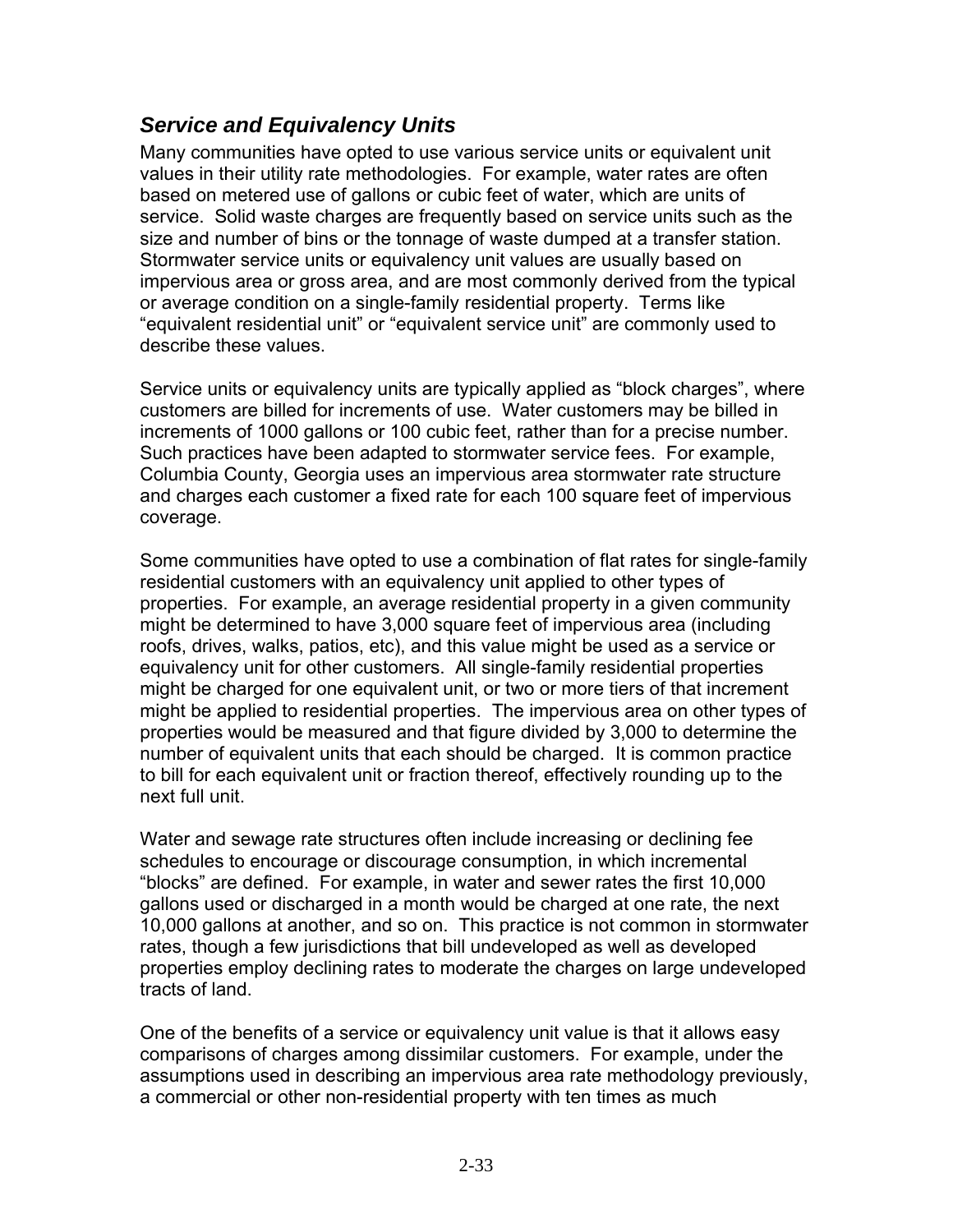impervious area as a typical residence (assumed to be 3,000 square feet) would be charged for ten units of use. A "big-box" retail store (or small shopping center or industrial site) with 600,000 square feet of impervious coverage (about fourteen acres) would be billed for 200 units.

## *Classification and Grouping of Like Customers*

Classification and grouping of like customers having similar characteristics and/or service demands is a common practice in utility service fee rates. For example, wastewater treatment demands and costs are related not only to the volume of the waste to be treated, but also to the type of constituents found in the wastewater and their strength or concentration. Some users discharge wastes to public sewers that are radically different than a typical residence. Therefore, wastewater rates for some commercial and industrial customers may include both a volume component and a strength component.

This particular wastewater rate practice has not been directly adapted to stormwater rates, but a comparable classification or grouping of like customers based on their impacts on stormwater services and facilities has been incorporated into some rate structures. For example, all single-family detached residential properties are often grouped in a single user class or into tiers and each class is then billed a common rate. In a gross area/intensity of development rate methodology, properties having like land use may be grouped in a single intensity of development classification, e.g., all commercial office properties might be deemed heavily developed for rate calculation purposes. Industrial properties or those undergoing land disturbance activities might be grouped for NPDES impacts and erosion/sediment control service demands.

## *Service Fee Credits*

Many communities have modified basic stormwater rate design practices to accommodate local circumstances. Perhaps the most widely-used modification to basic rate structures is application of a credit adjustment to service fees. Credits are typically conditional, i.e., they are premised on continuing specified performance by the customer. If the specified performance is not maintained, credits may be rescinded. The concept is similar to industrial pre-treatment credits commonly provided wastewater customers to reduce strength of sewage discharged into public systems.

Stormwater service fee credits are most commonly provided for properties that have on-site detention or retention facilities. In most cases detention or retention systems are designed to approximate pre-development conditions or to meet capacity limitations of downstream facilities. Such controls reduce capacity requirements (and cost) of downstream systems and may, if properly designed and maintained, enhance water quality. Credits have also been given for facilities or activities that assist in provision of services or reduce the public cost of providing services.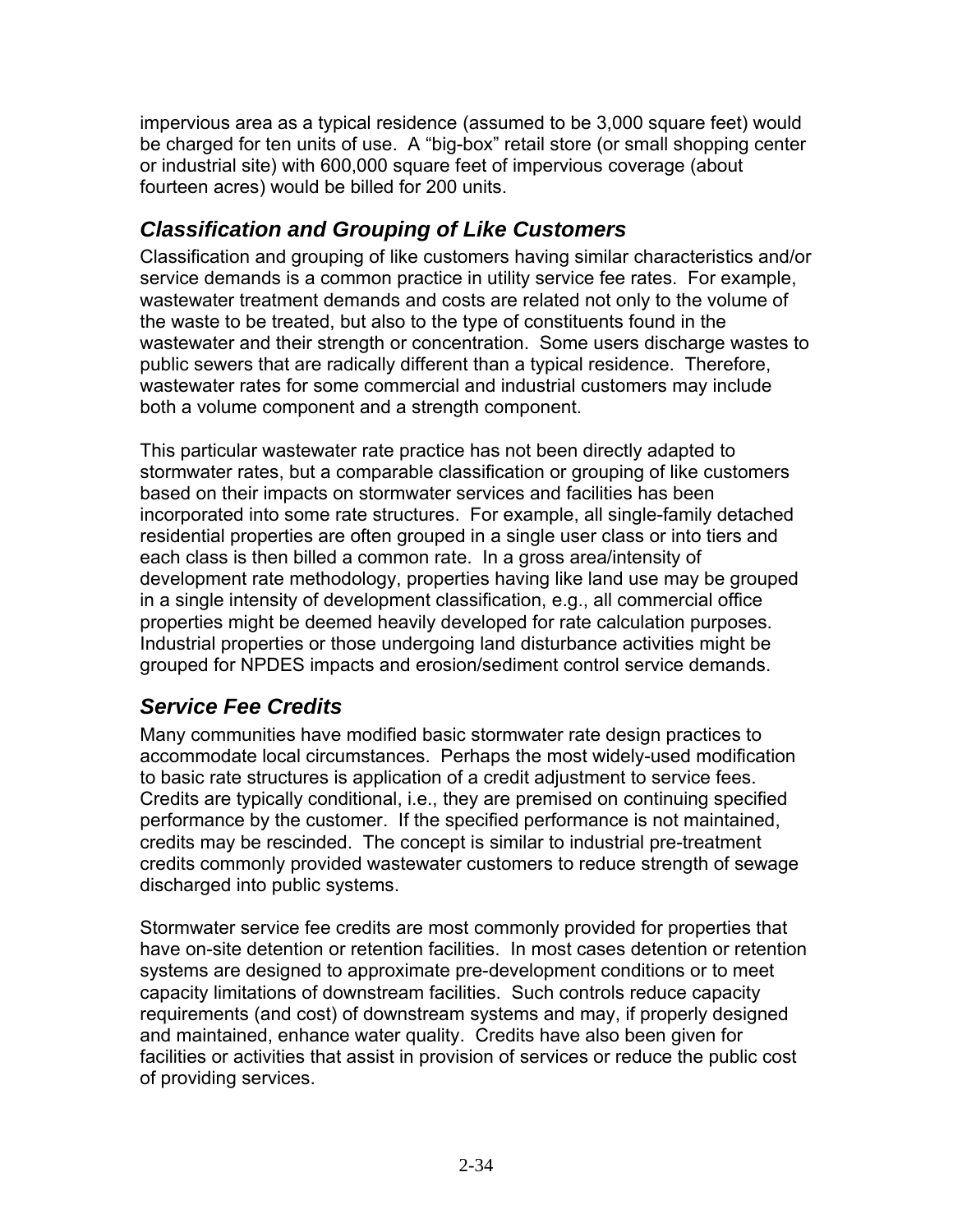Credits have also been adopted in some jurisdictions for properties subject to and in compliance with National Pollutant Discharge Elimination System (NPDES) permits and for public and private schools providing approved water quality education programs. The rationale for the latter credit is that education is a minimum control measure in NPDES Phase 2 stormwater discharge permits. If not provided by local schools educational programs the service would have to be performed by the stormwater management entity at additional cost to the ratepayers.

Various means are employed to provide service fee credits to properties having on-site detention. For example:

- ► Boulder, Colorado, for properties providing on-site detention, has administratively adopted the practice of reducing the normal service fee twenty (20) percent for an on-site detention system that meets standards for a 5-year storm. Systems that meet 100-year storm requirements are eligible for an eighty (80) percent reduction.
- ► Bellevue, Washington changes the intensity of development classification of properties with detention systems to that of very lightly developed land, resulting in a variety of percentage reductions, depending on the intensity of development classification that would normally be applied to the subject property.
- ► Charlotte, North Carolina allows up to fifty (50) percent credit for peak runoff attenuation and up to twenty-five (25) percent credit for flow volume reductions.

Practices elsewhere reduce service fees between thirty-three (33) percent and seventy-five (75) percent in recognition of on-site control that reduces runoff rates. In most situations the long-term impact on revenue resulting from this type of adjustment is minor, typically no more than one or two percent. Ratepayers who do not have on-site systems have to pay slightly more to cover the minor deficit resulting from the credits.

The primary intent of credits is to recognize reductions in the cost of public stormwater services and facilities that can be attributed to private systems or activities. Credits only partially compensate developers who install and properly maintain facilities. Rarely do they offset loss of space such facilities occupy or the degree to which on-site systems disrupt the layout of commercial properties and subdivisions. Nor do most credits consider water quality impacts of on-site systems, or their influence on the cost of stormwater quality management. However, they do marginally improve equity of service fee cost allocations.

The balance of fees with level of service required and provided is, at least in theory, improved by use of credits. On-site control of peak flow of stormwater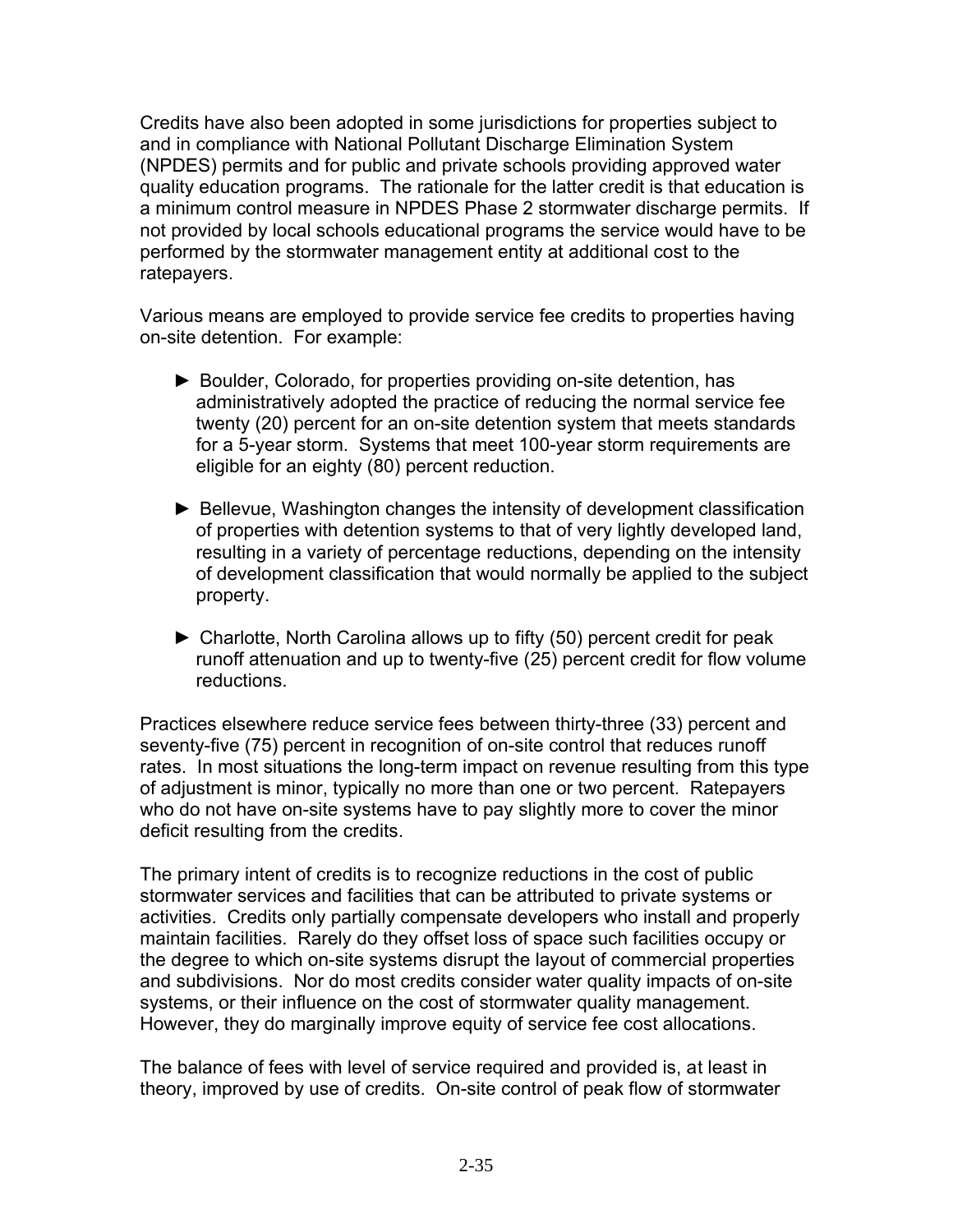runoff means that a property requires less service from the public stormwater system. Downstream reductions in peak runoff allow a higher level of service from a given size of facility or enable a community to build smaller systems in the future. A reduction in pollutant discharges into the public system could translate into lower NPDES permit compliance costs.

Developers' engineers can provide the information required to incorporate a credit for on-site measures. An allowable runoff release rate based on pre-development conditions and required on-site storage capacity can be used to determine the effectiveness of each on-site facility for crediting purposes.

### *Example Stormwater Rate Methodologies*

The rate structure concepts used as examples in this guidance are typical of those adopted in the more than five hundred communities that have established stormwater utilities or special districts. Direct comparison with rate methodologies used in specific communities is not productive, however, since the general approaches examined in this guidance should be viewed in the specific context of the local needs, priorities, and circumstances of each community.

Generally speaking, any rate methodology that incorporates gross area tends to reduce the proportion of the service costs allocated to commercial and other intensely developed properties and increase the proportion of costs assigned to residential and less intensively developed properties.

Example stormwater rate methodologies examined in this guidance base stormwater fees on:

- ► impervious area;
- ▶ a combination of impervious area and gross area;
- ► impervious area and the percentage of imperviousness; and
- ▶ gross property area and the intensity of development.

#### **Impervious Area**

Stormwater rate structures based solely on impervious area have been widely used. They are simple, the concept is easily understood by the general public, and is generally perceived as equitable. Impervious area rate methodology reflects a philosophy of allocating costs based on each property's contribution of runoff to the system. Large expanses of roofs and paving in shopping centers and other commercial and industrial business areas are highly visible to the general public, and most people understand the hydrologic impact of covering natural ground with paving and rooftops. The approach is generally consistent with local service fee rate practices for wastewater services, wherein fees are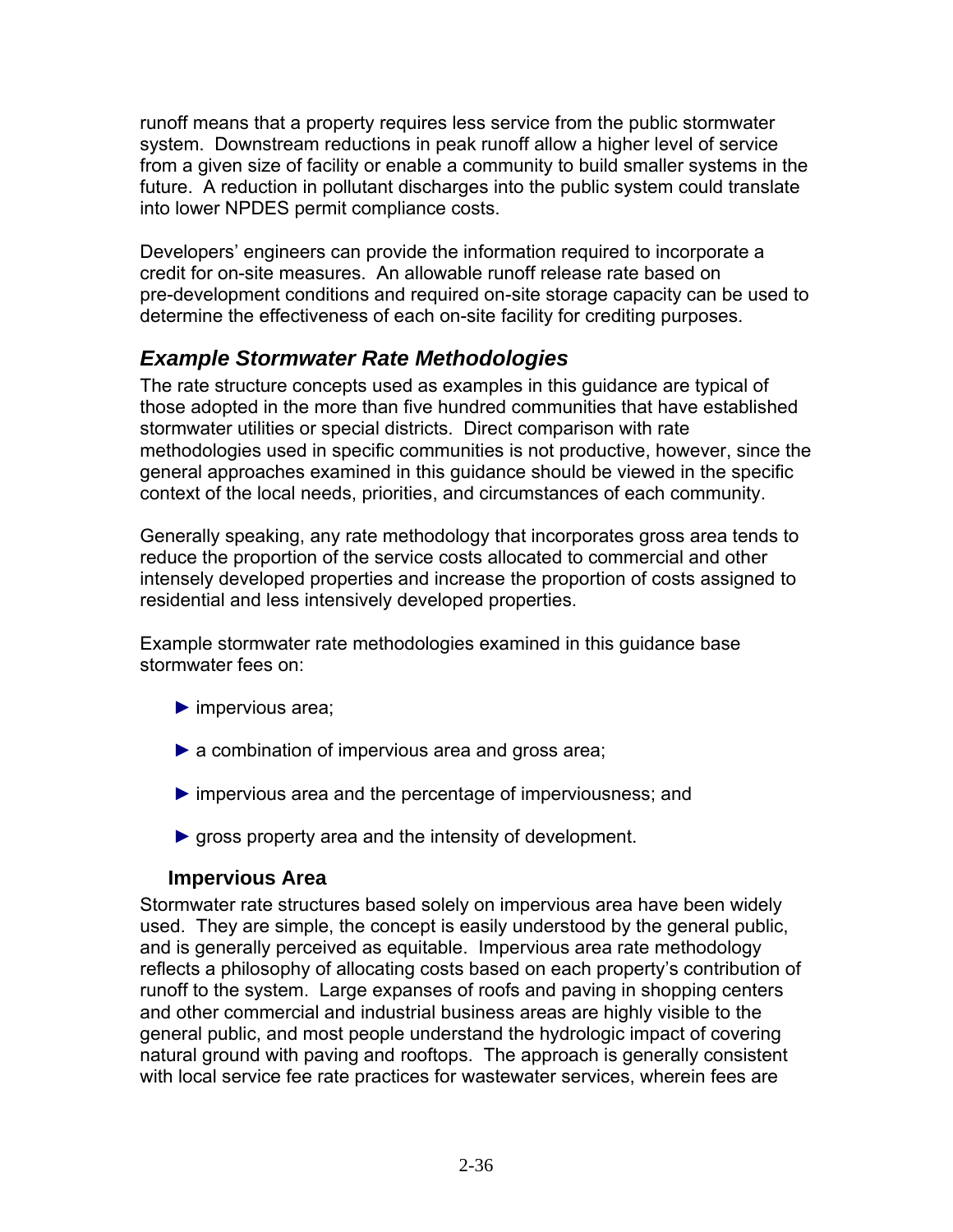based on the amount of water used and strength of effluent discharged to the public treatment works.

Numerous technical studies, references, and citations in engineering literature technically validate the equity of an impervious area rate methodology. The coefficient of runoff value in hydrologic engineering tables closely approximates the percentage of impervious coverage. Empirical evidence gathered in the field by monitoring changes in runoff before and after development verifies that impervious coverage is the key factor influencing peak stormwater runoff. Data gathered during the National Urban Runoff Program (NURP) in the 1970's and 1980's and subsequent research showed that impervious area is the most dominant factor in pollutant loadings conveyed by stormwater runoff.

The impervious area approach may introduce a "timing" problem in the acquisition of capital assets. Impervious area service fees typically are applicable only to developed properties, but stormwater capital improvements are designed to accommodate future growth. Present ratepayers may be paying for capacity provisions far beyond their own use, and undeveloped properties (not subject to an impervious area fee) would not be charged for their future needs. Other funding mechanisms, such as development impact fees or system development charges, can be used in concert with an impervious area rate methodology to ensure that undeveloped properties ultimately participate in the cost of capital improvements designed with capacity to serve them.

An impervious area rate methodology is highly stable and insensitive to property alterations by ratepayers. The rate of revenue growth using an impervious area methodology would more or less correspond to the pace of development. Economic downturns would tend to diminish the addition of new impervious area and the stormwater revenue growth, while rapid growth would add to it. Reductions in impervious coverage on individual properties are rarely justified merely to reduce stormwater fees. Alterations that would reduce stormwater fees are essentially infeasible under all the rate structure scenarios examined in this guidance.

Most impervious area rate structures include simplified single-family residential service fees, often applied as flat-rate charges. Charges to non-residential properties may be structured in a variety of ways under an impervious area methodology. In some cases the single-family residential property, "equivalent unit" value, or ranges of impervious area (100, 500, or 1,000 square feet) are used as a billing unit.

Impervious area service fees are usually calculated by dividing the amount of impervious area on each parcel by an equivalent unit or a range value to determine the number of billing units and multiplying a charge per unit. Very few use the exact amount of impervious area on each property because the accuracy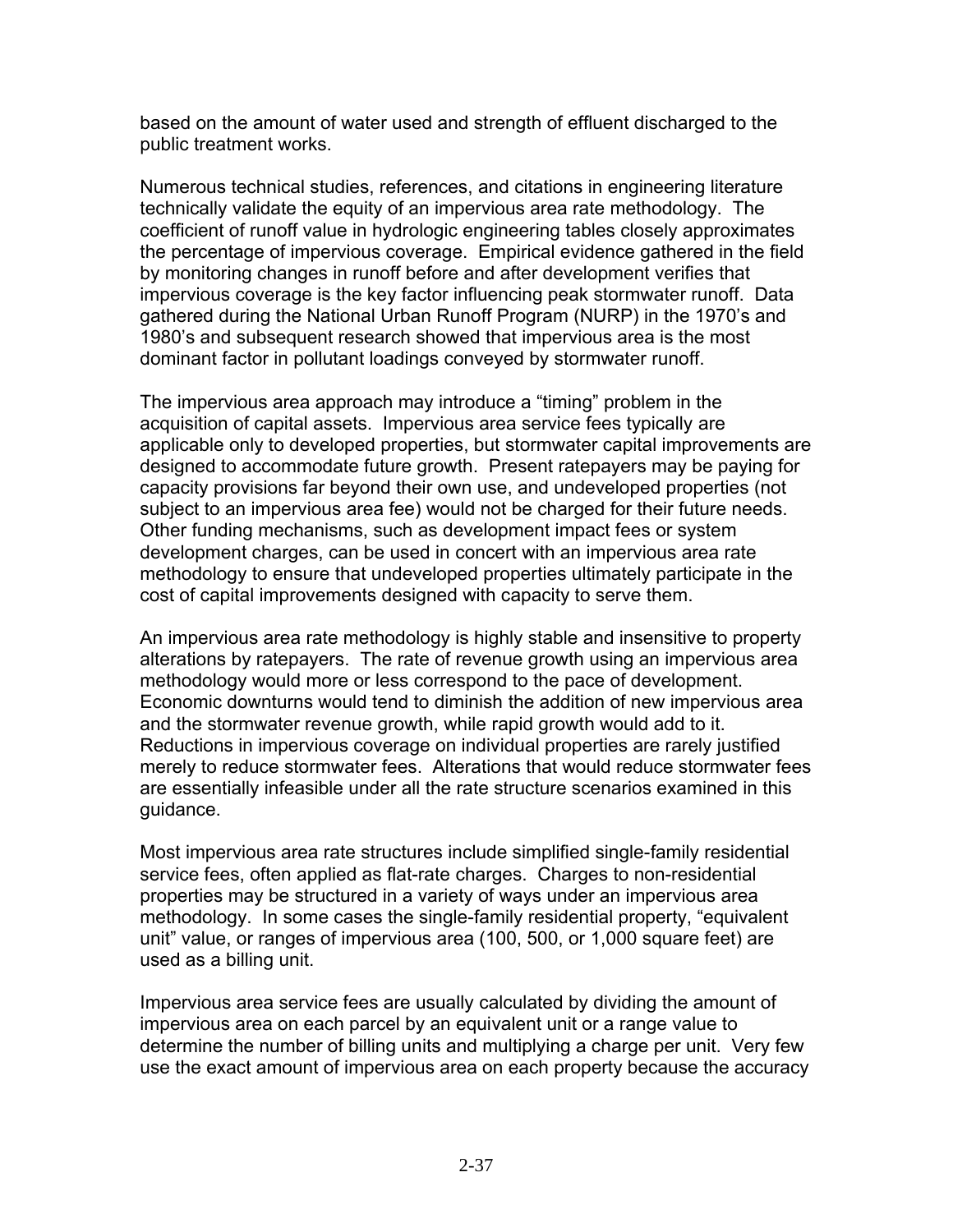of the impervious area data typically available does not support such a precise calculation.

The following example illustrates how service fees based on impervious area might be calculated. Assume that a typical single-family residential property is determined to have 3,000 square feet of impervious area including driveway and patio area as well as roof coverage. An annual rate of \$.02 per square foot of impervious coverage would result in a typical residence being charged \$60.00 per year, or \$5 per month.

If a flat-rate fee were applied to all single-family residences, an equivalency value equal to the impervious area of the typical single-family residence might be used to determine charges to other properties, including multi-family apartments. The 3,000 square foot increment might also be used as a range value in the rate structure, with all non single-family residential properties grouped into impervious area ranges of 3,000 square feet which serve as a billing unit.

All properties in a given range are typically charged the same fee even though they might have slightly different impervious area. For example, using an equivalency unit of 3,000 square feet of impervious coverage, two commercial properties with 21,000 square feet of impervious area would be charged for seven equivalent units ( $7 \times $60 = $420$ /year) even if their gross property areas differed. A large shopping center or discount store with 600,000 square feet of impervious coverage would be charged \$12,000.

An impervious area rate methodology is not highly flexible or subject to judgment in its application to specific properties. It is based on a single parameter that can be accurately measured, although modifying factors might be applied to the basic rate calculation. Approaches based on parameters like intensity of development allow substantially more judgment to be applied, both in the design of the rate methodology and in its application to specific properties.

Other funding mechanisms can be blended with an impervious area service fee. For example, a system development charge could be adopted to recapture a system capitalization component from properties as they are developed. Other revenue sources can be used to supplement service fees, such as general revenue support for an NPDES stormwater quality program.

#### **Impervious Area and Gross Area**

Both total property area (gross area) and impervious coverage of properties influence amount, peak rate, and make up of stormwater discharged to public drainage systems. A combined impervious area and gross area rate methodology can account for both factors. Most stormwater rate methodologies utilize one or the other parameter in calculation of fees. A few (including Denver, Colorado) use both parameters to derive percentages or ratios used in rate calculations.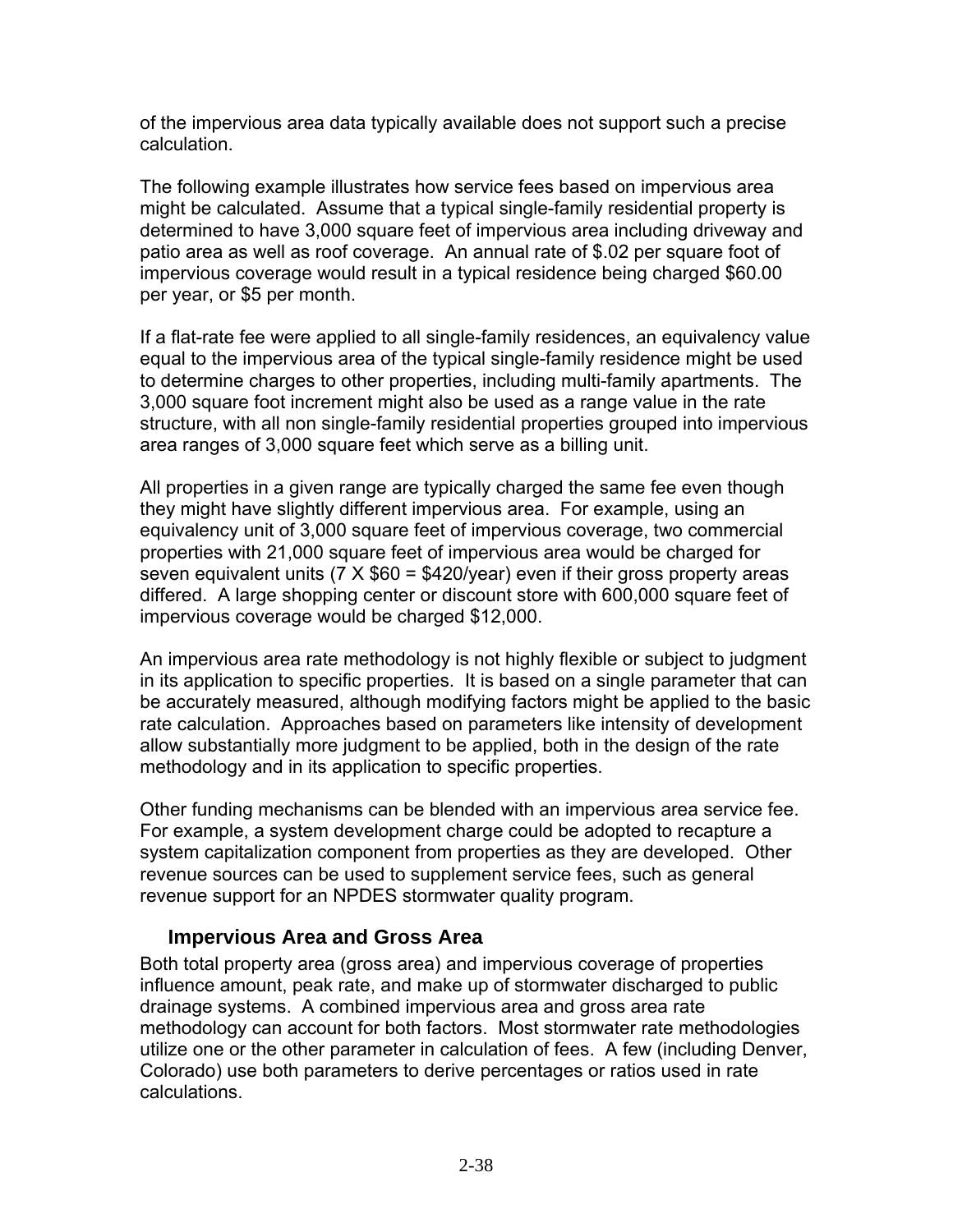The concept underlying an impervious/gross area rate methodology is relatively easy to explain and grasp. It is consistent with the public's general understanding of hydrology and the impact that both gross area and impervious coverage have on stormwater runoff. This type of rate methodology tends to allocate more of the cost burden to lightly developed and undeveloped properties than methodologies that are based strictly on impervious area. Depending on the weighting factors and/or cost allocations, however, smaller properties that are almost entirely covered with impervious surfaces could conceivably be charged more than larger properties that are undeveloped or very lightly developed with little impervious coverage.

An impervious/gross area rate methodology requires that the mix of impervious and gross area in the service fee calculation be "tuned" to properly reflect the significance accorded to each parameter. This can be achieved in at least two ways: 1) by applying weighting factors to gross and impervious area; or, 2) by allocating certain costs of service to each parameter. Weighting assigned to gross and impervious area should be consistent with the local hydrologic conditions, patterns of development, program requirements (e.g., operating versus capital needs), balance of stormwater quantity and quality program costs, and the community's perceptions.

Rates could be structured in a variety of ways under this approach to reflect the importance assigned to each parameter. Units of gross area might be charged a basic rate, with a surcharge applied to units of impervious coverage. Alternatively, cost of service might be apportioned between impervious area and gross area instead of assigning specific costs to each parameter. For example, eighty (80) percent of total stormwater cost of service might be allocated to impervious area and twenty (20) percent to gross area.

Coefficients of runoff used in hydrologic engineering suggest that gross area to impervious area ratios in a service fee calculation might be as low as 1:4 or as high as 1:40. If costs are allocated to the two parameters, the significant influence of impervious coverage on peak runoff and pollutant loading suggests that seventy-five (75) percent or more of the costs should be assigned to the impervious area component of the rate.

Solely for the purpose of illustrating how fees might be calculated using an impervious/gross area methodology, assume that each 100 square feet of gross area might be charged \$.10 (ten cents) per year. A surcharge of \$1.60 per year might be applied to each 100 square feet that is covered by impervious area. This would yield an effective ratio of 1:17 between areas that are pervious and those that are impervious (i.e., areas covered by impervious surfaces would be charged seventeen times as much as areas that are not). That ratio is generally consistent with the difference in peak runoff between undeveloped and developed properties.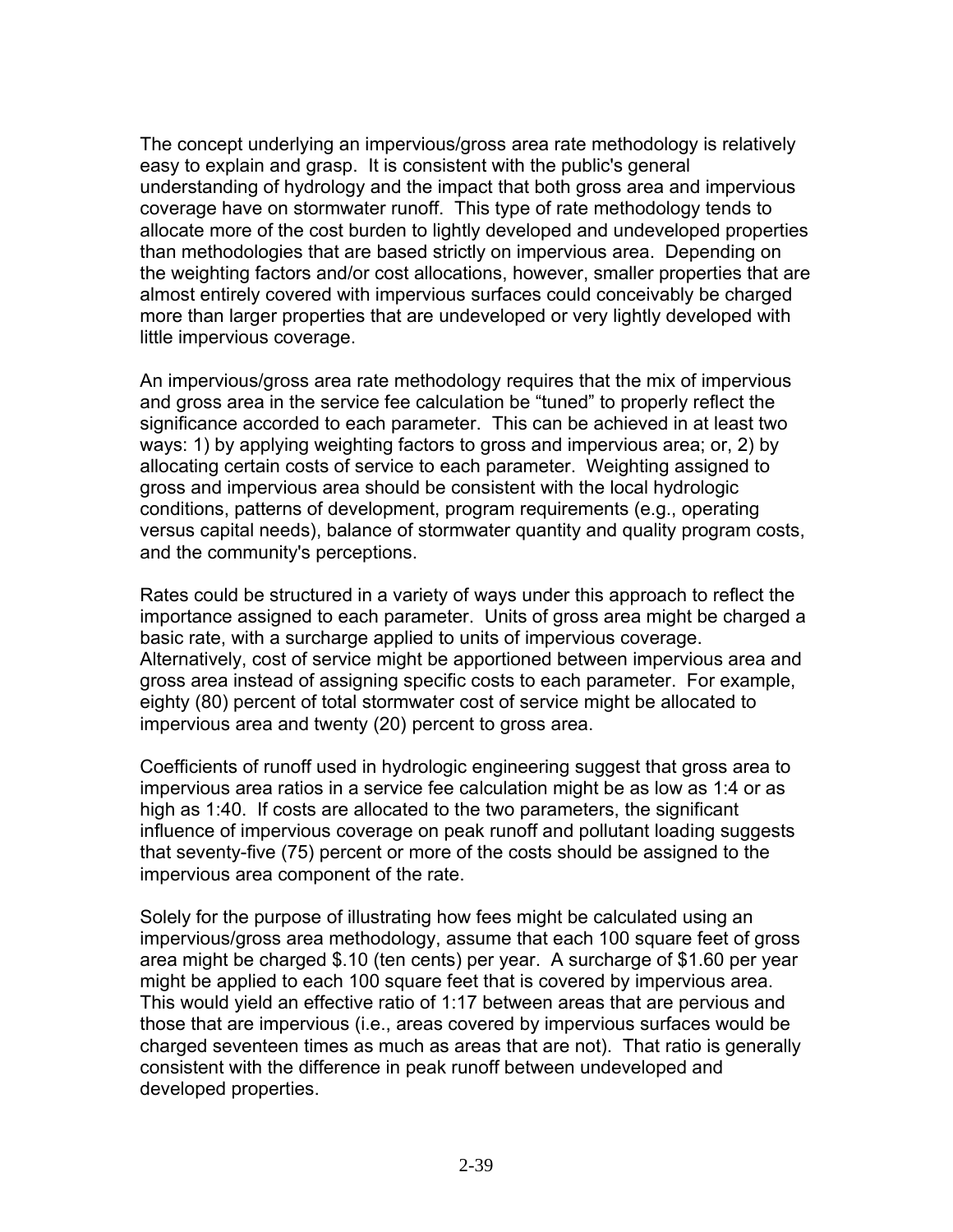Applying the example values cited above to a twelve thousand (12,000) square foot residential property with 3,000 square feet of impervious coverage would result in a total service fee of \$60 per year or \$5 per month. The charge for the gross area of the property (12,000/100  $\textcircled{a}$  \$.10 = \$12/year) would be added to the charge for the impervious coverage  $(3,000/100 \text{ @ } $1.60 = $48/\text{year})$ . An undeveloped 12,000 square foot property would be charged \$12/year in this scenario.

Applying the same values to a small commercial property of 30,000 square feet having 21,000 square feet impervious (70 %), the annual service fee would be \$366 per year (30,000 sq ft / 100 x \$0.10 = \$30/year for the gross area and 21,000 sq ft  $/$  100 x \$1.60 = \$336/year for the impervious coverage). Thus, the stormwater service fee would be more than six times as much as that for the example 12,000 square foot residential property even though the example commercial property is only two and one-half times larger in gross area. The proportionately greater increase reflects more intense development of the larger parcel in this example (70 % impervious coverage versus 25 % for the residential example).

Using the same formula, if it is assumed that a 600,000 square foot shopping center is completely covered with impervious rooftops and paving, the annual service fee would be \$10,200 (600,000 sq ft / 100 x \$0.10 = \$600 for the gross area plus 600,000 sq ft / 100 x  $$1.60 = $9,600$  for the impervious coverage). In both commercial examples cited, the gross area/impervious area rate methodology results in slightly lower fees for the non-residential properties than does the impervious area methodology examined previously, but that is purely a function of assigned values and is subject to modification.

A gross area/impervious area rate methodology facilitates charging undeveloped properties a service fee. Charging undeveloped properties would broaden the rate base, especially if extensive rural areas were included in the utility service area. It would also enable some operating and capital expenses to be distributed among all properties, although system development charges or other funding methods to recapture financial participation in infrastructure capitalization may still be needed. Using the above example values, an undeveloped 12,000 square foot property might be charged \$ 12 per year (12,000 sq ft / 100 x \$0.10), an undeveloped 30,000 square foot property would be charged \$ 30 per year (30,000 sq ft / 100 x \$0.10), and an undeveloped 600,000 square foot would be charged  $$600$  per year (600,000 sq ft / 100 x  $$0.10$ ). Because charges to very large undeveloped acreages quickly escalate, such rate methodologies might need to have a schedule of incrementally declining charges as the size of properties increases.

A residential flat-rate charge could also be used with this methodology, using a sample of residences to determine how much gross and impervious area is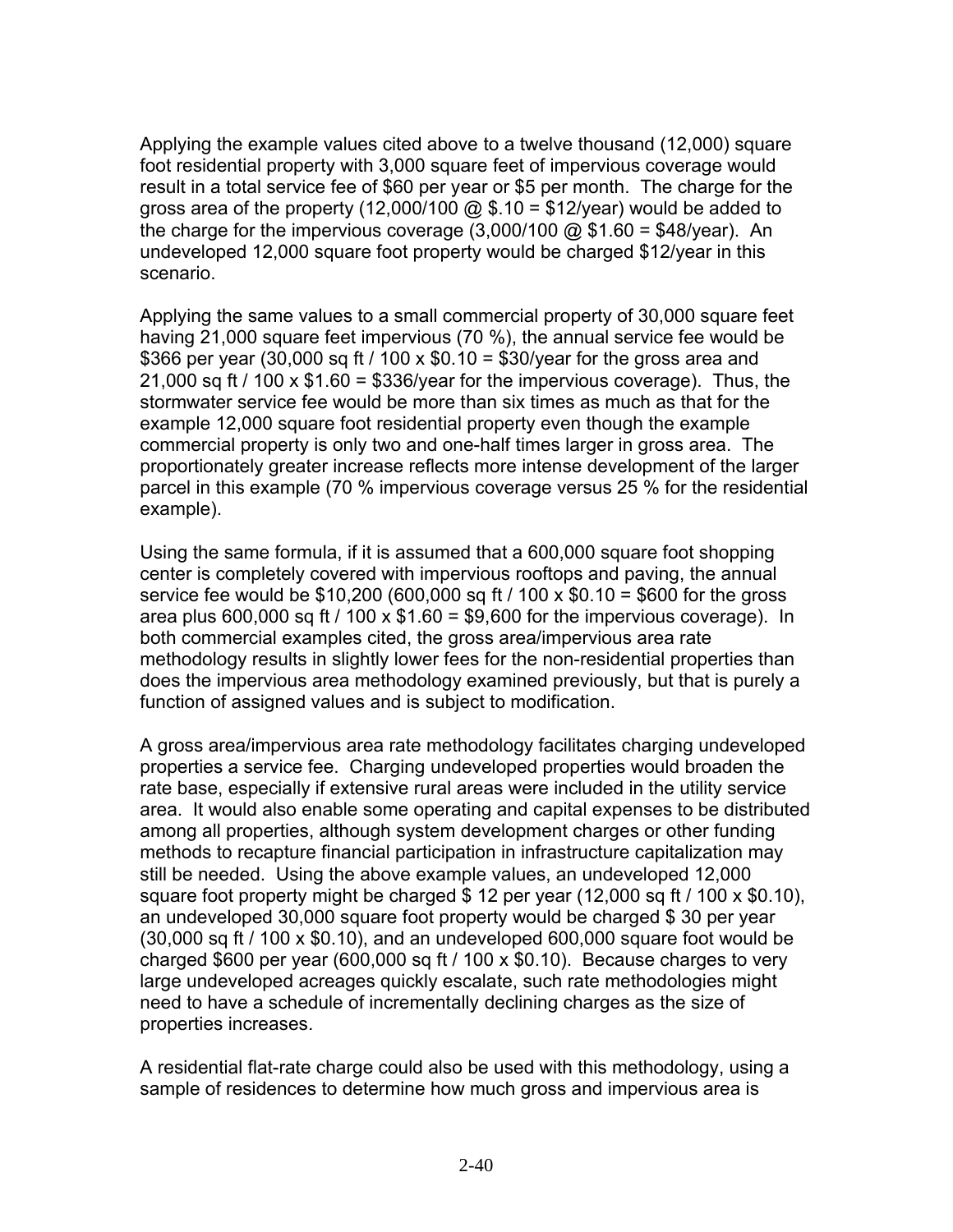typical in a given community. The residential rate could constitute equivalent unit values for both parameters. Obviously, different rates for gross area and impervious area might be applied in all of the above examples to meet the cost of services and facilities or apportion costs differently.

Both gross area and impervious area data are needed for this methodology, adding to the cost of developing a master account file, although fee calculations could be relatively simple. The gross area on each property might be divided by a billing unit increment (100 square feet in example above) and multiplied times a charge per unit. The same could be done for impervious area, with the two sub-totals added together to generate service fee amounts. Adjustments and credits might be applied to either or both of the parameters.

Cost of implementation and upkeep of this type of rate methodology is influenced by the cost of assembling data for a master account file and the computer programming associated with billing/collection and billing inquiry processes. Using a flat-rate charge for one or more classes of properties would substantially reduce costs. Maintenance of information might also be simplified by requiring data from developers' engineers and/or architects when plans are submitted.

Potential revenue capacity of this type of rate structure is somewhat greater than the impervious area approach because it could conceivably charge both undeveloped and developed properties. For the residential component, the revenue stream would probably be equal to or greater than other methods described in this guidance, depending on weighting factors and rates assigned and/or allocation of costs.

This approach is comparable to the other rate structure options in its stability and insensitivity to external influences. Being based on gross area and impervious area, there is little that can be done by a property owner to reduce parameters that drive the amount of the service fee.

Applying weighting factors or allocating costs to gross area and impervious area makes this approach especially flexible. A broad range of weights could be assigned to gross area and impervious area to account for unusual conditions, presence of modifying considerations like on-site detention or water quality impacts, or runoff mitigation normally realized on large undeveloped tracts. System development charges and other secondary funding methods could also be coordinated with parameters used in this type of rate structure.

#### **Impervious Area and Percentage of Impervious Coverage**

This type of rate methodology is currently used by the City/County of Denver, Colorado. Under this rate structure amount of impervious area and impervious percentage are both used to calculate service fees, dictating that data on both impervious and gross area be used. Gross area is not relevant to the service fee calculation, except that it is needed to determine the percentage of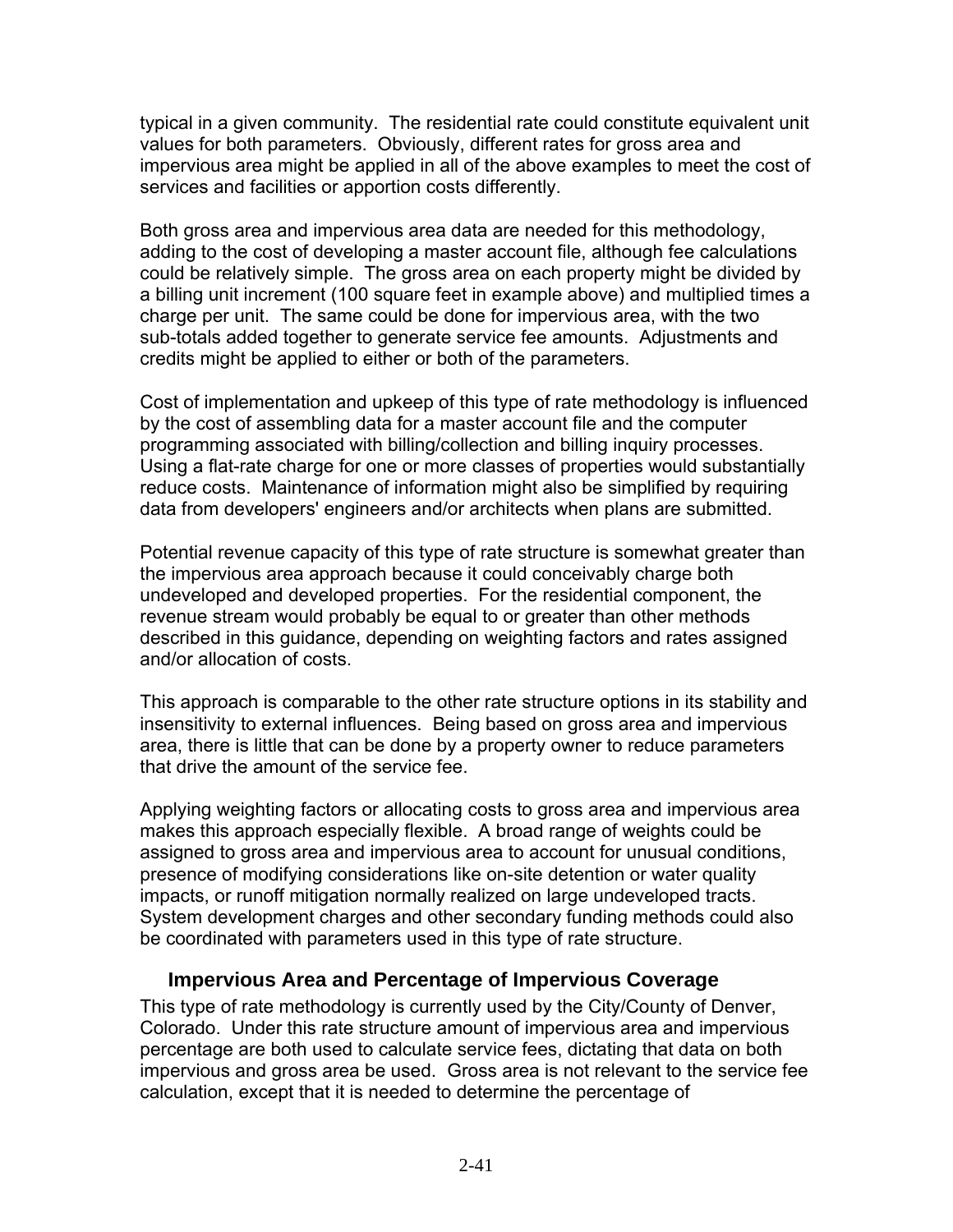imperviousness. Under this approach impervious area of each property is charged at varying rates depending on the percentage of imperviousness of the subject property. Each square foot of impervious area is typically charged more as the percentage of imperviousness increases. Because this rate methodology is based on impervious area, undeveloped lands are often not charged.

Some anomalies may occur in service fees that result from this type of rate methodology. Consider two properties of different sizes with the same amount of impervious coverage. Because its percentage of imperviousness could be a lot higher, the smaller property could be charged more than the larger property.

The key determinant of charges to individual properties (and of overall revenue capacity) under this rate concept is the schedule of charges per unit of impervious coverage. Properties may be divided into several classes based on their percentage of imperviousness (referred to as "ratio groups" or "imperviousness classes"), and a varying rate per impervious area unit might be applied to each class. For example, properties having ten (10) percent imperviousness or less might be charged \$.06 per year for each 100 square feet of impervious coverage, while properties with eleven to twenty percent imperviousness might be charged \$.15 per year for each 100 square feet. Proportionately higher values are usually applied as the percentage of impervious coverage increases.

Being based on two parameters which are accurately measurable, impervious area and gross area, from which the percentage of imperviousness is calculated, this approach gives an impression of greater accuracy than some other options. Judgment is introduced to the service fee calculation in the form of different charges for various imperviousness classes.

A community's perception of equity resulting from this rate methodology may be mixed, and may depend on the number of classes or ranges used for percentage imperviousness and schedule of rates assigned to them. To the extent that a shift in the distribution of costs toward heavily developed properties benefits single-family residences, homeowners would likely see a lower bill than under other rate structures. They might view the balance of services and charges favorably. However, charges for intensely developed commercial properties would not be as favorable as they would bear a much higher proportion of cost of service.

Table 2-1, below, presents a schedule that is typical of what might be applied under this approach.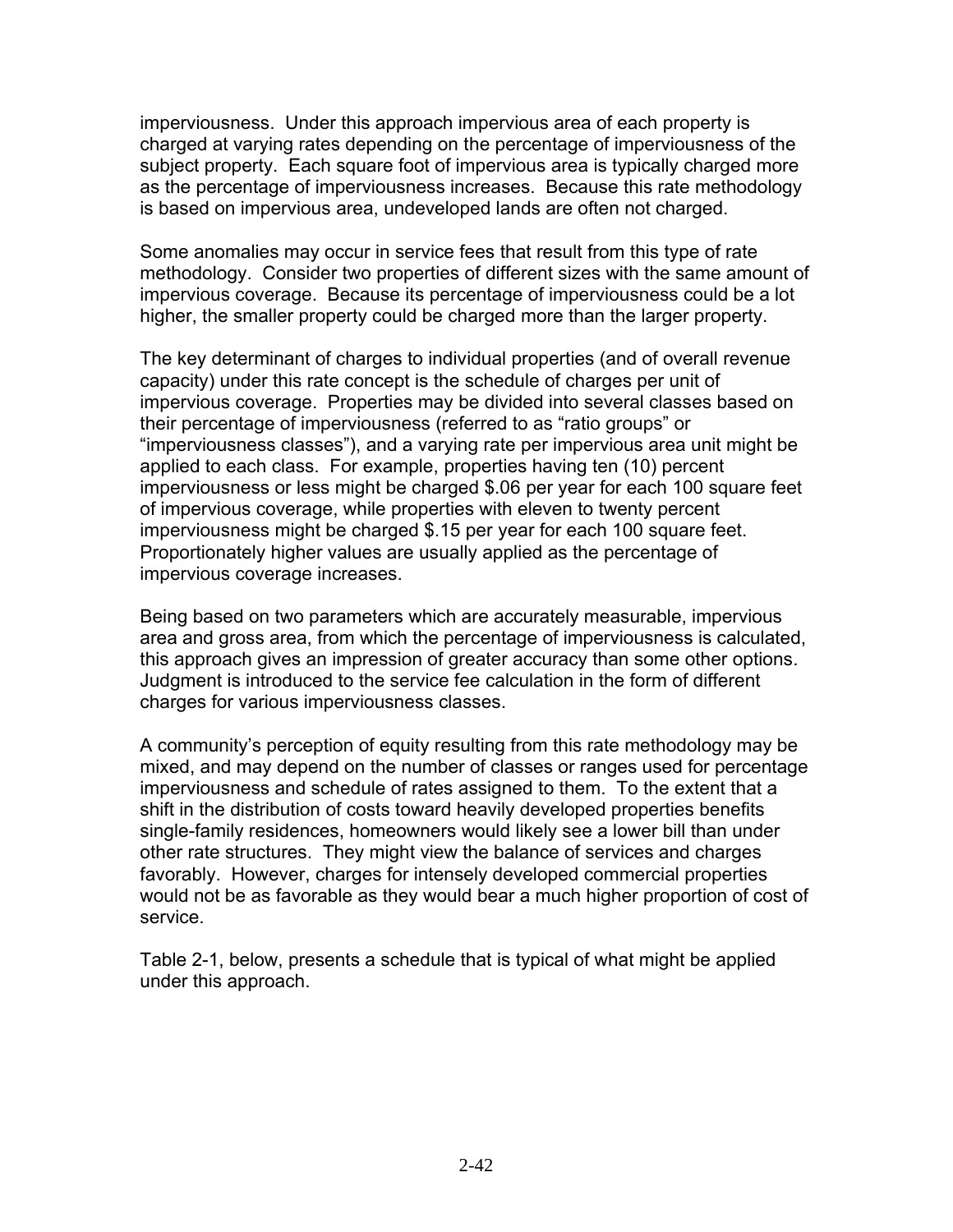#### **Table 2-1: Example Schedule of Rates**

| <b>Impervious Percentage</b> | Annual Rate/100 Sq. Ft. of Impervious<br><b>Area</b> |
|------------------------------|------------------------------------------------------|
| 1 to 10 %                    | \$.50                                                |
| 11 to 20 %                   | \$1.35                                               |
| 21 to 30 %                   | \$2.00                                               |
| 31 to 40 %                   | \$2.70                                               |
| 41 to 50 %                   | \$3.35                                               |
| 51 to 60 %                   | \$4.00                                               |
| 61 to 70 %                   | \$4.70                                               |
| 71 to 80 %                   | \$5.40                                               |
| 81 to 90 %                   | \$6.00                                               |
| 91 to 100 %                  |                                                      |

(per 100 square feet of Impervious Coverage)

A typical residential property has between twenty and forty percent impervious coverage. Some houses are much larger but have a much lower percentage of imperviousness because they are on very large lots or acreage. Recent trends toward very large residential subdivisions with smaller lots and larger structures are resulting in much more intense residential development and increased stormwater runoff. This is being mitigated to some extent by the use of green design practices, such as retention of stormwater in rain gardens and detention ponds.

Both the size and density of residential development are common reference points in the design of impervious area/percentage of impervious area stormwater rates. An average residence in an urban community might have a 12,000 square foot lot and 3,000 total square feet of impervious area (25 %) including driveways and patios. When an impervious area/percentage of impervious area methodology is used, an annual service fee for such a residence under the example schedules of charges might be \$60/year (3,000 sq ft/100 x \$2), or \$5.00/month. The previously-cited example of a commercial property of 30,000 square feet with 21,000 square feet of impervious coverage, 70 % imperviousness, would be billed \$987/yr under this methodology with the schedule of rates shown in the table  $(21,000 \text{ sq ft}/100 \times $4.70 = $987)$ . The 600,000 square foot commercial shopping center example property (100 % impervious) would be charged \$46,200/yr. (600,000 sq ft / 100 x \$7.70 = \$46,200).

This example illustrates just one approach to a schedule of rates for different percentages of impervious coverage. With the same residential service fee as in the impervious and gross area/impervious area rate methodology examples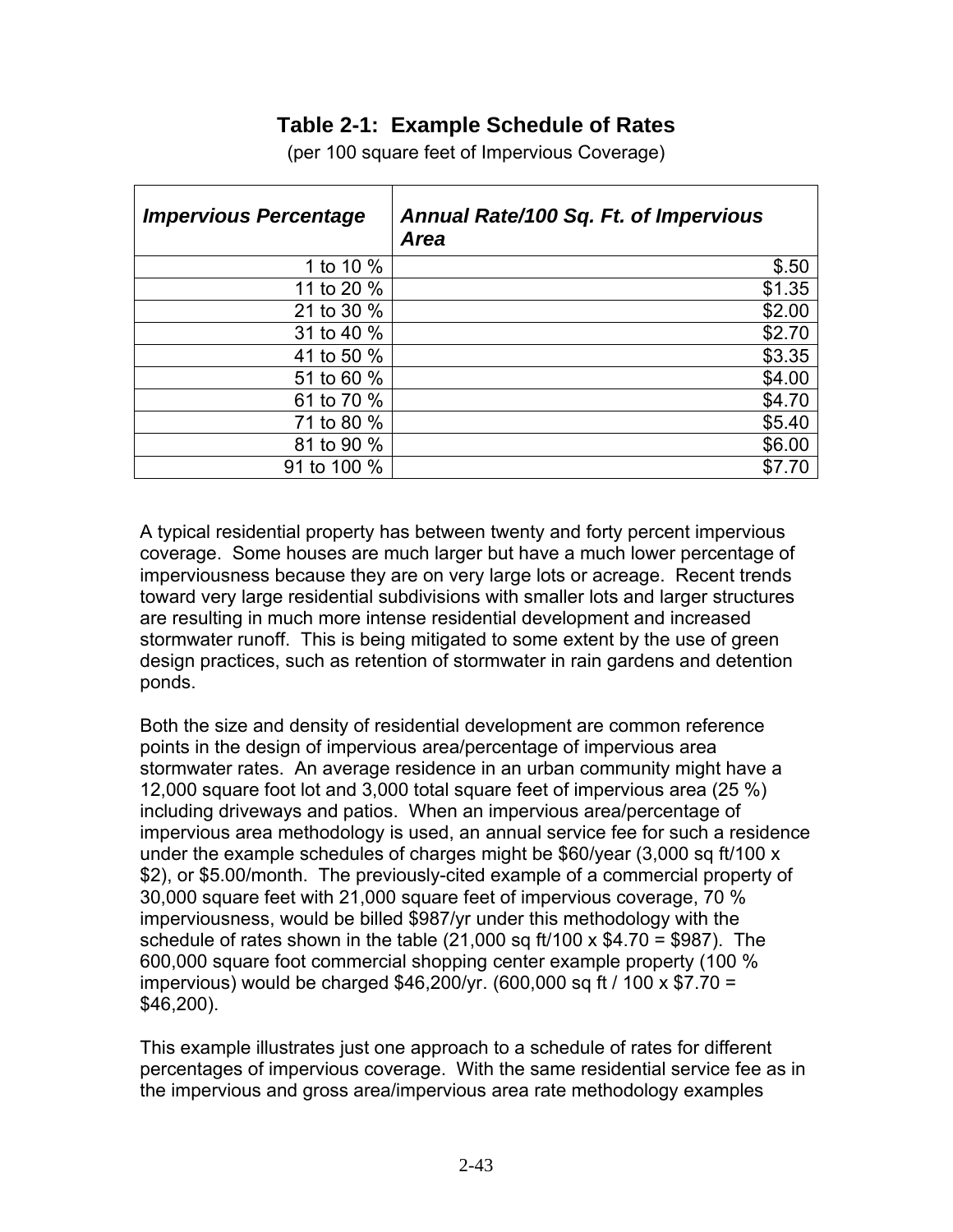(\$60/year), the service fee both for the small commercial and the large retail shopping center would be much greater. It is entirely a function of the rate assigned to each range of imperviousness.

Obviously, care must be taken in designing the schedule of rates to ensure that appropriate allocations of cost of service result. It must also be recognized that this methodology can create anomalies relative to service fees as compared to other rate methods. These calculations are a function of specific schedule of rates used in this example and could be changed by adjusting the schedule.

This rate concept would require that both gross area and impervious area data be gathered. Incorporating a simplified charge for single-family residences could significantly reduce the number of properties requiring specific data. Future maintenance of data for developing properties could be accomplished by requiring that gross area and impervious area data is supplied by each developer's engineer or architect as part of project plans.

This approach would require that the file record be larger than for some other options in order to accommodate use of two parameters. A rate methodology could be written to calculate percentage of imperviousness and assign a property to a classification, or ratio group, based on the data. Some specialized programming might be required for this, but programming expenses would not be significantly greater than for other options.

Revenue capacity of this type of rate structure is greater than most of the other options examined in this guidance, especially if a highly progressive schedule is used. In Denver, Colorado this methodology generates perhaps twice as much revenue per square mile as some of the other rate methodologies because the very heavy weighting applied to the percentage of imperviousness results in much higher charges for intensely developed properties.

The stability and sensitivity of this rate methodology is consistent with the other options considered. Even using a highly progressive schedule of rates, the level of service fees would probably not induce property owners to remove impervious area from their properties. It simply is not cost-effective for most property owners to reduce the impervious area just to reduce a stormwater service charge.

Despite being based on two parameters, this rate concept retains a fair degree of flexibility. Flexibility is directly related to how classes of imperviousness are defined and the schedule of rates assigned. By tailoring number and size of the classes and schedule of rates, flexibility comparable to the other rate structures is achievable. Modifying factors and secondary funding methods such as system development charges can also be used.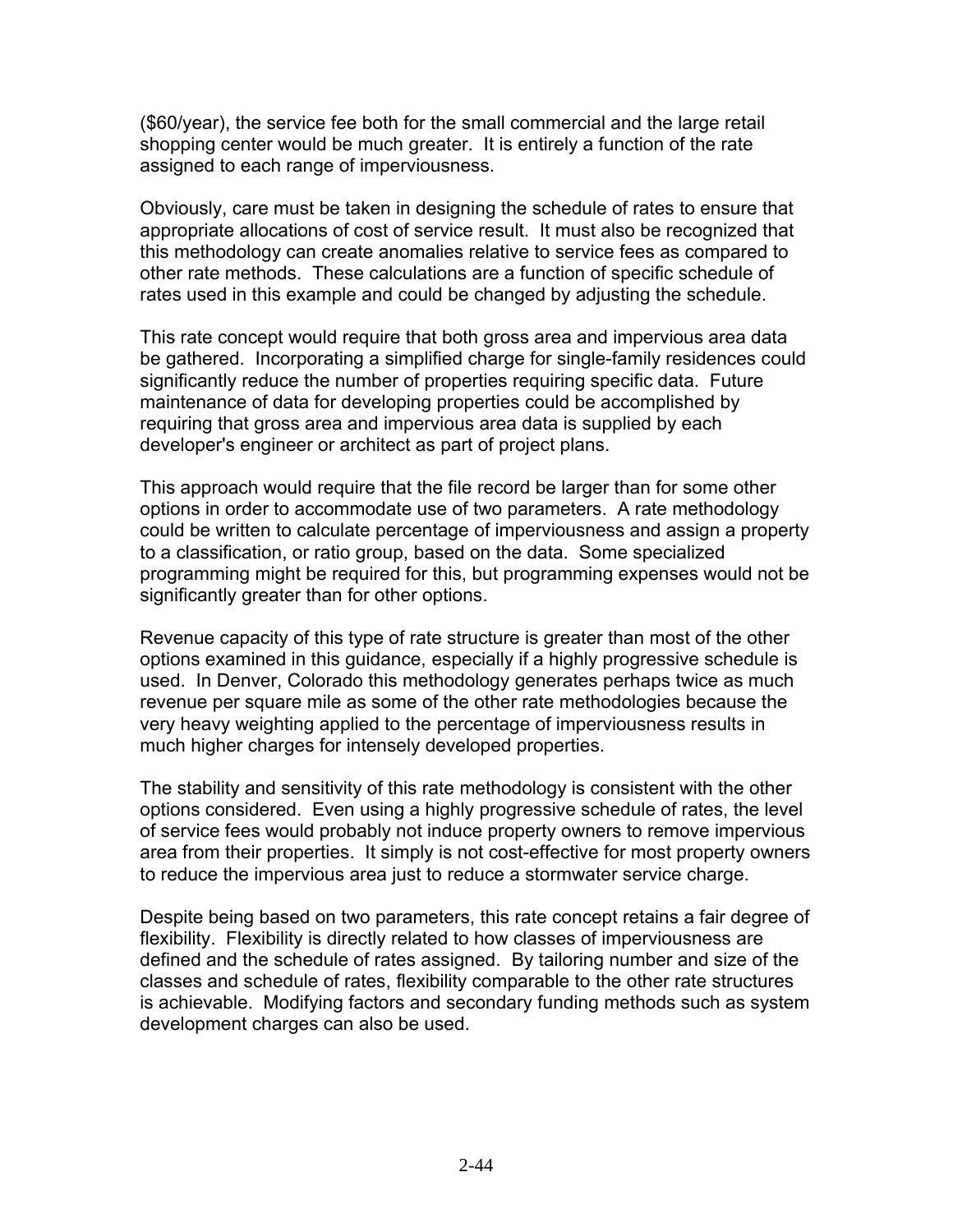#### **Gross Area and Intensity of Development**

Rate structures based on the gross area of each property and its intensity of development are currently used by the cities of Bellevue and Tacoma, Washington and Cincinnati, Ohio. An intensity of development factor is usually very similar to the coefficient of runoff. The term "intensity of development factors" is commonly used rather than a "coefficient of runoff", because the relationship of intensity of development to stormwater runoff is easily grasped.

If applied to every parcel, this type of rate methodology requires that gross area be determined for all residential as well as non-residential properties and an intensity of development rating be assigned to each. Most communities using this method have opted to apply a simplified service fee or schedule of fees to one or more categories of single-family residential parcels, but there is no uniform practice. Non-residential properties are usually categorized into five to ten descriptive groups ranging from "undeveloped" to "very heavily developed". If a flat-rate residential charge is not used, all residential properties are typically assigned to one or two of the intensity of development categories.

Local development patterns may influence how residential properties are treated under this rate methodology. Only one residential intensity of development category might be needed in a community that has highly uniform residential development. More categories might be appropriate in another community that has residential lots ranging from 3,000 square feet to several acres.

Typically, the intensity of development values range from a low figure ranging between .02 and .20 for undeveloped or lightly developed properties up to .85 or even .95 for industrial and commercial uses. This approach groups similar properties and applies average values to all assigned to a given classification. For example, all apartments might be classified as multi-family residential with an intensity of development factor equal to .65 instead of assigning individual ratings ranging from .50 to .85 to individual apartment developments. The gross area parameter is the controlling element of rate calculation for all parcels in a given classification. An apartment building on 40,000 square feet of gross lot area would usually be billed one-half the amount charged to an equivalent apartment building on an 80,000 square foot property.

Calculation of service fees can be structured in several ways under a gross area/intensity of development rate structure. When a simplified residential charge is used, the service fee usually compares conditions on non-residential properties to a defined average specified for residential properties. For example, a typical residence is assumed to have a gross lot area of 12,000 square feet and an intensity of development of 0.25, and a commercial property of 30,000 square feet has an intensity of development of 0.70. The commercial property has an area 2.5 (30,000 sq ft/12,000 sq ft) times larger than the residential lot, and has an intensity of development 2.8 (0.70 / 0.25) times greater. The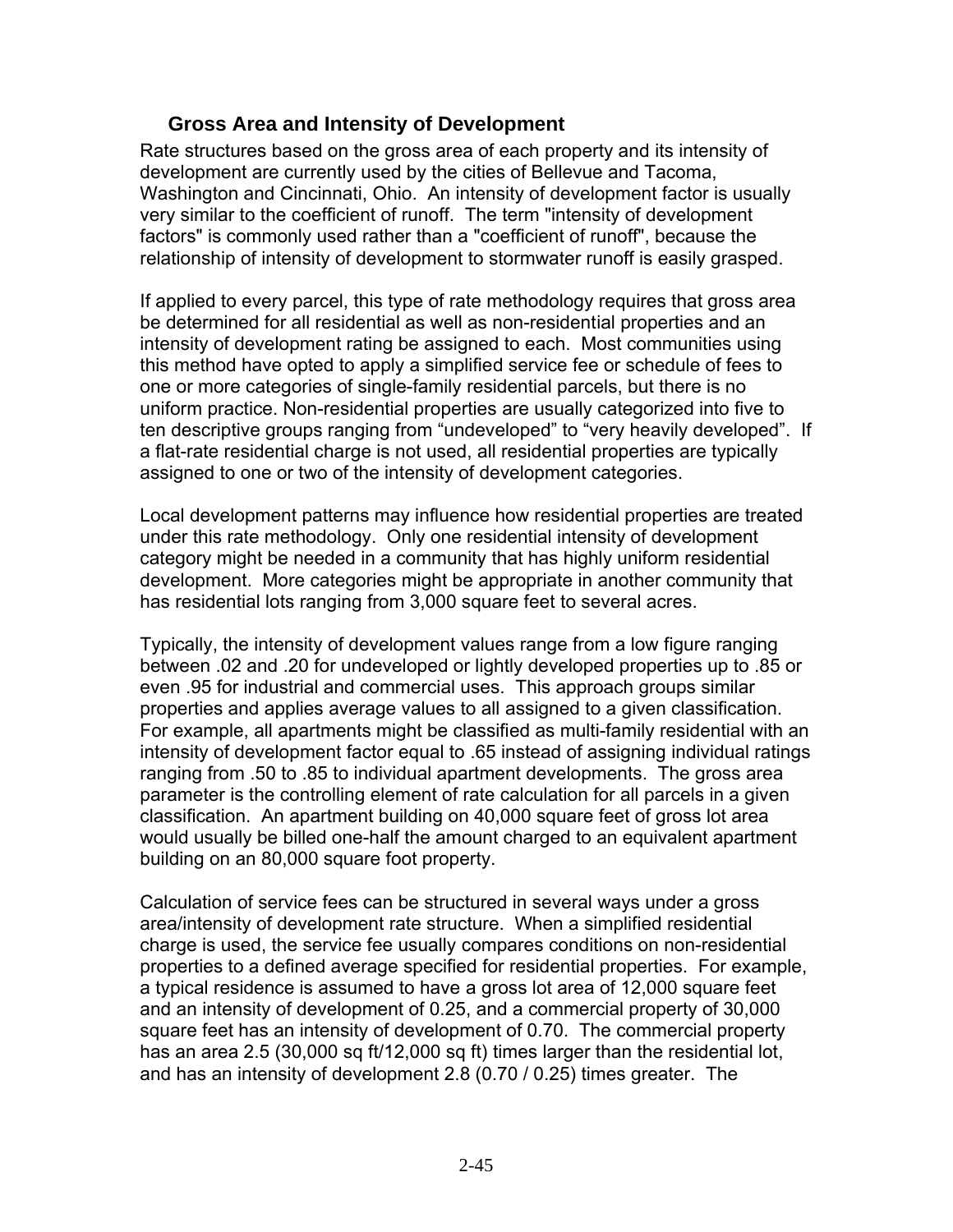example commercial property's stormwater charge would, therefore, be seven times that of the charge to a typical single family residence  $(2.5 \times 2.8 = 7.0)$ .

Using the example properties previously cited, the 12,000 square foot residential property assigned an intensity factor of .25 would be charged \$5/month or \$60/year (12,000 sq ft x 0.25 / 100 x \$2.00/sq ft = \$60/year). The 30,000 square foot commercial property with 21,000 square feet of impervious coverage assigned an intensity factor of 0.70 would be charged \$35/month or \$420/year (30,000 sq ft x.70 / 100 x \$2.00/sq ft = \$420/year). A 600,000 square foot shopping center property fifty times as large as the single-family residential property assigned an intensity of development factor of .90 would be charged \$900/month or \$10,800/year (600,000 sq ft x .90 / 100 x \$2.00/sq ft = \$10,800/year).

This approach allows service charges to undeveloped as well developed properties. For example, Bellevue, Washington assigns a very low intensity of development factor to undeveloped lands. It results in service fees that are about one-ninth (11 percent) of charges for comparably sized residential properties and even a lower percentage when compared with more intensely developed commercial or industrial parcels. Even at relatively low rates, this could generate a substantial amount of additional revenue compared to the impervious area rate methodology applicable only to developed properties when used in jurisdictions with extensive undeveloped areas.

The perceived equity of this type of rate structure is normally equal to or greater than that of other approaches, but the methodology requires a careful explanation to the community. Simplifying terminology associated with the rate methodology is desirable. That is why many jurisdictions use a phrase like "intensity of development factor".

Adjustments to individual bills or even entire classes of properties can be achieved by reducing or increasing the intensity of development factor for an individual parcel or for a class or other grouping. It is common for jurisdictions using this approach to assign an "effective" intensity of development to individual properties in response to service fee appeals, leaving the door open for adjustments that achieve a fair and reasonable rate when anomalous conditions exist.

Data requirements associated with this type of rate methodology would be less than for other options. Gross area information can often be extracted from existing databases and/or maps. Assignment of an intensity of development factor would require that judgment be used in reviewing conditions on each parcel, possibly using aerial photographs. Some additional work would be needed in the event that undeveloped properties were to be charged.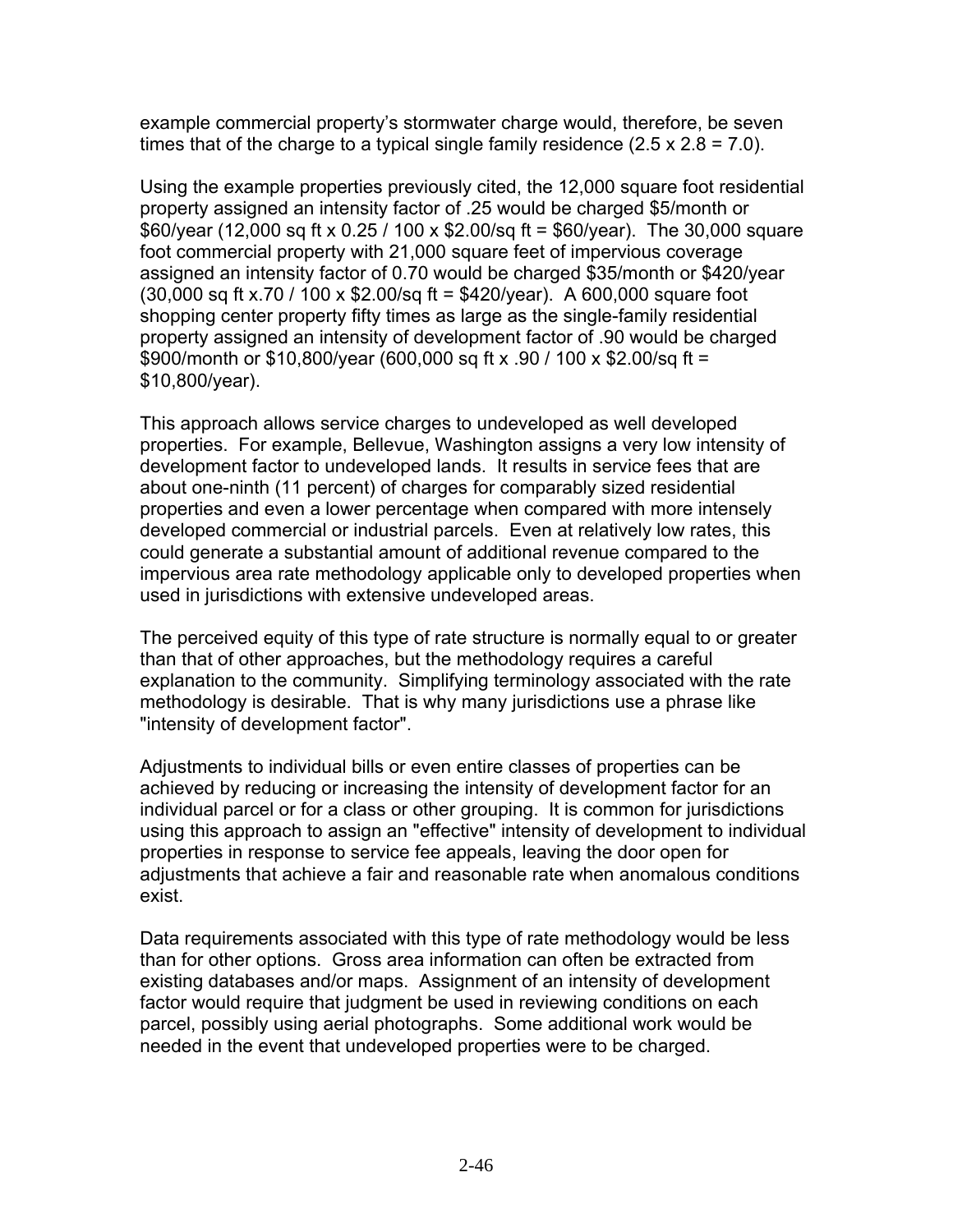This type of rate structure tends to push a greater proportion of the cost of service onto residential and other lightly developed properties than methodologies based on impervious area, although the differential has diminished as average housing size has increased. Overall revenue capacity could be increased by also charging undeveloped properties. Like other stormwater rate structures examined in this guidance, revenue capacity of the gross area/intensity of development approach is relatively stable and insensitive to external influences

Flexibility of an intensity of development rate structure is equal to or somewhat better than other methods because of latitude available in defining categories and assigning intensity of development factors. A great deal of engineering judgment is involved in determining the intensity of development (coefficient of runoff) of a parcel in a given situation, and the engineering literature offers rather broad ranges of development intensity values. For example, values from .25 to .45 are not unusual for single-family residential parcels.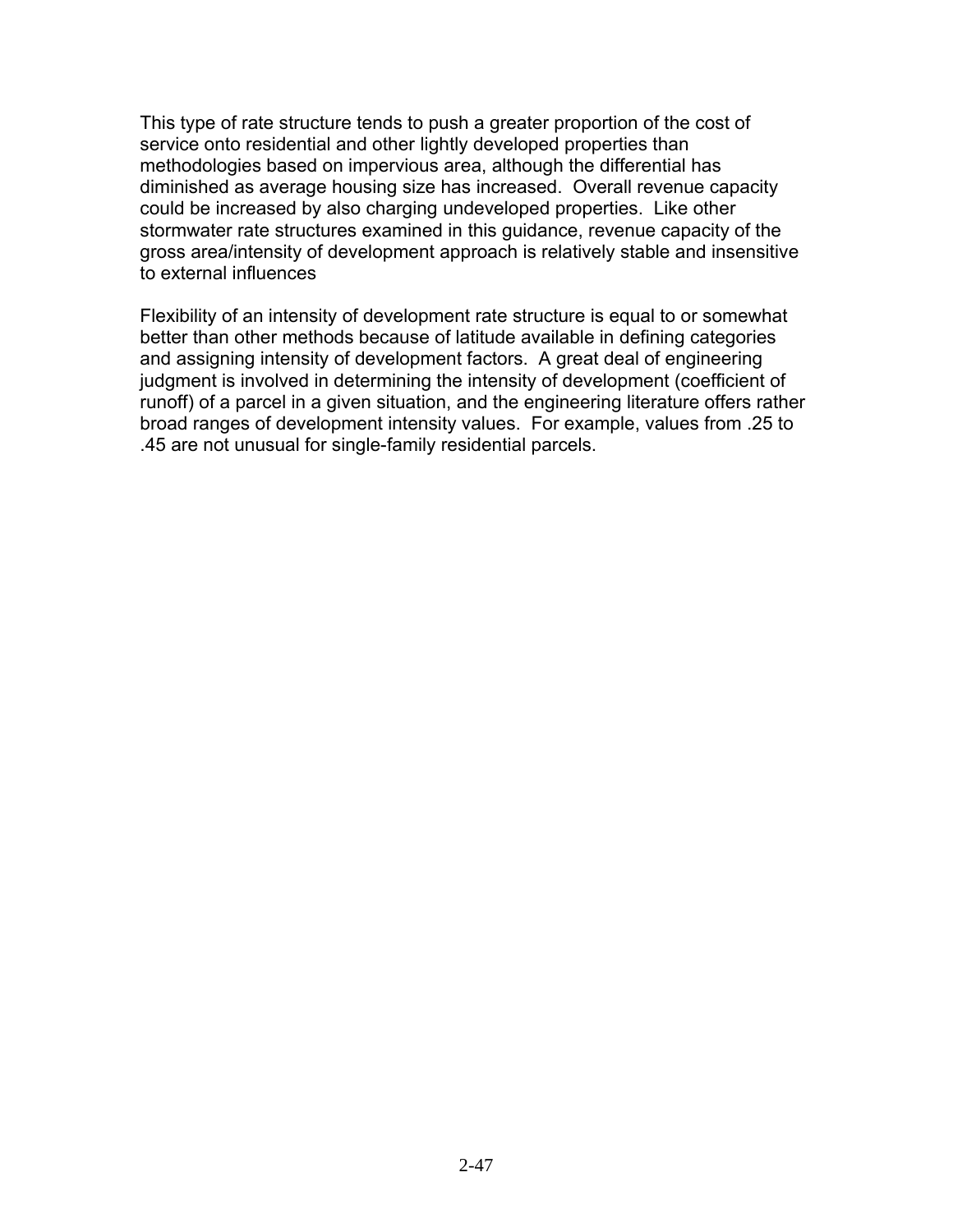## **CHAPTER 3**

## **LEGAL CONSIDERATIONS**

#### **OVERVIEW**

The type of funding mechanism selected for a stormwater utility or stormwater management program has a variety of legal consequences. Taxes, user fees, special assessments, impact fees and other revenue sources can be used, but each approach will have different implications in terms of who will pay, what procedures must be followed to implement and collect the charge, and how the money can be used. If the funding approach is deemed to be a tax, then taxexempt entities such as churches, schools, state agencies and federal government facilities will contest their obligation to pay. In many states special taxpayer approval must be sought. If a user fee approach is used, the reasonableness of the rate structure and its relationship to the service being provided may be challenged. If impact fees or special assessments are used, there will be limitations on how and where the funds can be applied.

The distinctions between the various funding approaches are often blurred. In general terms, a tax is an enforced burden imposed by sovereign right for the support of the government, the administration of law, and the exercise of various functions the sovereign is called upon to perform. In some cases there may be little practical difference between a tax and a fee, but the legal distinctions between the two are important. Many states have constitutional or statutory restrictions on the ability of local governments to levy taxes, such as requirements for special voter approval or super-majority votes in the state legislature, which do not apply in the case of fees or charges that are levied by the exercise of local regulatory authority.

State-imposed limits on property taxes have been part of the fiscal landscape for decades, but the nature of those limits changed dramatically in 1978, when California voters adopted Proposition 13, which rolled back property taxes to 1 percent of market value and limited annual increases in property values for tax purposes. Arizona, Massachusetts, New Mexico and Washington adopted very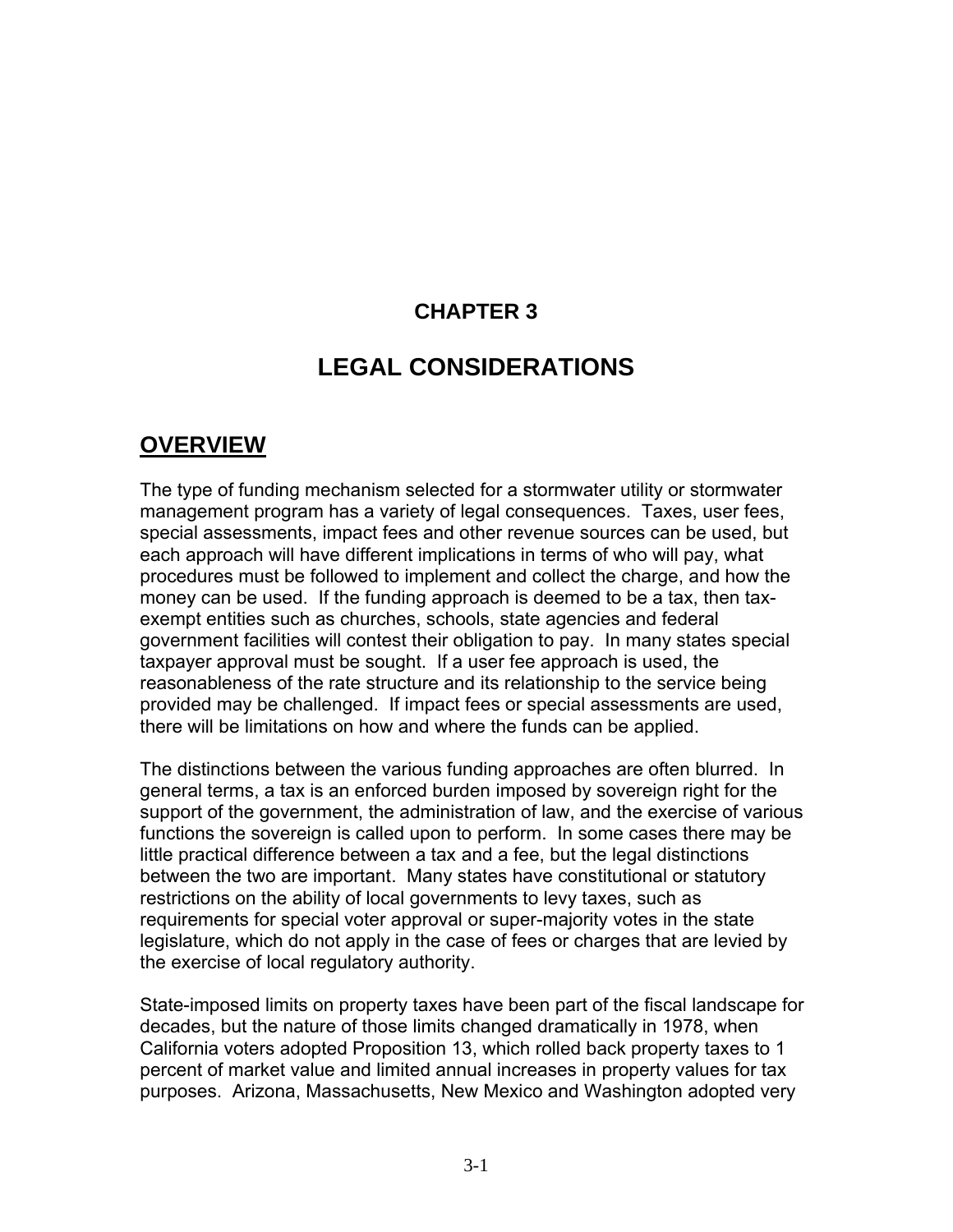strict limits soon after passage of Prop 13, and Colorado, Missouri, Montana and Oregon followed suit. Many states that do not fall under the strict limitation category require voter approval for local tax increases, and others require supermajority approval for tax hikes in the state legislature.

User fees are charges based upon the proprietary right of the governing body permitting the use of the instrumentality involved. Such fees have certain common traits that distinguish them from taxes. First, they are charged in exchange for a particular governmental service which benefits the party paying the fee in a manner not shared by other members of society. Second, they are voluntary or paid by choice, in that the party paying the fee has the option of not utilizing the governmental service and thereby avoiding the charge. Third, the amount of the fee is designed to recover the actual cost of the service being provided, rather than to raise general revenues for other government purposes.

The boundary between special assessments and user fees is not always clear. Generally, a fee is exchanged for a service rendered or a benefit conferred, and some reasonable relationship exists between the amount of the fee and the value of the service or benefit, while a special assessment is a specific levy designed to recover the costs of improvements that confer local and peculiar benefits upon property within a defined area.

Impact fees are one-time payments from property developers to municipal, county or school district governments for off-site improvements necessitated by new development. Such fees may be authorized by state enabling statutes or, in some states, may be imposed without legislative approval under the general home rule or regulatory authority granted by state constitutions and statutes. Impact fees differ from user charges in that they typically fund capital expenditures, not current services.

The legality of various funding mechanisms for stormwater management programs is primarily a question of state law. This guidance cannot survey or analyze the legal implications of different approaches in all 50 states, but it can highlight certain common issues that have arisen to date. Careful research will be needed to determine an appropriate fee structure in your jurisdiction, which will depend on the constitutional and statutory provisions governing the authority of local governments and special purpose districts in your state, as well as the case law interpreting those provisions.

For example, *City of Wichita, Kansas v. Kansas Taxpayers Network,* 874 P.2d 667 (Kan. 1994) involved the interpretation of certain substantive and procedural aspects of the city's home rule authority under Kansas law. Similarly, in *Densmore v. Jefferson County,* 813 So. 2d 844 (Ala. 2001), the Plaintiffs challenged a 1995 state statute as a "local" act (under Alabama state law) that had not been properly advertised under the state constitution. The Alabama Supreme Court held that the statute had been properly enacted in accordance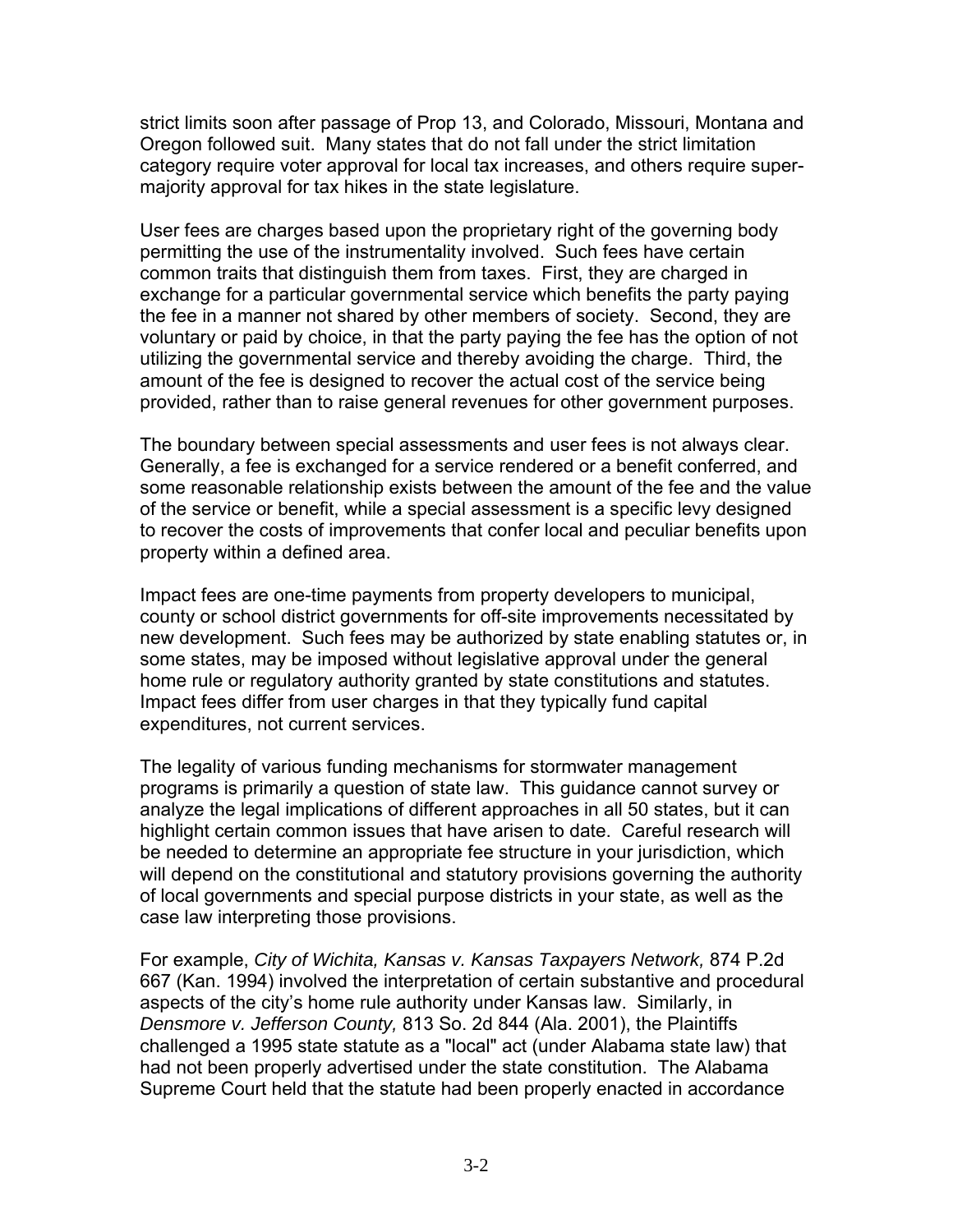with the applicable state procedures. In *Billings v. Nore,* 148 Mont. 96; 417 P.2d 458 (1966), the Montana Supreme Court was called upon to determine, among other things, whether a stormwater ordinance enacted by the City of Billings was an administrative function or a legislative action that could be subject to repeal by special voter initiative under Montana law.

Stormwater management program fees have been the subject of litigation resulting in reported opinions from at least 17 states, including many cases involving final decisions by the state's highest court:

- $\circ$  Montana 1966
- $\circ$  Colorado 1986 and 1993
- $\circ$  Kentucky 1989 and 1996
- o Ohio 1990
- $\circ$  Oregon 1992 and 1993
- $\circ$  Kansas 1994
- o Florida 1995, 1998 and 2003
- o Washington 1997
- $\circ$  Virginia 1998
- o Tennessee 1998
- $\circ$  Michigan 1998 and 2001
- $\circ$  North Carolina 1998 and 1999
- $\circ$  South Carolina 1999
- $\circ$  Alabama 2001
- $\circ$  California 2002
- $\circ$  Georgia 2004
- $\circ$  Illinois 2005

In addition, there have been unreported decisions from the lower courts in these and other states that have involved similar challenges to local stormwater fees, for example cases involving the cities of Tacoma and Bellevue, Washington (ca. 1984); and Atlanta, Georgia (1999).

In several instances, the results of such litigation have required a legislative "fix" to provide the proper authorization for the financing mechanism employed by the local stormwater utilities. In the state of Washington, for example, Washington RCW 90.03.525 was enacted to impose a stormwater charge on the Washington Department of Transportation at a level equal to 30% of the rates charged to other landowners. In North Carolina, GS Ch. 153A-277 was enacted in the wake of the 1999 state supreme court decision, in order to authorize the collection of fees for compliance with federal and state environmental regulations as well as for more traditional drainage services. In other cases, the courts have been called upon to determine the applicability or legality of existing statutory provisions authorizing the creation and funding of local stormwater utilities, such as Fla. Stat. § 403.031 and S.C. Code Ann. § 48-14-10.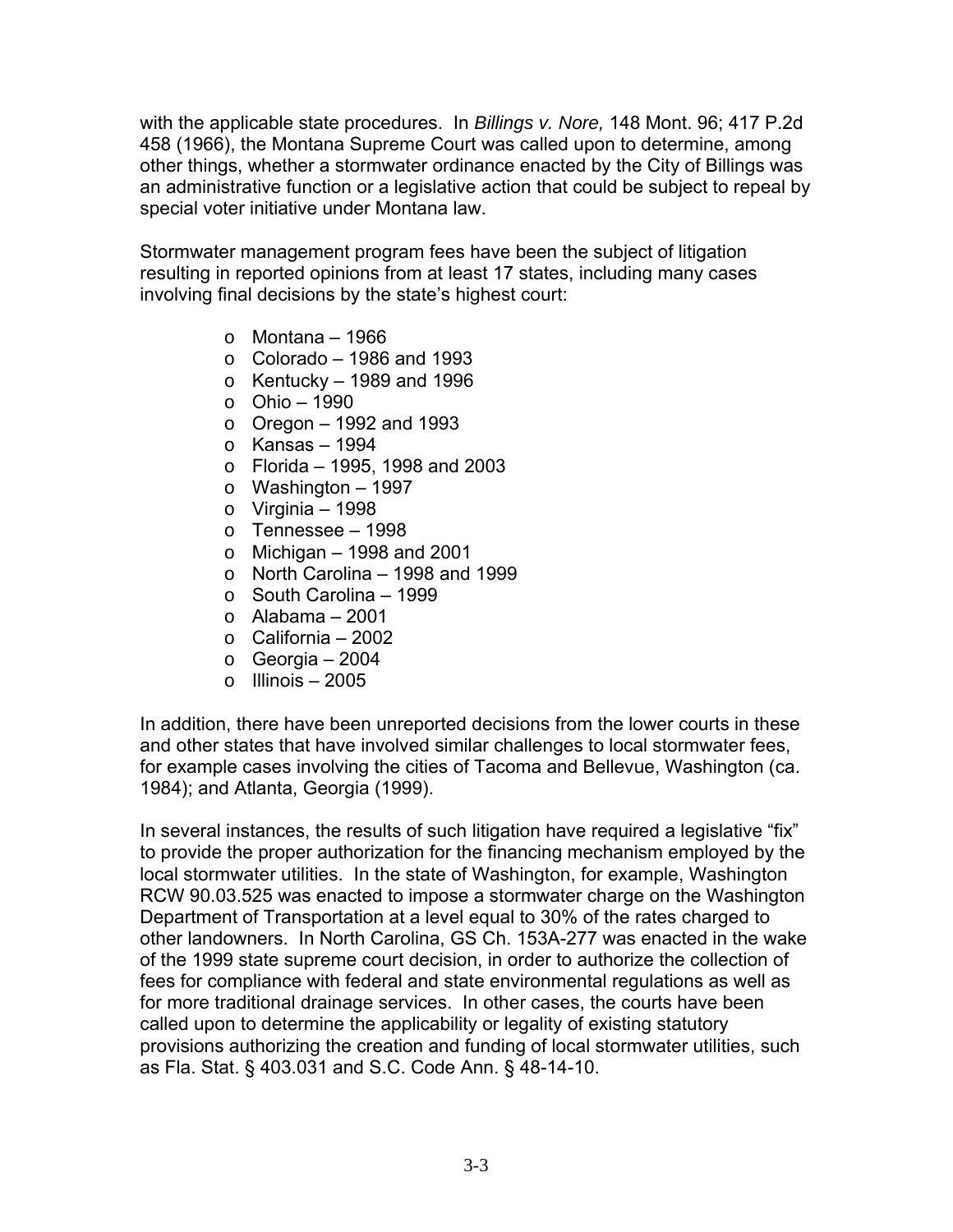# **COMMON THEMES**

Based upon these cases, certain common themes or central issues have emerged. The question whether a stormwater service charge is actually a "tax" has been the issue most frequently litigated, along with related inquiries into whether the charge is actually a special assessment that cannot be levied against the parties challenging the fee. Subsidiary issues such as whether the charge is reasonably related to the cost of the services provided, and whether it is fairly imposed on the properties that are benefited by those services, have also been explored.

### *Tax vs. Fee*

The most commonly litigated issue is whether a municipal stormwater service charge is a valid user "fee" or an impermissible "tax." This issue has frequently arisen in cases brought by tax exempt organizations such as churches, schools, and state agencies such as departments of transportation. As discussed in further detail below, it is also the central issue when local stormwater fees are levied against federal government facilities, which are exempt from local taxation but not from the requirement to pay normal utility charges.

The great majority of recent cases favor the position that stormwater service charges are a fee. Such cases continue to be filed because public perception has been shaped by the historical fact that stormwater drainage costs have traditionally been financed through general revenues, and, as noted above in Chapter 2, any new form of government funding is likely to be viewed as a "tax" regardless of technical distinctions in the manner in which it is structured. This phenomenon can be observed in cases such as those from California and Michigan where taxpayer groups are the plaintiffs and stormwater utility fees are derided as a "rain tax." In Oregon, where a state constitutional amendment (section 11b) defined a "tax" as "any charge imposed by a governmental unit upon property or upon a property owner as a direct consequence of ownership of that property except incurred charges and assessments for local improvements," the state tax court characterized a city storm drainage fee as follows:

Respondent's storm drainage charge is exactly the kind of "johnnycome-lately" charge on property the public anticipated and intended to limit. Storm drainage systems are traditional municipal facilities. Like city streets, parks, street lights and street signs, storm drains are viewed as part of the infrastructure benefiting the public generally. Local governments may not avoid the limits of section 11b simply by calling something a "service" and requiring payment of a "fee." If that were the case, a city could impose a fire or police protection fee on all persons using improved property. These kinds of serpentine maneuvers, if accepted, would eviscerate the constitutional limitation. . . . [S]ection 11b was adopted as an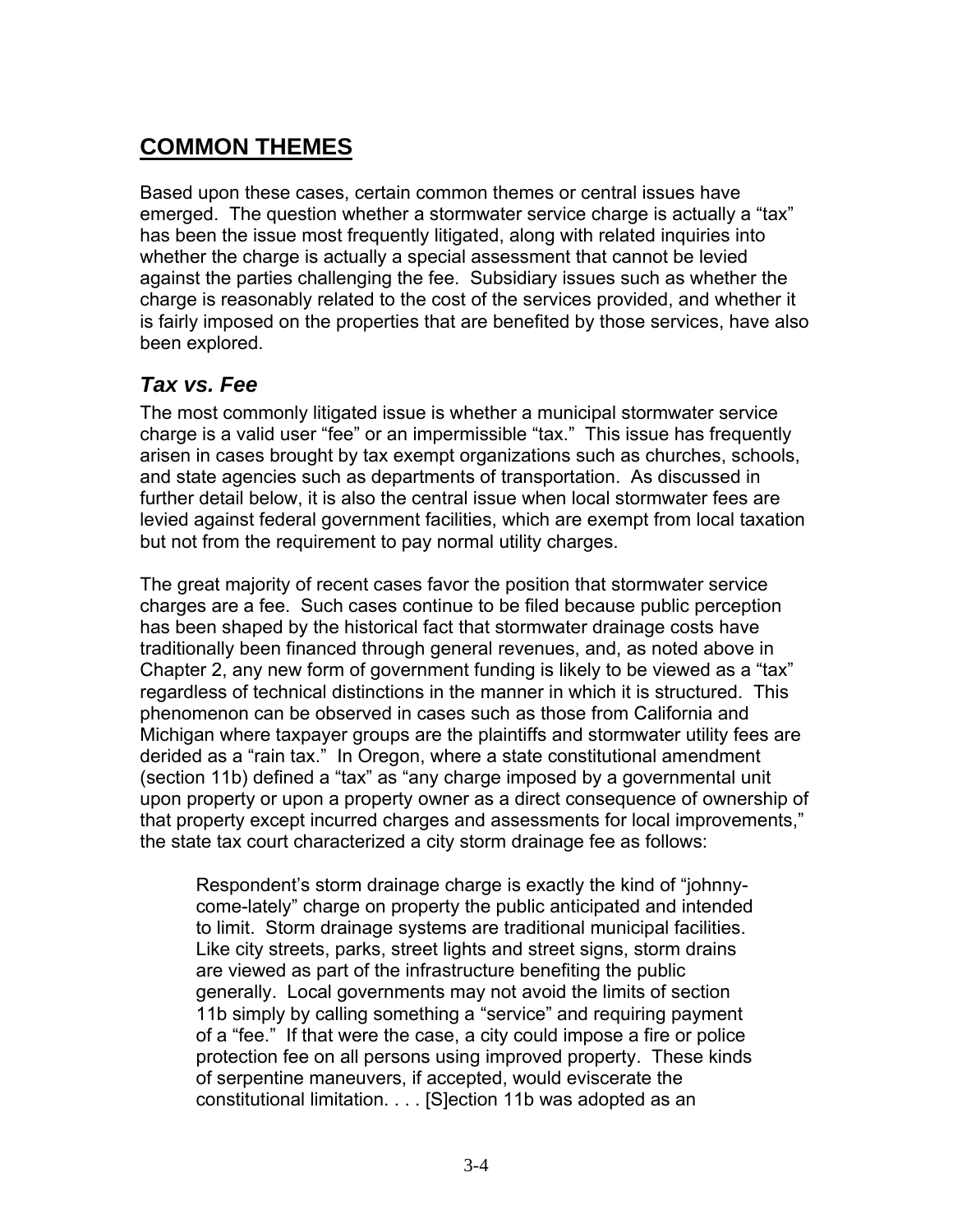initiative measure by angry, frustrated voters. Local governments which use sophistry, rationalization and self-justification in an attempt to evade the impact of [that section] do their citizens a disservice. *Roseburg School District v. City of Roseburg*, 12 OTR 329; 1992 Ore. Tax LEXIS 33 (Ore. Tax. Ct. 1992).

Although this decision was subsequently reversed by the Oregon Supreme Court, as described below, it is illustrative of the sentiment that continues to inspire protracted litigation on this issue in states across the country.

#### **Found Not to Be a Tax**

Stormwater funding mechanisms have been upheld as valid user fees in the cases arising in Kentucky (1989), Colorado, Florida, Washington, Tennessee, South Carolina, Georgia and Illinois.

In *Long Run Baptist Ass'n v. Louisville MSD*, 775 S.W.2d 520 (Ky. App. 1989), the Plaintiffs challenged the constitutionality of a stormwater service charge that was based on an "Equivalent Surface Unit" approach (1 ESU for all residential parcels; 1 ESU per 2500 sq. ft. for commercial and industrial parcels). The court of appeals found that the service charge was not a "tax" and was reasonable and uniform in its application.

In *City of Littleton v. State,* 855 P.2d 448 (Colo. 1993), the City sought to collect unpaid stormwater management fees from state-owned school properties. The Colorado Supreme Court found the charge was not a tax or special assessment, but a service fee reasonably designed to meet the overall costs of the service provided. The court also found that the portion of fee used to construct and maintain the drainage system was essential to provision of the services.

In an earlier case, *Zelinger v. City and County of Denver,* 724 P.2d 1356 (Colo. 1986), the Colorado Supreme Court denied a class action challenge to the City and County of Denver's Ordinance No. 160, which dealt with fees and service charges assessed for the city's storm drainage facilities. The plaintiffs claimed that the ordinance unconstitutionally denied equal protection and due process guarantees to property owners and also contended the ordinance was an unconstitutional property tax. The supreme court disagreed and affirmed the trial court's decision that the ordinance was rationally related to a legitimate state purpose of financing the maintenance and construction of new storm sewers, and that it established a valid service charge rather than an unconstitutional tax because the funds raised by the fee were not used for general revenue purposes but were segregated and used solely to pay for the costs of the "operation, repair, maintenance, improvement, renewal, replacement and reconstruction of storm drainage facilities."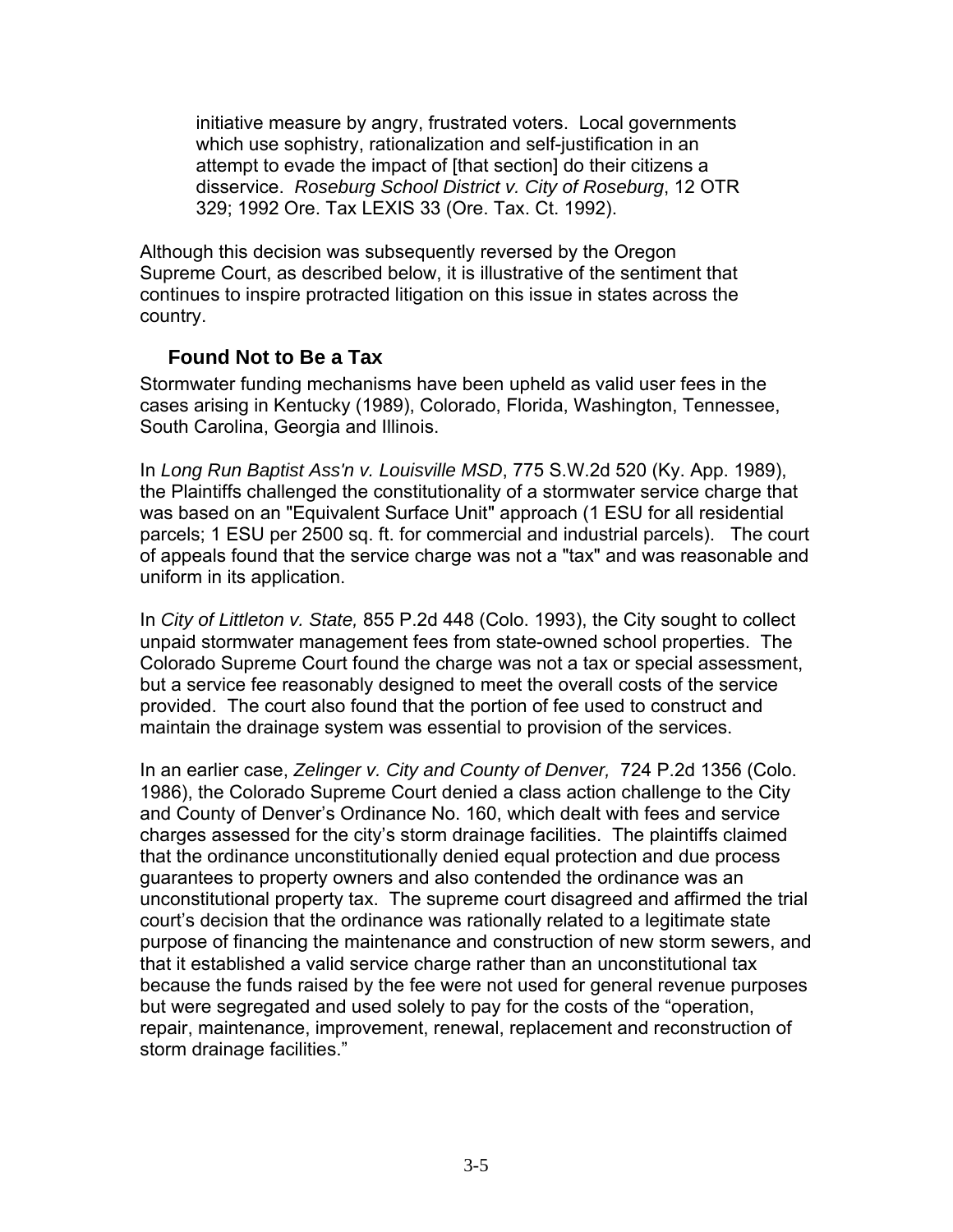In *Smith v. Spokane County,* 948 P.2d 1301 (Wash. App. 1997), the state court of appeals found that a fee charged for funding certain "Aquifer Protection Areas" was not an unconstitutional tax and would be upheld if it was reasonable and designed to cover only the costs of the program. In reaching this decision, the court relied upon an earlier Washington Supreme Court decision, in *Teter v. Clark County,* 704 P.2d 1171 (Wash. 1985), which held that charge for a county storm and surface water utility was not a tax but a valid regulatory fee.

In *Vandergriff v. City of Chattanooga,* 44 F. Supp. 2d 927 (E.D. Tenn. 1998), city taxpayers challenged validity of a local stormwater ordinance on various state and federal constitutional grounds. The federal District Court found the ordinance imposed a fee, not at tax, because the charges were based on use of the stormwater system, and applying a portion of fees to construct or expand facilities as well as to defray cost of operating the system was explicitly authorized by state statute.

In *South Carolina v. City of Charleston,* 513 S.E.2d 97 (S.C. 1999), the State of South Carolina brought a declaratory judgment action to determine whether city was authorized to impose stormwater fees on state facilities pursuant to a state statute, S.C. Code Ann. § 48-14-10, which authorized local governments to establish a "stormwater utility" and to fund it either through a fee or a tax assessment. The City of Charleston created its utility by local ordinance, and opted to fund it through a fee. The state argued that although denominated a fee, the charge involved was really a tax. The state supreme court found that the plain, ordinary and unambiguous language of the statute allowed local governments to fund the utility through either a fee or an assessment, and that the city had chosen to use a fee, which could properly be imposed on State property.

In *McCleod v. Columbia County,* 599 S.E. 2d 152 (Ga. 2004), the County imposed a stormwater fee based on impervious area of developed property. Property owners challenged the fee as an invalid tax. Noting that a charge is generally not a tax if it provides compensation for services rendered, the Georgia Supreme Court held in a unanimous decision that the fee was "not arbitrary and bears a reasonable relationship to the benefits received by the individual developed properties in the treatment and control of stormwater runoff."

An earlier, unpublished decision from the Georgia Superior court, *Fulton County Taxpayers Association v. City of Atlanta*, No. 1999CV05897, 1999 WL 1102795 (Ga. Super. Ct. Sept. 22, 1999), came to a different conclusion. However, the City of Atlanta stormwater utility charge, unlike the charge involved in the *McLeod* case, contained no provision for a landowner who has no street frontage or a landowner who has his or her own manner of disposing of stormwater runoff, such as ponds or other systems, to "opt out" or obtain a credit against the stormwater fee. The fee was also struck down because it was similar to a tax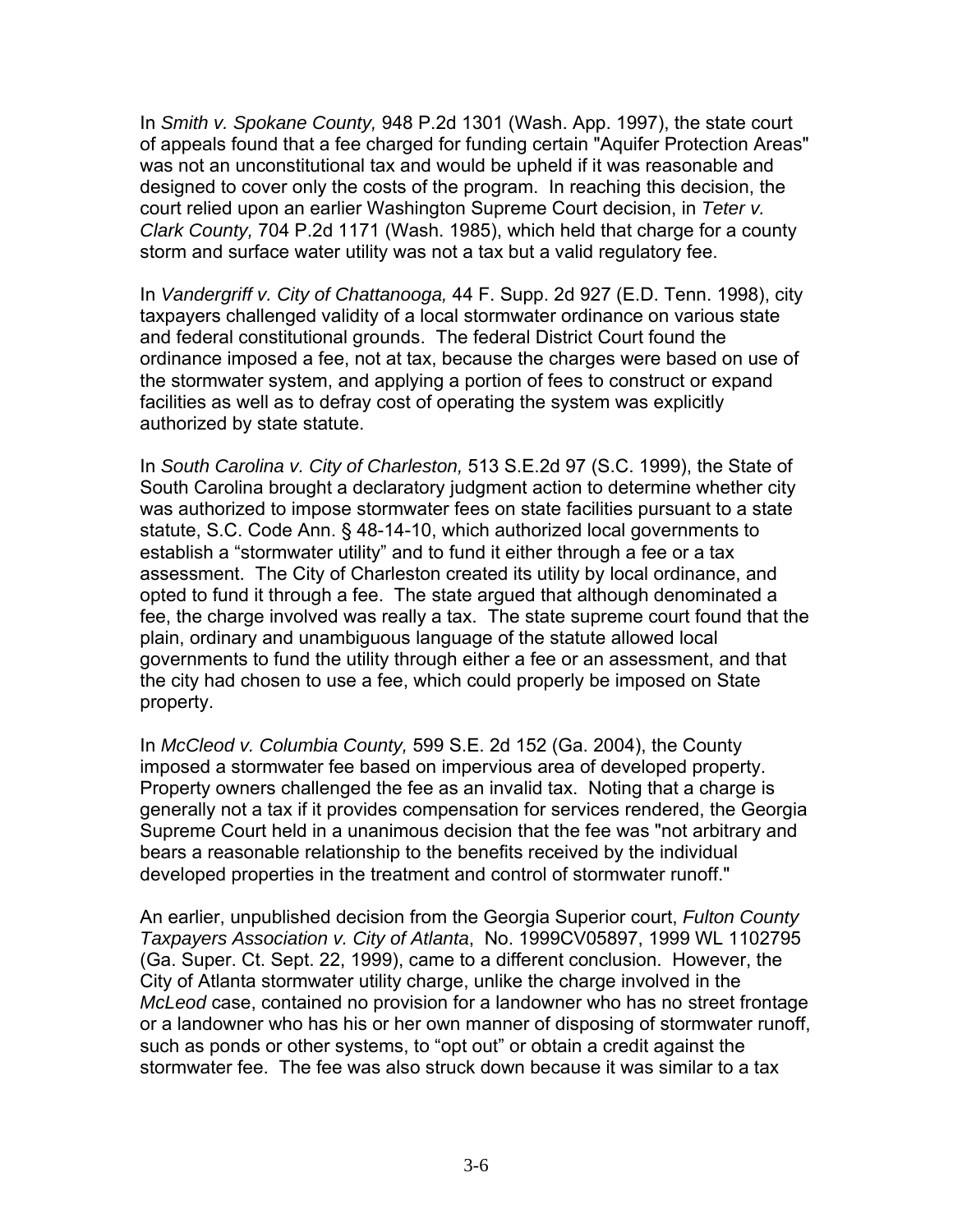used to raise money for general purposes. The city did not satisfy the court that the funds were dedicated to stormwater and water quality improvements.

In *Church of Peace v. City of Rock Island*, 2005 Ill. App. LEXIS 448 (2005), an Illinois appeals court found that the stormwater fee levied by the City of Rock Island is not a tax and that churches are not exempt from payment of the fee. The court found that, under Illinois law, a tax may be distinguished from a fee by observing that a tax is a charge having no relation to the service rendered and is assessed to provide general revenue rather than compensation. A fee, on the other hand, is proportional to a service or benefit rendered. Using this analysis, the court found the stormwater service charge was clearly a fee, because there was a direct and proportional relationship between imperviousness and stormwater runoff, thus creating a rational relationship between the amount of the fee and the contribution of a parcel to the use of the stormwater system. The court also found that the fee at issue was "voluntary," because the "opt-out" provisions in the ordinance meant that persons choosing not to avail themselves of the stormwater drainage system provided by the city could do so and avoid paying the fee.

#### **Found to Be a Tax**

Stormwater fees have been struck down as invalid taxes requiring explicit voter approval under specific state laws or constitutional amendments ("taxpayer rebellion" provisions) in California and Michigan, and were also rejected in two lower court decisions interpreting a similar provision in Oregon before the later of those decisions was reversed by the Oregon Supreme Court.

In *Howard Jarvis Taxpayers Ass'n v. City of Salinas*, 98 Cal. App. 4th 1351 (2002), the City established a storm drainage fee on all developed property, based on impervious area. Taxpayers challenged the fee as a "property related" fee requiring voter approval under the Article XIII.D of the state constitution, which was added in the 1996 elections as a result of Proposition 218, the "Right to vote on Taxes Act." The trial court found that the fee met an exception in the constitutional provision for "water and sewer services," but the appellate court reversed because the fee was not directly based on or measured by use.

In *Bolt v. City of Lansing,* 587 N.W.2d 264 (Mich. 1998), the City established a stormwater fund to pay for sewer separation costs, based on an "equivalent hydraulic area" formula. The Appeals Court (1997) found it was a "user fee" and not a "tax." The Michigan Supreme Court, in a divided 4-3 decision, found that City was charging landowners a "rain tax," requiring voter approval under the socalled "Headlee Amendment" to the state constitution, because the charge was being used to pay for the capital investment on the utilities and services. On remand to the lower court, the decision was found to be prospective only, and no refunds of previously collected fees were required. That decision was upheld by the Supreme Court in 2001.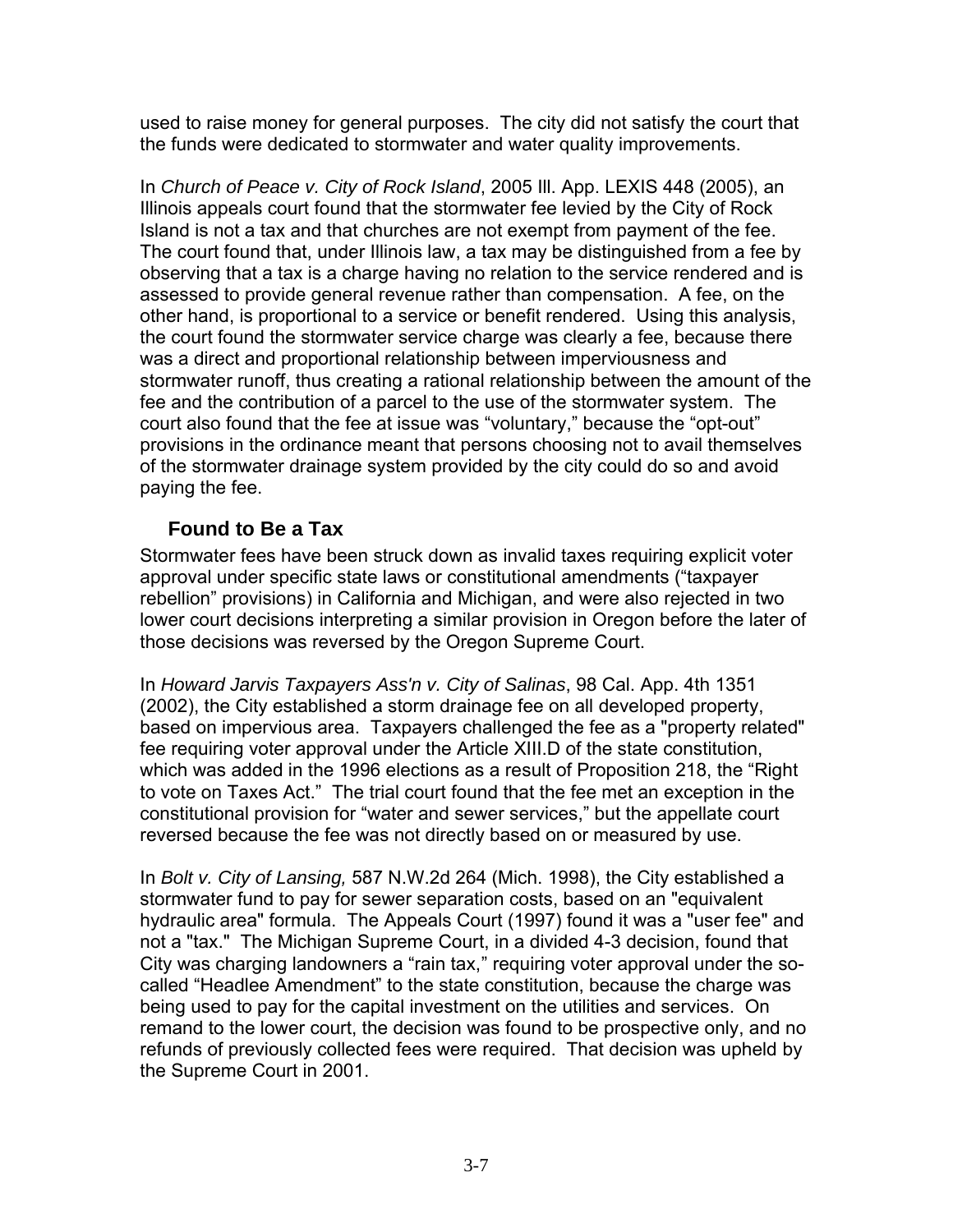However, in *Roseburg School District v. City of Roseburg,* 851 P.2d 595 (Or. 1993), the Oregon Supreme Court found that city's storm drainage utility fee was not a tax on property that would have been subject to the limitations of Article XI.11b of the Oregon Constitution (adopted in 1990 by a initiative petition known as "Ballot Measure 5"). The city had structured the utility fee in an effort to avoid the constitutional restriction, by making it "a fee for service and not a charge against property." The court found it significant that unpaid charges did not become a lien against the property, and that the person responsible for payment could seek a reduction or elimination of the storm drainage service charge by demonstrating that the service was not being used.

An earlier case decided by the Oregon Tax Court went the other way. *Denney v. City of Gresham*, 12 OTR 194, 1992 Ore. Tax LEXIS 7 (1992). In that case the user charge was related to the amount of impervious surface area on a property: \$2.75 per month for all "residential property," and \$2.75 per month for each 2,500 square feet of impervious surface on all other property, such as multifamily, commercial and industrial. The tax court found that the only way an owner of an improved property could avoid the charge was to destroy the improvements, removing impervious surfaces. The court also found that the charge could not be "controlled" or "avoided" by any practical means.

The City of Roseburg explicitly designed its ordinance to avoid the outcome in *City of Gresham*. The Oregon Tax Court was not persuaded, finding the charge to be a tax as it had in the *Gresham* case. *Roseburg School District v. City of Roseburg*, 12 OTR 329; 1992 Ore. Tax LEXIS 33 (1992). However, the Oregon Supreme Court found the refinements made in Roseburg's ordinance sufficient to distinguish it from the *City of Gresham* case and reversed the tax court's decision.

#### *Voluntary Service and "Opt-Out" Provisions*

One element that has been found to influence the question whether a stormwater service charge is a tax or a fee is whether the user has a choice to accept or decline the service (sometimes phrased in terms of whether there is a "voluntary contractual relationship" between the user and the service provider). In the *City of Roseburg* case, for example, the tax court found that it was "unrealistic to speak as if the property had a choice as to whether it allows runoff. Where the charge is being imposed on existing property, the 'choice' which can be obtained only through modification of the property is not a real choice." The tax court was not persuaded by the city's argument that the owner could control the fee by reducing or eliminating the discharge or water from the subject property. (The Oregon Supreme Court avoided the issue, and reversed the tax court on the ground that the Roseburg fee was not imposed upon the owner of real property as a direct consequence of ownership; rather, the fee was imposed on the occupant to whom the city water service was billed.)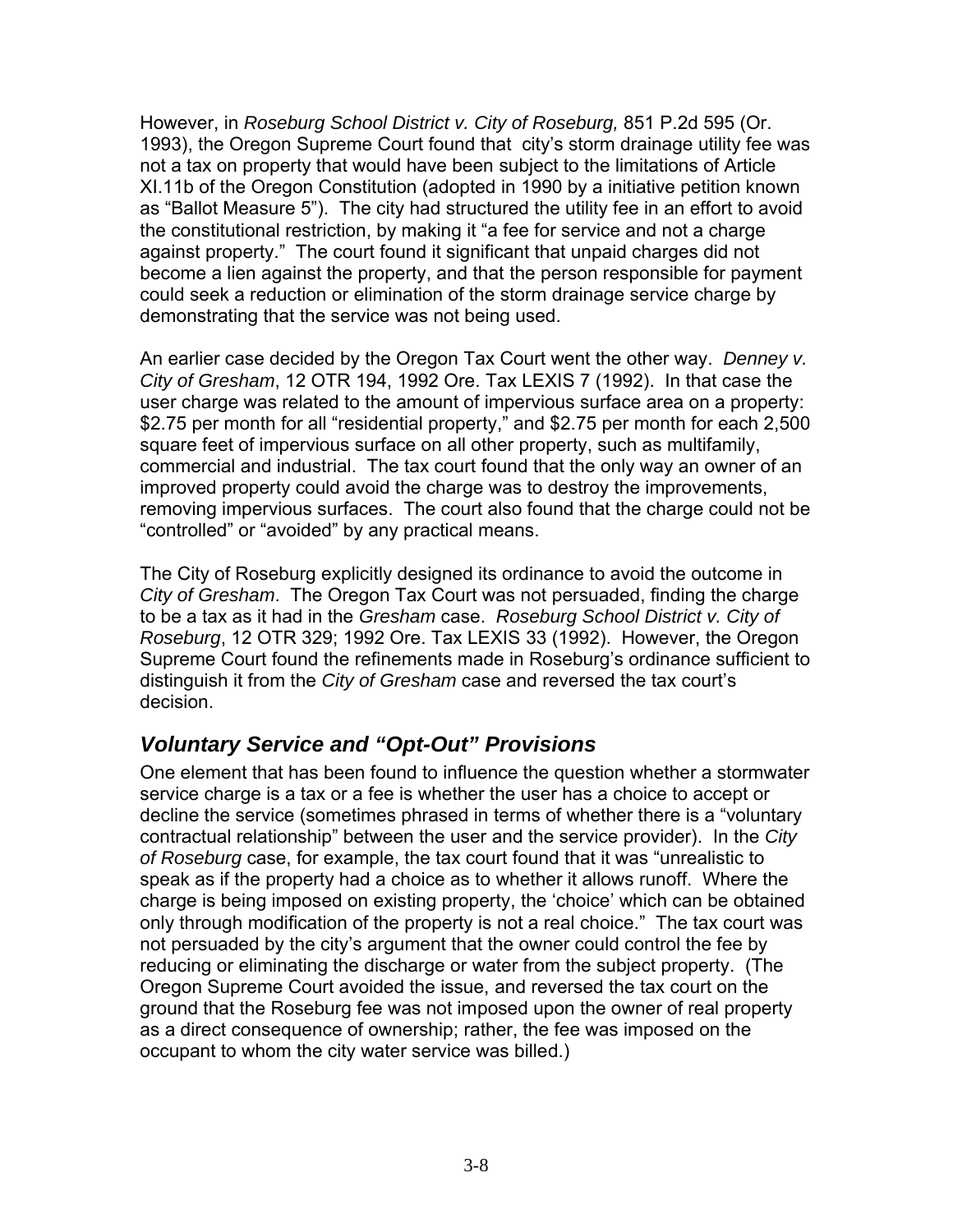In the recent *City of Rock Island* case, on the other hand, the Illinois appeals court found that the opt-out provisions of a similar ordinance were sufficient to make the charge voluntary. The Illinois court held that, "[w]hile it might be cost prohibitive for each plaintiff to construct its own storm water run-off containment system, each would certainly be able to calculate the cost of doing so versus the cost of paying for the use of the City's system. Voluntary participation involves nothing more than weighing the competing costs of participation."

The federal courts have addressed the same issue on several occasions. In *United States v. Columbia, Missouri,* 914 F.2d 151, 155-56 (8<sup>th</sup> Cir. 1990), the Eighth Circuit found that even the profit component of the city's water and electric utility rates was not an impermissible tax on the federal government, because [t]he United States' obligation to pay the [fee] arises only from its consensual purchase of the City's property; it does not arise automatically, as does tax liability, from the United States' status as a property owner, resident, or income earner. When the United States purchases water, electricity, and related services, and then pays the utility bill, it does so as a vendee pursuant to its voluntary, contractual relationship with the City."

On the other hand, in *United States v. City of Huntington, West Virginia*, 999 F.2d 71, 72-73 (4th Cir. 1993), the Fourth Circuit concluded that a city ordinance imposing a "fire service fee" and a "flood protection fee" on the United States, premised "on the basis of square footage of the buildings" was a tax, and not a user fee, based in part upon the fact that the charge was an "enforced contribution to provide for the support of government." The court found that "liability for the 'user fee' charged by the City arises from the General Services Administration's and United States Postal Service's status as property owners and not from their use of a city service." *Id*. at 74.

In the ongoing litigation involving the stormwater fees imposed by the City of Cincinnati (discussed further below), the courts have sent conflicting signals as to the importance of the "voluntary" nature of the fee. In the original Court of Claims decision, *City of Cincinnati v. United States,* 39 Fed. Cl. 271 (1997), the court held that the storm drainage charge, which was imposed on all property owners within the city and was not the product of a voluntary purchase decision by the federal government, constitutes a tax, not a fee for services, and therefore could not be exacted from a federal entity such as NIOSH.

On appeal, the Court of Appeals for the Federal Circuit agreed that the storm drainage service charge was not imposed as a result of a consensual arrangement between the city and the United States, as would be true in the case of a voluntary purchase of utilities or other services, and found that the stormwater drainage service charge was an assessment imposed on the United States involuntarily, by virtue of its status as a property owner. However, the Court of Appeals did not agree that this fact was dispositive of the question whether the service charge was a permissible fee for services or an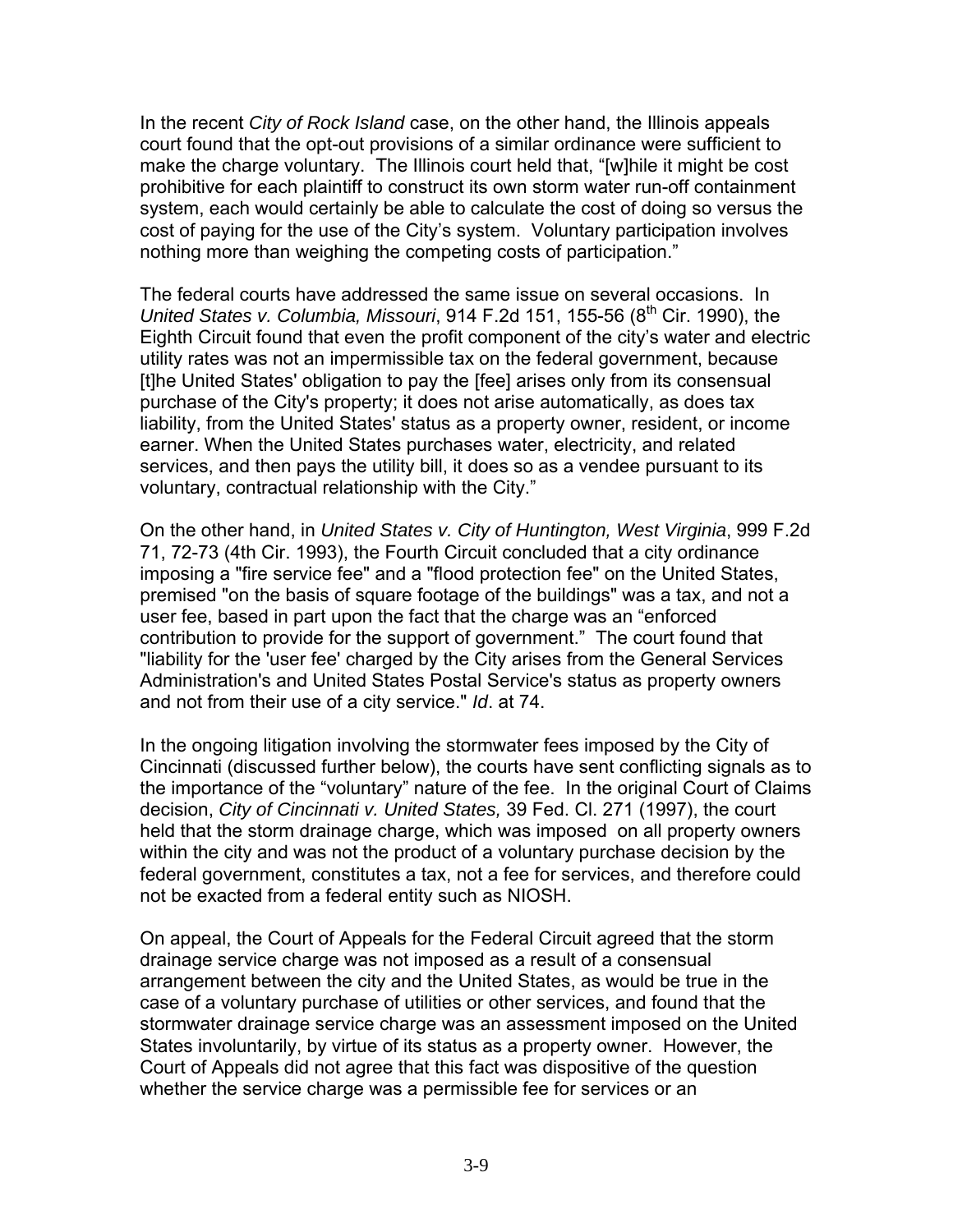impermissible tax. The Court of Appeals stated that "[t]here may be some instances in which a municipal assessment is involuntarily imposed but would nonetheless be considered a permissible fee for services rather than an impermissible tax." *Cincinnati v. United States*, 153 F.3d 1375, 1378 (6<sup>th</sup> Cir. 1998).

Whether or not a service charge is mandatory or voluntary is thus a factor to be considered, but is not necessarily determinative of the question whether the charge is a tax or a fee. The Georgia Supreme Court has suggested that whether a charge is voluntary is a factor because, if it is not mandatory, it cannot be a tax. *McCleod v. Columbia County,* 599 S.E. 2d 152 (Ga. 2004) (finding that the county stormwater ordinance was not a tax in part because property owners could reduce the amount of the charge by creating and maintaining private stormwater management facilities).

The reverse, however, is not necessarily true – a charge which is mandatory may or may not be deemed a tax, depending on the circumstances of the particular case. Thus, mandatory fees for various types of municipal services have been upheld by a number of courts in recent years. *See, e.g., Bloom v. City of Fort Collins*, 784 P.2d 304, 304-05 (Colo. 1989) (approving mandatory transportation utility fee); *State of Hawaii v. Medeiros*, 973 P.2d 736, 741-42 (summarizing the declining importance of voluntariness in fees in many state courts); *Hochstedler v. St. Joseph County Solid Waste Mgmt. Dist.*, 770 N.E.2d 910, 916 (Ind. Ct. App. 2002) (approving mandatory recycling charge as a permissible fee); *Rogers v. Oktibbeha County Bd. of Supervisors*, 749 So. 2d 966, 967 (Miss. 1999) (upholding mandatory garbage disposal fee on residents who did not use county's disposal system). *See generally* Reynolds, "Taxes, Fees, Assessments, Dues, and the "Get What You Pay For" Model of Local Government," 56 Fla. L. Rev. 373, (April, 2004).

#### *Fee vs. Special Assessment*

The issue whether a stormwater service charge is a "user fee" or a "special assessment," giving rise to different procedural requirements, has arisen in Florida (2003) and Colorado.

In *Gainesville v. State of Florida,* 863 So. 2d 138 (Fla. 2003), the state DOT refused to pay the city's stormwater fee, and the city sued. A settlement was reached in 2001, but when the city sought to validate a bond issue for its stormwater utility in 2003 the state DOT objected, arguing that the fee (based on impervious area using an "Equivalent Residential Unit" formula) was not a "user fee" but a "special assessment" that did not apply to state agencies. The bonds that were issued by the city could not be approved if fees were invalid, since the stormwater fees were pledged as collateral for those bonds. The Florida Supreme Court found that the fees were valid user fees, and the bonds were validated. The city was supported in the Supreme Court by an *amicus* brief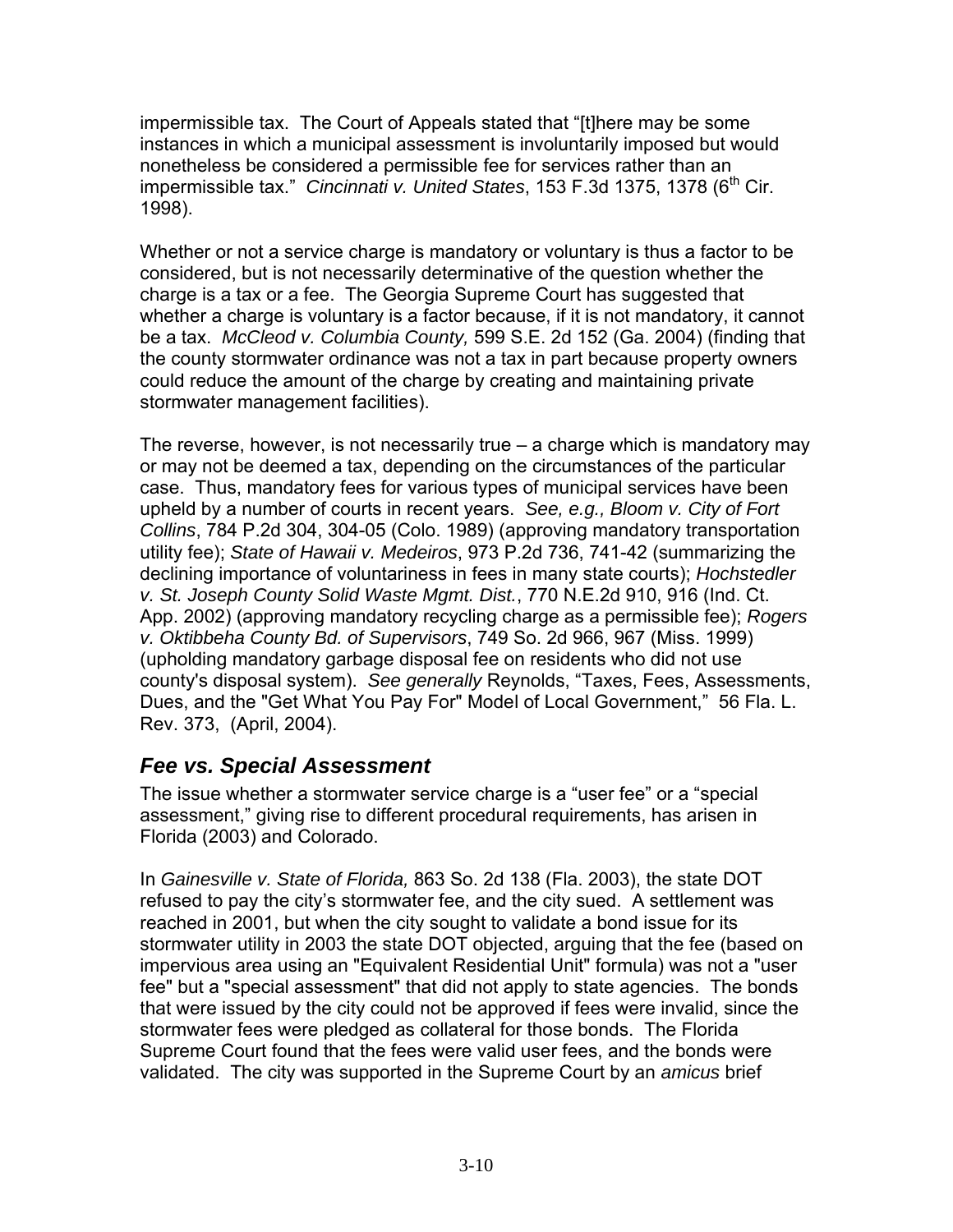jointly filed by the Florida Stormwater Association and several environmental groups, including Earthjustice and the Audubon Society.

In the earlier case of *City of Cocoa v. School Board of Brevard County*, 711 So. 2d 1322 (Fla. App. 1998), a Florida appeals court found that a stormwater utility fee was neither a "special assessment" nor an "impact or service availability fee," from which school districts were exempted by statute. The trial court had apparently determined that no portion of the fees sought by the city were "user" fees, but the appeals court determined that the record was not sufficient to establish that the school districts were "involuntary" users of the stormwater utility and remanded the case for further proceedings to determine whether the program established by the city was a valid utility established pursuant to the statutory authority granted by the Florida legislature in Fla. Stat. § 403.031(17). That statute authorized the funding of local stormwater management programs "by assessing the cost of the program to the beneficiaries based on their relative contribution to its need," with regular service bills "similar to water and wastewater services."

In *City of Littleton v. State, supra*, both the trial court and the state appeals court had found that the city's stormwater management fee constituted a special assessment under Colorado state law, which could not be charged against the state agencies involved in the case. The Colorado Supreme Court reversed, after reviewing the factors to be considered in determining the nature of a charge imposed by a municipality against property owners within its jurisdiction. Distinguishing between ad valorem property taxes, excise taxes, special assessments, and special fees, the court recognized that the essential characteristic of a special assessment is that it confers some special benefit to the subject property.

In this case, the services for which the fees were charged did not specially benefit the property owned by the agencies. The court stated that "[c]reating the capacity to remove excess water from property and prevent flooding are general services benefiting all property owners. While the performance of these services prevents diminution of the value of land, such services and the facilities necessary to the performance thereof do not directly enhance the value of the property . . . ." Consequently, the court concluded that the city's stormwater charge was not a special assessment, but a service fee reasonably designed to meet overall costs of the service for which the fee was imposed. Although a portion of the fee billed by the city was used to defray costs of constructing and maintaining a drainage system, such costs were found to be reasonably related and essential to the provision of the contemplated services.

## *Related to Cost of Services*

Inquiry into whether the amount of the fee is "reasonable" and directly related to the cost of providing the services rendered has been conducted in cases from Kentucky, Colorado, Virginia, North Carolina and Georgia. One aspect of this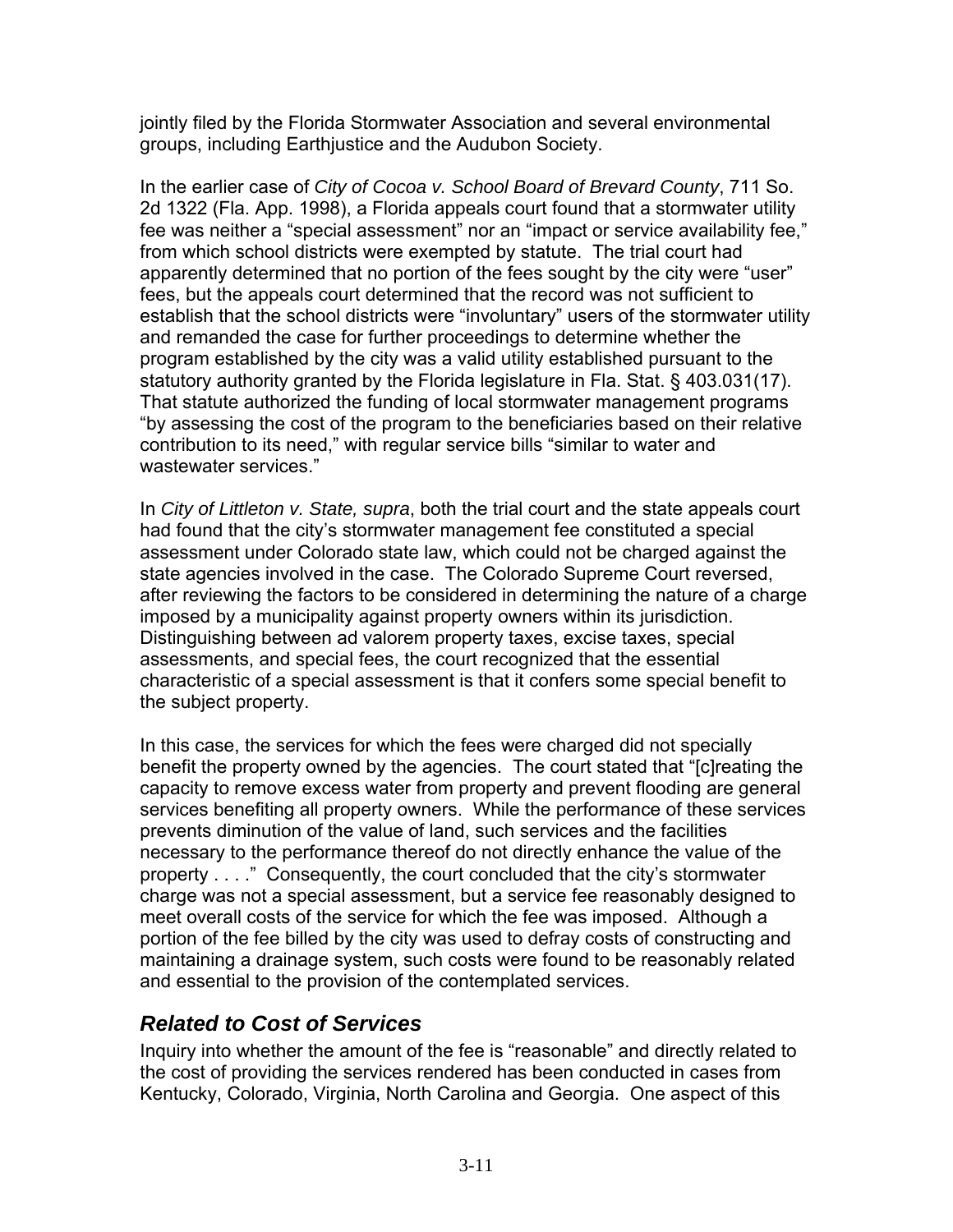question that is often examined is whether the fees are reasonably related to the actual contribution of the property to the volume of stormwater runoff, or whether all properties are assessed a fixed amount regardless of size.

In *Twietmeyer v. City of Hampton*, 497 S.E. 2d 858 (Va. 1998), the City sued owners of seven residential properties for failure to pay fee based on flat rate. The property owners argued a flat rate fee was not based on contribution to stormwater runoff. The Court found that the city ordinance was not unreasonable because non-residential properties were charged a fee 5 times higher than residential properties (\$12.50 per month rather than \$2.50 per month).

In one case in North Carolina, the costs of complying with certain elements of U.S. EPA's "Phase II" municipal stormwater permit program were found to go beyond the costs to construct and operate the stormwater drainage system, and the city was ordered to refund that portion of the fee. *Smith Chapel Baptist Church v. City of Durham*, 517 S.E. 2d 874 (N.C. 1999). The City assessed fees on all developed property, based on impervious area. The state Supreme court found in a 1998 opinion that such fees were not covered by a particular state statute, but were nevertheless authorized under the state constitution. However, in its subsequent 1999 opinion after rehearing, the Supreme Court held that the applicable state statute limited fees to the actual cost of providing the stormwater drainage system, and did not cover the entire stormwater management program – in particular, costs incurred solely for compliance with federal environmental regulations (the Phase II stormwater permit requirements). A subsequent amendment to the statute was required to address this issue.

## *Properties Benefited*

The question whether the properties burdened by the fees are receiving a proportionate benefit from the services provided has been examined in Florida (1995), Kentucky (1996) and Alabama.

In the often-cited case of *Sarasota County v. Sarasota Church of Christ*, 667 S. 2d 180 (Fla. 1995), the City imposed a stormwater utility fee on all developed property. The Church argued that the ordinance imposed a tax because it benefited the community at large and church received no specific benefit. The Florida Supreme Court held that the fee was valid because all properties with impervious surfaces benefited from the stormwater services.

In *Kentucky River Authority v. City of Danville, Kentucky,* 932 S.W.2d 374 (Ky. App. 1996), the city argued that it received no benefit from the activities of the Authority. The court disagreed, holding that the preservation of the watershed was a benefit that accrued to all within its boundaries. The court likened the fee to emission fees collected from entities that emit air pollutants and are used to fund the state air program, noting that although there may be no direct or immediate benefit to the payer of the fees, the use of the air and the contamination of it are sufficient to justify the imposition of the fee.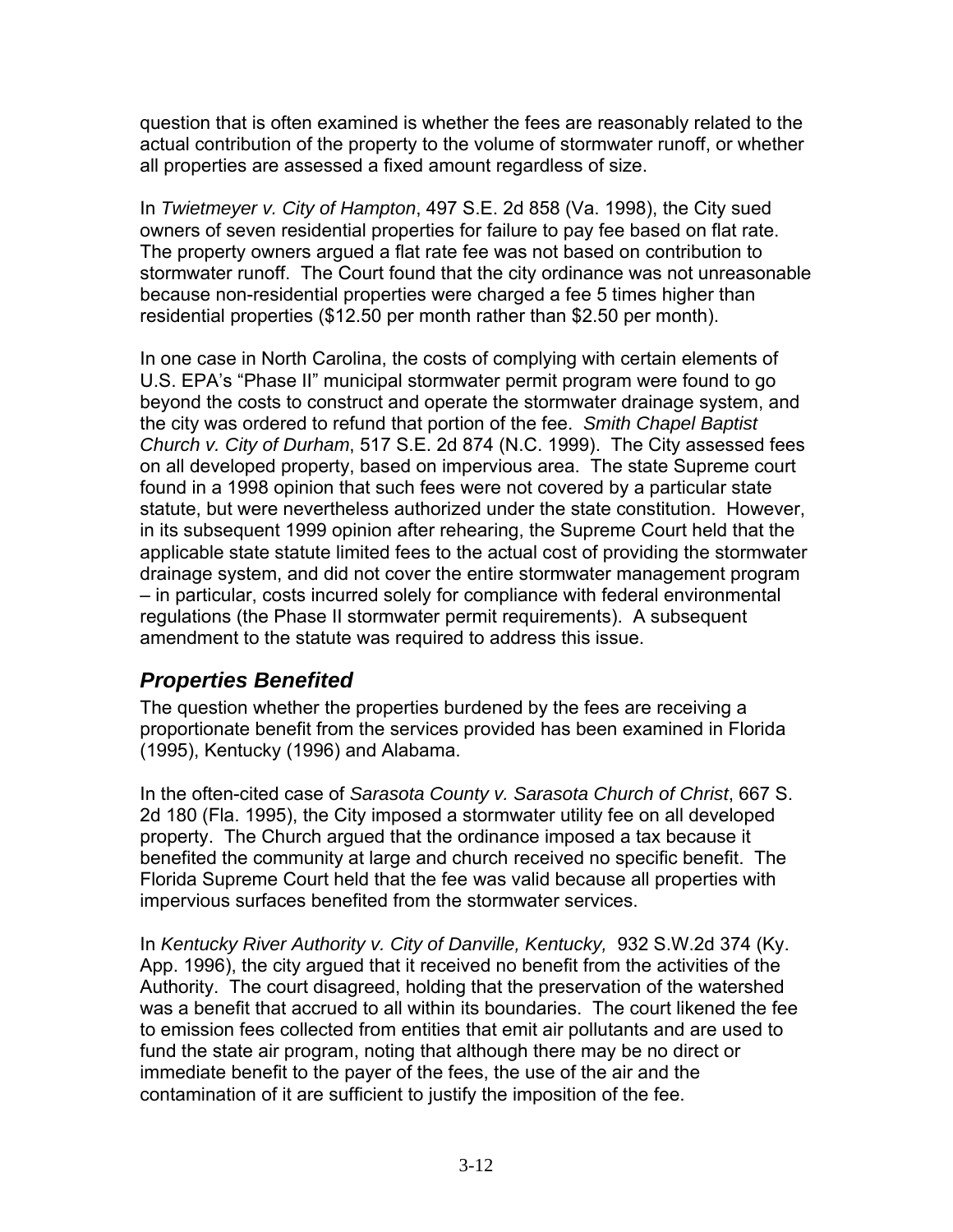In *Densmore v. Jefferson County, supra*, the Plaintiffs alleged that a county stormwater fee was an unconstitutional tax with no relationship to benefit received by property owners. The Alabama Supreme Court held that the fees were valid because the benefit conferred on property owners need not relate directly to the exact amount paid.

#### *Application to Capital Improvements*

Whether or not the fees must be confined to the actual cost of providing stormwater services alone, or whether any surplus can be collected and applied to the cost of system expansion and capital improvements has been litigated in Ohio, Tennessee, Colorado and North Carolina.

In *Wooster v. Graines,* 556 N.E. 2d 1163 (Ohio 1990), the City of Wooster adopted an ordinance to establish a storm drainage utility for maintaining, repairing and improving the sewer system (fees were based on impervious area). The owner of a shopping center refused to pay, claiming the fee was invalid because city accumulated a surplus to fund capital improvements in new areas. The Ohio Supreme Court held that the ordinance was valid because sewer funds were segregated and reserved for future sewer projects in Wooster.

Application of stormwater fees to capital construction costs was also upheld in the *City of Littleton, Vandergriff,* and *Smith Chapel Baptist Church* cases, discussed above*.*

# **FEDERAL FACILITIES**

The imposition of stormwater fees on federal facilities involves a special consideration of the tax vs. fee issue. The general principle that states cannot tax the United States derives from Chief Justice Marshall's opinion in *McCulloch v. Maryland*, 17 U.S. (4 Wheat.) 316, 4 L. Ed. 579 (1819). Although the immunity of the federal government and its instrumentalities has been the source of often conflicting decisions, "the one constant . . . is simple enough to express: a State may not, consistent with the Supremacy Clause, U.S. Const., Art. VI, cl. 2, lay a tax 'directly upon the United States'. . . . The Court has never questioned the propriety of absolute immunity from state taxation." *United States v. New Mexico*, 455 U.S. 720, 733, 71 L. Ed. 2d 580 , 102 S. Ct. 1373 (1982).

On the other hand, it is well-established law that the United States must pay reasonable user fees. For instance, charges for services from city-owned utilities are clearly fees for which the federal government would be liable to the same extent as any other customer. *See United States v. Harford County, Maryland*, 572 F. Supp. 239, 241 (D. Md. 1983) ("The federal government has . . . recognized its obligation to pay state or county charges based on the quantum of water or sewer services rendered.")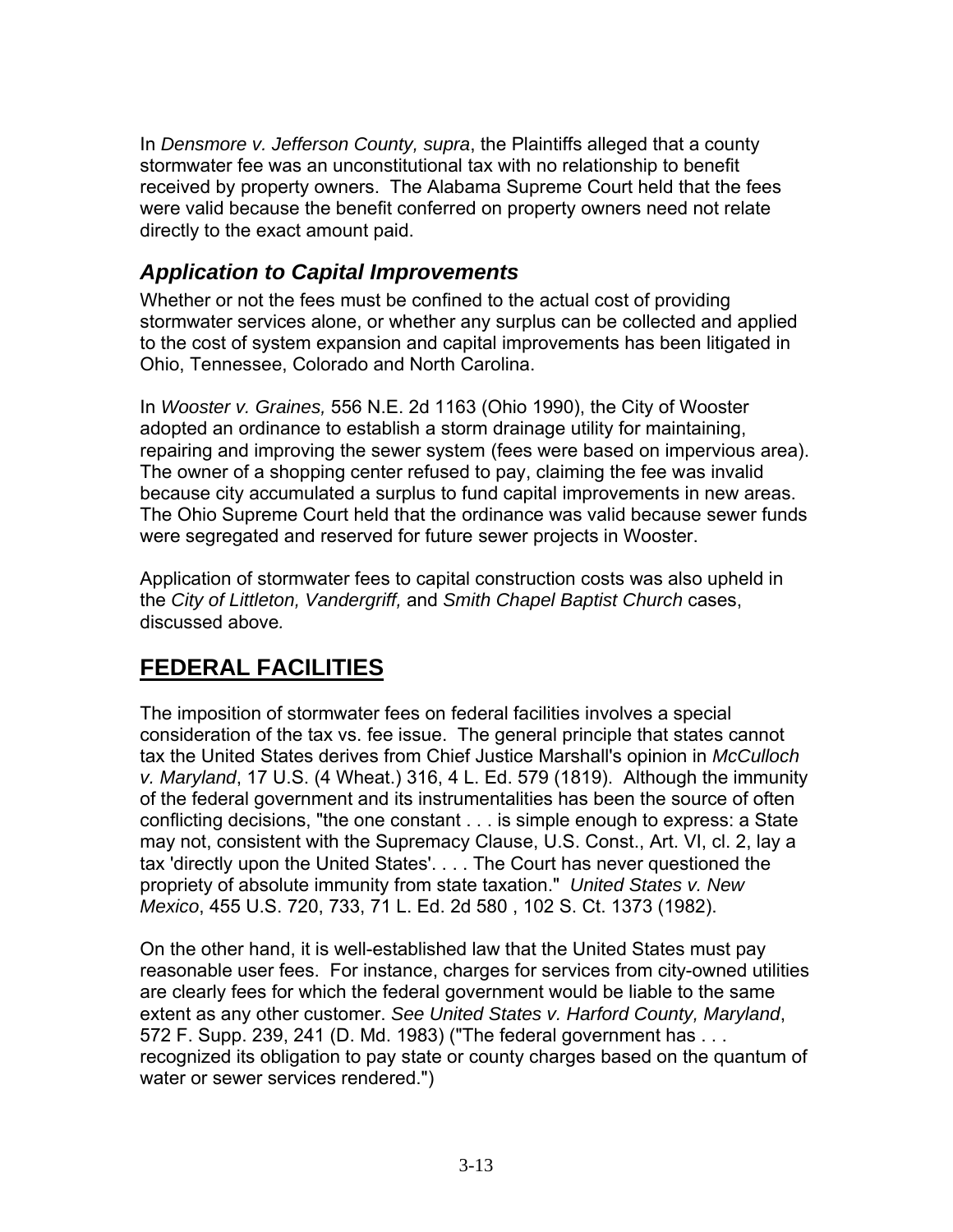Furthermore, the Clean Water Act contains an express waiver of sovereign immunity for certain pollution-control related fees. Clean Water Act § 313(a) ("Federal facilities pollution control") expressly provides that:

Each department, agency or instrumentality of the executive, legislative, and judicial branches of the Federal Government . . . shall be subject to, and comply with, all Federal, State, interstate, and local requirements . . . respecting the control and abatement of water pollution in the same manner, and to the same extent as any nongovernmental entity including the payment of reasonable service charges. . . . This subsection shall apply notwithstanding any immunity of such agencies, officers, agents, or employees under any law or rule of law.

Importantly, this waiver applies only to fees or service charges, and not to taxes. As seen in the numerous state cases discussed above, this distinction is often difficult to make in practice. The United States Supreme Court has established a three-pronged test for determining whether fees imposed by local governments on federal facilities are "reasonable service charges" or taxes (*Massachusetts v. United States*, 435 U.S. 444 (1978)):

- o Is the fee or service charge non-discriminatory?
- o Is it a fair approximation of the cost of the benefits received?
- o Is it structured to produce revenues that will not exceed the regulator's total cost of providing the benefits?

Under the *Massachusetts* case, 1) the federal government must not be treated any differently in the enforcement of the fee requirement than other regulated entities; 2) the fee charged must be a fair approximation of the benefits received to be considered "reasonable;" and 3) the fee must be structured to produce revenues that will not exceed the total cost to the state of the benefits supplied. This test has been applied to environmental fees in several cases, most notably the long-running litigation involving the New York State Department of Environmental Conservation (NYSDEC) and the U.S. Department of Energy (USDOE).

That series of cases involved the question of whether certain hazardous waste regulatory charges imposed by New York on federal installations were "reasonable service charges" within the meaning of the sovereign immunity waiver provision in the Resource Conservation and Recovery Act, 42 U.S.C. 6961. In January 1989, NYSDEC brought four consolidated actions in New York State Supreme Court against USDOE to recover unpaid environmental program regulatory charges, including hazardous waste program and waste transporter program charges, assessed by the NYSDEC against ten federal facilities from 1983 to 1989. USDOE counterclaimed for a refund of approximately \$ 400,000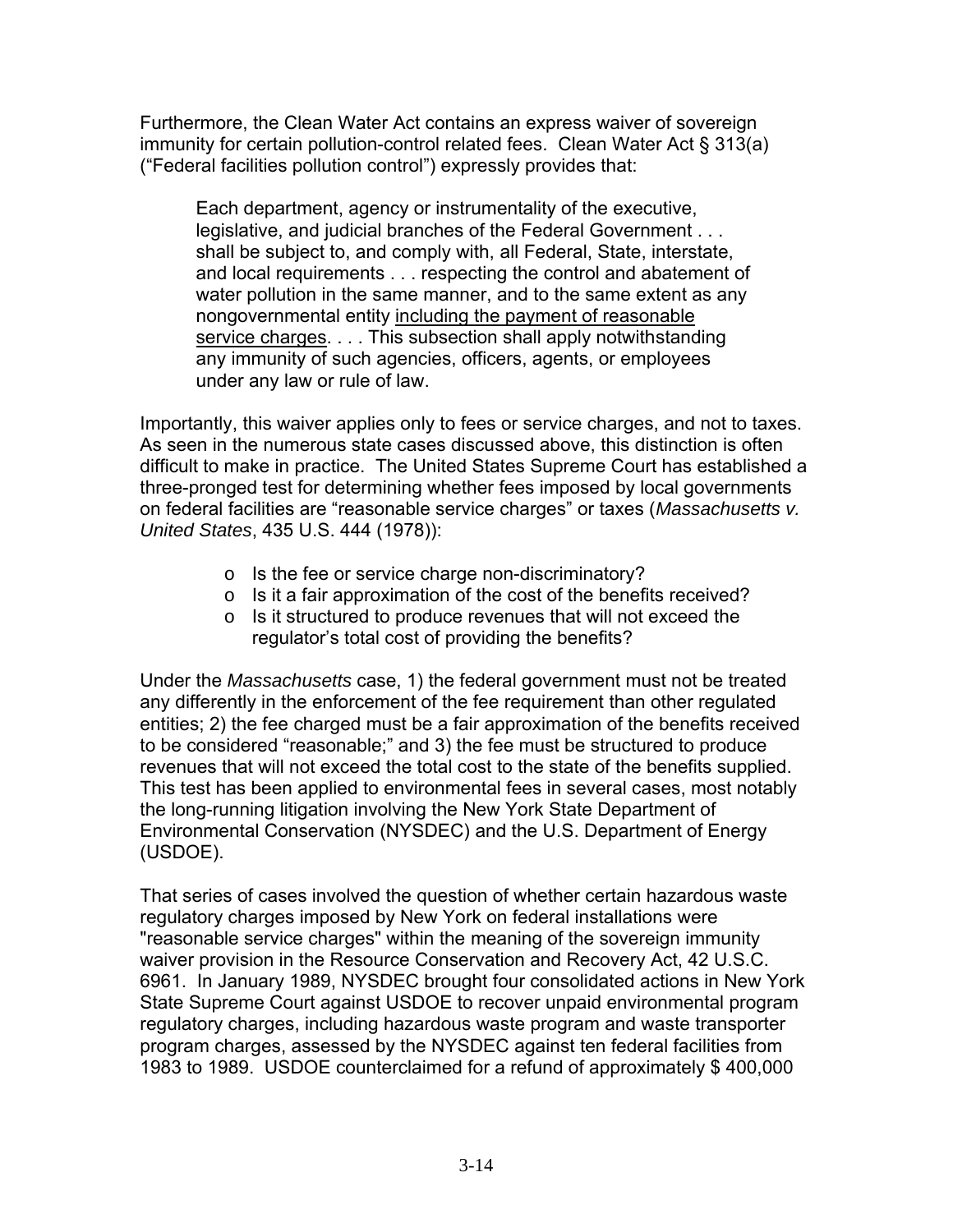and related relief for regulatory charges already paid. Those actions were subsequently removed to the District Court for the Northern District of New York.

Arguing that the waste regulatory charges were unreasonably high, USDOE asserted that in every year between 1983 and 1989, "total waste regulatory charges exceeded [NYSDEC]'s actual services [to the ten federal facilities] by a ratio of approximately nine to one (\$1,163,591.58 vs. \$ 126,792.13)." The District Court denied both parties' motions for summary judgment because neither party had submitted evidence "as to the value of the overall benefits the facilities receive in light of the programs and services made available to them by [NYSDEC] should the need for such assistance ever arise." *New York State Department of Environmental Conservation v. United States Department of Energy*, 772 F. Supp. 91, 99-100 (N.D.N.Y. 1991).

In later proceedings, the District Court granted NYSDEC's motion for partial summary judgment and denied USDOE's motion for summary judgment. *New York State Department of Environmental Conservation v. United States Department of Energy*, 850 F. Supp. 132 (N.D.N.Y. 1994) ("NYSDEC II"). The District Court explained that the *Massachusetts* test "requires only a rational relationship between the method used to calculate the fees and the benefits available to those who pay them." *Id*. at 143. The Court found such a relationship in this case because (1) larger facilities are more expensive to regulate and require more services than smaller facilities; (2) all services which NYSDEC provides pursuant to these regulatory programs, whether used or not, are available to the United States should they be needed in the future; and (3) the total receipts from these regulatory fees have been substantially less than the actual costs of these programs – all of which demonstrates that NYSDEC's method of calculating its charges results in a fair approximation of the cost of the use of the system.

Following two additional decisions by the district court in 1997 and 1999, the case reached the Second Circuit Court of Appeals. *Jorling v. United States Department of Energy*, 218 F.3d 96 (2d Cir. 2000). At that point, only the reasonableness of the hazardous waste fee was at issue. USDOE did not dispute the first or third parts of the *Massachusetts* test. It acknowledged that NYSDEC's waste regulatory charges were non-discriminatory and were not structured to produce revenues that would exceed the total cost to NYSDEC of the benefits to be supplied. However, it disputed the second part of the *Massachusetts* test, challenging the District Court's finding that no reasonable jury could find that the waste regulatory charges did not meet the "fair approximation" component of the *Massachusetts test*. USDOE argued that the charges cannot meet that component of the test because the charges from 1983 to 1989 exceeded the cost of supplying the services actually received by a nine to one ratio.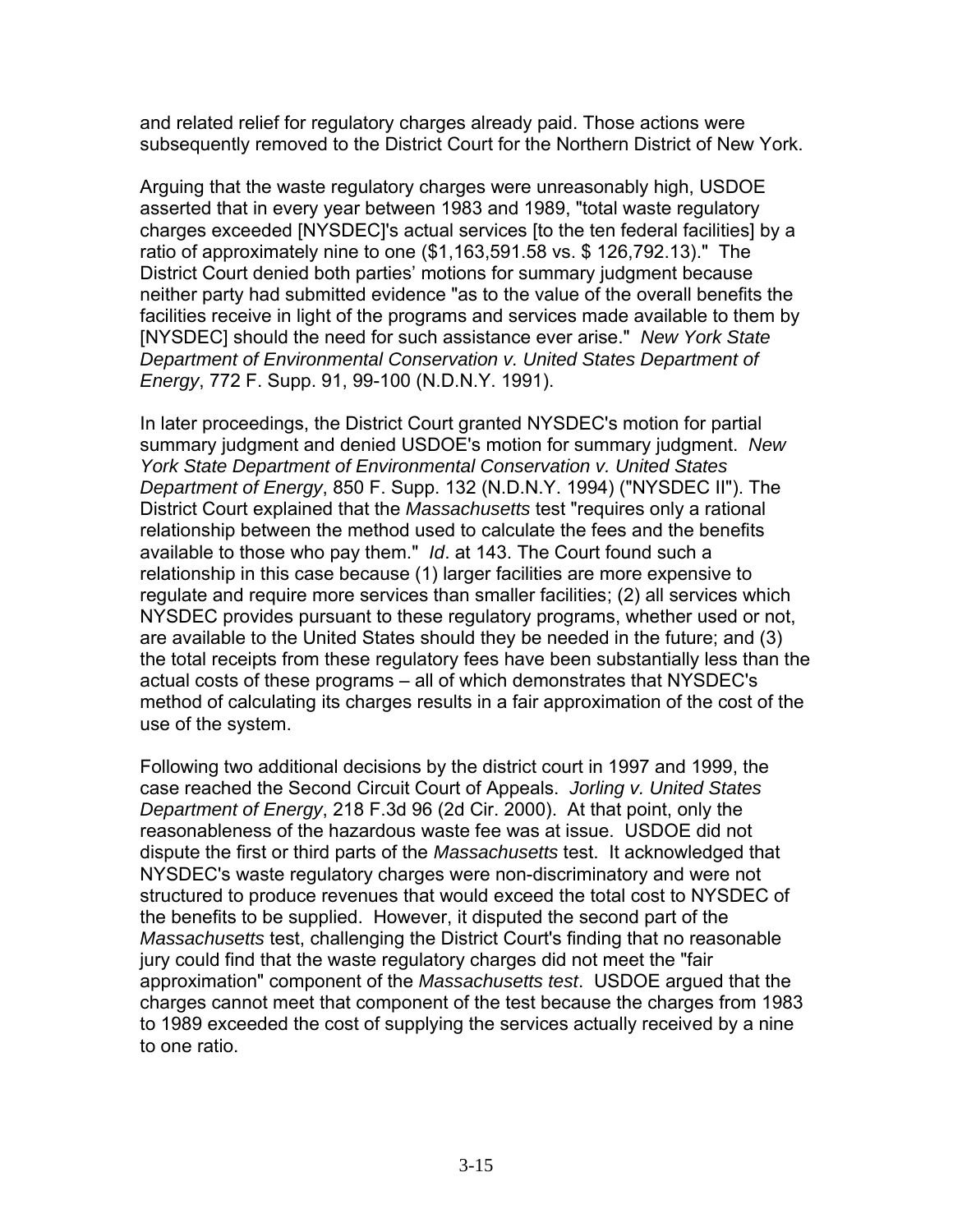The Court of Appeals found that, under *Massachusetts*, a fair approximation of the use of the service adequately serves as a surrogate for an otherwise complicated and expensive attempt to allocate costs. The court cited *Brock v. Washington Metropolitan Area Transit Authority*, 254 U.S. App. D.C. 190, 796 F.2d 481, 485 (D.C. Cir. 1986) for the proposition that "*Massachusetts* did not hold that a user fee must represent retrospectively a close approximation of the actual, historical benefit to the user. Rather, *Massachusetts* held only that the method used to calculate the fee must rationally be designed to approximate prospectively the benefit to the user." The court also found that the *Massachusetts* test applies not only to services used but also to services available for use. Based on these principles, that court found that NYSDEC's waste regulatory charges meet the "fair approximation" component of the *Massachusetts* test, because the method of calculating the hazardous waste program charges was reasonably designed to fairly approximate use of the hazardous waste system's available services, and thereby to approximate the cost of supplying such services to particular generators of waste or operators of waste facilities.

The principles established in the *Massachusetts* case and explored in the *NYSDEC* litigation are currently the subject of ongoing litigation between the City of Cincinnati and the U.S. Department of Health & Human Services (HHS). The National Institute of Occupational Safety and Health (NIOSH), a part of HHS, refused to pay stormwater fees due under a 1985 city ordinance using formula based on size of property and "intensity of development" factor to determine "equivalent runoff units." The city initially attempted to bring suit in Federal Court of Claims based on "implied contract" for services. In *City of Cincinnati v. United States,* 39 Fed. Cl. 271 (1997), the Court of Claims dismissed the claim as an unconstitutional "tax" based on property size rather than services actually used. In *City of Cincinnati v. United States,* 153 F.3d 1375 (Fed. Cir. 1998), the Court of Appeals for the Federal Circuit upheld the lower court's dismissal of the case, but only because there was no "implied in fact" contract between the city and the federal government, and the Court of Claims therefore lacked jurisdiction to hear the case. The Court of Appeals expressly declined to rule whether or not the city's storm drainage service charge was a tax or a fee.

In October 2003, the City re-filed its claim in U.S. District Court, asserting jurisdiction under the Tucker Act and the Declaratory Judgment Act. *City of Cincinnati v. United States,* Case No. 03-731 (S.D. Ohio, filed 10/23/03). The United States filed a Motion for Judgment on the Pleadings in February 2004, arguing *res judicata* and lack of subject matter jurisdiction. In May 2004, the City moved for leave to file an Amended Complaint based on its local ordinance and the waiver of sovereign immunity in CWA § 313. The case was still pending before the District Court for the Southern District of Ohio as of October 2005.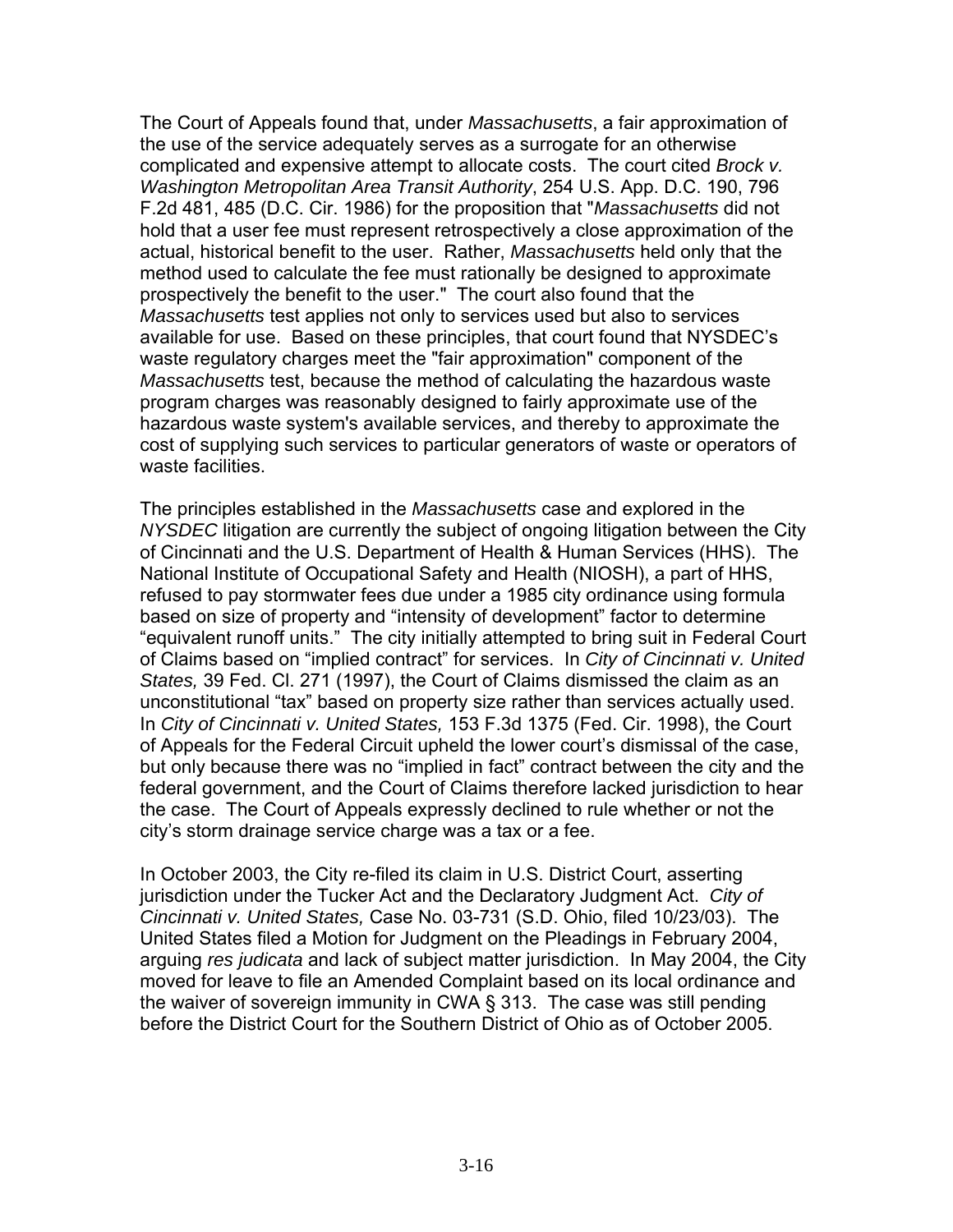# **SUMMARY AND CONCLUSIONS**

Although stormwater management fees have been upheld in the majority of states where they have been challenged, the passions inspired by the general public perception that any new governmental fee is a disguised and unlawful tax ensures that challenges to such fees will continue to arise. Determining the legality of the financing mechanism chosen for any municipal or county stormwater program will depend upon a close analysis of local state law. Nevertheless, certain general principles emerge from the cases discussed above.

(1) In order for a stormwater service charge to be regarded as a fee, rather than a tax, the local government should be prepared to demonstrate that the overall cost of the program is reasonably related to the value of the service being provided, and that the funds raised are segregated for use by the stormwater program and not for general revenue purposes.

(2) The fee should be structured so that the amount charged to particular properties is proportional to those properties' contribution to stormwater runoff. The distinction may be as simple as a different fee for residential and commercial properties, or as elaborate as a sliding scale based upon "impervious area" or degree of development.

(3) Some provision should be made so that participation in the program can be characterized as "voluntary," whether it is accomplished through an "opt-out" provision for properties with their own stormwater management facilities or a more complex system of credits or offsets based upon the amount of volume actually contributed to the public stormwater system.

(4) In states such as California, Michigan and others with special constitutional provisions governing the imposition of any new tax, it may be wise to seek the requisite voter approval for implementation of local stormwater funding programs even if they are designed and intended to be fee-based rather than tax supported.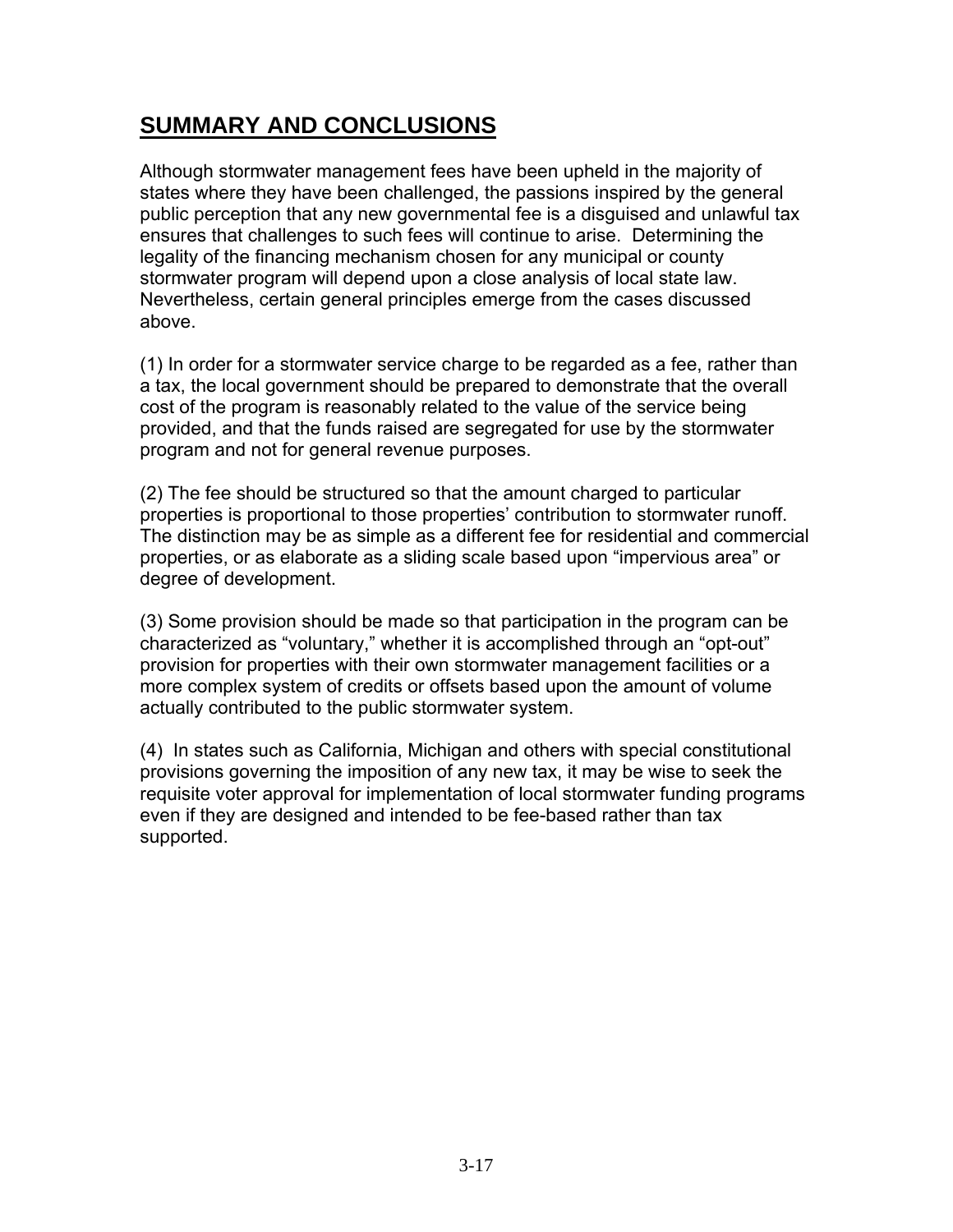# **CASES CITED (in chronological order)**

#### STATE:

*City of Billings v. Nore,* 148 Mont. 96; 417 P.2d 458 (Mont. 1966) *Teter v. Clark County,* 704 P.2d 1171 (Colo. 1985) *Zelinger v. City and County of Denver,* 724 P.2d 1356 (Colo. 1986) *Long Run Baptist Ass'n v. Louisville MSD,* 775 S.W.2d 520 (Ky. App. 1989) *Wooster v. Graines,* 556 N.E. 2d 1163 (Ohio 1990) *Dennehy v. City of Gresham,* 12 OTR 194; 1992 Ore. Tax LEXIS 7 (Ore. Tax Ct. 1992) *City of Littleton v. State,* 855 P.2d 448 (Colo. 1993) *Roseburg School District v. City of Roseburg,* 851 P.2d 595 (Ore. 1993) *City of Wichita, Kansas v. Kansas Taxpayers Network,* 874 P.2d 667 (Kan. 1994) *Sarasota County v. Sarasota Church of Christ,* 667 S. 2d 180 (Fla. 1995) *Kentucky River Authority v. City of Danville, Kentucky,* 932 S.W.2d 374 (Ky. App. 1996) *Smith v. Spokane County,* 948 P.2d 1301 (Wash. App. 1997) *City of Cocoa v. School Board of Brevard County,* 711 So. 2d 1322 (Fla. App. 1998) *Twietmeyer v. City of Hampton,* 497 S.E. 2d 858 (Va. 1998) *Vandergriff v. City of Chattanooga,* 44 F. Supp. 2d 927 (E.D. Tenn. 1998) *Bolt v. City of Lansing,* 587 N.W.2d 264 (Mich. 1998) *Fulton County Taxpayers Association v. City of Atlanta*, No. 1999CV05897, 1999 WL 1102795 (Ga. Super. Ct. Sept. 22, 1999). *Smith Chapel Baptist Church v. City of Durham,* 517 S.E. 2d 874 (N.C. 1999) *South Carolina v. City of Charleston,* 513 S.E.2d 97 (S.C. 1999) *Densmore v. Jefferson County,* 813 So. 2d 844 (Ala. 2001) *Howard Jarvis Taxpayers Ass'n v. City of Salinas,* 98 Cal. App. 4th 1351 (2002) *City of Gainesville v. State of Florida,* 863 So. 2d 138 (Fla. 2003) *McCleod v. Columbia County,* 599 S.E. 2d 152 (Ga. 2004) *Church of Peace v. City of Rock Island,* 2005 Ill. App. LEXIS 448 (2005) FEDERAL: *Massachusetts v. United States,* 435 U.S. 444 (1978) *New York State Department of Environmental Conservation v. United States* 

*Department of Energy,* 772 F. Supp. 91 (N.D.N.Y. 1991)

*Jorling v. United States Department of Energy,* 218 F.3d 96 (2d Cir. 2000)

*City of Cincinnati v. United States,* 39 Fed. Cl. 271 (1997)

*City of Cincinnati v. United States,* 153 F.3d 1375 (Fed. Cir. 1998)

*City of Cincinnati v. United States,* Case No. 03-731 (S.D. Ohio, filed 10/23/03)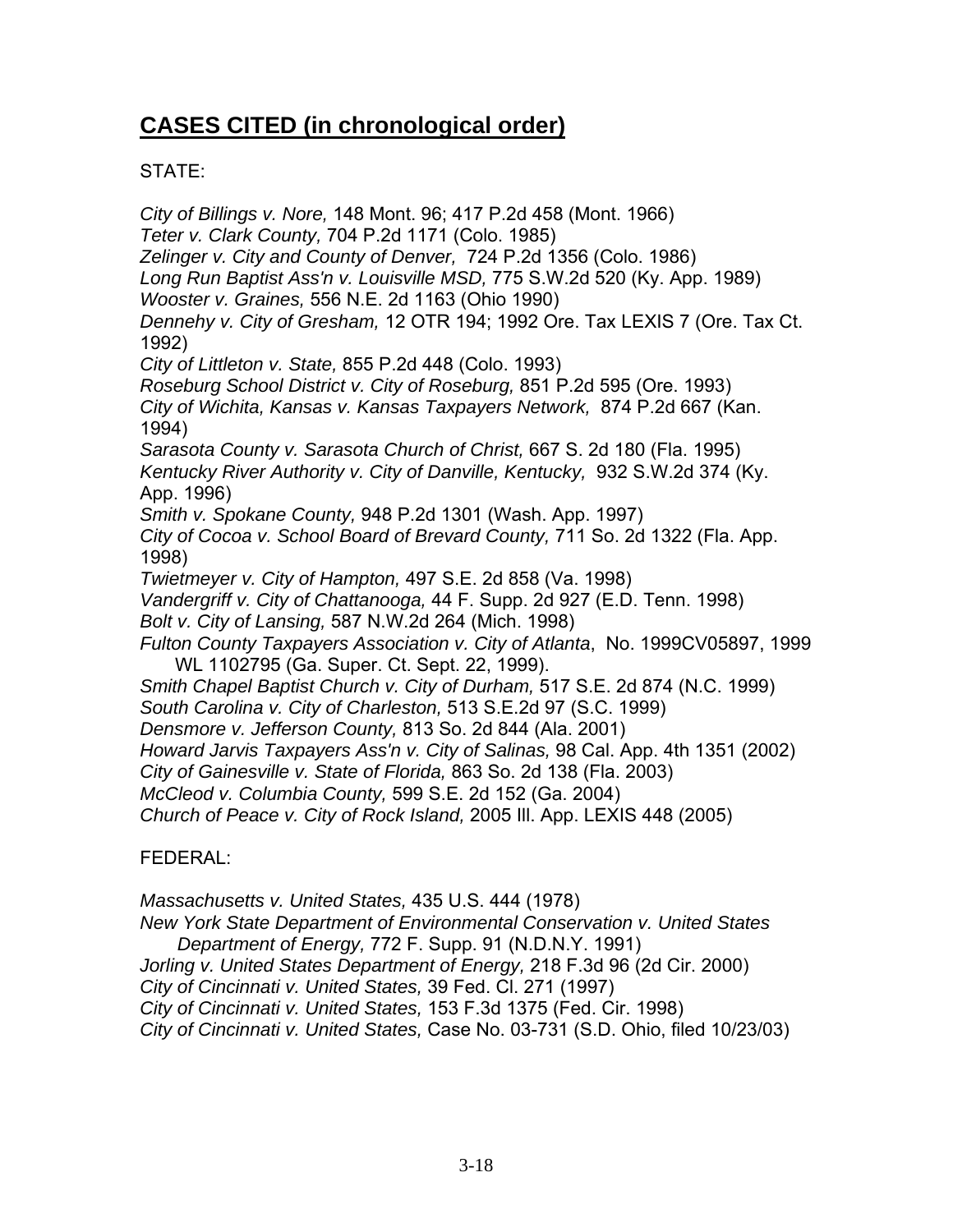## **CHAPTER 4**

## **IMPLEMENTING USER-FEE BASED FUNDING**

## **OVERVIEW**

The dynamic change which has occurred in the expectations placed on the municipal stormwater program has overwhelmed traditional stormwater program funding. This has driven the exploration of new funding strategies and given rise to the increasing popularity of user fee/utility based approaches.

The breadth of the changes motivating this exploration has required that not just funding mechanisms be explored. The services delivered by the municipal stormwater program, the quality of those services, the degree to which they satisfy local expectations, and the degree to which they satisfy stakeholders needs, become critical elements in structuring user fee based funding. In the eyes of stakeholders, implementing a new stormwater funding mechanism is secondary to receiving good stormwater system service. The performance of the stormwater program, as perceived by the program's stakeholders, therefore, becomes a focal point of the effort to develop a functional stormwater funding program.

Implementation of user fee based funding involves a related set of actions and activities. These occur within a flexible framework that promotes due diligence in five key areas of focus: political, financial, legal, informational and technical. In some communities a simple vote of the governing body is all that is needed to implement a funding mechanism. In these cases, little program education, stakeholder involvement, and background information may be needed to secure the necessary authorization. In most cases, however, a much more involved process is necessary to bring about program and funding actions. This chapter discusses this framework and process.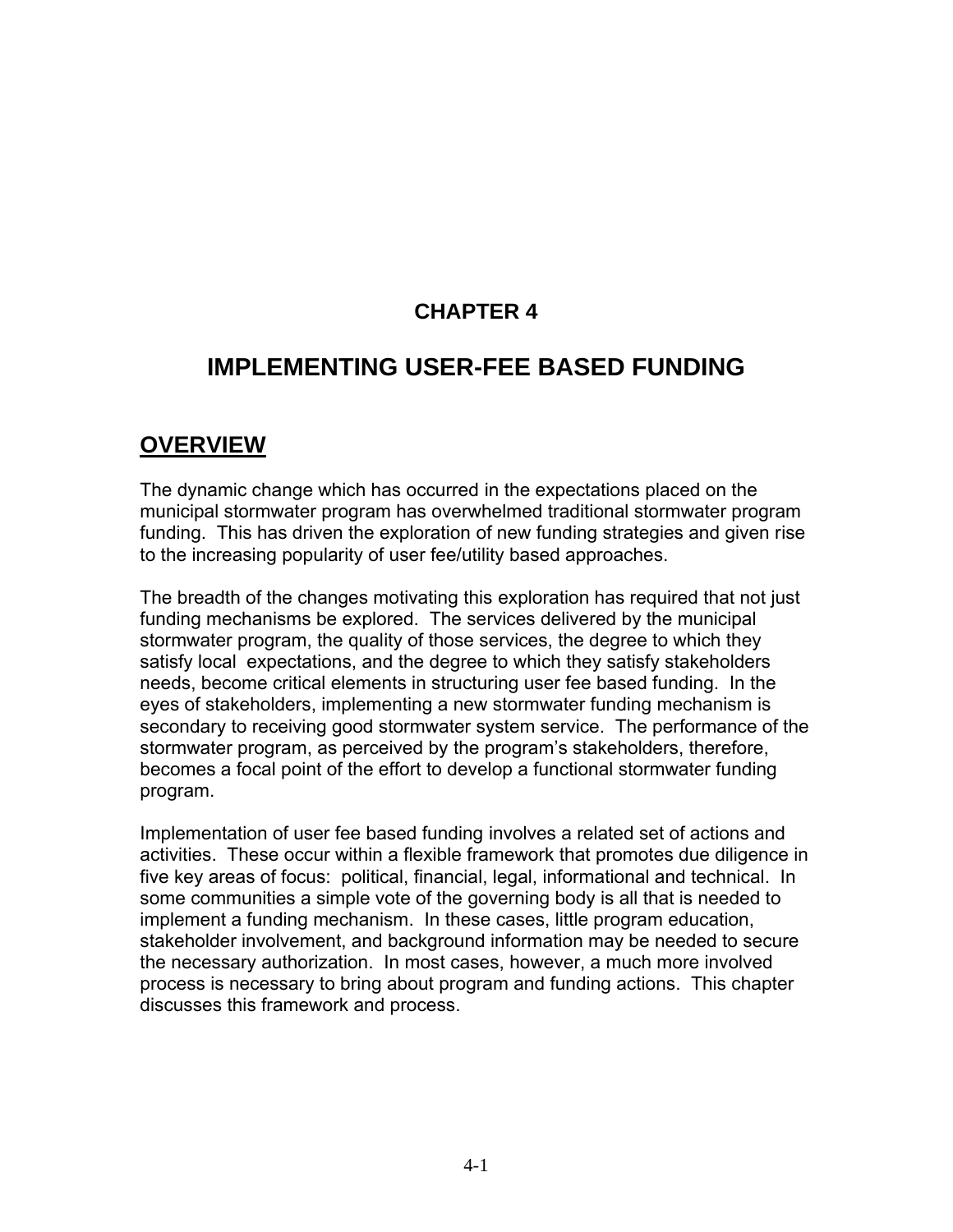# **FORCES DRIVING ACTION**

As described in Chapter 1, over the last thirty years stormwater programs have gone through significant shifts in basic philosophy, approach and service expectation. Originally stormwater programs were intent on efficient drainage, taking runoff quickly to nearby streams. Resulting flooding then caused local communities to change their basic philosophy from "efficient drainage" to one of "flood control" through the imposition of detention requirements and stricter floodplain controls.

Later still the concept of "stormwater master planning" began to replace ineffective detention programs. Then, in the late 1980's stormwater program managers were faced with the need to also address stormwater quality through NPDES and other regulatory programs.

Today there is a convergent set of stormwater program forces that has moved stormwater to a full-fledged urban utility service stature similar to water and wastewater. These forces can vary from community to community, but generally can include:

- ► aesthetic and regulatory demands for "greener" environmentally friendly stormwater systems, sometimes without clear definition of what that means, or a track record in concept performance or sustainability;
	- ► multi-objective disaggregated stormwater system components that integrate conservation and preservation practices, sometimes called, Low(er) Impact Development;
	- ► integration of stormwater infrastructure planning and design with site layout and function, sometimes called Better Site Design;
	- ► redevelopment that incorporates "micro-systems" of pollution removal
	- $\triangleright$  a plethora of commercial and industrial site controls;
	- ► the need, often mandated through endangered or threatened species considerations, to integrate ecological assessments and designs;

► mandated public education and involvement in stormwater program conception and implementation, and the emergence of non-profit interest groups;

- ► demanding regulatory requirements evolving in a fast changing legal arena, and on again/off again numeric pollutant criteria;
- ► ongoing program needs for maintenance and capitalization of the system, often with extended levels of service; and
- ► significant reductions in general fund dollars for stormwater programs concurrent with the doubling of stormwater program costs.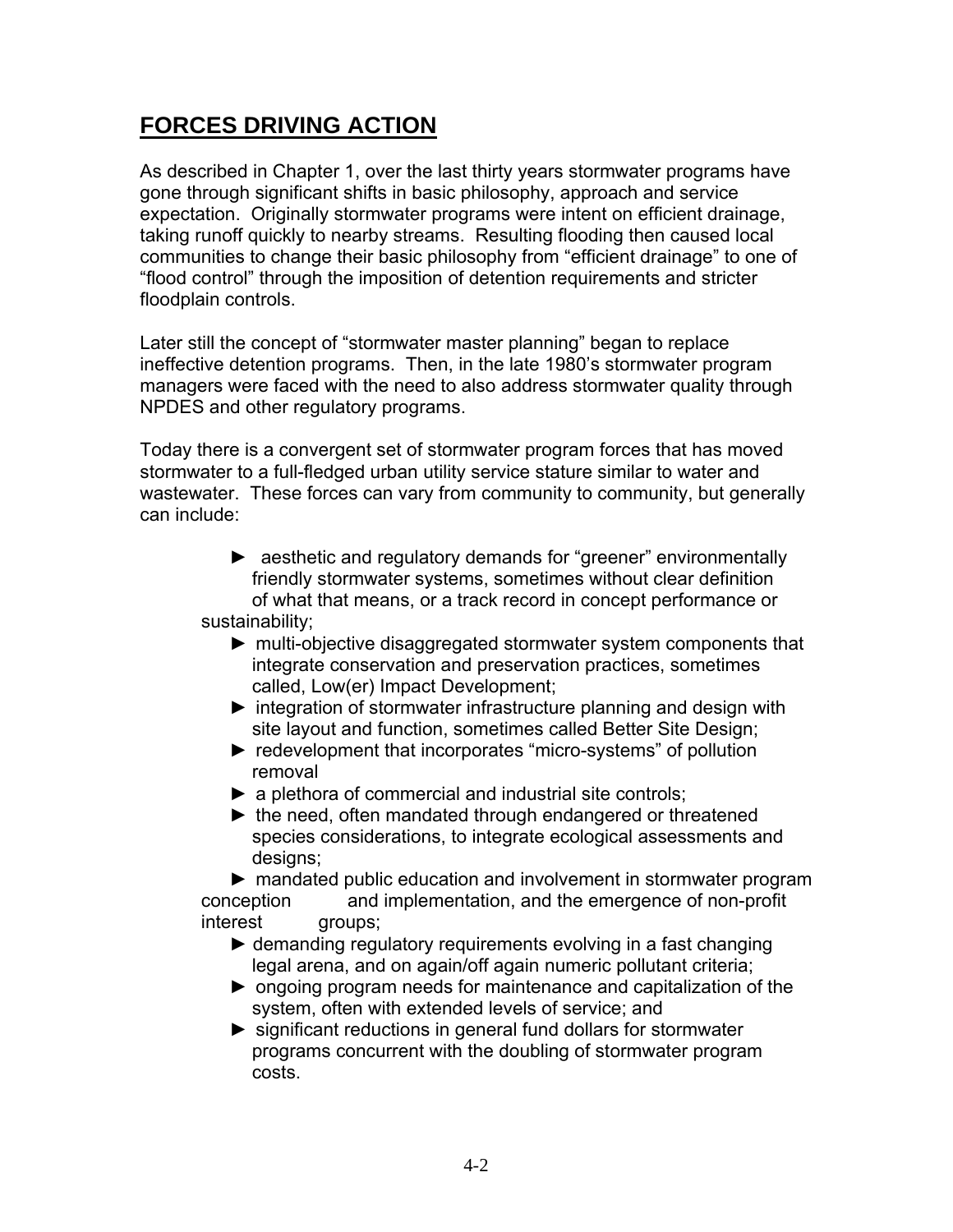# **THE STORMWATER UTILITY, PROGRAM CONCEPT AND DUE DILIGENCE**

#### *Utility Program Concept*

The stormwater utility is an umbrella under which individual communities can address their own specific needs in a manner consistent with local problems, priorities, and practices. A stormwater utility provides a vehicle for:

- ► consolidating or coordinating responsibilities that were previously dispersed among several departments and divisions;
- $\blacktriangleright$  generating funding that is adequate, stable, equitable and dedicated solely to the stormwater function; and
- ► developing a program that is comprehensive, cohesive and consistent year-to-year.

A stormwater utility is equitable because the cost is borne by the user on the basis of demand placed on the drainage system. It is stable because it is not as dependent on the vagaries of the annual budgetary process as are taxes. And it is adequate because a typical stormwater program can be financed with charges within the limits of the customer's willingness to pay.

No two successful utilities are identical just as no two cities are just alike. Therefore, it is not prudent to follow a pre-fabricated "one size fits all" approach, but to carefully seek to understand the make-up of the community, its problems, its goals, and its resources. There must be a clear understanding of the community's stormwater related systems, capabilities, and issues.

Some communities have simply attempted to clone a stormwater program or utility rate methodology of another city or county. Some consulting firms have attempted to sell a uniform approach. A local community should carefully guard against such a temptation. A stormwater program, rate structure, or billing methodology cloned from somewhere else rarely can sustain intense scrutiny by a staff, advisory committee, elected officials, or interest groups or the community at-large if the program utility doesn't meet local needs. Such programs often fail.

The real danger of the cloning approach is that it inevitably falls short of meeting the local stormwater program expectations because it is not founded on addressing them. As was mentioned in Chapter 2, the local problems, needs, and circumstances must drive the form, priorities, and pace of the program. The success of leading stormwater utility programs is based on tailoring the program and financing strategies to the local needs and solving real short-term and longterm stormwater problems.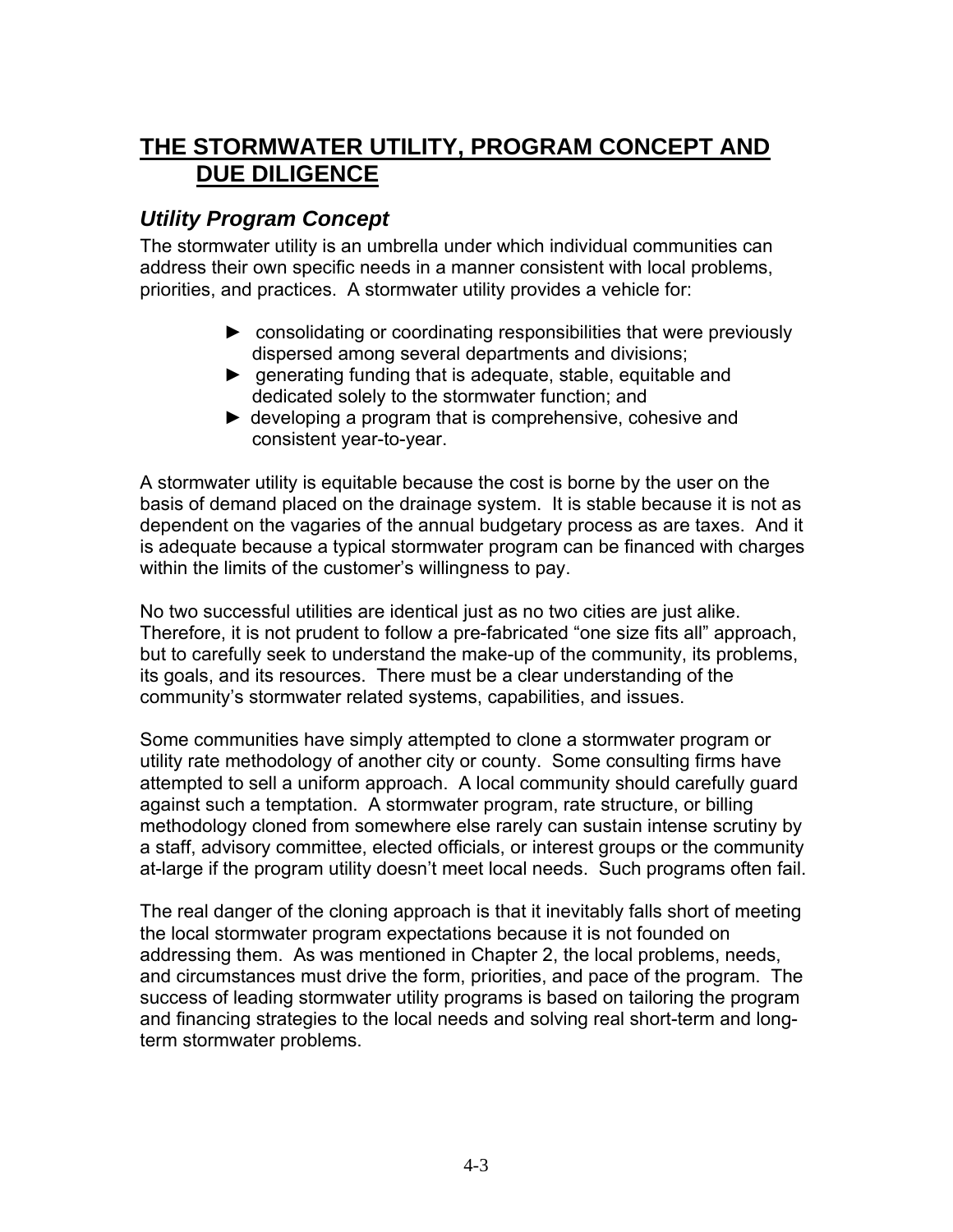#### *Due Diligence*

"Due diligence" is the process of insuring that the community's program and funding expectations will be met. It includes the formulation and execution of a plan with appropriate levels of investigation, establishment of facts, estimation of future prospects, framing of assumptions and risks, and establishment of a plan of action and funding. It can also result in a decision not to act.

Attempted stormwater utility implementations have failed for a number of reasons, most of which have to do with inadequate due diligence. For example, some key reasons given in failure post mortems include:

- ► Not understanding the process and cutting key corners
- ► Failure to establish stakeholder support
- ► Failure to identify and account for hurdles
- ► Inadequate legal assessment of the authority for a particular rate structure
- $\blacktriangleright$  Failing to work with media
- ► Inability to focus the stormwater program on citizen felt needs
- ► Inaccurate databases without ability to appeal
- ► Poor citizen or customer service
- ► Rate structures without rational nexus
- ► Rate structures too complex to explain and seemingly inequitable
- ► Failure to understand political timing

Due diligence must be pursued along four major areas of concern, or tracks. These tracks, which are foundational to the utility implementation process and which are discussed in the implementation section of this chapter, are as follows:

- ► **Public** are there appropriate levels of involvement of key stakeholders, is the general public handled correctly, is the media appropriately involved, is customer service accounted for, are staff and political leadership elements accounted for and handled appropriately?
- ► **Program** does the program make sense, is it compelling, is it within the community's ability and willingness to pay, does it meet citizen perceptions, is it action oriented?
- ► **Finance** are legal tests satisfied, is it simple yet fitted to the local situation, does it have the perception of equity, are proper steps followed, does it support the stormwater program?
- ► **Database**  is the database accurate within legal requirements, is there an appeals process, is it maintainable within reasonable cost constraints, are anomalies accounted for, is customer service appropriate and responsive?

The cost of appropriate due diligence is not insignificant but should be kept in perspective. Experience has shown that, should a stormwater utility fail it takes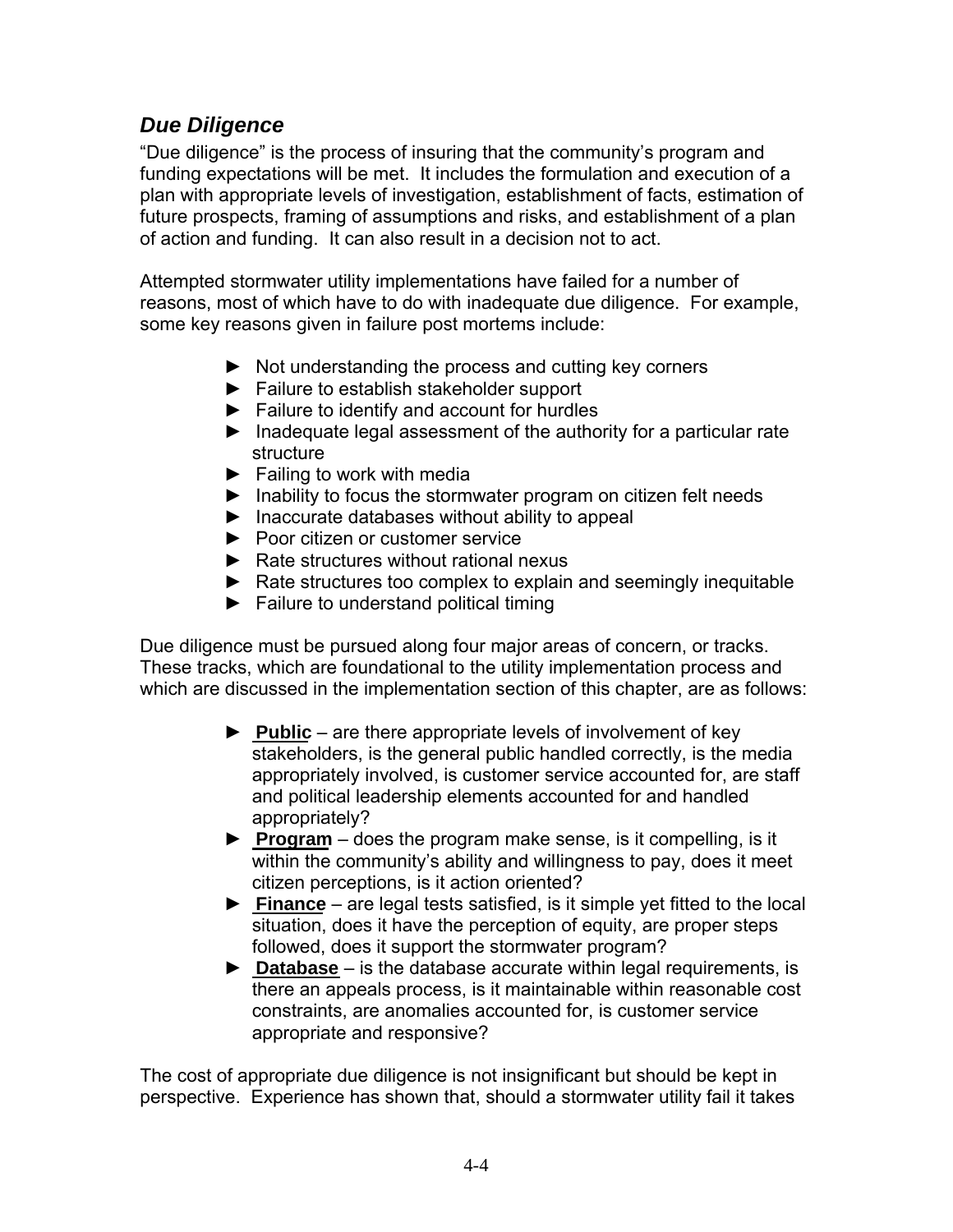five to seven years for there to be a staff and political willingness to make another attempt. The opportunity cost of failure is then five to seven years of lost revenue. For example, for a stormwater utility that raises \$2,000,000 per year the opportunity cost of failure is \$10 to \$14 million. The cost to do a thorough job of due diligence in this example, however, is rarely more than \$350,000, one to three months' revenue.

Additional benefits of appropriate up front due diligence include:

- ► Better initial and long-term public knowledge and cooperation leading to greater support and participation.
- ► A funding rate structure that matches and meets short and long term program needs leading to stable, adequate funding.
- ► A stormwater program that can meet both the capital and operations needs of the local community, leading to better services and ability to meet regulatory demands.
- ► More efficient long-term database maintenance, leading to lower operating costs and better customer service.

Those communities that have cut corners in due diligence normally find themselves hampered in their ability to manage the database, meet customer expectations, solve flooding problems, meet regulatory needs, and modify the program or utility to meet changing demands. A process can be developed that facilitates such change while maintaining the effectiveness of the stormwater program and the utility.

## **CREATING MOMENTUM AND A PROCESS FOR PROGRAM ACTION**

The ability to bring about action that moves a stormwater program forward and produces the necessary funding, depends on the ability to bring key leaders to an understanding of the problems, and a vision of the solutions. To achieve this understanding and to create such a vision requires a logical and acceptable process which leads a community to action.

## *Understanding Problems*

Understanding of the problems involves building a "compelling case for action". In every community there are good, even compelling, reasons to improve the way stormwater programs are executed. It might be a popular stream that is becoming increasingly impacted, a lack of riparian park space, decaying drainage infrastructure and mounting complaints, unfunded regulatory mandates, local flooding, financial pressures, loss of fish, beach closings, a roadway or bridge collapse, or law suits. Such issues draw the attention and energy of stakeholders and leaders to opportunities for action.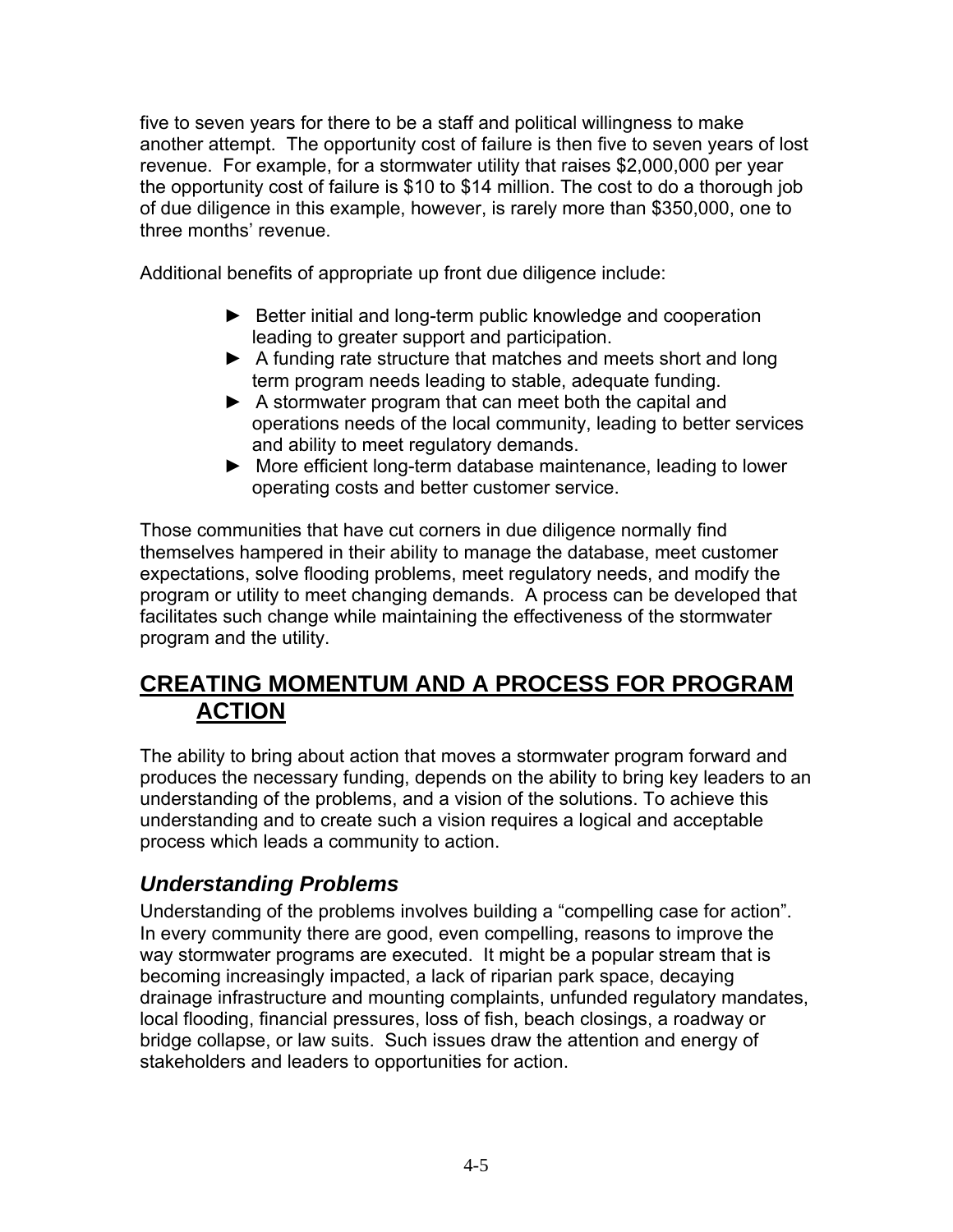Assembling a "compelling case" is step one in developing this understanding and bringing about action. People in general are motivated along two complimentary courses of persuasion – information (data) and stories. Some people want facts and statistics (data), while others are moved to action by horror stories and pictures. When we begin to quantify the community's perception of program need or make the case for change and new funding, we seek to address both types of people. Table 4-1 gives some examples taken from successful stormwater utilities.

| <b>Information</b>                           | <b>Stories</b>                          |
|----------------------------------------------|-----------------------------------------|
| Statistics on repair costs<br>$\bullet$      | Flooding pictures<br>$\bullet$          |
| Cost information                             | • Horror stories                        |
| • Infrastructure information                 | Movies                                  |
| • Lost revenue or tourist dollars            | • Testimonials                          |
| <b>Regulatory Facts</b><br>$\bullet$         | Environmental or aesthetic<br>$\bullet$ |
| Backlog information on flooding<br>$\bullet$ | appeals                                 |
| Unfunded mandate information                 | Drawings of a future                    |
|                                              | greenway, trail, etc.                   |

## **Table 4-1: Building Blocks for a Compelling Case**

Building a compelling case and knowing when, how, and to whom to present it is more of a political and technical art form than it is a science. But taking time to build informed consent to move forward and to support program change and new funding methods is vitally necessary.

#### *Vision for the Future*

People rarely rally around simply solving problems. It is in creating a vision for what could or should be that causes people to begin to support the concept of a stormwater utility as a vehicle for action.

Building vision is a process of moving from recognizing problems, needs, issues and opportunities to seeing the way things could be. It involves seeing what others have done and showing how practical solutions can create significant improvement in the quality of life.

An artist's rendering of what an ugly polluted stream could become can help rally people. A seminar or workshop with representatives from other places telling about wonderful changes in their community gets people leaning into change. Sometimes simply showing how problems would be solved brings about a determination to move forward.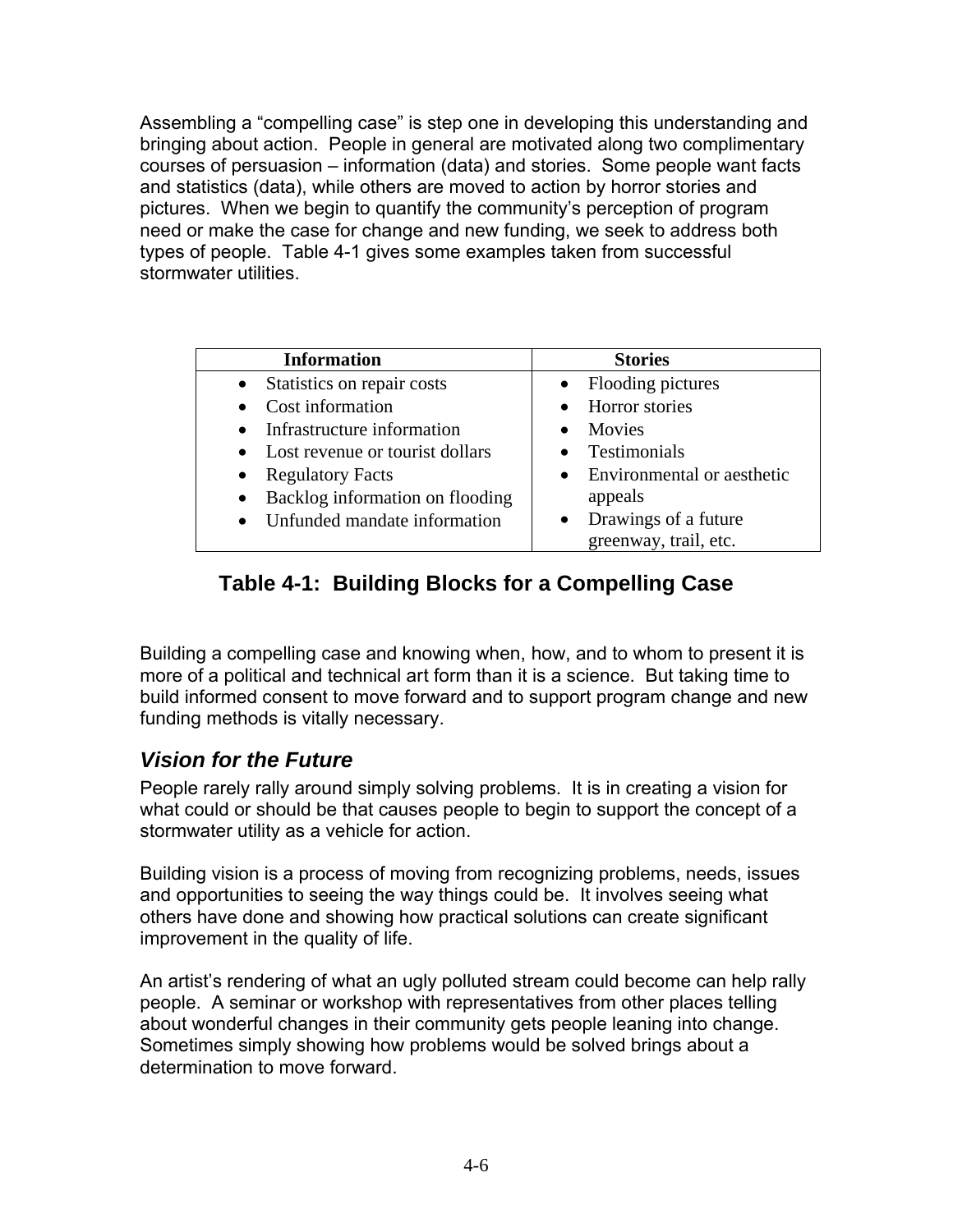## *Bringing About Action*

Leaders often agree that there must be action to bring about recommended improvements but are not sure how to begin. The use of a citizen's stakeholder group is an effective technique which facilitates development of problem understanding and of the vision for the future, and is a useful part of the process for action. Ten to fifteen people who adequately represent key positions or ideas can move together through the process.

Sometimes these meetings are over-controlled by well-meaning facilitators, or a citizen's group is asked to merely react to a fully developed solution. In both cases creativity can be stifled, citizen's can lose interest, and input can deteriorate. But if allowed true input, the group will have ownership of the plan and will often help sell it.

An effective tool in bringing about action is the business plan approach as discussed in Chapter 2. Facts are fine, but process, such as that produced by a stormwater business plan, moves things forward, formulating a road map and structure for action.

Business planning has not been a normal approach for local government. Local government has not typically thought of itself in terms of what it is selling, how it measures success, and who the customer is. A generic business plan asks and answers the following questions:

- Who we are?
- What business are we in?
- What's going on now?
- Where do we want to go?
- How do we want to get there?
- What are the steps to make it happen?
- How will we know when we have arrived and, how can we demonstrate it to someone else?
- How we will pay for it?

The business plan model, which measures goals in "program efficiency" and "program effectiveness", must be somewhat modified for local government use. Resistance to getting lost in too many technical details will help move the business plan to a useful conclusion.

#### *Process Framework*

The development of problem understanding and a future vision, and the exercise of such tools and techniques as a stormwater business plan and citizens impact groups require a structured format to insure a successful outcome. In this case, that outcome would be a utility structure for a comprehensive stormwater program. Figure 4-1 illustrates an overall process framework for development of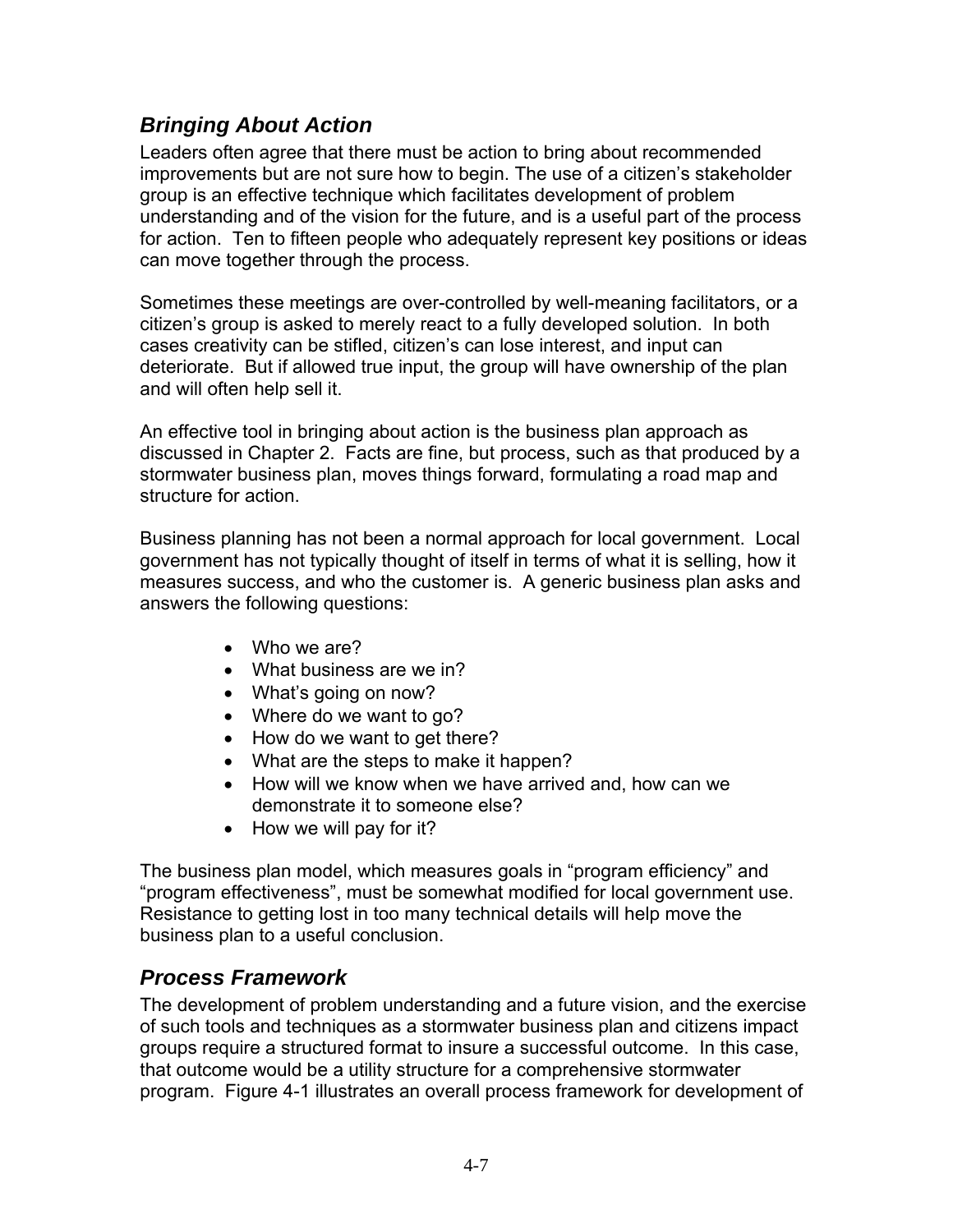a utility funding mechanism. Only the first and third steps might be considered absolutely necessary. The steps are:

- ► Quick Concept Study answers the question: "does the proposal make sense", and if the answer is "yes" the work goes forward.
- $\blacktriangleright$  Feasibility Study creates both information and momentum for implementation, and is used as an intermediate step if success is not fairly certain.
- $\triangleright$  Utility Implementation is the process of working in a coordinated and logical way through the details of planning implementation and due diligence.



**Figure 4-1: Overall Process Framework** 

# **PROCESS FRAMEWORK, QUICK CONCEPT STUDY**

The purpose of this step is to assess the basic advisability of pursuing a stormwater program and funding assessment with the potential of implementing a stormwater user fee. Designed to be low cost, fast paced, and focused, it:

- ► Tests the water with very little political, financial, or emotional investment,
- ► Can normally be authorized without an RFP,
- ► Operates "under the radar" as an internal quick study,
- ► Builds internal vision for going forward,
- ► Can happen very quickly, taking only days to complete.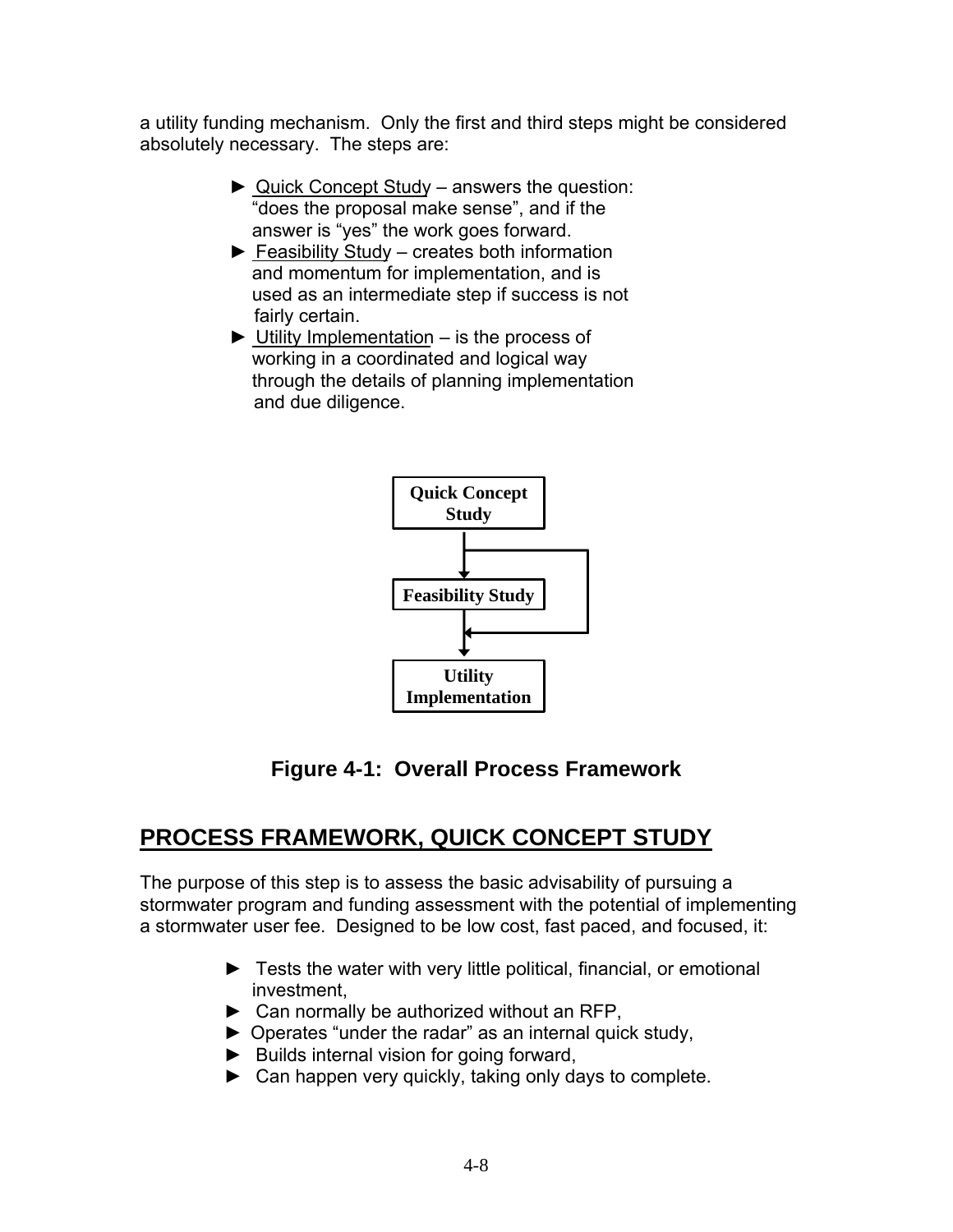A consultant team or in-house facilitator typically takes the staff through a consideration of the following questions, and the answers leading to both a program and funding direction:

- ► What is the local government currently doing in terms of stormwater management?
- ► Why should the local government pursue a study and potential funding method like this, what is the compelling case?
- ► What stormwater program priorities should guide the local government in the next three to five years?
- ► What larger program improvements should be made and what would be the costs? What is the revenue potential of a utility fee or other major revenue source?
- ► What are the major hurdles or potential "show stoppers" to going forward?
- ► What are the immediate next steps should a "GO" decision come out of this study?

Integrated into this study is the potential for staff presentation of the findings and an educational/informational overview of a stormwater utility funding mechanism.

# **PROCESS FRAMEWORK, FEASIBILITY STUDY**

The purpose of the feasibility study is to assess the local government's existing stormwater management program, to make recommendations for future directions and changes, and to assess the feasibility of funding the program with a stormwater utility (user fee) and other methods.

Figure 4-2 illustrates a typical "roadmap" for the feasibility study.



**Figure 4-2: Feasibility Study Roadmap**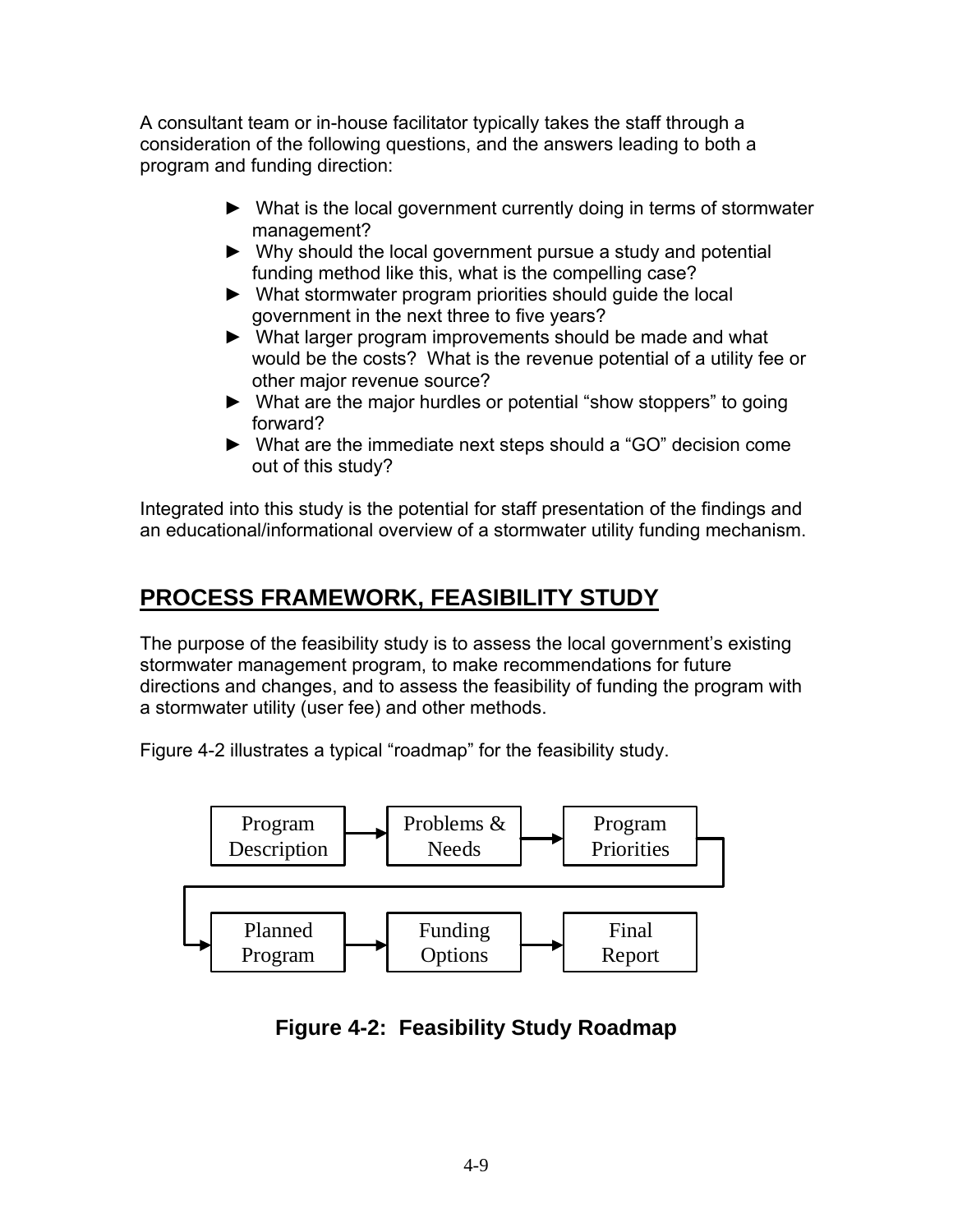Typically a group of citizens and staff are taken through a consideration of the following questions, the answers leading to both a program and funding direction:

- ► What is the local government currently doing in terms of stormwater management?
- ► What are the stormwater related problems, issues, needs, resources, and opportunities currently faced by the local government?
- ► What stormwater program priorities should guide the local government in the next three to five years?
- ► What specific program improvements should be made and what will be the costs?
- $\blacktriangleright$  What is (are) the best way(s) to pay for these program improvements?
- $\blacktriangleright$  How should the funding method(s) be implemented?

The feasibility study is used when there is an inclination to go forward with a stormwater utility but sufficient support has not been developed to insure adoption of a utility ordinance. The feasibility study essentially accomplishes the first few steps in establishing a stormwater utility without the commitment from elected officials to make the final decision.

The feasibility study can be a worthwhile endeavor because it:

- $\triangleright$  is low risk; even if implementation of a utility is found infeasible, the study is a success because it accurately determined a "no go" decision was best;
- $\blacktriangleright$  tests the water before committing to a user fee, giving political leaders a sense of safety because the approach is phased and involves others in the "go" decision;
- ► provides broader backing and wider support among the community and brings them into the process early;
- ► builds momentum and support toward a "go" decision through logical consideration of program needs and concerns;
- ► provides an early warning of hurdles and pitfalls;
- ► saves time and money because implementation costs can be defined and may be lowered by anticipation and planning; and
- ► develops sufficient legal due diligence to allow for borrowing of the implementation costs, with later payback from the user fee revenue stream.

The advantage of this kind of feasibility study over some other approaches is its initial focus on problem solving. The focus of the feasibility study is not just revenue generation but program improvement. This initial concentration on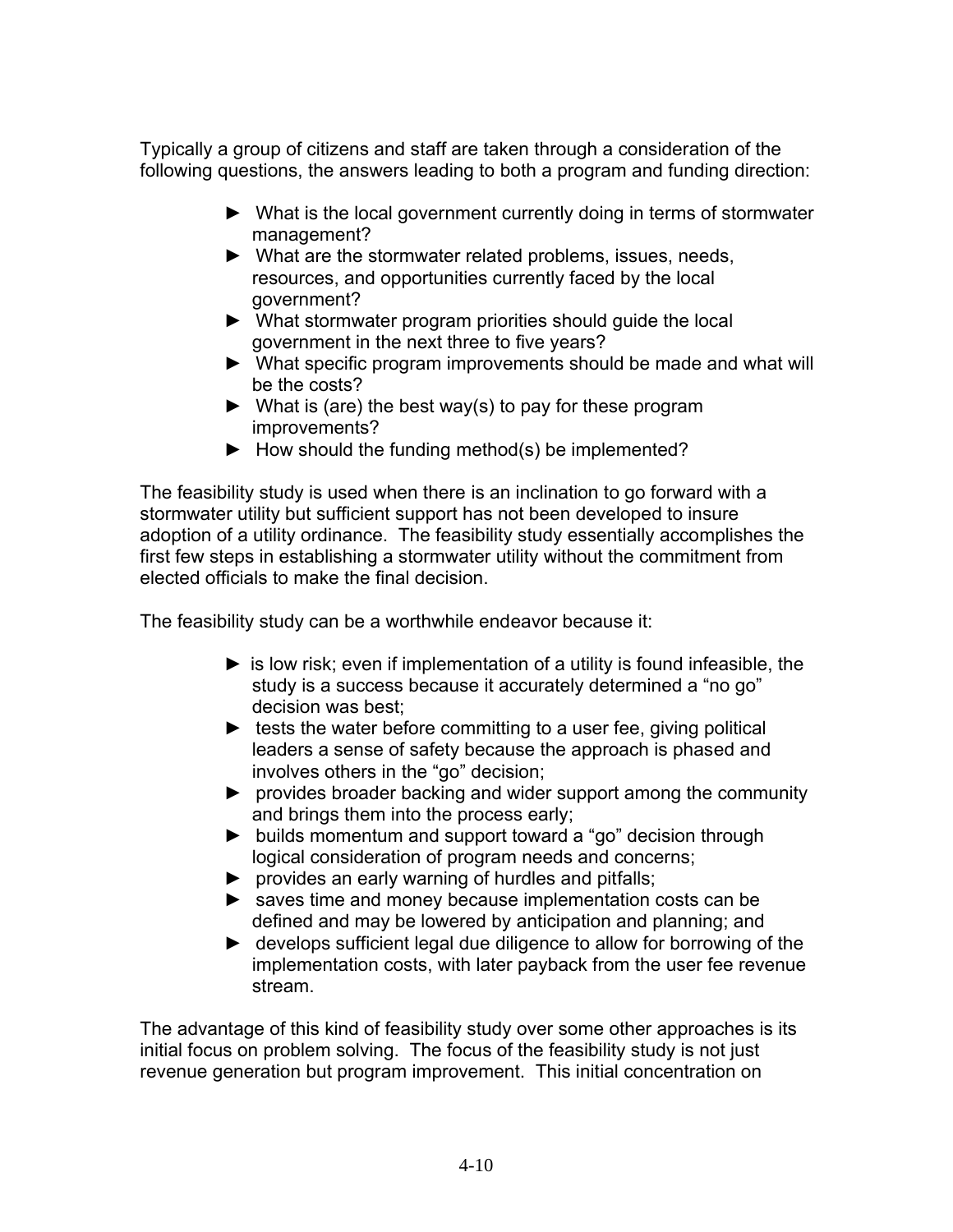identifying and solving problems is key, and follows the process for bringing about action discussed previously.

Often the use of a citizen's group serves as the vehicle for taking the local government through the business plan approach and the roadmap in Figure 4-2. This can be accomplished in four to seven meetings and can be very participation oriented.

Other forms of stakeholder participation in the feasibility study can involve:

- ► citizen review of a previously completed consultant study where it is presented in a series of meetings with comment sought;
- ► public forums where issues are openly discussed by a panel with questions and input sought from the audience; or
- ► study groups where a specific need, such as flooding, is investigated leading to solution concepts and identification of funding needs.

# **PROCESS FRAMEWORK, UTILITY IMPLEMENTATION**

Regardless of the use of a feasibility study, the implementation of a successful user fee follows four "tracks" of activity. Figure 4-3 outlines these four tracks in an overall utility implementation flow chart. It is crucial that these four tracks are coordinated and timed to occur as shown. While there are almost infinite variations on this figure, the key activities within the figure are all important and should not be skipped.

For larger communities there can be a manager for each of the four tracks. For smaller projects a single manager can handle multiple tracks, though it often makes sense and increases project success for each track to have an experienced expert in the lead.

## *The Public Track*

Though not resulting in an "operational" part of the utility, this track serves the whole process. It involves four basic phases: planning the public involvement and information process; conducting the involvement and public education process; carrying out the implementation campaign; and monitoring utility implementation and customer service.

Often a citizen's stakeholder group is involved. A citizens group can assist in the work of all four tracks and is particularly useful in establishing policy and priorities and to serve as eventual proponents of the recommended action.

Stormwater utilities are rarely infeasible technically, and legal constraints can usually be overcome. It is in development of public, stakeholder, and political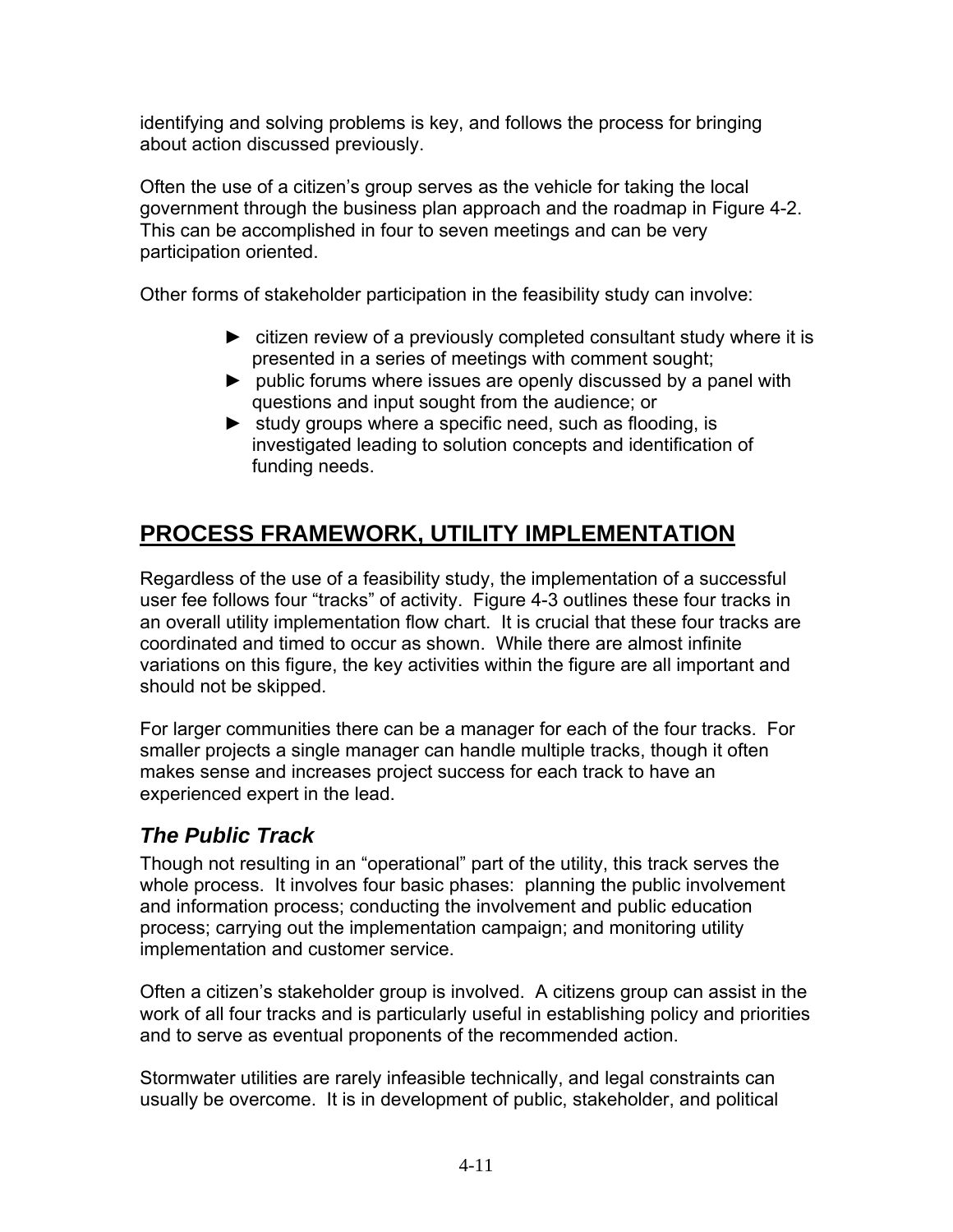support that the difficulties often arise. Thus the Public Track is often the key to success of utility development efforts.



## **Figure 4-3: Utility Implementation Approach**

It is important to remember that there are many "publics" in a local community, and that each has a stake or special interest in a stormwater utility with reasons to both support and oppose it. The following are examples:

- 
- 
- 
- 
- ► Social, Ethnic, Economic Locations, Jobs, Costs
- ► Tax Exempt Entities Utility vs. Tax
- 
- 
- ▶ Commercial/Industrial Entities Costs, Credits, Service
- 

"Public" "Special Interest"

► Developers Regulatory and Financial ► Environmentalists Stormwater Quality, Habitat ► Neighborhoods Flooding, Convenience, Property Values ► Clubs Participation, Voice ► Political Leaders Timing, Message, Process ► Media Is it "News"? ► Technical Specialists Standards, Criteria and Procedures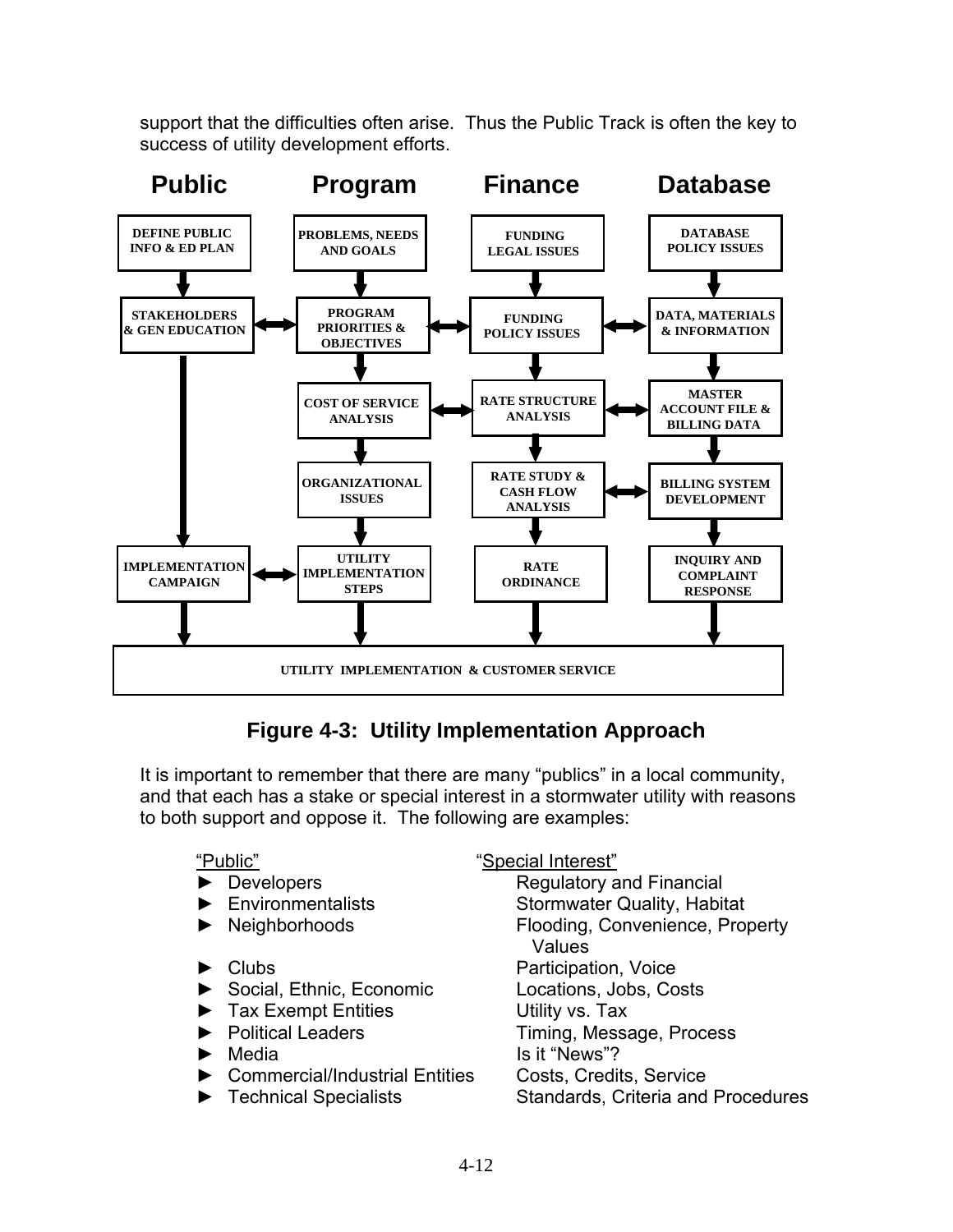Early in the process, preferably during a feasibility study, a Public Information and Education Plan (PI&E Plan) which asks the following questions should be developed. This plan serves as the roadmap for the work of the Public Track.

- $\blacktriangleright$  Who is the public?
- ► What is the message?
- ► When do we send the message?
- ► How is the message sent?
- ► What is the emergency response when trouble occurs?

Well crafted information, strong media involvement, a speakers' bureau, videos, citizen speakers, billboards, mailers, and public meetings, have all been used in effective public information programs. There is no one right approach as each community and sub-element within the community, may obtain its information and make decisions differently. In one, key decisions are made by leading business leaders. In another the council may make the decisions with little input. In one community environmental interests prevail; while in another, solving flooding is key. In some places environmental justice and the economically disadvantaged are primary, while for others it is not. Thus, it is important to understand the character and makeup of the community.

## *The Program Track*

This track assesses the basic problems, needs and goals, establishes program priorities, lays out a three to five year program, develops a costing of that program, and finally, sets up implementation steps. The program is the final determinant of the revenue plan, utility rate and rate structure, although due regard must be given to the customer's willingness to pay for stormwater given other demands on citizens' resources.

The program is also what sells the utility concept, and it is the Program Track process which addresses the most fundamental of questions. How do we convince citizens and stakeholders of the need for an alternate funding source? Or, how do we craft a stormwater program that meets the needs of the local community without exceeding available funding?

The program track begins by identifying the compelling case discussed previously (problems/needs). This is translated into three to seven key program priorities and the new stormwater program is formulated with a cost of service analysis, into a detailed three to five-year program plan. Longer term planning in less detail is also useful.

Normally, for multiple jurisdiction utilities, the governance questions must be addressed in a preliminary way, early in the process. But it is normally prudent to address organizational and management issues at the end of the Program Track. It is better to first focus on the functions of the stormwater program rather on who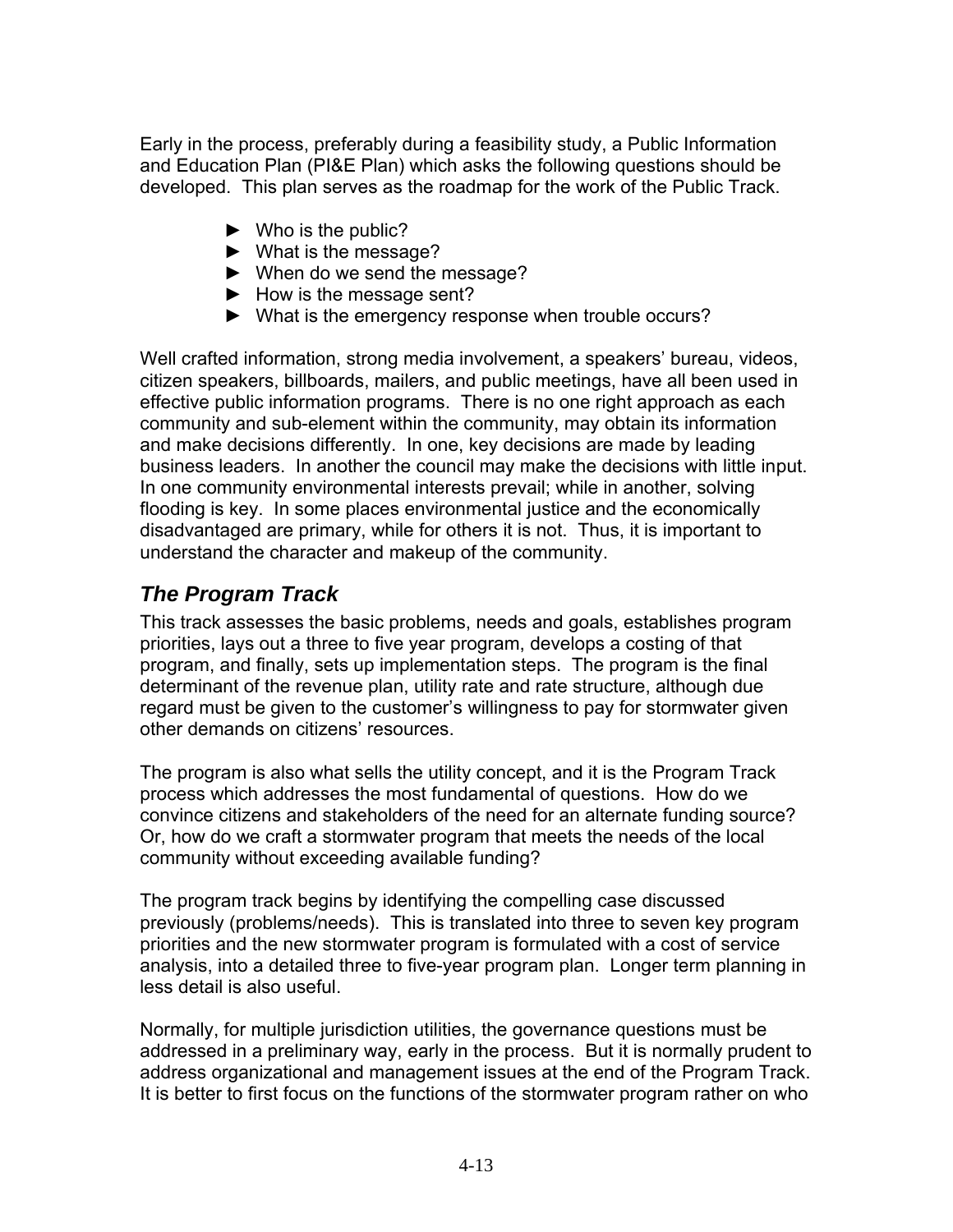might perform them. This defers potential organizational issues to the end where they are more easily resolved by the completed program planning information.

The basic elements of a stormwater management program, which must be addressed by the Program Track, include both operational and financial functions. These might include:

- ► Operations and Maintenance
- ► Regulation and Enforcement
- ► Engineering and Planning
- ► Capital Construction
- ► Administration and Finance
- ► Regulatory Compliance
- ► Billing and Collections

The final assessment and planning step in the Program Track is the identification of the steps required to implement a utility. Those steps include a determination of the mix of revenue types to be used, the structure of the utility rate and the administrative functions which will implement and support the utility. These factors/elements are addressed in more detail in Chapter 2 of this guidance. The legal foundations of the revenue mix are addressed in Chapter 3 and are a principal focus of the Finance Track of the Utility Implementation Approach shown in Figure 4-3 of this chapter.

#### *The Finance Track*

The Finance Track sets up the legal and financial basis for the stormwater funding program. In this track the planning process examines legal parameters of the revenue options, explores and establishes policies which will govern the revenue program, analyzes factors which will determine the structure of the rates to be levied, determines the revenue needed, and develops ordinances needed to implement revenue policies, rates, enforcement and equities.

It is in this track that fundamental questions concerning financing of the stormwater program are addressed. Who should pay for the stormwater program? What is the appropriate cost share to be borne by each benefited segment of the community? When or how frequently should payment occur; and what mix of revenue types or methods should be used to accomplish this payment such as fees, assessments, taxes, and/or utility?

In addition to these policy questions, the Finance Track also addresses legal questions. What revenue authority already exists? What legal authority is needed to implement the desired revenue mix; and what legal foundation is needed to support the levy of each of the individual revenue types (nexus, benefits, service)? A more detailed discussion of these issues is found in Chapter 2 and 3 of this guidance.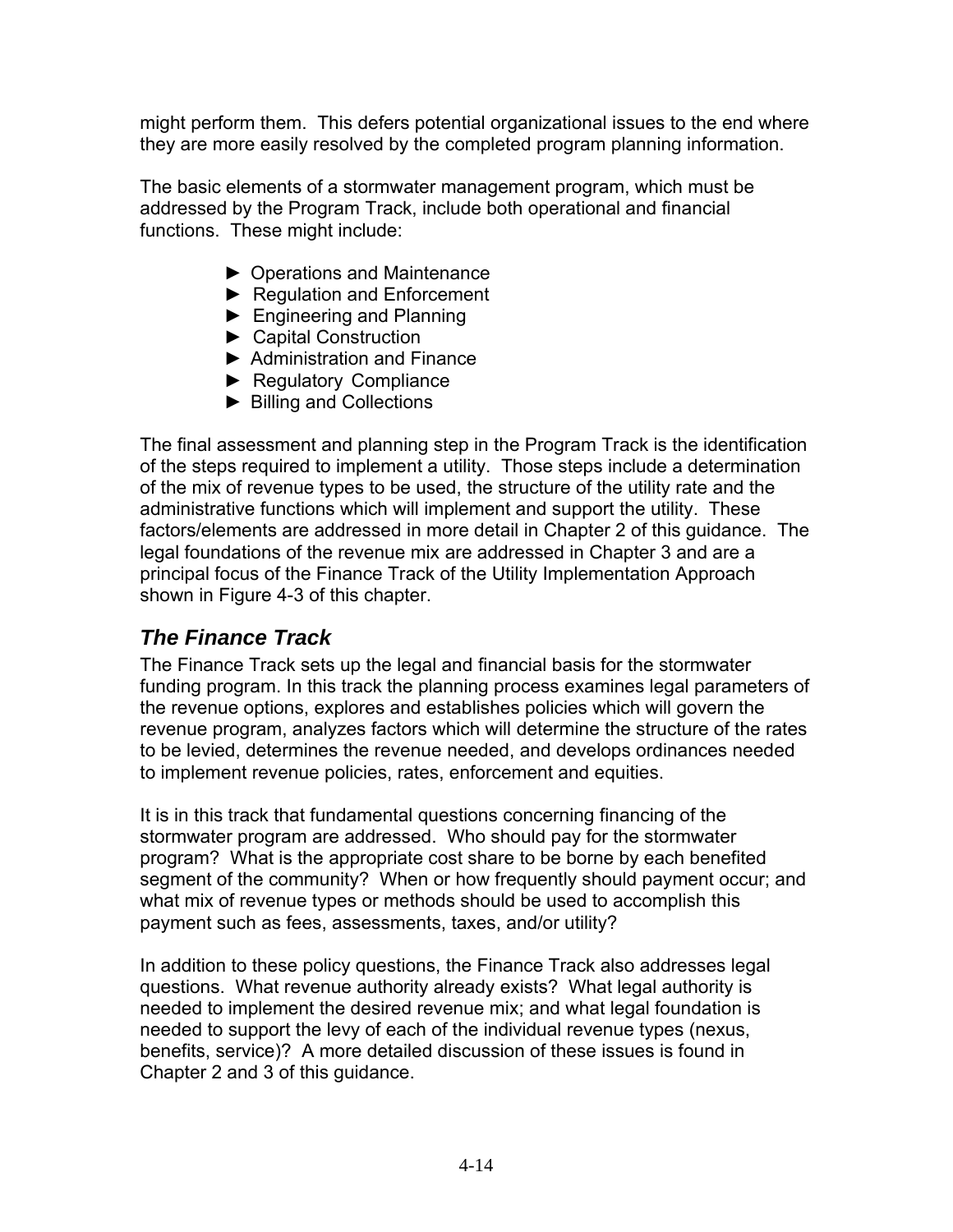It is very important to have established a logical and rational nexus for each revenue policy decision, for the rates to be charged, and for ancillary charges, credits, and offsets. The Finance Track establishes the myriad of basic financing policies needed. Then, based on appropriate legal authorities and foundations, and on program input, it moves from development of a revenue structure to meet the program needs, to a rate structure study and cash flow analysis and finally to an ordinance.

It must be stressed that the Finance Track must work in support of the Program Track. The development and implementation of a stormwater funding program in general, and a utility in particular, must be intricately linked to the functions, goals and beneficiaries of the stormwater program to assure both equity and adequacy of the revenue levies. Revenue levies not consistent with benefits or services received; or not adequate to address identified heeds, will quickly lose community support.

## *The Database Track*

The Database Track has application to many stormwater revenue types, but is of foundational importance to the implementation of a stormwater utility. This tract has five main purposes:

- $\triangleright$  to determine the appropriate database and fields,
- $\blacktriangleright$  to develop the master account file,
- $\triangleright$  to develop a mechanism to deliver the bill to the customer,
- ► to determine database maintenance processes, and
- ► to monitor customer service.

The Database Track is that portion of the planning process in which the decisions made in the preceding tracks are used to create the administrative infrastructure which will compute the revenue levy for each parcel, deliver the bill, record the payment, and monitor the results. The process involves policy assessment and development, evaluation of database options, design of the master account file and selection of a billing and record system. A database can also provide the means to track complaints and service deficiencies. During the Database Track, the revenue program policy decisions made in the Finance Track are given form and application, producing an actual revenue levy on real properties.

The master account file is a derivative of the rate methodology selected. For example, an impervious rate methodology requires the estimation of the impervious surfaces on each parcel. However, the availability of data could also influence the rate methodology decision. Should, for example, land use data be available then it might make sense to construct a rate methodology that uses development intensity factors to reflect the impervious fraction. In some cases the tax assessors file has sufficient number of relevant fields and accuracy to allow for a surrogate of development intensity without a lot of hand work. Addressing these decisions necessitates the connectedness of the Database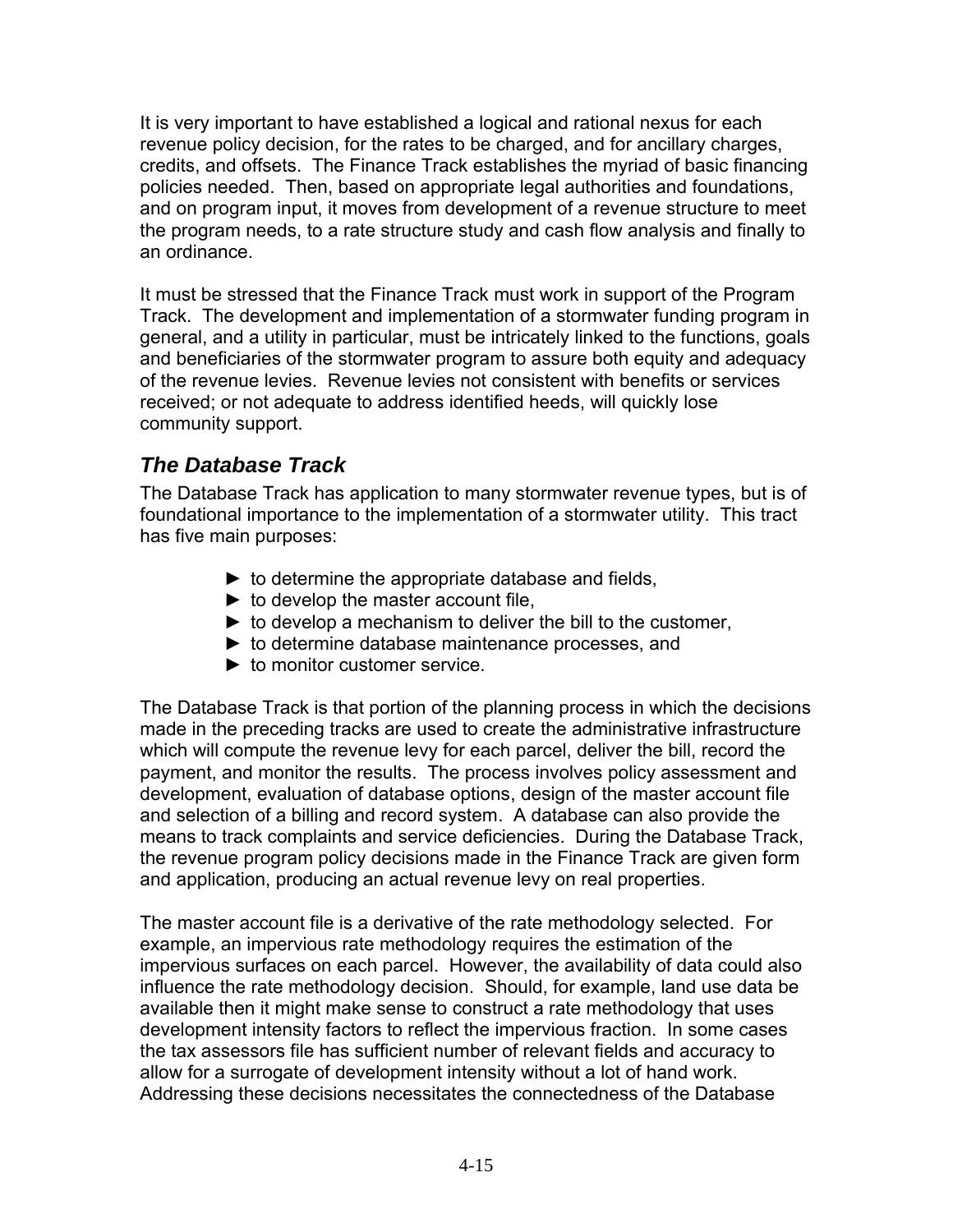Track and the Finance Track as shown in Figure 3. An expanded discussion of rate methodologies is found in Chapter 2.

Some data sources may not be helpful. GIS coverage's, not made to generate stormwater billings and "impervious coverage's", may not contain all the impervious areas of properties. Often they simply approximate buildings and use lines to outline parking lots. Also, parcel information, scanned from paper files, is often warped in relation to the real world. The database developer must search for the best available information or develop information from scratch.

Newer methods involving satellite imagery are coming into popularity for larger areas, low tree cover, and limited budgets. There are, however, significant accuracy problems and the success of such a method depends on the image processing skills of the technician as much as technical specifications of the imagery.

There are generally four options for billing systems. The most common is to use an existing utility system, such as water or wastewater. This has advantages in that stormwater looks like water and wastewater and the charge is clearly a fee for service, not a tax. Another advantage is that delinquencies are low, and it may be possible to turn off water for partial payment of the combined bill even though the customer may have intended to pay the non-stormwater portion of the bill.

Billing the fee on a tax bill may have advantages and disadvantages as well. Using the tax parcel file has the advantage that stormwater is essentially a parcel-based function, creating a direct relationship to the vast majority of the parcels. A disadvantage is that the tax bill is mailed once per year for the majority of properties complicating program cash flow.

The stormwater bill can be placed on another type of utility bill (e.g. electric) but that typically lacks a clear nexus. The last option is to create a stand-alone billing system. This has all the advantages of control and focus, and all the disadvantages of high cost and lack of ability to enforce collections.

Recently local communities are looking at integrating the database support of many of their functions related to infrastructure and customer service. For example, some, or all of the following functions can use overlapping databases:

- ► Utility Billing systems
- ► Geographical Information Systems
- ► Dedicated Stand-alone Systems
- ► Maintenance Management Systems
- ► Customer Service Systems
- ► Complaint Tracking
- ► Accounting and Financial Management
- ► Property Tax Systems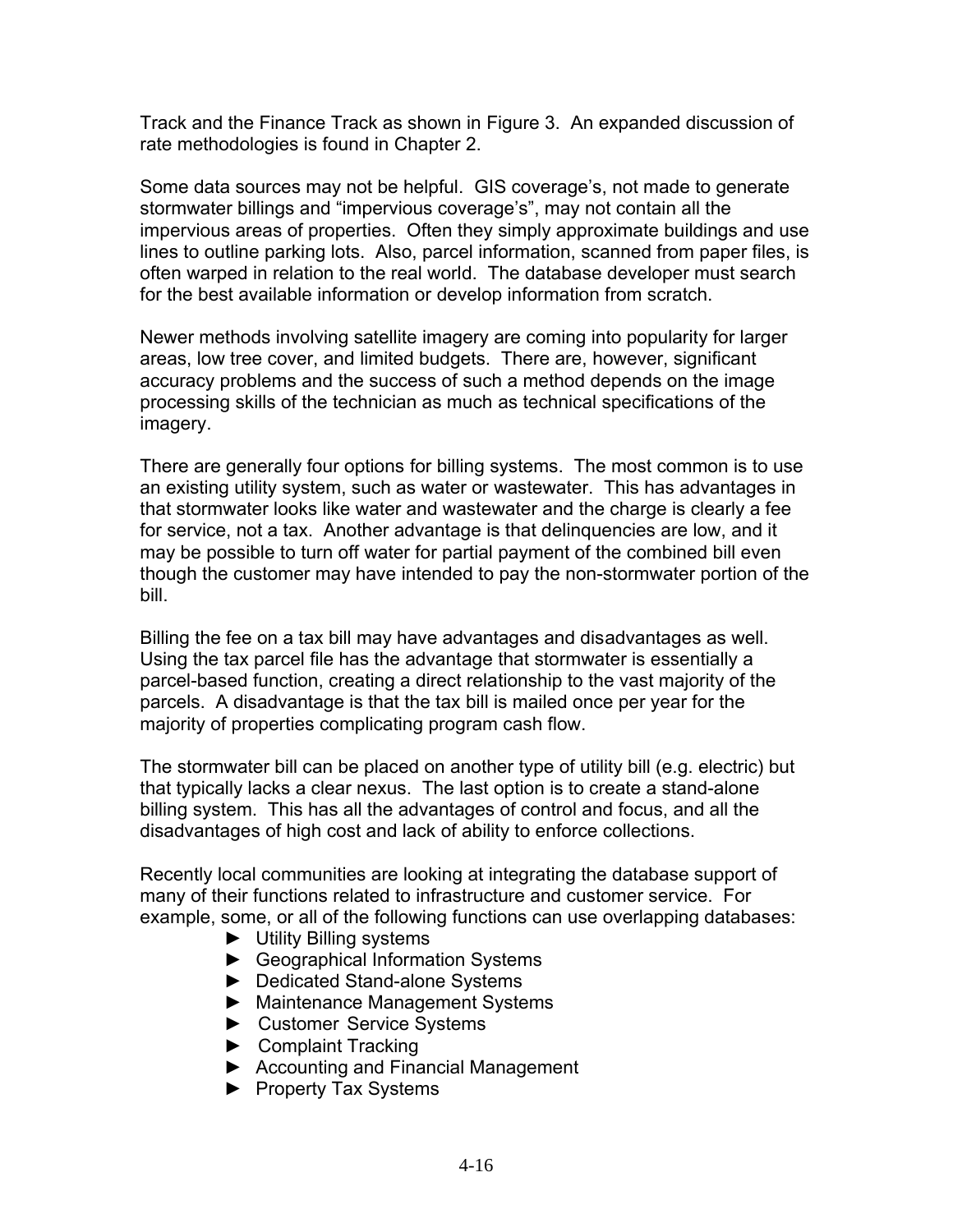Depending on the rate methodology the following fields may be required in the database:

> Occupant **Impervious** area\* Land use code<sup>\*</sup> User fee

Owner **Parcel ID** number Service address Runoff coefficient\* Property address Equivalent stormwater units\* Customer type Customer account number Gross area\* **Conservation** Conservation Coptional fee or information fields

 [\* Factors which are required for various stormwater fee rate methodologies.]

# **POLICY ISSUES**

The implementation of user fee or utility based funding for stormwater has numerous policy implications. The policies aggregate around the key issue of deciding how service charges should be implemented and applied to specific properties in a consistent and fair manner.

Timing of policy analysis is also important. Some issues must be decided early in the process, such as the extent to which a utility is to be the sole, primary, or secondary revenue source. Other issues will be addressed much later, such as the choice of the billing systems. Still other issues will not arise until the utility is functioning, such as the disposition of specific appeals and requested rate/levy adjustments.

Thought must also be given as to who will make specific policy decisions. The Council formally adopts through ordinance or policy edict many of the major policies which guide the municipality's stormwater revenue program. Although policy-making in the highest sense is reserved to the Mayor and Council, day-today policy decisions are, in fact, often made at several levels. .

The Mayor may make some policy decisions based on Council positions. Other policy decisions are made by municipal management and staff administrators pursuant to general directives spelled out by the Mayor and Council. It is important to recognize the need for and functioning of this dispersed policymaking environment, and create a defined hierarchy for the review of important issues. The following is a sample of possible decision levels. Issues which could be decided at each level must be determined by each community.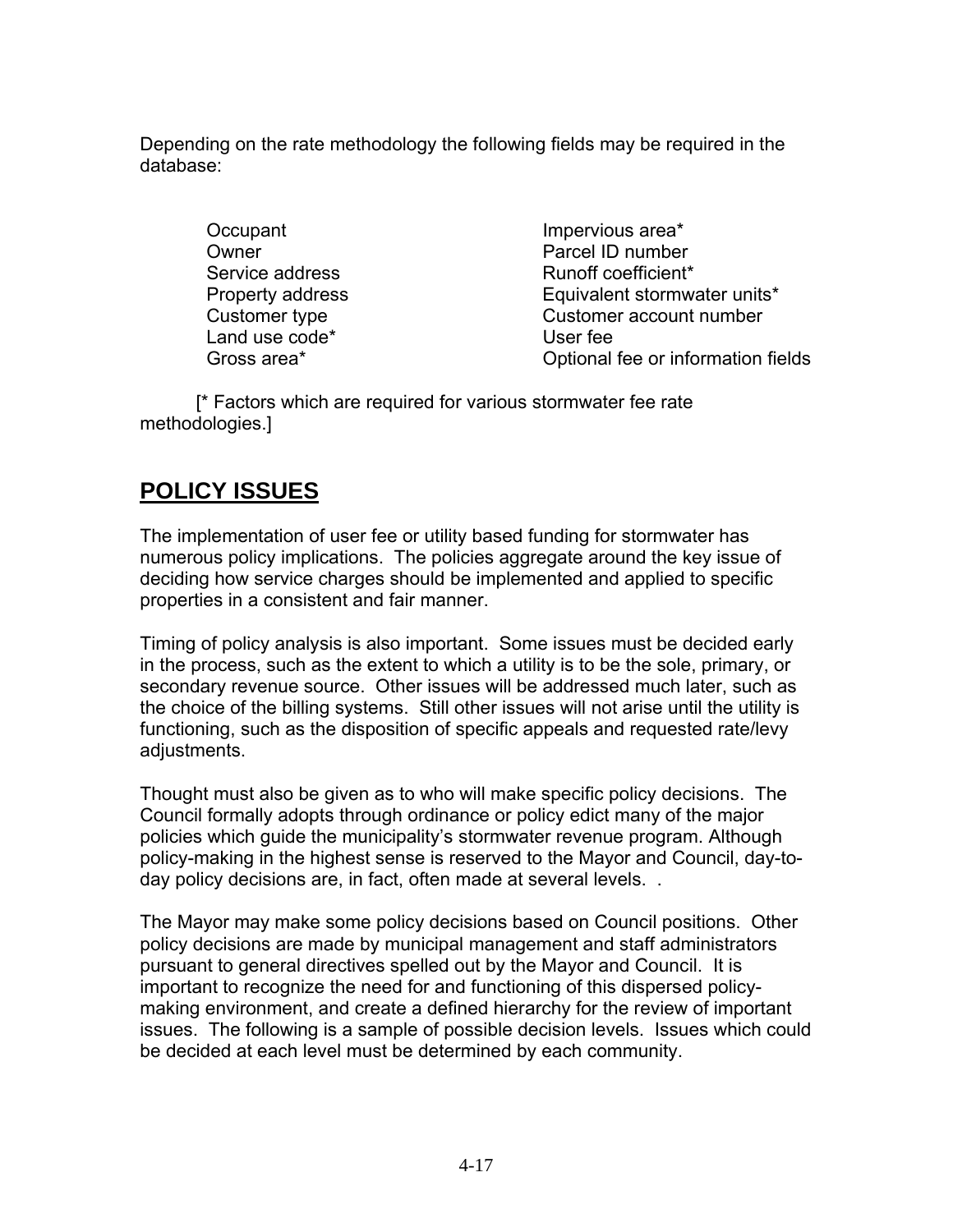- $\blacktriangleright$  key staff and consultants
- $\blacktriangleright$  other involved staff
- ► advisory committee
- ► manager's office
- ► municipal council/mayor

An initial screening of issues for the purpose of weighing their significance and determining the appropriate decision level must consider the following:

- ► impacts of policy decision alternatives on costs and manpower;
- $\blacktriangleright$  the potential impact on the equity of the utility rate;
- ► the relationship of each specific issue to other policy issues;
- $\blacktriangleright$  the priority and timing associated with the issue given the municipality's objective of implementing alternative funding for stormwater management,
- $\blacktriangleright$  the appropriate level(s) of municipal government at which the issue should be addressed and resolved.

Policy issues in the development of a stormwater utility can be divided into those dealing primarily with program, funding, and billing technical issues. Following is a list of typical policy issues in these three tracks:

Program Related Policy Issues (Program Track):

| <b>Program Mission</b>             | <b>Major Program Priorities</b>                   |
|------------------------------------|---------------------------------------------------|
| <b>Program Service Description</b> | Service Area                                      |
| <b>Extent of Service</b>           | <b>Levels of Service</b>                          |
| <b>Stormwater Quality Strategy</b> | Organization and Staffing                         |
| Privatization                      | <b>Interlocal Agreements and Responsibilities</b> |
| Relationship with other Programs   | <b>Public Input or Advisory Groups</b>            |
| <b>Public Relations</b>            |                                                   |

Funding Related Policy Issues (Finance Track):

| Types of Stormwater Services Funded Basis for Cost Distribution |                                         |
|-----------------------------------------------------------------|-----------------------------------------|
| Prior Investment                                                | <b>Future Use of Stormwater Systems</b> |
| <b>Accounting Method Rate</b>                                   | Methodology                             |
| <b>Basic Funding Methodology</b>                                | <b>Modification Factors</b>             |
| <b>Secondary Funding Methods</b>                                | <b>Overall Funding Strategy</b>         |
| Credits<br>Equiva                                               | lent Residential Unit (ERU) Base        |
| <b>Public Streets and Property</b>                              | <b>State and Federal Property</b>       |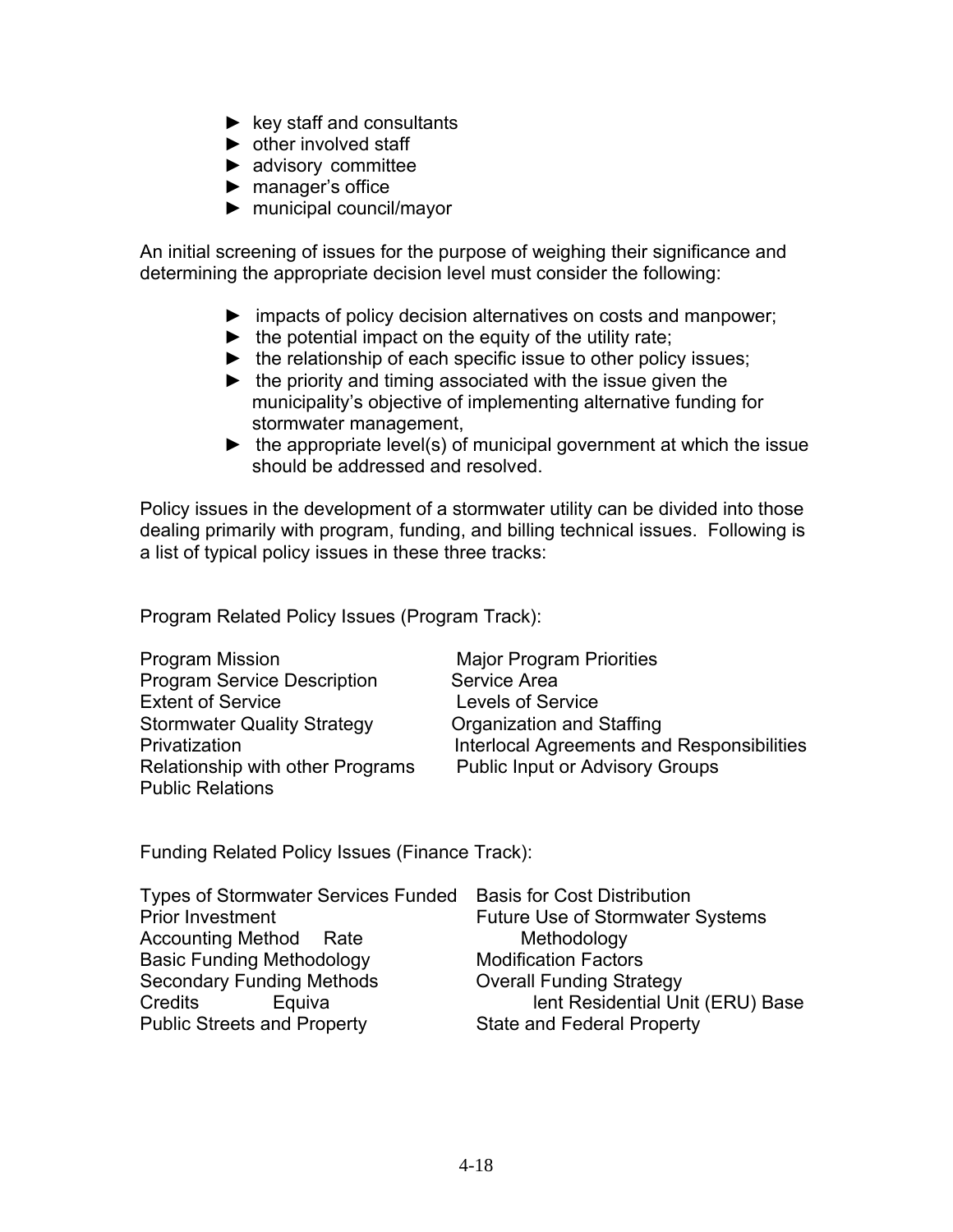Billing Related Policy Issues (Database Track):

Billing and Collection Methods New Stand-alone System Independent Database system Tie-in Modification of Existing Billing System Appeals and Adjustments Appeals and Adjustments Collections and Delinquencies Water or Tax Bill Tie-in Property Liens Enforcement Procedural Issues Management Reporting Master Account File Development Process Use of other Databases Accuracy Requirements Number and Type of Data Fields Resolution Procedures for Discrepancies Rounding and Ranges **Impervious Area Methodology** Impervious Measurement Accuracy Use of Street Centerline Data Customer Service Procedure Master Acct File Database Maintenance Information to Put on Bill and Updating Process Billing Cost Allocations **Billing Owners or Tenants** Case Exceptions Including: Undivided Interest, Common Areas Multiple Owners Stormwater Only Accounts Multi-Story Condominiums Use of GIS, Mapping or CADD Consolidated Billing

## **SCHEDULE**

Figure 4-4 illustrates a typical schedule using the four track process for utility establishment. The schedule shows that a comfortable time frame is 18 months from start to finish. The "M" letters indicate milestone meetings.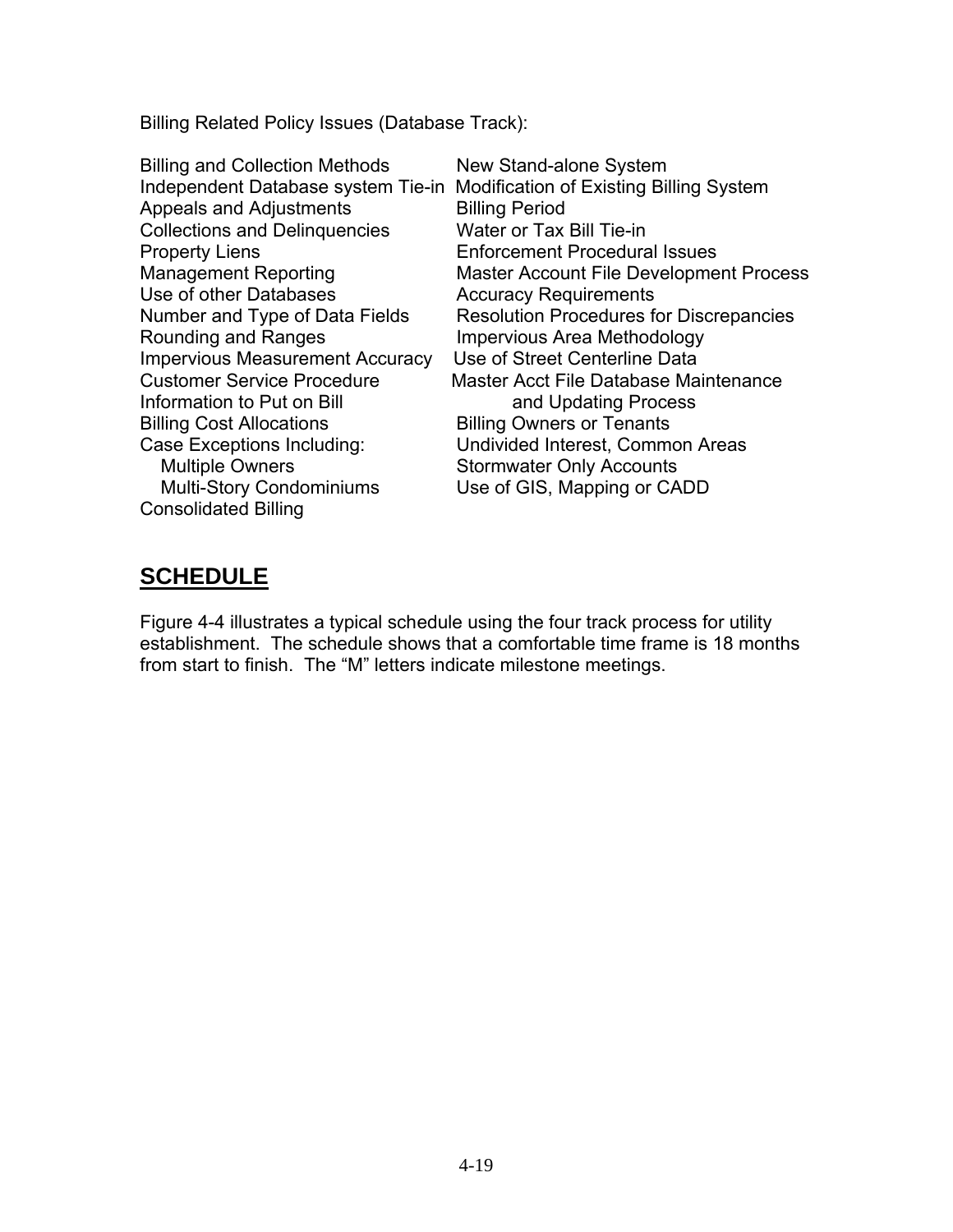| <b>Activity</b>                   |   |                |              |   |   |   |                |   |                |    |    |    | <b>Months</b> |    |    |    |    |    |    |        |    |    |              |  |
|-----------------------------------|---|----------------|--------------|---|---|---|----------------|---|----------------|----|----|----|---------------|----|----|----|----|----|----|--------|----|----|--------------|--|
|                                   | 1 | $\overline{2}$ | $\mathbf{3}$ | 4 | 5 | 6 | $\overline{I}$ | 8 | $\overline{9}$ | 10 | 11 | 12 | 13            | 14 | 15 | 16 | 17 | 18 | 19 | $20\,$ | 21 | 22 | $23 \mid 24$ |  |
| Program Track                     |   |                |              |   |   |   |                |   |                |    |    |    |               |    |    |    |    |    |    |        |    |    |              |  |
| Program Priorities and Policies   |   |                |              |   |   |   |                |   |                |    |    |    |               |    |    |    |    |    |    |        |    |    |              |  |
| Cost of Service Analysis          |   |                |              |   |   |   |                | M |                |    |    |    |               |    |    |    |    |    |    |        |    |    |              |  |
| Organizational Issues             |   |                |              |   |   |   |                |   |                |    |    |    |               |    |    |    |    |    |    |        |    |    |              |  |
| Implementation                    |   |                |              |   |   |   |                |   |                |    |    |    |               |    |    |    |    |    |    |        |    |    |              |  |
| <b>Funding Track</b>              |   |                |              |   |   |   |                |   |                |    |    |    |               |    |    |    |    |    |    |        |    |    |              |  |
| <b>Funding Policies</b>           |   |                |              |   |   |   |                |   |                |    |    |    |               |    |    |    |    |    |    |        |    |    |              |  |
| Rate Structure Analysis           |   |                |              |   |   |   |                |   |                |    |    |    |               |    |    |    |    |    |    |        |    |    |              |  |
| Rate Study and Cash Flow          |   |                |              |   |   |   |                |   |                |    |    | M  |               |    |    |    |    |    |    |        |    |    |              |  |
| Rate Ordinance                    |   |                |              |   |   |   |                |   |                |    |    |    |               |    |    | M  |    |    |    |        |    |    |              |  |
| Database Track                    |   |                |              |   |   |   |                |   |                |    |    |    |               |    |    |    |    |    |    |        |    |    |              |  |
| Database Policy Issues            |   |                |              |   |   |   |                |   |                |    |    |    |               |    |    |    |    |    |    |        |    |    |              |  |
| Data and Materials Assembly       |   |                |              |   |   |   |                |   |                |    |    |    |               |    |    |    |    |    |    |        |    |    |              |  |
| Master Account File Development   |   |                |              |   |   |   |                |   |                |    |    |    |               |    |    |    |    |    |    |        |    |    |              |  |
| <b>Billing System Development</b> |   |                |              |   |   |   |                |   |                |    |    |    |               |    |    |    |    |    |    |        |    |    |              |  |
| Implementation                    |   |                |              |   |   |   |                |   |                |    |    |    |               |    |    |    |    |    |    |        |    |    |              |  |
| <b>Public Track</b>               |   |                |              |   |   |   |                |   |                |    |    |    |               |    |    |    |    |    |    |        |    |    |              |  |
| Develop Public Plan               |   |                |              |   |   |   |                |   |                |    |    |    |               |    |    |    |    |    |    |        |    |    |              |  |
| General PI&E                      |   |                |              |   |   |   |                |   |                |    |    |    |               |    |    |    |    |    |    |        |    |    |              |  |
| Utility Campaign                  |   |                |              |   |   |   |                |   |                |    |    |    |               |    |    |    |    |    |    |        |    |    |              |  |
| <b>Customer Service Emphasis</b>  |   |                |              |   |   |   |                |   |                |    |    |    |               |    |    |    |    |    |    |        |    |    |              |  |

# **Figure 4-4: Utility Implementation Schedule**

The critical path through the process can shift due to the requirements for citizen involvement, political timing, billing timing, and database development.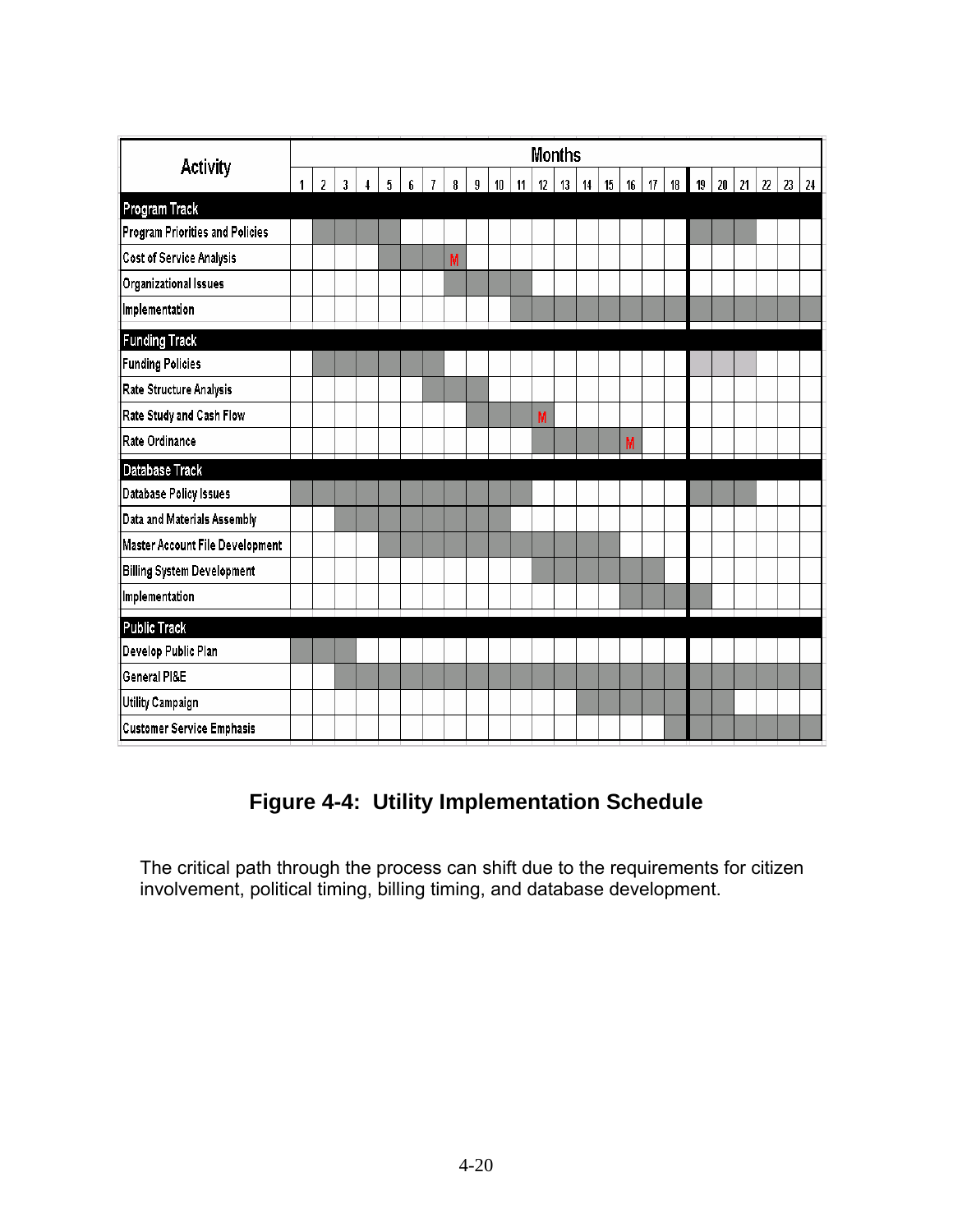## **APPENDIX**

# **EXAMPLE STORMWATER UTILITY PROGRAMS**

## **CITY OF BELLEVUE, WASHINGTON**

#### *Keynotes*

- ► The Bellevue stormwater management program was one of the first in the United States (established in 1974) and also the first to give equal consideration to water quality and quantity (flood) control.
- ► Bellevue's Storm and Surface Water Utility provides a full range of capital infrastructure and operational services, primarily through its in-house staff. In addition to roadway drainage systems, it is responsible for an extensive stream system outside road rights-of-way. It also provides an erosion and sediment control program.
- ► The Bellevue Utility is governed by the City Council and administered by professional staff as part of a consolidated Utilities Department (water, wastewater, stormwater management, and solid waste).
- ► Funding of the Bellevue stormwater program is primarily derived from a user fee.
- $\blacktriangleright$  Key funding policies include:
	- o a user fee rate methodology based on gross property area and a factor reflecting the intensity of development of each property, with residential fees being discrete to each property and ranging from less than \$3/month to more than \$20/month;
	- o retiring debt from an earlier very aggressive bonding program that constructed capital infrastructure improvements to the urban stormwater systems in the city.
	- o A forward looking R& R funding program to replace infrastructure as it nears the end of its usable life (now pay-as-you-go R & R fund)

Key operational practices include: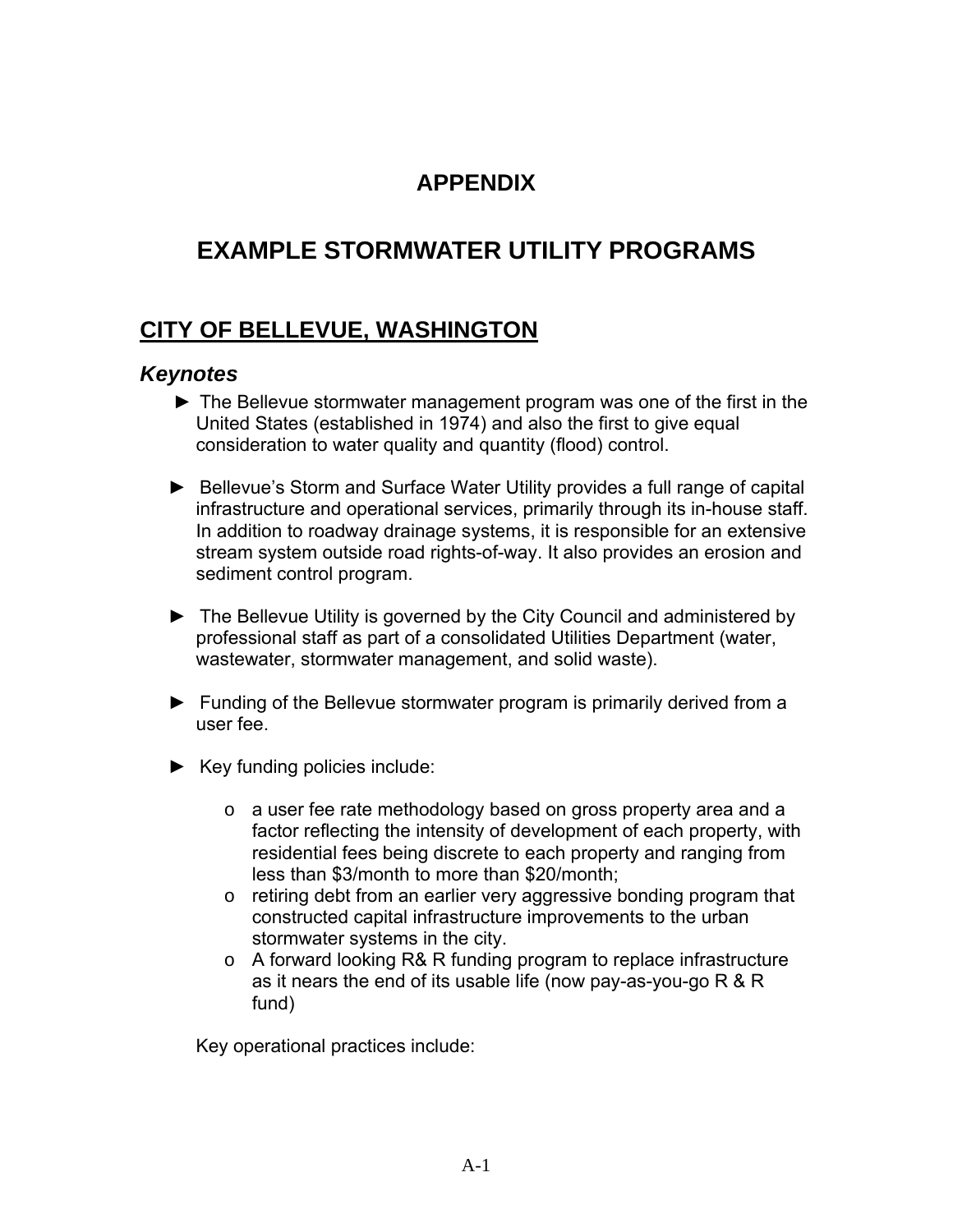- o consistent, watershed-based, master planning of stormwater systems with emphasis on water quality and quantity control and aquatic wildlife habitat management; and
- $\circ$  stormwater management functions performed by a staff responsible only for stormwater management, including NPDES permit compliance.

#### *Community Profile*

Bellevue is a city of 117,000 citizens. It is the business and cultural center of an area of more than 250,000 referred to in local parlance as "The Eastside", in reference to its location on the east shore of Lake Washington across from Seattle. Two major highway bridges cross Lake Washington to connect The Eastside with Seattle and thousands of people commute across the bridges each morning and evening. Bellevue is just 10 miles by road from Seattle across either bridge, and has emerged in the past twenty years as a business center in its own right. It has a daytime population of 172,000, with approximately 131,000 jobs, and is home to five of the top twenty-five publicly-traded business corporations in Washington State. Other major corporations such as Microsoft and Costco are headquartered in nearby Eastside communities.

Bellevue is a relatively young community, both in terms of history and demographics, although its population is aging now that the suburbanization has spread even farther east toward the Cascade Mountains. The current median age is Bellevue is 37, up from 28 just 25 years ago. It is an affluent community with high quality of life expectations, and ranks second in Washington State in both retail sales and property values. The per capita income is approximately \$42,000/year.

Founded as a community in 1869, Bellevue was incorporated as a city government in 1953, with a population of less than 3,000. As suburban sprawl emanated from Seattle and multi-lane highway bridges spanned Lake Washington, Bellevue quickly transformed from a market crop agricultural area (primarily fruits and vegetables) to the local business center for The Eastside area. It became a preferred address in the region and underwent rapid suburban development in the 1960's. By 1970 the population had reached 60,000.

The City expanded to its current 31 square miles through several annexations. As it grew, the City absorbed more than a dozen special-purpose agencies that provided local water and sewer services to the neighborhoods that now comprise Bellevue. These formed the basis of its Utilities Department. The City assumed governance responsibility for a full slate of urban community services, including stormwater management. However, other than storm sewer system construction improvements built by residential subdivision and commercial developers and in association with road construction projects, the community did very little stormwater management until about 1970.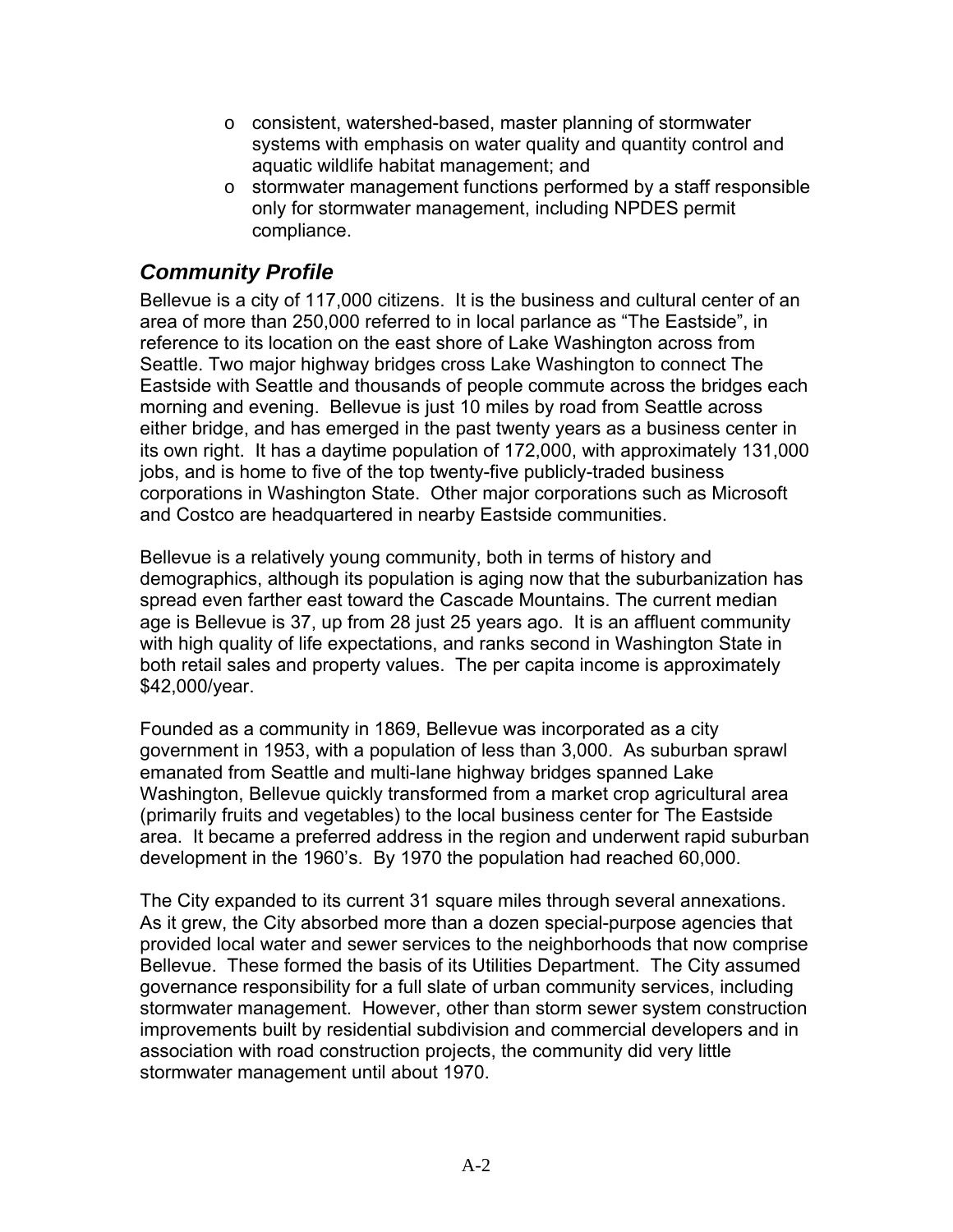Fortunately, the City had developed so rapidly that most of its open streams remained and served as the primary drainage conduits for stormwater runoff. Unfortunately, by 1970 the increased runoff from new pavement and roof tops was overtaxing the capacity of the natural channels that had evolved over thousands of years. Runoff was also causing extensive erosion, sedimentation in the streams, pollution of Lake Washington, and local flooding problems.

#### *Formation Process*

The Bellevue Storm and Surface Water Utility is generally regarded as the first stormwater utility in the United States. It was established in January, 1974. A master account file was developed and service fees were initiated as the primary funding mechanism later that year. The Utility was charged with developing and implementing a comprehensive program strategy that would address both water quantity control and water quality protection. Its first priorities were to enforce erosion and sediment control standards and prepare watershed master plans for system capitalization in nearly a dozen small drainage basins in the city.

#### *Service Area*

The Bellevue Storm and Surface Water Utility is responsible for stormwater management, flood control, and erosion and sediment control throughout the City's 31 square mile incorporated area.

### *Role and Program*

Bellevue's Utility has broad authority for all aspects of stormwater quantity and quality management. Much of the success the Bellevue Utility experienced is attributed to the detailed program strategy that was assembled by the staff following its formation in 1974 and continuously refined since. It has provided a clear, cohesive vision of the City's objectives and priorities, and drove the transition in organization and funding. The program strategy proved to be critically important in retaining the support of the City Council when the initial service fee (1974) was challenged by citizens and businesses who perceived it to be "just another tax".

During the 1970s the Utility prepared a Drainage Master Plan (capital projects only) and initiated a program to acquire properties and easements and build the facilities identified in the Plan. The Plan consciously sought to preserve the open drainage system by limiting the peak flow of runoff into and through the streams. Engineering estimates suggested that significant savings would result if the open system could be retained by installing regional detention storage facilities at various points along the watercourses. That analysis proved correct, despite rapidly inflating land prices that drove costs up quickly.

The regional detention control strategy was augmented by regulatory standards requiring on-site detention on new development and aggressive soil erosion control measures. The design standards reduced post-development peak runoff to approximately the same as pre-development conditions. Implementation of the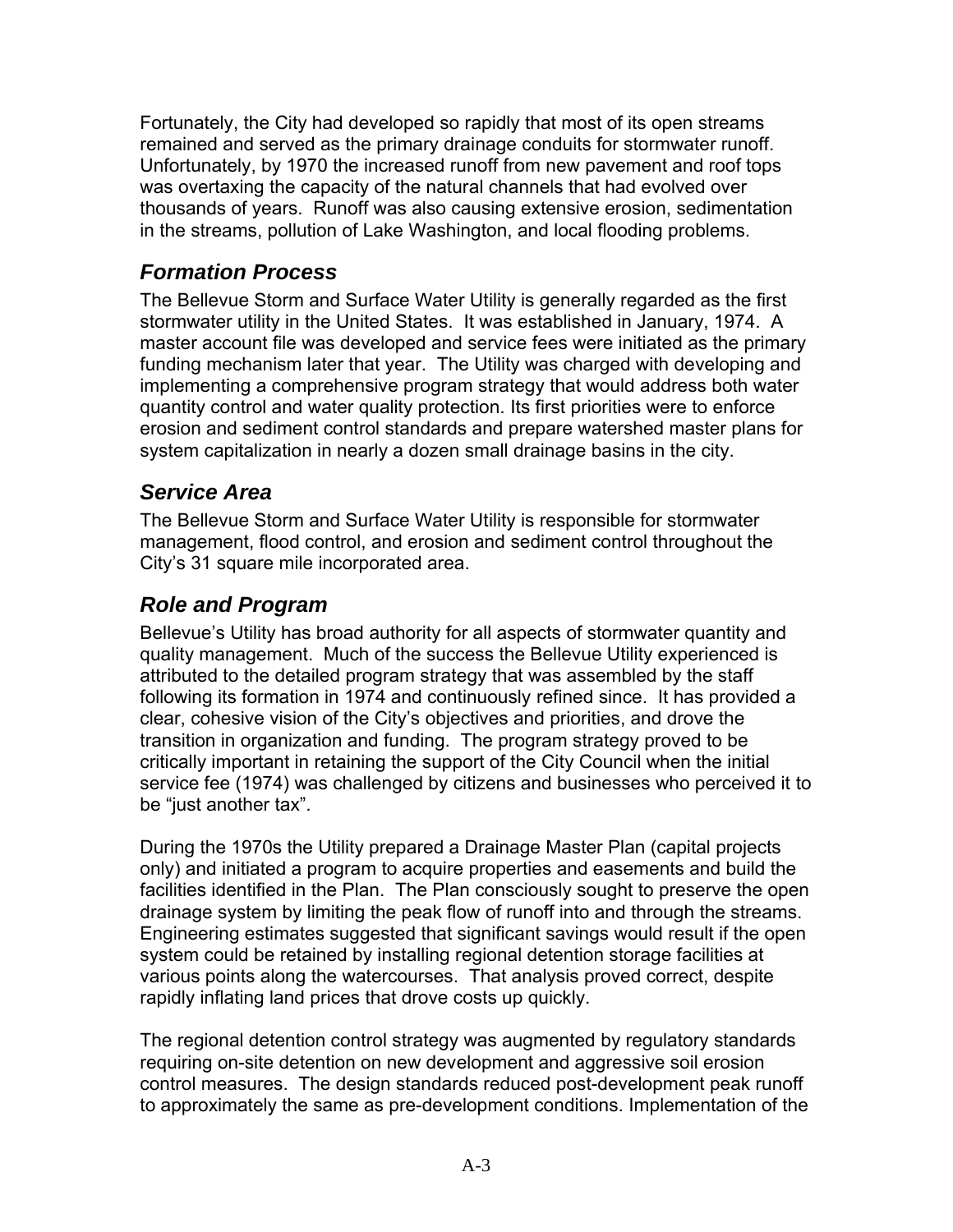Utility, plus the Master Plan project, justified the initial assembly of the City's geographical information system (GIS), which was then incrementally expanded to serve other City programs.

Other priorities were also addressed while the Master Plan was being developed. The Utility staff immediately became directly involved in land use and development reviews. Routine maintenance of drainage systems was significantly increased. In the late 1970s the City became the largest grantee of the National Urban Runoff Program (NURP), the Environmental Protection Agency's first major investigative study of water quality/stormwater runoff relationships. This placed Bellevue on the leading edge of stormwater quality management in the United States. It also attracted cooperative projects and funding from other state and federal agencies, most notably for stream monitoring and system construction. The Bellevue stormwater program continues to be one of the most highly regarded in the United States. The Utility service fees have evolved through several iterations, and are now relatively more sophisticated and precise than most.

Following the initial formation and implementation period, the Utility continued to expand its programs and build capital projects during the 1980s and 1990s. The infrastructure improvements identified in the initial Master Plan and subsequent updates were completed. A remedial maintenance program was initiated to repair and replace aging drainage systems before they failed. Aggressive development review and inspection efforts were instituted. Bellevue now has eleven major regional detention sites with 650 commercial and 335 neighborhood detention facilities in residential subdivisions. There are also several hundred on-site detention systems located on commercial properties. Several of the regional and neighborhood systems are wetlands that contribute environmental benefits as well as flood control during storms.

The maintenance program attained a fully preventive level of service within ten years. It was rigorously programmed, and remedial repairs became increasingly important as the systems aged and deteriorated. A permanent citizens' advisory commission was established to provide the City Council with community perspectives on stormwater issues. Public information and education morphed into public participation, with "stream teams" composed of interested citizens conducting various projects and activities to protect and improve the City's many small stream corridors. Volunteers are trained to collect scientific data at low cost for monitoring and adaptive management purposes.

One incident dramatically demonstrates the success that Bellevue achieved through its utility. In 1990 the Puget Sound region in western Washington State was struck by an intense and extended rain event over the four-day Thanksgiving holiday weekend. More than \$20 million of flood damage occurred in other parts of King County, which is the 1,200 square mile governance jurisdiction that includes Seattle, Bellevue, and other cities. Snohomish County (immediately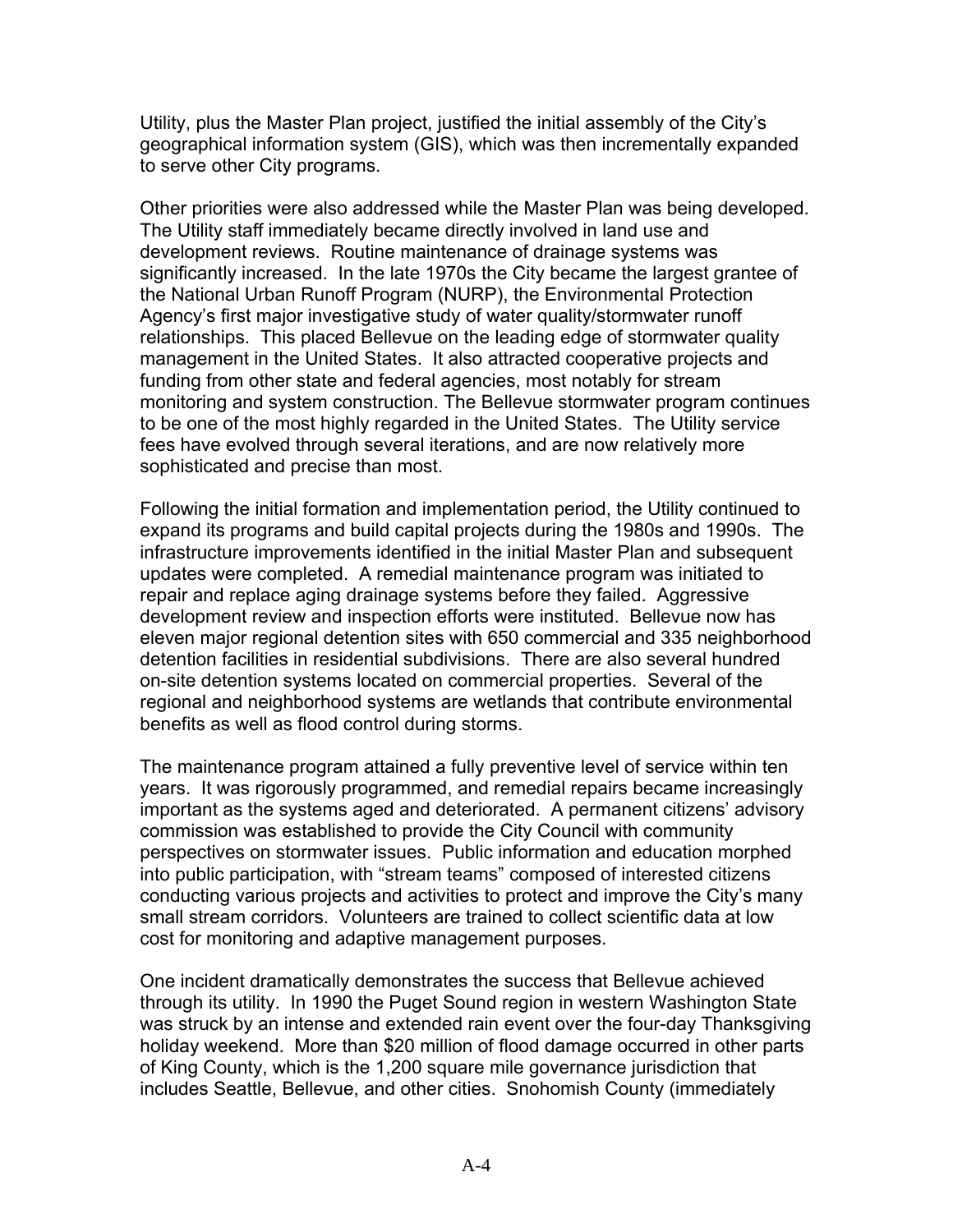north of King County) had more than twenty bridges damaged. One of the multilane Lake Washington floating bridges was under repair at the time. Stormwater invaded the floating structure and caused it to sink in rather dramatic fashion. Replacement of the bridge cost over \$200 million.

In spite of such widespread problems during this extended storm event, Bellevue's stormwater system worked so effectively during and following the storm that the City did not even have to call out its maintenance crews in response to any problems. Several of the Utility's regional detention systems filled to their capacity, but they worked as designed together with the privately owned commercial systems and overflow was minimal. The drainage and stream systems absorbed the impact without major damage.

#### *Governance Structure*

The Bellevue Storm and Surface Water Utility program is guided by policies set by the seven-member City Council. Overall city administration is directed by a professional city manager who supervises a number of major departments including Utilities.

# *Organization and Staffing*

The stormwater management program in Bellevue is administered by the Utilities Department, which also provides water and wastewater management services. The staffing level for stormwater management has been relatively constant for the last decade, fluctuating between 45 and 50 full-time equivalent (FTE) positions.

# *Funding*

The Bellevue Utility is supported primarily by periodic user fees charged to virtually all properties in the city, including the roads and highways. The Utility's annual operating budget now is approximately \$6 million. Capital expenditures for the latest fiscal year (FY 2003/2004) were budgeted to be \$2 million on projects having a total estimated cost of \$21 million. Several of the capital projects are long-term, incremental efforts to stabilize lengthy sections of stream channels and replace aging infrastructure. Total annual expenditures from the Storm and Surface Water Utility fund are nearly \$10 million, including debt service payments on capital improvement bonds.

The initial service fee was based on impervious area, and billed only developed properties. In response to the citizen's committee formed to examine the fee concept in 1975, the City shifted to a rate methodology based on gross area and development conditions of every property. As a result, both developed and undeveloped properties are charged for stormwater management in Bellevue. The City Council has also enacted several rate increases over the years as the program revenue requirements grew.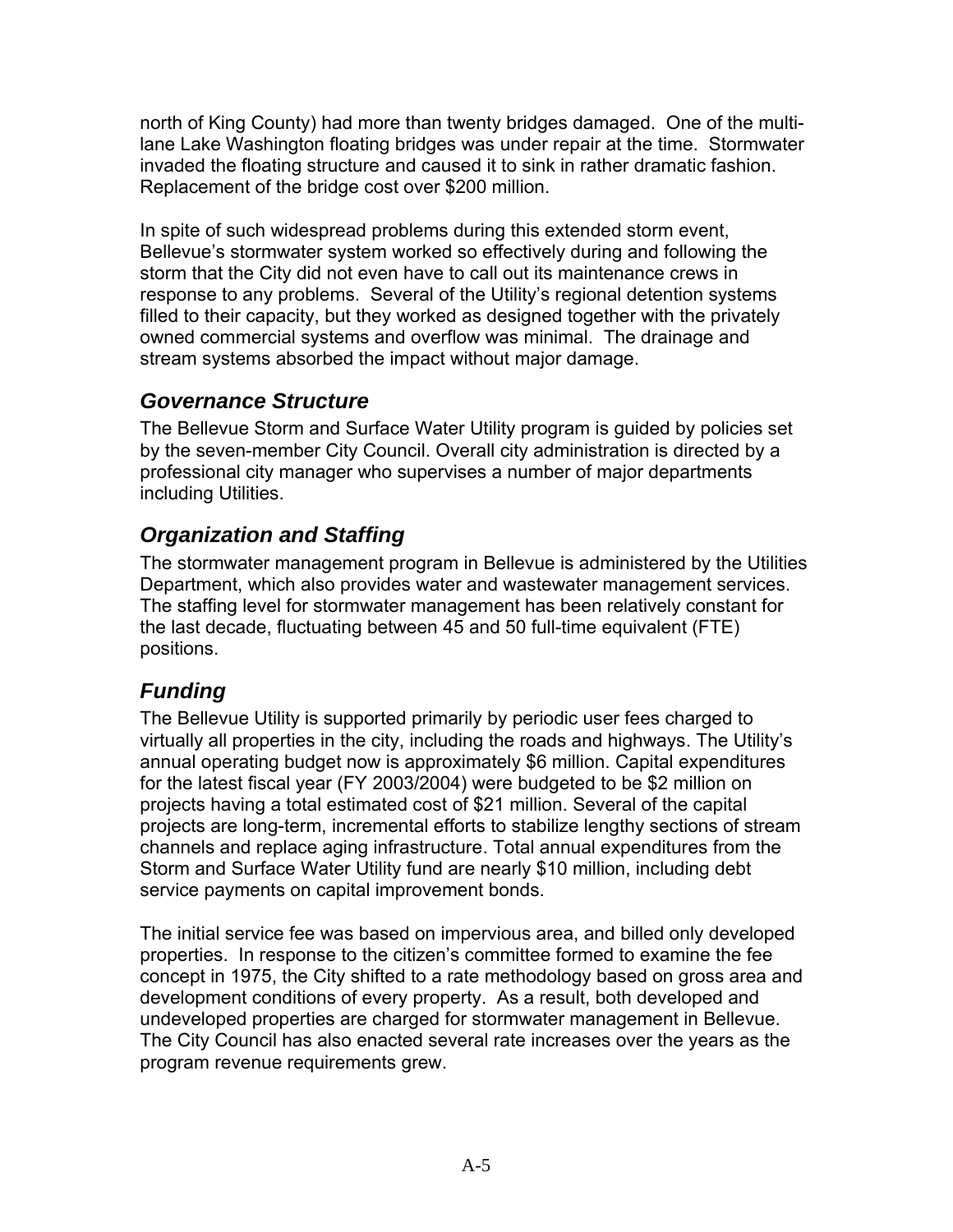Regardless of whether a property is in residential or commercial use, the rate methodology employs increments of one hundred (100) square feet to calculate the fees for each property, resulting in highly discrete charges. Service fees for single-family residential properties now range from less than \$3 to more than \$15/month, with a typical charge of approximately \$10/month. The Utility is fully self-supporting and has never received allocations of general City revenues. A majority of its revenues are generated by the service fees, but the Utility also continues to receive federal and state grants and loans in support of specific activities and facilities. It also sponsors cooperative projects with private developers, other public agencies such as the local school district and neighboring general governments, and homeowners' associations in residential neighborhoods.

#### *Inter-governmental Cooperation*

The Bellevue Utility works closely with other jurisdictions in the region, but its physical location on a ridge between two major lakes reduces the degree to which it shares watersheds with neighboring cities and King County. The development of one major regional detention area illustrates the type of cooperation that the Utility has been able to obtain from other agencies. The Municipality of Metropolitan Seattle (Metro) (now King County) wished to locate its Eastside Transit Maintenance Facility in Bellevue in the mid-1970s because of the site's favorable central location. The City required that Metro (which coincidentally was also the wastewater treatment provider for the Greater Seattle area) preserve a small stream that traverses the property. Utility staff worked with Metro to optimize the use of the site for bus maintenance while also enhancing the stream corridor and installing containment controls to provide peak flow attenuation in the stream. Much of the collaborative effort was directed toward water quality management. Today, the utility works with other jurisdictions to develop capital facilities, protect water quality, manage lakes, and enhance aquatic habitat.

# *Public Participation*

Public participation has been a hallmark of the Bellevue Utility since its inception in the late 1960s. A group of citizen activists approached the Bellevue City Council in 1969, requesting that the City government initiate studies and other actions to solve emerging drainage problems. They were especially concerned with the environmental impacts on the streams, their habitat, and riparian resources. The City Council appointed several of the citizens to an advisory committee to recommend a strategy for meeting with the challenge. Over the next three years the committee reported back to the City Council with a series of recommendations, the most significant of which (in hindsight) was that the City should establish a dedicated source of funding for its stormwater management program. The recommendations emerged as Bellevue's Storm and Surface Water Utility early in 1974.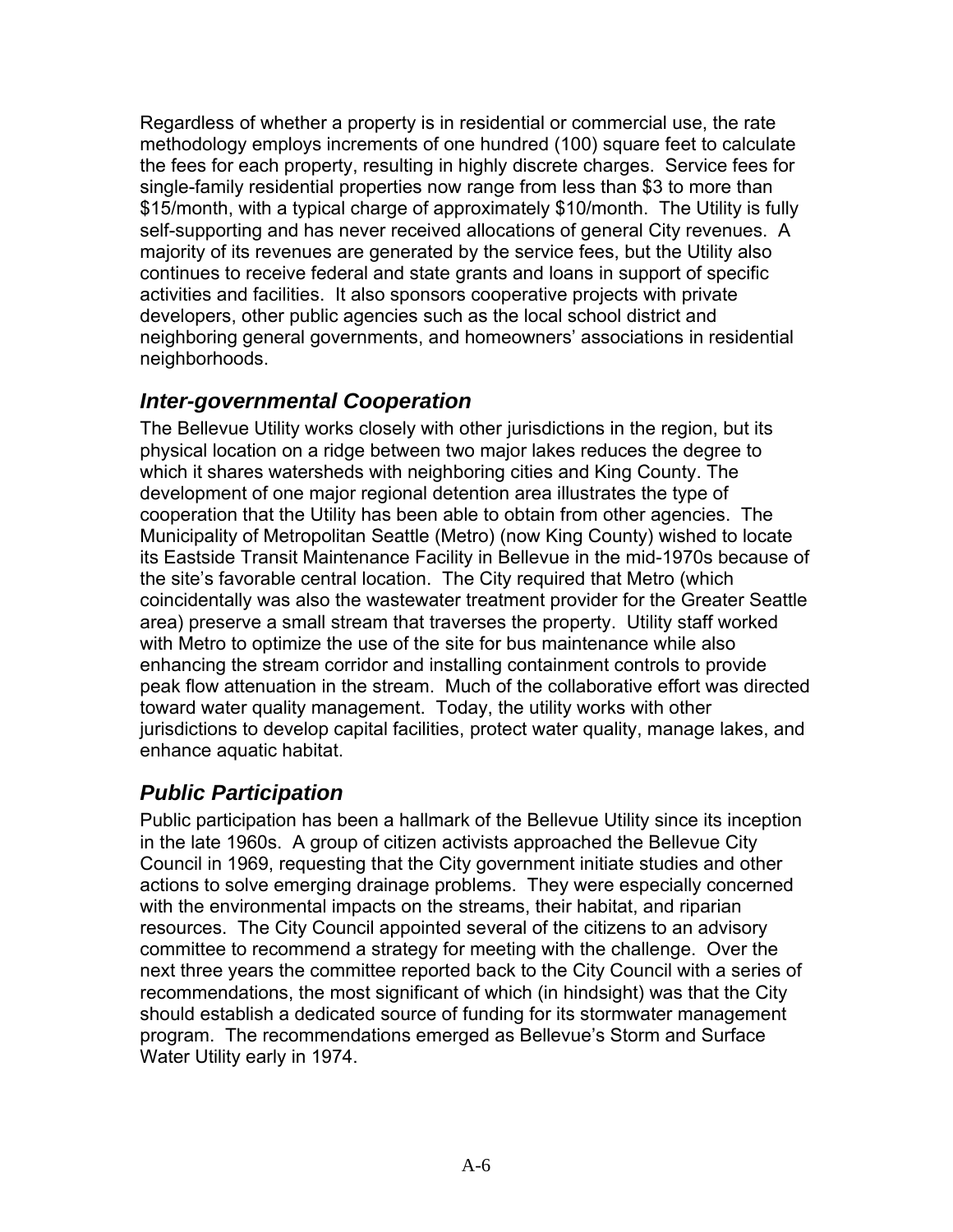In response to complaints about the initial user fees, a second citizen advisory committee was established that included several critics of the service fees, one of whom was challenging the Utility in court. That committee reviewed the initial decision to form the Utility. They concluded that the objectives, program strategy and policies were appropriate and recommended that the City continue with the service fee approach, but that citizens vote on the funding. This reassessment of the concept was pivotal in the ultimate success of the Utility concept in Bellevue. In their report to the City Council the committee cited the strategic plan developed for the Utility as a principal reason for supporting the concept. A series of advisory elections followed, which guided the evolution of the service fee funding methodology.

The public's participation in the work of the Bellevue Utility continues to be a hallmark of the community's approach and a key factor in its success. A permanent Storm and Surface Water Utility Commission formed in the late 1970's. It now guides Utility policy and advises the City Council on program and funding decisions not only for stormwater management issues, but for other utility programs as well. Volunteer groups are sponsored by the Utility and provide support for stream protection, collection and disposal of household waste and hazardous materials (paint, etc), and multiple use of riparian corridors along the City's streams.

# **CITY OF CHARLOTTE/MECKLENBURG COUNTY, NC**

#### *Keynotes*

- ► The Charlotte/Mecklenburg County approach to stormwater management relies on centralized funding and regional programs for large systems combined with local management of minor stormwater systems and associated program elements. The County and individual towns have a high degree of self-determination in deciding the service level to be provided by local systems and programs, funding, and assignment of functional activities.
- ► Mecklenburg County provides the smaller towns with the option of a menu of available services, but the decision to use the County, City of Charlotte, in-house, or privately contracted vendors resides with the individual local entities. The City of Charlotte has a Phase 1 NPDES permit and the County and smaller communities have a Phase 2 permit.
- ► North Carolina statutes allow both counties and cities to establish stormwater utilities and adopt service fees to fund stormwater quantity and quality control efforts. However, a specific limitation in the statute prohibits creation of overlapping county and city utilities. Initially, the City of Charlotte established a utility. A year after, the utility was restructured to provide a countywide utility, with complementary programs run by the City and County to avoid any conflict with the statute.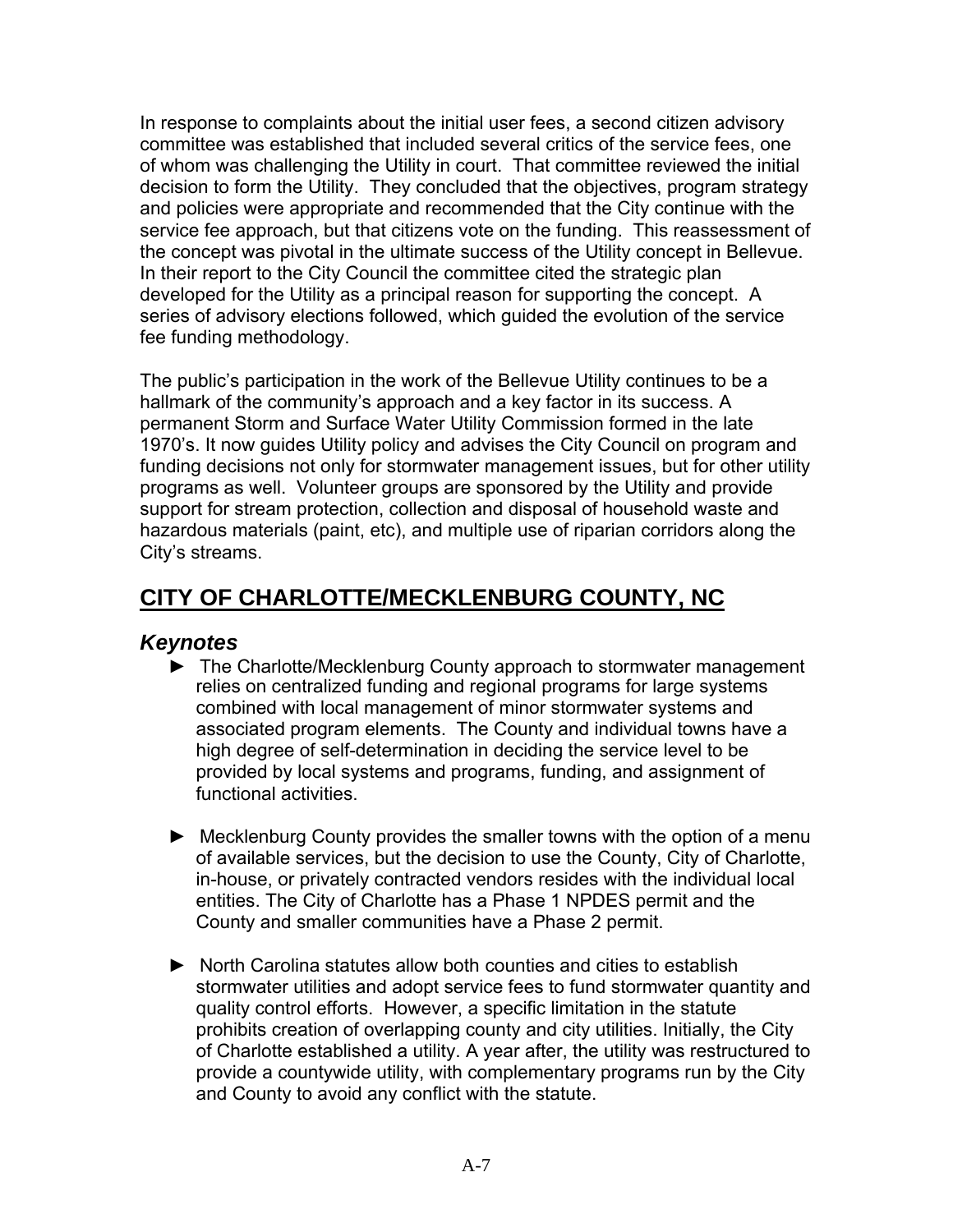- ► The Mecklenburg County Stormwater Utility is governed by the Board of County Commissioners and administered by professional staff. The City of Charlotte also has a substantial stormwater management program governed by the City Council and administered by the City Engineering and Property Management Department. Other City departments such as the Department of Transportation are also important players since they often provide maintenance of the stormwater systems in the roadways. City and town councils in the smaller communities in Mecklenburg County govern their local stormwater programs.
- ► Funding of the Charlotte/Mecklenburg County stormwater program is primarily supported by a composite stormwater service fee that includes both major (draining larger than one square mile) and minor (draining less than one square mile) components. The individual towns more often employ a blend of funding from several sources.
- ► Policies are adopted by the Board of County Commissioners and the city and town councils in the respective communities that are involved in stormwater management. Key funding policies include:
	- o a composite regional major and minor service fee based on a consistent impervious area rate methodology;
	- o County control of the major component of the composite service fee; and
	- o local governance (county/city/town) control of the local component of the minor service fee.
	- o the City of Charlotte has initiated a very aggressive bonding program to construct \$198 million in improvements to the local urban stormwater systems in the city over five years.

Key operational practices include:

- o consistent, watershed-based, planning of stormwater systems;
- o centralized stormwater quality management, including NPDES permits; and
- o a stormwater services menu provided to smaller entities by the **County**
- o Billing and collections and customer service are provided throughout all jurisdictions countywide by the City of Charlotte.
- ► Stormwater management staffing in the County and towns varies widely. Mecklenburg County and the City of Charlotte have relatively large and skilled staffs capable of managing both stormwater quantity and quality programs, while the smaller towns typically have few staff and rely on the County, City of Charlotte, or private vendors to provide contracted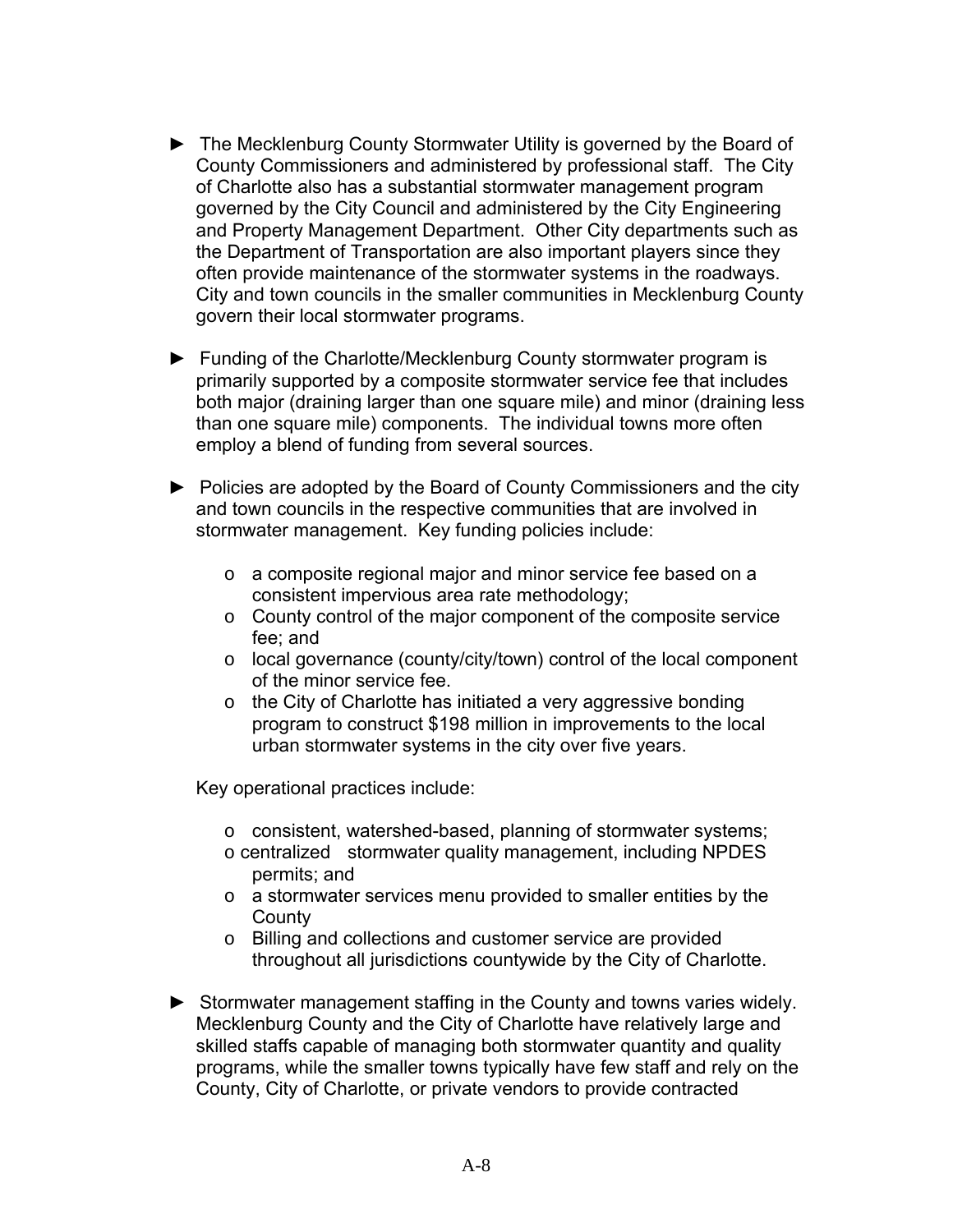services. The combined Charlotte/Mecklenburg County staffing exceeds 150 full-time equivalent positions.

#### *Community Profile*

Charlotte/Mecklenburg County is the largest urban center between Washington D. C. and Atlanta. Major businesses include banking, transportation, distribution, communications, and manufacturing. The City of Charlotte, Mecklenburg County, and smaller neighboring towns have collaborated in the development of one of the most highly regarded stormwater management programs in the United States.

Mecklenburg County is the core of a six-county metropolitan area that has a total population of 1.5 million. Approximately one half reside within Mecklenburg County, with 650,000 people residing in the City of Charlotte. Only 70,000 Mecklenburg County residents live in areas that are not within incorporated cities or towns.

The County encompasses about 526 square miles, nearly 280 of which are in Charlotte. Charlotte and the smaller towns in the County have adopted policies for on-going annexation. It is anticipated that there will be no remaining unincorporated areas of the County within a decade or so, but County government will continue to provide designated services such as floodplain management county-wide.

Mecklenburg County established a storm drainage district early in  $20<sup>th</sup>$  century which built and maintained large, open-channel drainage systems to serve those portions of local watersheds with a tributary area of more than one square mile. Improved channels were provided throughout the County, regardless of whether the channel was located in an incorporated city or town government or in the unincorporated area. Of course many of the channels crossed the jurisdictional boundaries of the cities, towns, and county.

Improvement and operation of drainage systems to serve areas smaller than one square mile in the incorporated jurisdictions were left up the local government. The City of Charlotte and the smaller towns were nominally responsible for the small watershed systems. The County improved and maintained the smaller systems in the unincorporated area. Many of the smaller systems were installed by developers as residential subdivisions and commercial projects were constructed. This approach was employed for over seventy years, with mixed success. The larger channels tended to be funded adequately and were improved from time to time, while the smaller systems were largely ignored unless specific problems developed.

Today Mecklenburg County and the City of Charlotte manage different but complementary stormwater programs. The City and County work together in order that services to the community will not be duplicated. The County remains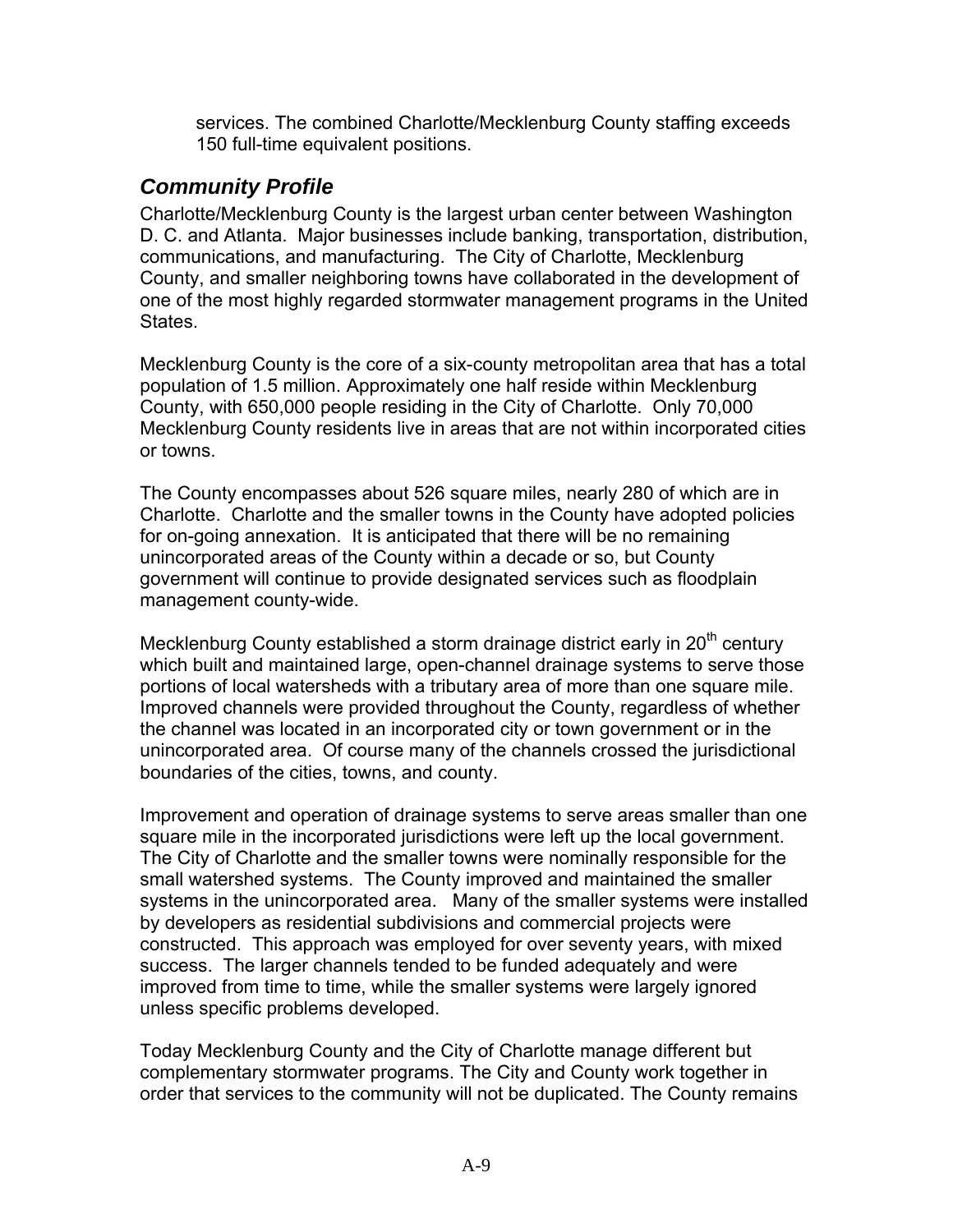responsible for managing FEMA regulated floodplains and their channels countywide. This is comprised of a network of "named" large creeks (like McMullen Creek, Little Sugar Creek, and Briar Creek) that drain watersheds larger than one square mile. The City of Charlotte and the smaller towns are responsible for maintaining the smaller creeks and tributaries that feed into the large creeks. Both the county and town stormwater programs provide services for drainage pipes, ditches and drains on public property and within easements on private property in their respective jurisdictions.

#### *Formation Process*

Formation of the Mecklenburg County stormwater utility involved a relatively complex, and occasionally contentious, process that spanned over three years. This was in large part a function of local politics, but the North Carolina legislative authorization for stormwater utilities heavily influenced the process.

Initially, the County and City of Charlotte attempted to cooperatively identify a mutually agreeable approach to instituting a utility. An advisory committee comprised of County, City, and diverse interest group representatives met for more than a year to assess how local needs might best be addressed. Unfortunately, they reached a stalemate regarding which entity should be the lead management entity. This reflected the past history and differing needs of the County and City.

Since the early 1900's, Mecklenburg County had provided and maintained drainage improvements along creeks throughout the County below the point where the tributary area totaled 640 acres (one square mile). Such regional systems were locally termed the "regulated floodways". Drainage systems serving smaller watersheds in the unincorporated areas were also the responsibility of the County, but the cities and towns were responsible for the local drainage systems within their jurisdictions. The City of Charlotte Department of Transportation had maintained its urban stormwater systems associated with roads for many years, but drainage systems located outside road corridors had not been aggressively managed or maintained. When discussion of the utility option began in 1989, the County's principal priority was to enhance its regional systems, while the City's priority was to improve the local drainage systems. Both entities were concerned about their upcoming NPDES permits at that point.

North Carolina legislation was adopted in the late 1980's which allowed counties and cities to establish stormwater utilities. However, it specified that only one entity could establish a utility where two or more local entities provided drainage systems and services. Because Mecklenburg County managed the regulated floodways throughout the County, including areas in incorporated cities and towns, the County staff wished to have a utility that was county-wide. However, there was some reluctance among the County Commissioners to lead that approach. Once it was clear that a cooperative approach was not moving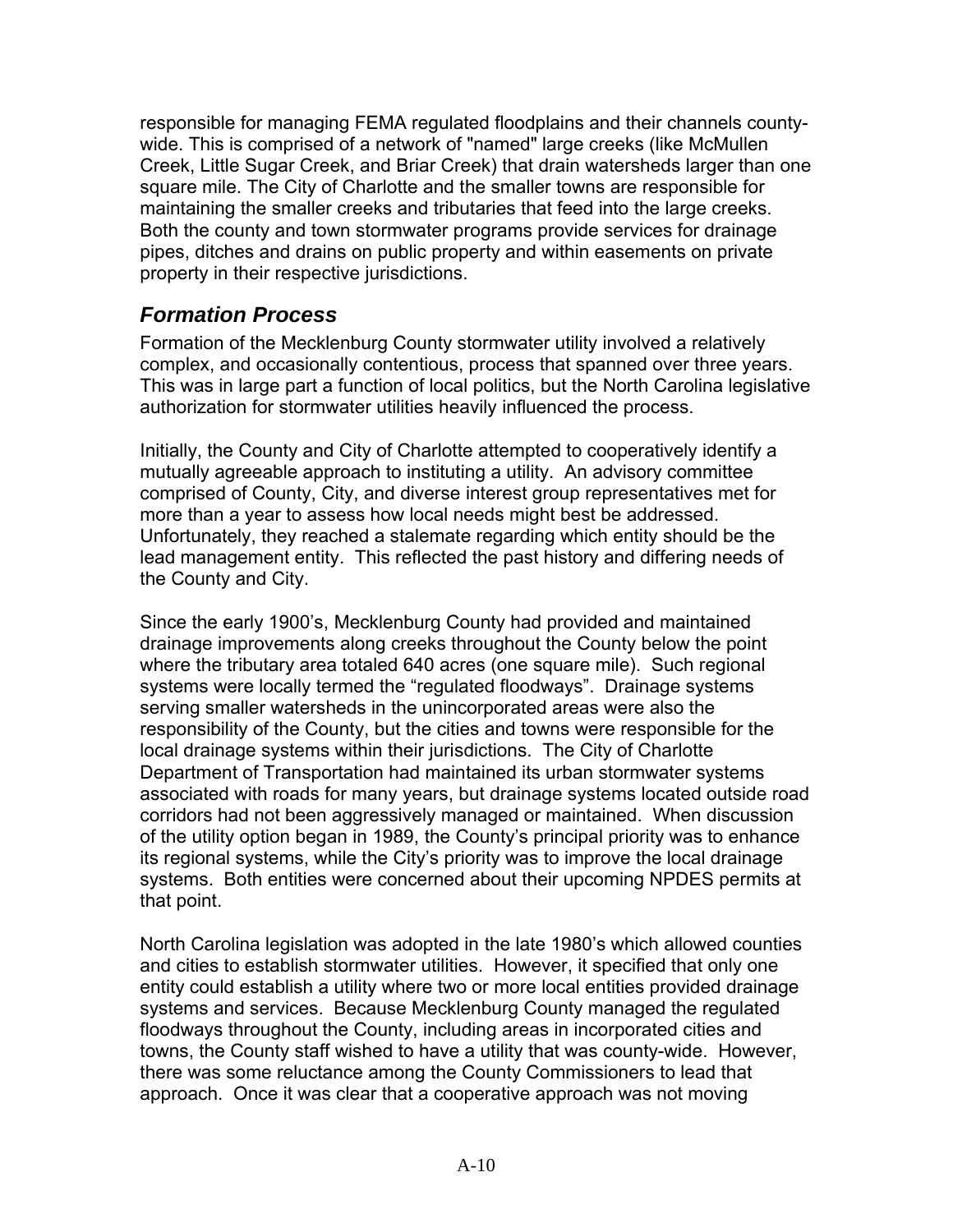forward, the City of Charlotte determined that it could not defer its solutions and would institute a stormwater utility to support its local drainage system programs including funding for compliance with Phase I stormwater requirements. The City utility was instituted by the City Council and service fees were initiated in January, 1993.

Once it became clear that the City was proceeding independently, the County Board of Commissioners determined that it would proceed with formation of its utility. This caused both entities to revisit the issue of a single county-wide utility. It was determined that the County utility would supplant the City utility as a legal entity when it was formally instituted in 1994. The structure and control of budgets, rates, and fees was a key to this agreement. This process was facilitated by the fact that the County and City had retained the same consultant team to assist both parties from the beginning of the process. That enabled the entities to arrive at consistent governance, rate, and program decisions, and implementation of the master account files and billing systems was eased.

Another aspect of the County and City of Charlotte negotiations involved the provision of services in the smaller towns that surround Charlotte. In order to obtain their agreement to participate in regional solutions and application of County utility service fees within their jurisdictions, the County agreed to extend control over many key policy issues such as rates to their elected Councils.

A permanent, nine-member Storm Water Advisory Committee (SWAC) is appointed by the Charlotte City Council, Mecklenburg County's Board of Commissioners, and Town Councils of Cornelius, Davidson, Huntersville, Matthews, Mint Hill, and Pineville. SWAC members represent diverse neighborhood, business, institutional, and environmental interests.

#### *Service Area*

The total area of Mecklenburg County is approximately 526 square miles. The City of Charlotte is approximately 280 square miles of the County, while the smaller six towns collectively contain (or maintain through Extra Territorial Jurisdiction) the remaining area of the County. North Carolina annexation laws allow aggressive annexation policies to be pursued by cities and towns. At the time the stormwater utility was being formed Charlotte and the satellite cities and towns had reached separate agreements on their respective spheres of influence which will control future annexations as urban/suburban development occurs. The County remains essentially a rural services provider, and the city and towns are urban services providers. Annexations tend to occur each year to two as urban/suburban development spreads into the unincorporated areas. This has directly influenced the initial division and gradual shift of stormwater management responsibilities.

Pursuant to state legislative limitations, the Mecklenburg County stormwater utility is the single, county-wide stormwater utility and encompasses the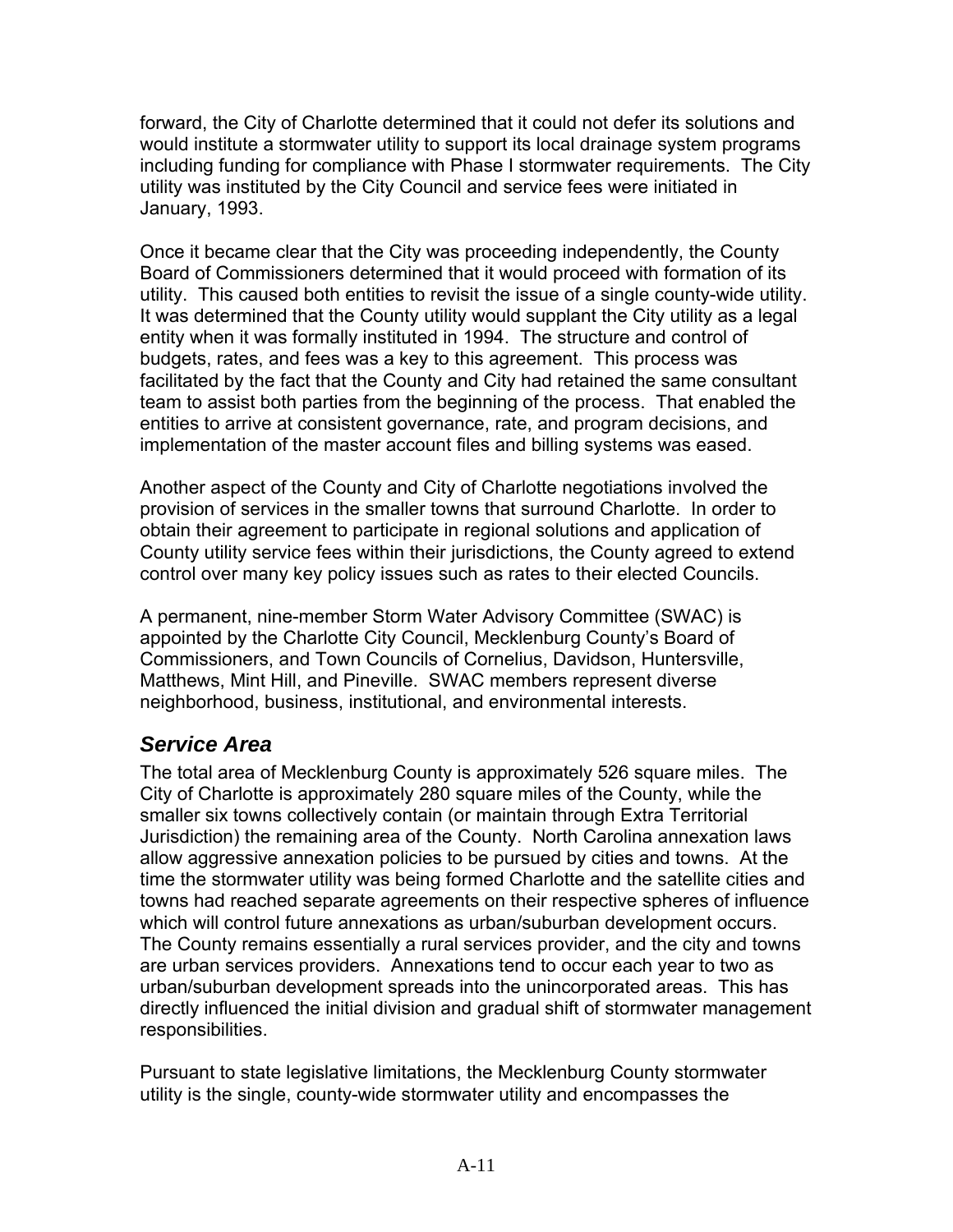incorporated areas by inter-governmental agreement. The individual cities and towns are stormwater service agencies within their respective jurisdictions, but utility service fees to support their programs are levied by the Board of County Commissioners.

It was decided that the County and, to a lesser degree, the City of Charlotte would support the smaller cities and towns stormwater management efforts by offering a "menu" of services to them. Since Mecklenburg County remained responsible for the regional drainage facilities throughout the County and also for the rural drainage systems in the unincorporated areas, it was judged to be best suited to provide those services to the smaller towns. Since the City of Charlotte performs street drainage maintenance, it was determined that it would offer similar services to the smaller cities and towns, though most currently maintain those systems in-house. (It should be noted that county governments in North Carolina do not operate road systems. There are state highways and city streets and highways only – no county roads. Thus, the State of North Carolina Department of Transportation is an important player in road-associated stormwater management in unincorporated areas of the state and is also responsible for some roads within incorporated cities and towns.)

One of the most notable differences in stormwater services in Charlotte/Mecklenburg is that systems located outside road rights-of-way and easements are also maintained by the City if "public water" is present. That includes runoff from any public street or property. This policy enables the City to actively manage nearly all of the drainage systems rather than just those components located in roadways. As a result, the County and municipal stormwater programs apply much more effort to stream protection and enhancement than in most communities.

# *Role and Program*

Mecklenburg County and the City of Charlotte both continue to have substantial stormwater management roles and programs. The County has an engineering and operational staff geared to management of major drainage systems serving watersheds of more than one square mile and rural drainage systems serving smaller watersheds in the unincorporated areas. The City of Charlotte has a stormwater engineering staff in the City Engineering and Property Management Department and an operational staff in its Department of Transportation. Charlotte has a Phase 1 NPDES permit, which is supported by contracted County forces that provide water quality monitoring and data management. The County and towns have a Phase 2 permit.

Although the County focuses its program on the larger creeks, the role of both agencies is primarily urban stormwater management simply because the area is now extensively urbanized. Flood protection is an important objective, but the area is subject only to small drainage system flooding rather than major river flooding along the Catawba River, which traverses the County. The Catawba is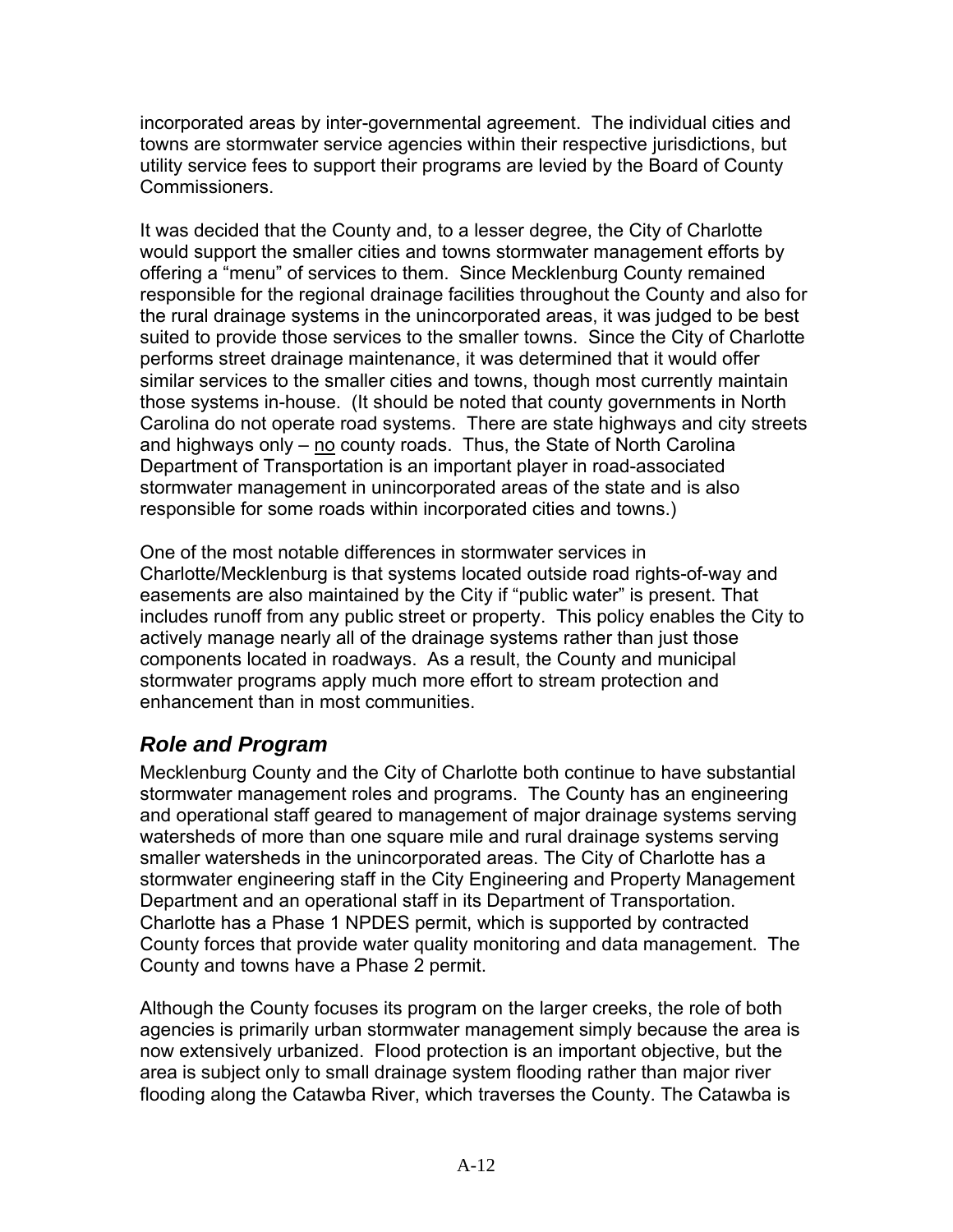controlled by a series of dams and impoundments such as Lakes Norman and Wylie. The County's efforts focus on the regulated floodways of the major creeks throughout the County. Drainage systems in the unincorporated areas that are not within road corridors are also managed, but these are a lower priority. The State of North Carolina Department of Transportation is responsible for roadway drainage systems throughout the unincorporated area, and for some systems in the incorporated cities and towns.

Mecklenburg County recently consolidated several previously dispersed functions into a Land Use and Environmental Services Agency (LUESA). Its scope of responsibility includes floodplain management, stormwater services, water quality, land development, zoning, groundwater protection, on-site wastewater management, private water well permits, and others that were integrated in a Water and Land Resources organization. The County's objective in consolidating these programs in one operating unit is to ensure a clean and livable environment through the protection and enhancement of water and land resources.

The County's program also provides floodplain management county-wide. Federal flood insurance provisions mandate that floodplains be delineated where tributary watershed areas exceed 640 acres, which corresponds to the drainage area definition employed by Mecklenburg County for the major streams management program throughout the cities, towns, and unincorporated areas. The program relies on regulations that limit intrusions into the floodplain. The County's Water and Land Resources group maintains the flood insurance mapping for the entire County. Improvements to and maintenance of the major drainage channels carried out by the County provide effective flood control during most storms. The County also performs floodplain and stormwater service inspections for the cities and towns and is responsible for the small drainage systems in unincorporated areas.

The City of Charlotte program focuses on local drainage systems both within and outside road corridors. Its program heavily oriented toward infrastructure management, and the City recently initiated a capital improvement program that will invest \$198 million in construction of system betterments to the local urban stormwater systems over the next five years, utilizing bonds and service fees.

#### *Governance Structure*

Mecklenburg County has a single, county-wide stormwater utility governed by the nine-member Stormwater Advisory Committee created for the purpose of levying varying service charges across the County and seven municipal jurisdictions. The utility service fees within incorporated areas are levied pursuant to intergovernmental agreements with the respective city and town councils. Decisions on program content, level of service fees, and how to provide service (in-house, inter-agency, outside contract, etc) in the incorporated areas are the province of the cities and towns. The seven city and town councils set the stormwater service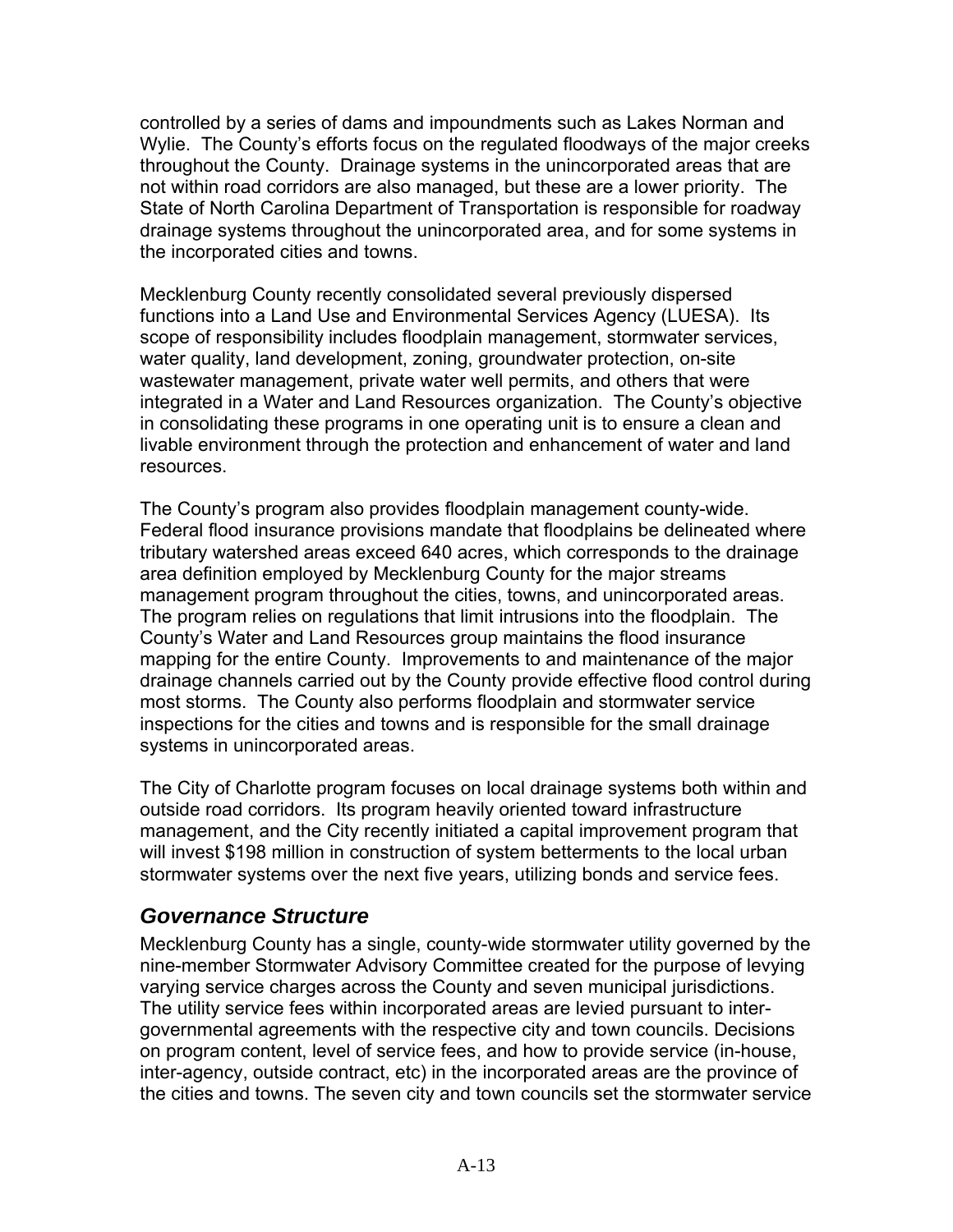fees applicable to improvement and maintenance of the smaller systems within their limits, and the County Council adopts them as part of their rate methodology.

This stormwater management governance structure has now been in place for over a decade, and has enabled all of the local jurisdictions to perform stormwater management at the level desired by their local elected officials. Most of the smaller towns simply use the same rates that the County applies in the unincorporated area, although the Town of Davidson has opted to charge a lower service fee.

# *Organization and Staffing*

The organization and staffing of the stormwater management units in Mecklenburg County, the City of Charlotte, and the smaller satellite cities and towns varies greatly. The County and City of Charlotte have in-house staffs of approximately thirty and seventy-five people (respectively) with the full range of engineering and operational skills required to administer their respective programs. Both also make substantial use of outside consultants and contractors. In addition, the City stormwater program pays the City's annually to maintain drainage systems located in roads. The smaller towns' stormwater staffs range from a portion of one full time equivalent position to several people dedicated to the stormwater management function. They rely heavily on the County, City of Charlotte, and outside contractors for engineering and operational support. Day to day activities associated with NPDES compliance, including extensive monitoring, is provided primarily by the County.

The differences in and dispersion of responsibilities among the County and the towns has resulted in the creation of some innovative concepts. For example, the City of Charlotte developed a program to expedite construction of small capital projects and remedial repairs. A list of pre-qualified local construction firms is maintained, and unit price bids are obtained annually for certain common activities and materials. When a complaint about a drainage problem is received, a City stormwater inspector determines the priority ranking of the problem. If it is in a high priority category (such as home flooding, street flooding, or other safety issue), a qualified vendor on the list is called in, any required engineering is done immediately (often in the field), and a work order is issued. This program enables the City to respond to many complaints within 30 to 60 days, which has gained high community and City Council approval. The County has a similar program.

# *Funding*

The County stormwater utility service fee is the primary source of funding for stormwater management in Mecklenburg County. The total stormwater budget for all entities in Mecklenburg is over \$85,000,000. A large part of this is for capital betterments to the systems primarily within the City of Charlotte. The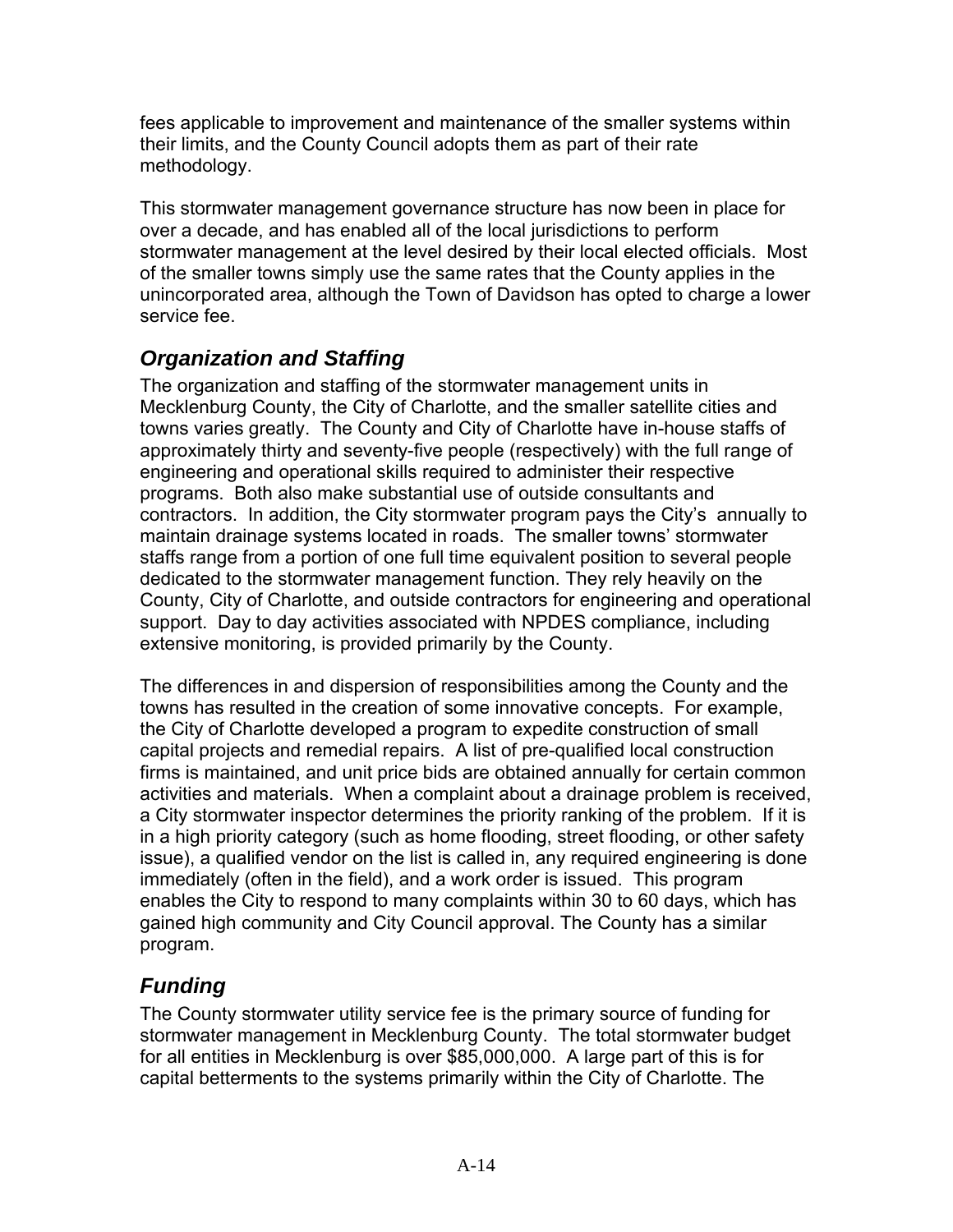City's budget for capital projects in the current fiscal year is over \$40 million, and the City's annual stormwater operating budget is an additional \$32 million.

A consistent impervious area rate methodology is used throughout the County, with a flat rate for single-family detached residential properties and an equivalency unit of 2,613 square feet of impervious coverage applied to all other properties. Single-family residential customers are billed for one equivalent unit. The equivalent unit flat rate applied to single-family residential customers for the regional component of the program is \$1.06/month throughout the County. The local stormwater program elements provided by the County and City and towns are funded by a separate rate component.

Because Mecklenburg County has a composite fee comprised of the regional system component and local fees determined by the City and towns, the rates vary by jurisdiction. Charlotte and Mecklenburg County have a dual flat-rate user fee for single-family residential properties, with the break being at 2,000 square feet of impervious coverage. The City's current single-family charges are \$5.18/month and \$6.72/month. The County's are \$3.33/month and \$4.03/month for the local component of the rates in the unincorporated areas. The local component of the rates applied in the other towns range from \$.30/month to over \$2.00/month.

Additional funds have also been appropriated for stormwater management by many of the entities, resulting in some novel blending and dedication of resources. For example, even after its utility service fee was adopted, the Charlotte City Council decided to continue to appropriate approximately the same amount from general revenues for stormwater management as was previously budgeted (about \$5 million annually). Those funds were specifically assigned to water quality programs to avoid a potential problem within the state authorizing legislation (which was later rectified by statute). This allowed the City's initial service fee rate to be approximately sixteen (16) percent lower than would otherwise have been required to meet the cost of services and facilities. After the stormwater utility had been in place for three years, one-half of the general revenue support for stormwater management was incrementally reduced over a four year period, which transformed the City's general government capital program. The City continues to make a general fund contribution to the stormwater program..

#### *Inter-governmental Cooperation*

The strong emphasis on local control of the small-watershed programs combined with the regional responsibilities of Mecklenburg County has resulted in a great deal of collaboration and mutual support by the participating entities. Financial management offers a good example. Administration of the service fee master account file billing and collection is provided by the City of Charlotte's Finance Department. Accounting for the individual programs is performed separately by each entity.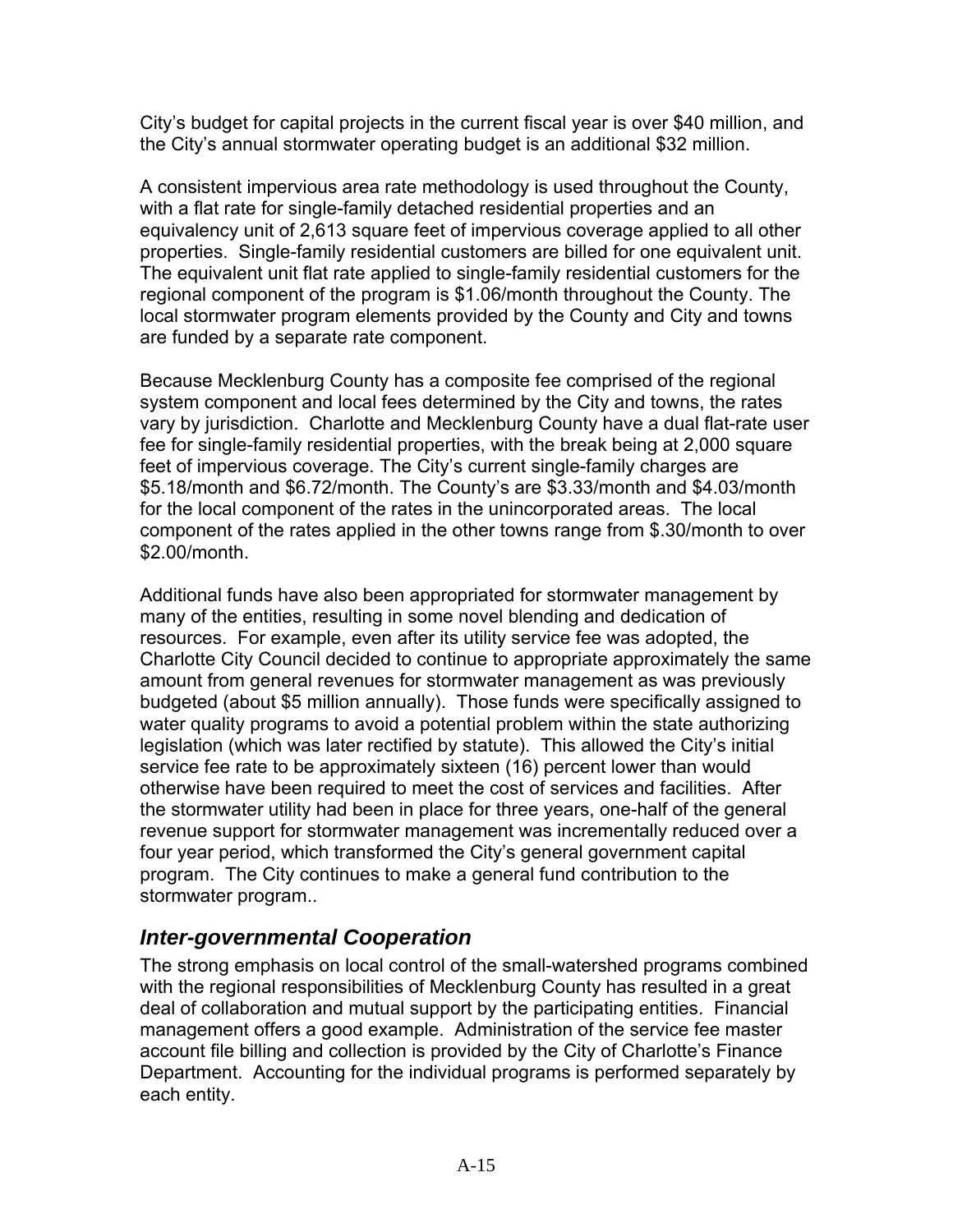This approach extends to engineering and operational functions as well. The County and City of Charlotte perform master planning and engineering for watersheds and drainage systems, often by employing outside consultants. Because the local watersheds cross many jurisdictional boundaries, this function commonly involves and benefits the smaller towns as well. The City of Charlotte is undertaking a \$198 million capital projects program that will construct new drainage systems, improve existing facilities, and repair known deficiencies over five years. Some improvements will be done outside the City to attain the most efficient solutions to problems within Charlotte, resulting in incidental service benefits to other entities. The County and City of Charlotte operational forces also provide various services to the smaller towns per operating agreements or on an ad hoc basis at their request. The County performs over \$1 million of monitoring, analysis, and data processing services for the City's Phase 1 NPDES compliance program. The water quality programs, including NPDES compliance efforts, also involve the County, City of Charlotte, and satellite communities in many cooperative efforts such as public education.

The City and County have also consolidated stormwater customer service. Service requests are coordinated through a single telephone contact number, [704] 336-RAIN (which translates to [704] 336-7246). Regardless of which local governance jurisdiction a person resides in, he or she can file complaints or inquiries and receive service assistance from the customer service center.

The Charlotte/Mecklenburg stormwater program receives support from several federal and state agencies for various program components. For example, the United States Geological Survey (USGS) operates a dense hydrologic datacollection network of seventy two (72) rain gauges and forty five (45) stream flow gauges within the city and County. The network of gauges provides valuable data for the documentation and interpretation of water-resources information, including rainfall and flooding events. During a rain event, data is transmitted from these gauges to base stations located at USGS and the Charlotte Mecklenburg Government Center (CMGC) where developing flood conditions are monitored by emergency services staff. In addition to rainfall and stream level data, four stations in the system are also set up to continuously collect water quality indicators such as temperature, conductivity, PH and dissolved oxygen levels in a stream. The cooperative program with the USGS has been in place without interruption since 1961.

#### *Public Participation*

Perhaps one of the most outstanding features of the Charlotte/Mecklenburg experience has been the high level of on-going public participation in the stormwater utility program from its formative stage. The County and City of Charlotte assembled a community advisory group and a technical guidance committee to assist with the feasibility investigation when they first considered a combined program. The City continued that effort with a committee of more than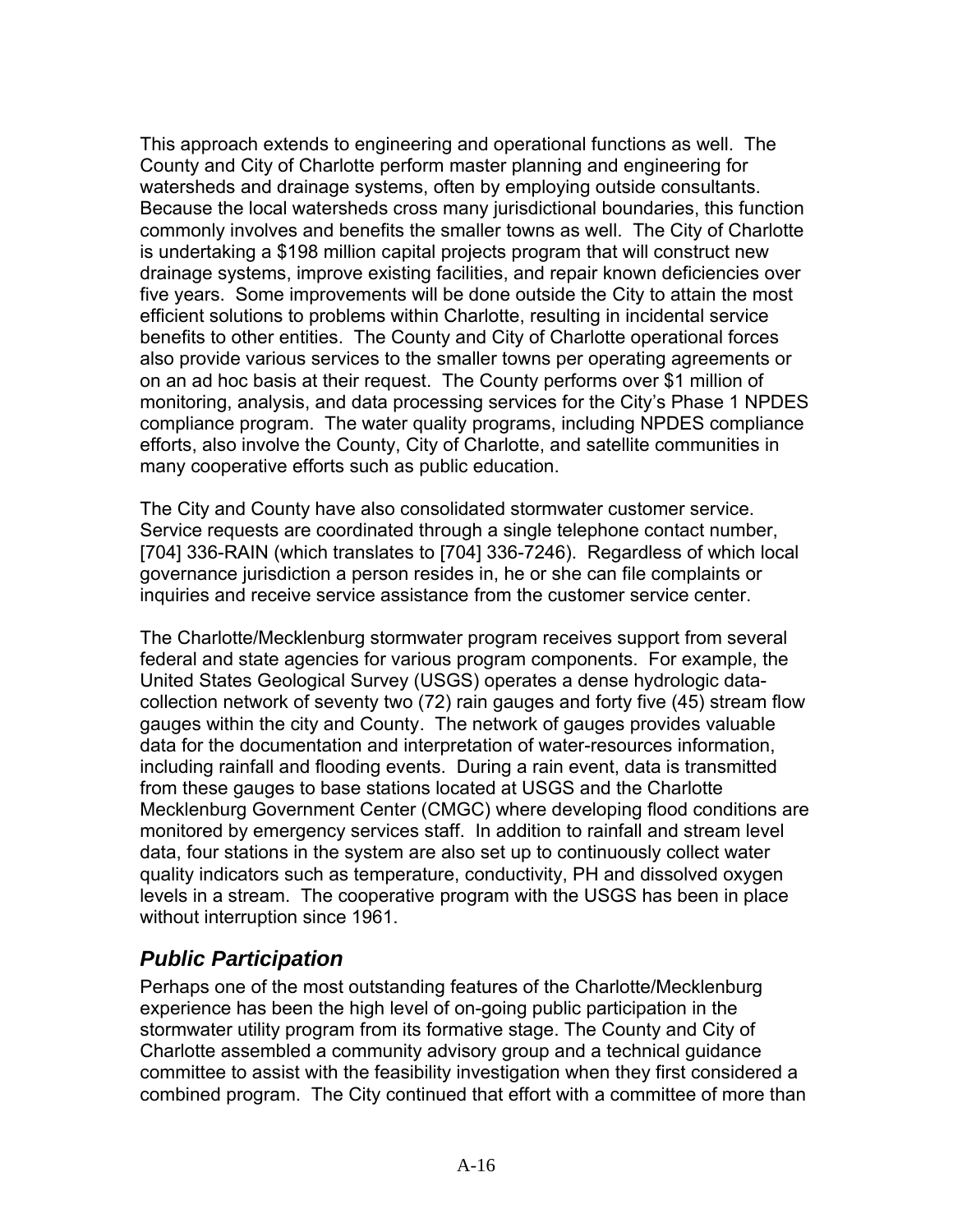twenty persons representing diverse interests as it formulated its initial utility concept. The County then initiated its own utility implementation effort, again with support and guidance from a committee.

Prior to its initial stormwater utility billing, the City conducted an extensive (and costly) public education program to explain the purpose of the stormwater utility and service fee concept. They also introduced the program to the media in the city with factual materials, and obtained strong support from the editorial board of influential local newspaper. Prior to the initial billing, notifications were sent to the largest ratepayers and explanations of the fee and its associated credit system were provided in several general and personal meetings with businesses and the local Chamber of Commerce. As a result, the Chamber of Commerce supported the utility program with its membership. A series of public information brochures were prepared and placed in public buildings, and articles highlighting drainage problems in the city were placed in the print media. A guest commentary article authored by the City was printed in a weekend edition of the major Charlotte newspaper.

After a detailed study of billing alternatives, the City decided to append the stormwater service fee to the Charlotte/Mecklenburg Utilities Department water and sewer billing as a separate line item. On the day the first stormwater service fee billings were mailed, a ground-breaking ceremony was held for a construction project to resolve a highly-visible, long-standing drainage problem. It received heavy coverage by local television news programs. The message of the day was that the City had begun to address its substantial backlog of known drainage problems, "And, by the way, you (i.e., the public) will be receiving a new line item on your utility bill to support this effort". It might have easily been "There's a new fee in town. What are they doing with your money?"

The City also prepared very well for public response to the initial service fee billing by assembling and training a cadre of special customer service agents, retained through a temporary employment agency. A contact telephone number was printed on the billings to direct calls to this group of specialists, relieving the potential burden on the utility billing customer service staff that normally responded to water and sewer billing inquiries. The twelve special customer service agents were retained for sixty days, or two full billing cycles. As the inquiries tapered off, the number of special agents was reduced accordingly, with all inquiries eventually being shifted to the in-house customer service staff, who had also received training on the proper responses to various questions.

In total, the City of Charlotte spent approximately \$250,000 (in the early 1990s) to educate the community about the local stormwater needs and utility program, and prepare for the initial service fee billing. This represented approximately two weeks of the utility service fee revenue stream at that time, but resulted in a high level of public acceptance. There was (of course) some opposition by taxlimitation advocacy groups, but the high level of accountability provided by the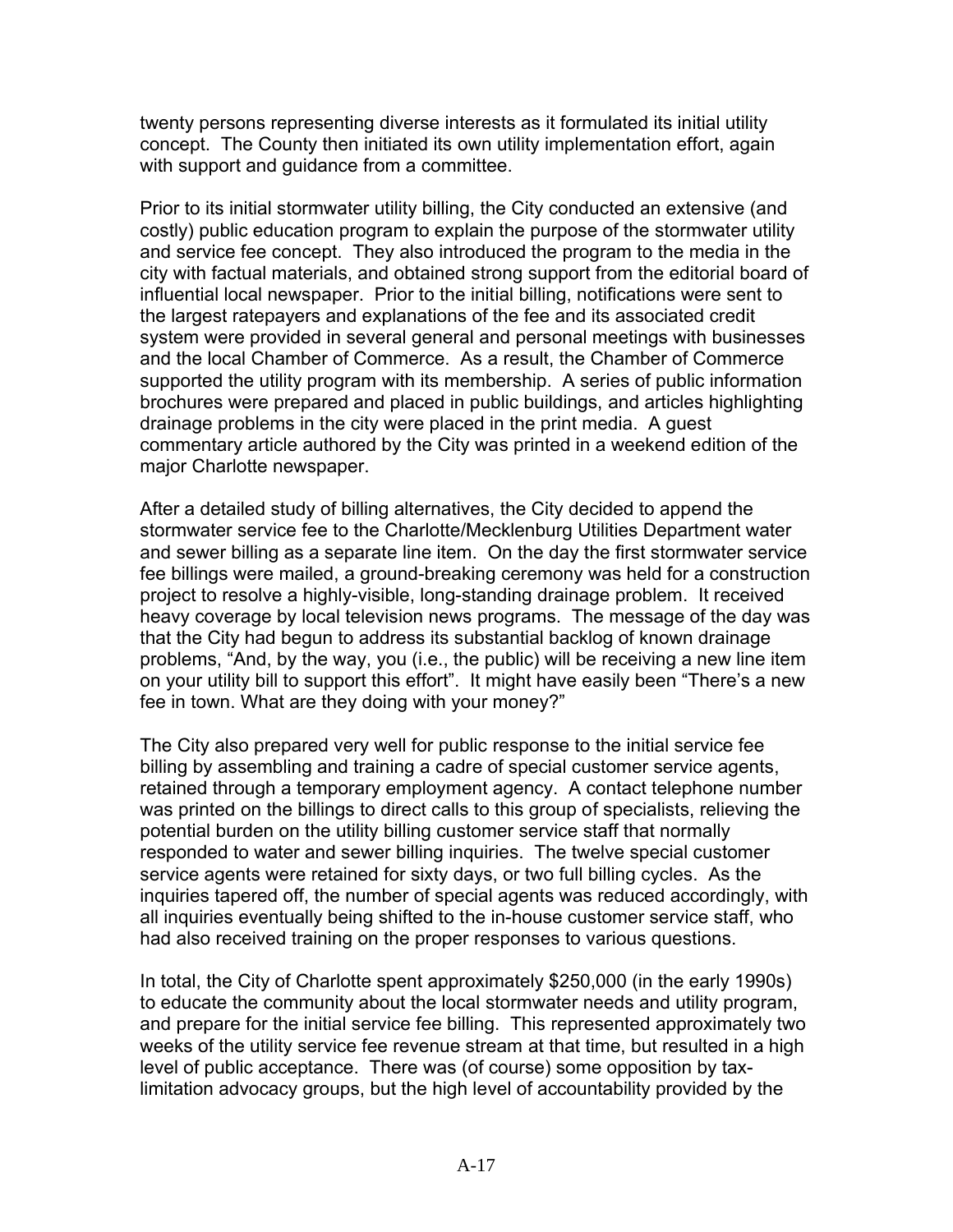dedication of funding dispelled most of their objections. Within two years, a City Council member who represented that interest tax-limitation group stated publicly that, if every City program was as well run as efficiently and responsively as the stormwater utility, there would be no need for tax-limitation advocacy.

The high level of community education and involvement continues, with many educational materials, activities, and actively-involved support groups. The City commonly provides hyetographs from its rain gauging network on its website following severe rainfall events that cause flooding. This has educated the general public regarding the high variability of intense thunderstorm rainfall that occurs across Mecklenburg County, and reassures the public that the staff is aware of what is happening. The City's stormwater capital improvements program, funded in large part by sale of bonds, also features extensive public education and participation programs, such as Adopt-A-Stream and Storm Drain Marking.

# **CITY OF TULSA, OKLAHOMA**

#### *Keynotes*

- ► The Tulsa Stormwater Management Utility was founded in response to a devastating one-day urban drainage system flood that killed 14 residents and did nearly US\$200 million damage to public and private properties in 1984.
- ► Tulsa's Stormwater Management Program provides a full range of capital infrastructure and operational services. In addition to roadway drainage systems, it is responsible for an extensive stream system outside road rights-of-way. The City has a Phase 1 NPDES permit.
- ► Since forming its Utility, Tulsa has received over \$100 million in federal support for capital infrastructure improvements, removal of structures from flood-prone areas, and hydrological data gathering.
- ► Funding of the Tulsa day-to-day stormwater program is primarily derived from a user fee.
- ► Key funding policies include:
	- o a user fee rate methodology based on the impervious area of each property, with residential fees being a single rate;
	- o use of general obligation bond sales and sales tax revenues to fund construction of capital infrastructure improvements; and
	- o aggressive pursuit of federal grants and loans to supplement local resources.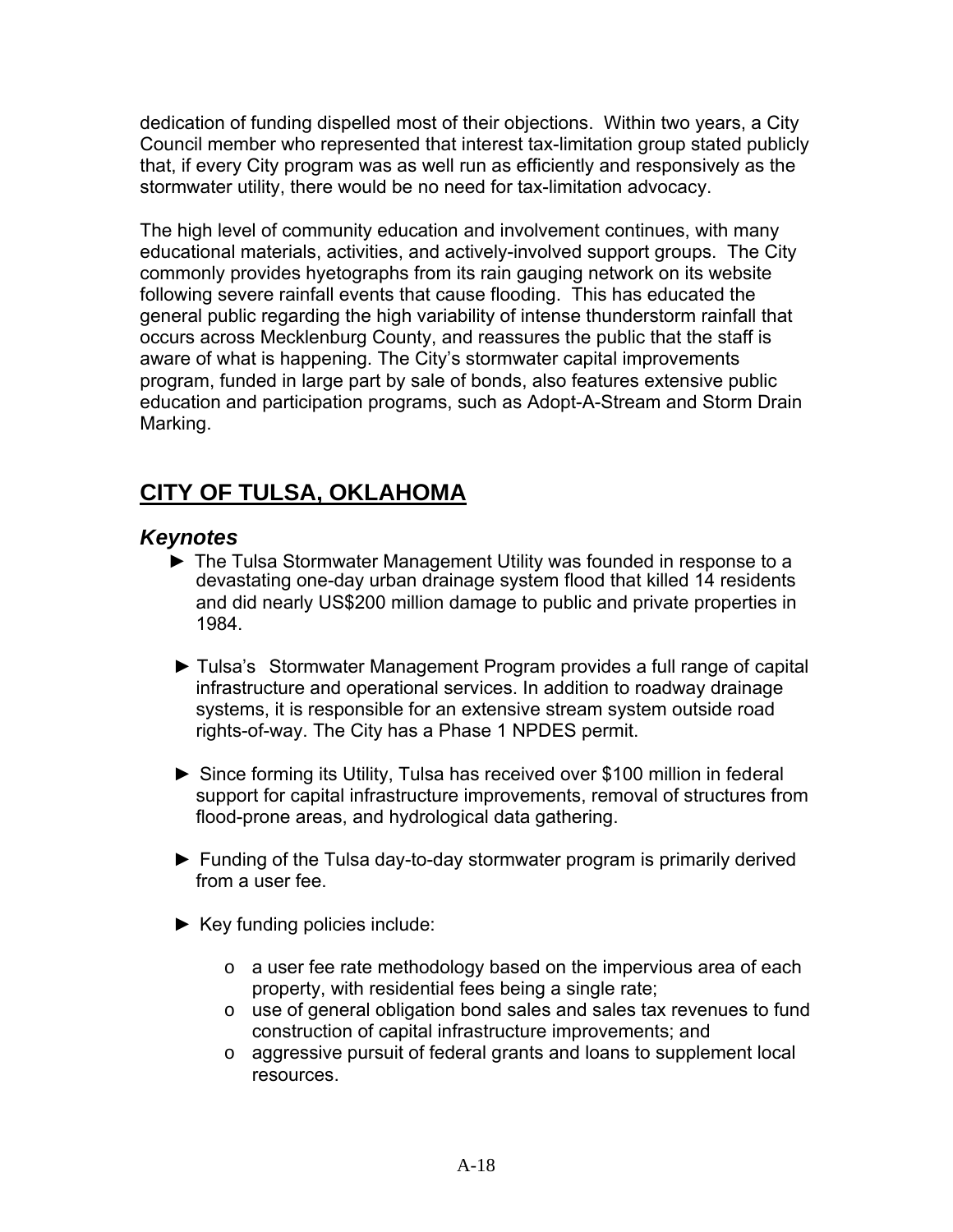Key operational practices include:

- o watershed-based master planning of stormwater systems throughout the City, with emphasis on flood control; and
- o stormwater management functions performed by in-house staff, including NPDES permit compliance.

#### *Community Profile*

The City of Tulsa was incorporated as a municipality in 1898. With the discovery of oil in nearby Red Fork in 1901, Tulsa grew quickly and reached a population of more than 7,000 by 1907. After Oklahoma became the 46th state in the United States in 1907, the City voters adopted its first city charter on July 3, 1908. The City was governed by three elected commissioners from 1909 through 1989, when the voters amended the charter to adopt a mayor/council form of government. The Mayor is now elected every four years (at large) and nine City Council members are elected to two-year terms from geographic districts.

Tulsa lies in the heart of a fertile forested region of rolling hills in northeastern Oklahoma. It is the second largest city in Oklahoma, located 90 miles northeast of the state capital, Oklahoma City. The average annual rainfall is thirty-nine (39) inches. The region is sometimes referred to as "Tornado Alley" in recognition of the severe storms that often occur in the Spring. Violent windstorms are often accompanied by extraordinarily intense rainfall, which has been a key factor in Tulsa's stormwater management problems and search for solutions.

The land area of the City today is approximately 198 square miles. It has a population of 392,000. The economy of the community is highlighted by higher education (seven universities), energy, telecommunications, and transportation/warehousing. Tulsa has an in-land deep water port located on the McClellan-Kerr Arkansas River Navigation System, offering a Foreign Trade Zone, two industrial parks and liquid and dry cargo storage.

Tulsa has grown up with flooding. Some consider it a "poster child" example of the stormwater management struggles that local governments experience. Many of the causes of Tulsa's problems are a function of its location: the city is on a major river (the Arkansas), in a region of violent storms, and was initially developed on the American frontier, where one had a right to do as he (or she) wished with the land - including building structures in inappropriate, flood-prone locations.

Local flood records are sparse before 1900. In 1908, only a year after statehood, Arkansas River flooding at Tulsa caused \$250,000 in damages (over \$25 million in 2004 dollars). By 1920, the town had outgrown its raw, boomtown youth. As riches mounted from the oil industry and investors and speculators poured in, Tulsa grew into a wealthy city of 72,000. But development edged ever closer and closer toward the river banks. On June 13, 1923, the Arkansas River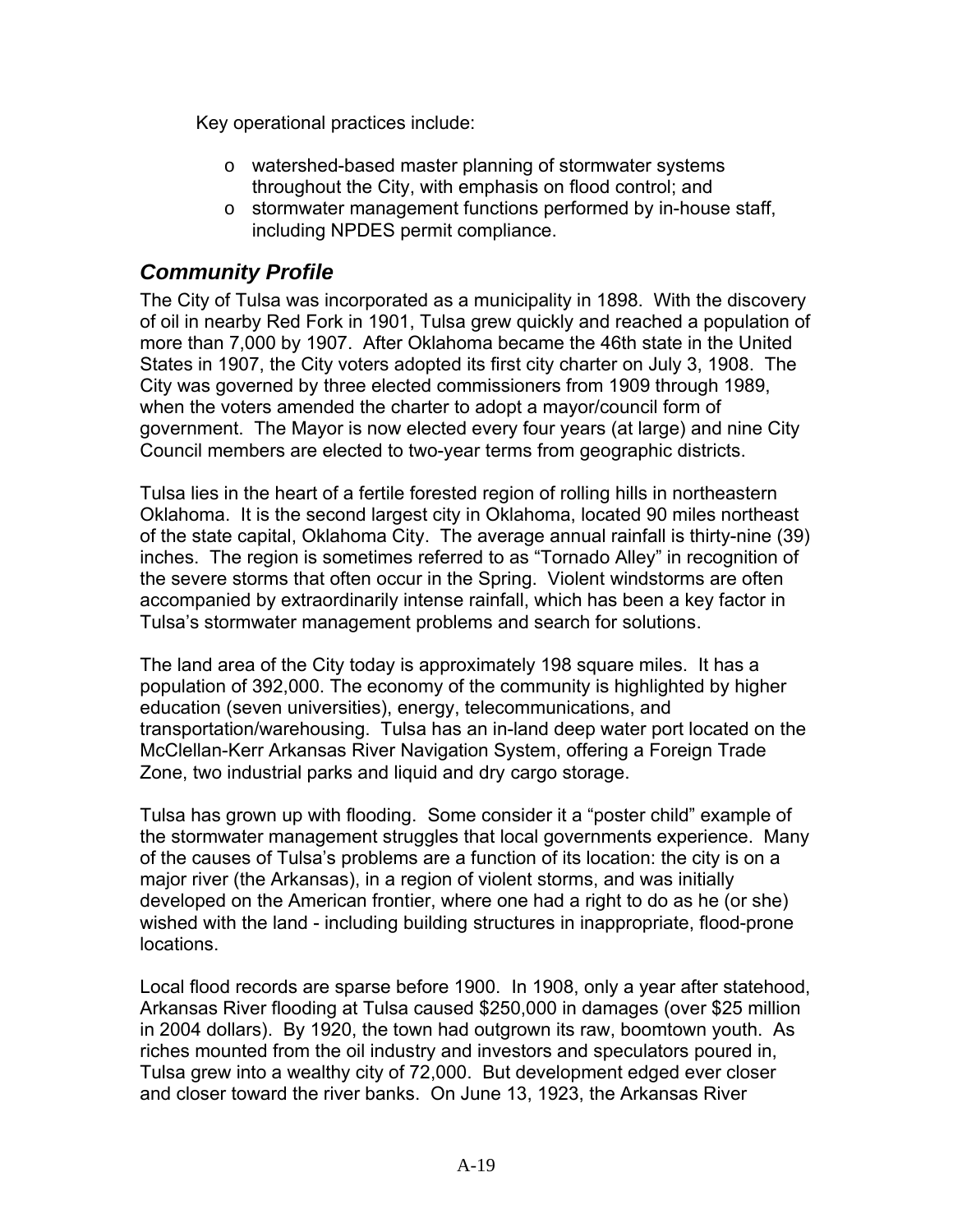flooded Tulsa's waterworks, caused \$500,000 in damages (\$20 million in 1994 dollars), and damaging homes leaving 4,000 citizens homeless. City fathers responded with Tulsa's first land-use plan, which envisioned upland boulevards and housing. In the lowlands, such as the Mingo Creek riparian stream corridor east of town, the plan indicated there would be generous parks and recreational trails.

Significant flooding occurred again in 1943. In response to the flooding, the U. S. Army Corps of Engineers (COE) built levees around Tulsa's oil refineries along the Arkansas River as a World War II national defense measure. By 1950, in the post-war building boom, housing fanned out onto the floodplains to the south and east of the downtown area. Land that had periodically flooded with little harm now was awash in wave after wave of development and, periodically, urban flooding. By the late 1950's, flooding of newly developed subdivisions along the Arkansas River spurred calls for flood control. In 1964, the COE completed Keystone Dam on the Arkansas River, fifteen miles upstream from Tulsa. For years to come, Tulsans would believe that the Arkansas River was forever tamed.

Tulsa enjoyed another economic boom based on energy resources in the 1960s, when the city's population grew 25 percent. Tulsa's rapid growth resulted in the paving and piping of vast areas of pastures and meadows, and new buildings continued to spill into the lowlands along the creeks and streams that etch the area. The rapidly urbanizing Mingo Creek watershed was annexed to the city in 1966. Localized floods struck every two to four years during the 1960s and early 1970s, but the response was classic "flood relief": emergency response and recovery, reconstruction as quickly as possible, and denial of the possibility that damaging floods could reoccur. Victims petitioned for neighborhood flood control, with limited success.

A flood in the Spring of 1970 caused \$163,000 in damages in the rapidly developing Mingo and Joe Creek watersheds. The City responded by joining the federal government's National Flood Insurance Program's (NFIP) "emergency program" and promising to adopt federal floodplain regulations. In August 1971, the NFIP issued its block rate maps. A month later, floods hit Flat Rock, Bird and Haikey Creeks inundating many suburban neighborhoods once again. In December that year, Bird Creek flooded again. Tulsa joined the NFIP's "regular" program, adopted a new 100-year flood standard, and promised to regulate floodplain land use.

In April and May, 1974 floods left \$744,000 in damages (over \$6 million in 2004 dollars) on Bird Creek. Violent storms June 8 of that year caused widespread flooding on Joe, Fry, Haikey and Mingo Creeks, with more than \$18 million in damages (\$80 million in 2004 dollars). On September 19, 1974 Mingo Creek flooded yet again. For some citizens, it was the third flood in less than a year. Angry, drenched victims waded out of the floods to demand help from City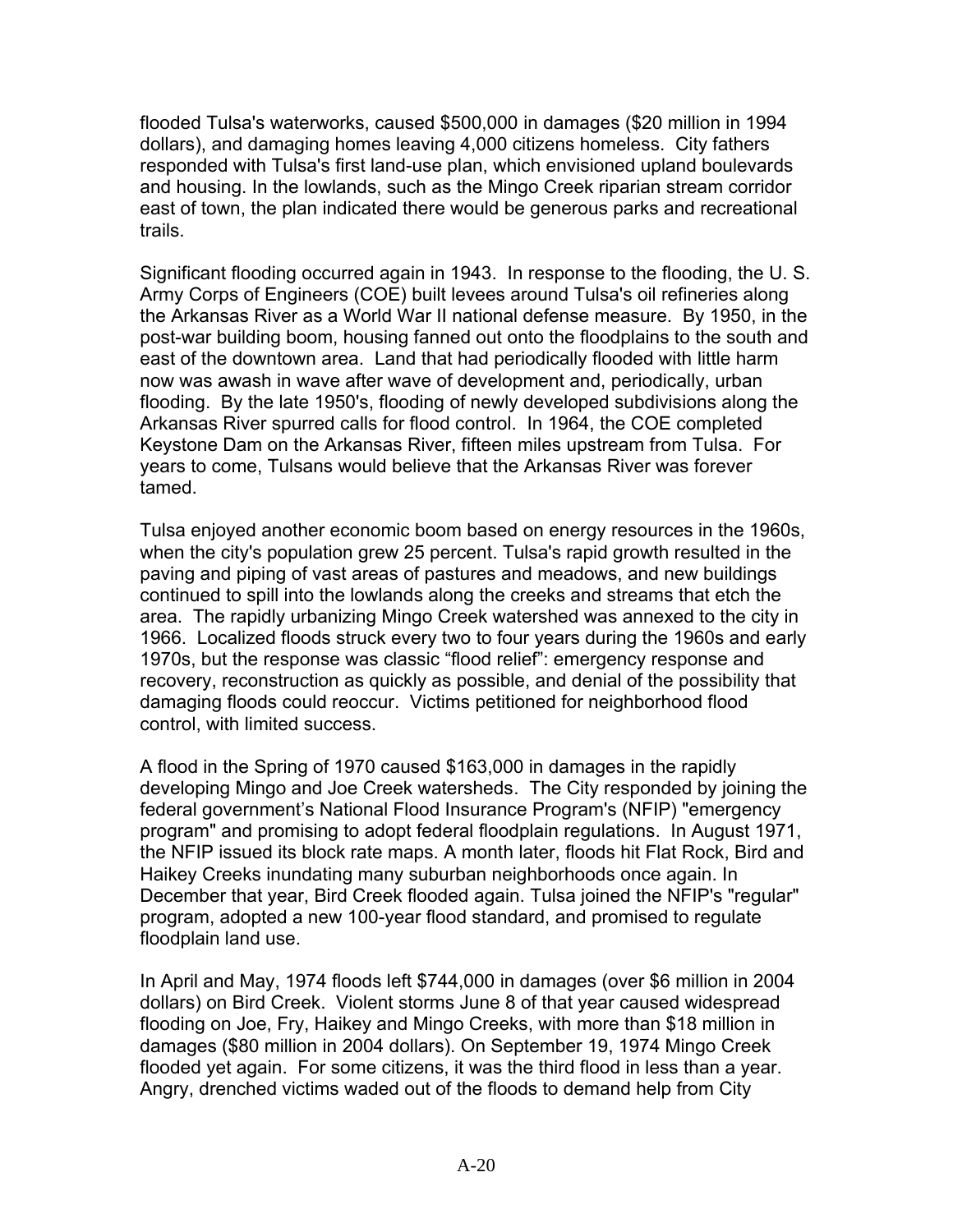officials. They contended the City wasn't enforcing its NFIP regulations. They tried to halt development, to avoid deeper flooding until existing problems could be solved. Developers objected strenuously. Thus began a community debate over floodplain management, locally called "Tulsa's great drainage war," that was destined to last more than a decade. The city responded with a plan to widen part of Mingo Creek, including clearance of 33 houses in the most flood-prone area. The houses were removed just before the next flood in May, 1976.

The May, 1976, flood marked a milestone in Tulsa's search for solutions. A three-hour, 10-inch deluge was centered over the headwaters of Mingo, Joe and Haikey Creeks. The resulting flood killed three citizens and caused \$40 million in damages (\$140 million in 2004 dollars) to more than 3,000 buildings. By this time, the victims were becoming skilled lobbyists and gathering sympathizers citywide. They virtually stormed City Hall to demand solutions. Newly elected city commissioners responded with a wave of actions. They enacted a floodplain building moratorium; hired the city's first full-time hydrologist; developed comprehensive floodplain management policies, regulations and drainage criteria; enacted stormwater detention regulations for new developments; instituted a fledgling flood alert and warning system; and began master drainage planning for major creeks. In 1978, an earth change (erosion and sediment control) ordinance was also adopted, giving the city control over alterations to Tulsa's landscape, including floodplains and stream channels.

In the early 1980s the federal United States government developed the federal Inter-agency Hazard Mitigation process to curb repetitive flood losses. After flood disasters, federal teams were dispatched to identify hazard mitigation opportunities, i.e., ways to make the response to each disaster reduce the scope of the next one. The mitigation concept focused on correcting the causes of losses, including removing, raising, or flood proofing the most vulnerable of the damaged buildings. Tulsans worked with the Federal Emergency Management Agency (FEMA) to develop the process. Tulsa's early exposure to the new FEMA mitigation program was to have a significant impact on the city's response to future floods.

On the three-day weekend marking the Memorial Day holiday in May, 1984, the worst flood in Tulsa's history struck. After a muggy Sunday a stalled cool weather front produced thunderstorms that dumped some fifteen (15) inches of rain overnight in just twelve hours. The rainfall was centered over the Mingo Creek watershed, but also extended across most of the city. The results were disastrous. The flooding killed 14, injured 288, damaged or destroyed nearly 7,000 buildings, and left \$180 million in damages (\$425 million in 2004 dollars). The Mingo Creek corridor alone accounted for \$125 million of the damages. It was truly a localized, urban stormwater system flood. Local streams flooded while the nearby Arkansas River remained well below flood levels.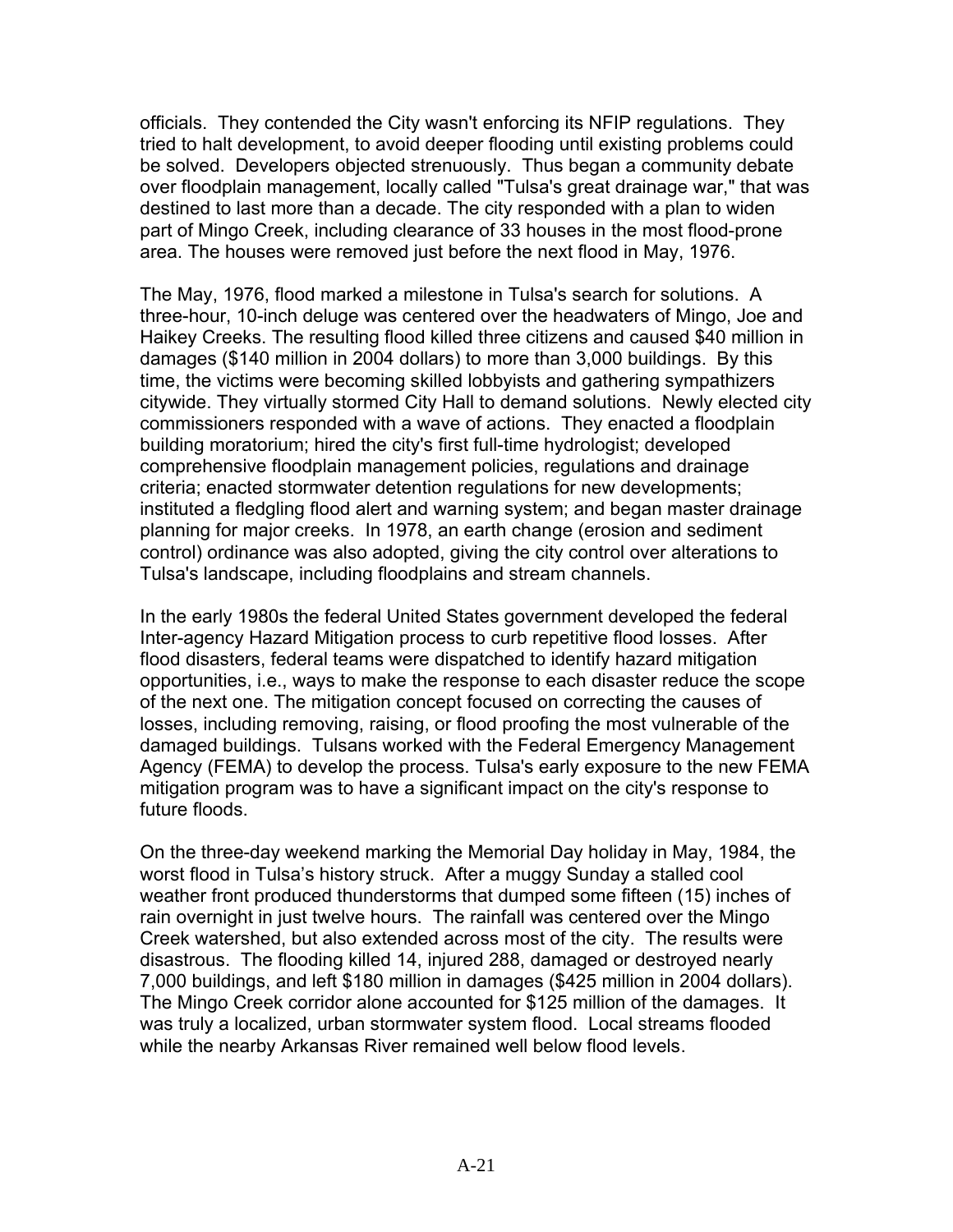Problems continued in the years following despite formation of Tulsa's stormwater utility in 1985. In 1986, a major flood of the Arkansas River tested the new stormwater management program. It also served as a reminder of the finite protection provided by the Keystone Dam upstream from the city. Between September and October 1986, unrelenting upstream rains filled the Keystone Reservoir to capacity, forcing the COE to release water at the rate of 310,000 cubic feet per second. Downstream flooding was inevitable. At Tulsa, a privately maintained levee failed, causing \$1.3 million (\$5million in 2004 dollars) in damages to 64 buildings. The City fielded its hazard-mitigation team and cleared 13 substantially damaged structures, and more widespread damage was avoided.

#### *Formation Process*

A newly elected mayor and street commissioner had been in office for only 19 days when the Memorial Day flood struck in May, 1984, but both knew the issues well. In the darkest hours of their community's worst flood, they pledged to make their response reduce the likelihood that such a disaster would ever be repeated. Before daylight, they had assembled the city's first Flood Hazard Mitigation Team to develop the City's strategy. Within days, a new approach to Tulsa flood response and recovery was born.

The flood response effort was only the beginning. A unified stormwater program was created, with City leaders committing to make Tulsa flood-safe. As ultimately completed, the program included relocation of 300 flooded homes and a 228-pad mobile home park, \$10.5 million in flood control works, and \$2.1 million for master drainage plans. The total capital program topped \$30 million, mostly from local capital sources, flood insurance claim checks, and federal funds.

The devastation of the 1984 flood persuaded Tulsans that a coordinated, comprehensive stormwater management program was needed from the rooftop to the river. A Department of Stormwater Management was established in 1985, centralizing responsibility for all city flood, drainage, and stormwater programs. A stormwater utility fee was established by ordinance in 1986 to fund the program. The utility fee ensured stable funding for maintenance and management, independent of fickle political winds. The service fee ordinance allots all fee revenues exclusively for floodplain and stormwater management activities. Over several years an extensive system of recreational greenways was created along the Mingo Creek and other streams, providing bicycle and walking paths as well as green space areas. When the Memorial Day flood devastated Tulsa in 1984, the City had 57 detention ponds. By 2000, there were 85 detention ponds plus many other stormwater facilities including improved conveyance channels.

#### *Service Area*

The Tulsa Stormwater Utility is responsible for stormwater management throughout the City's 198 square miles.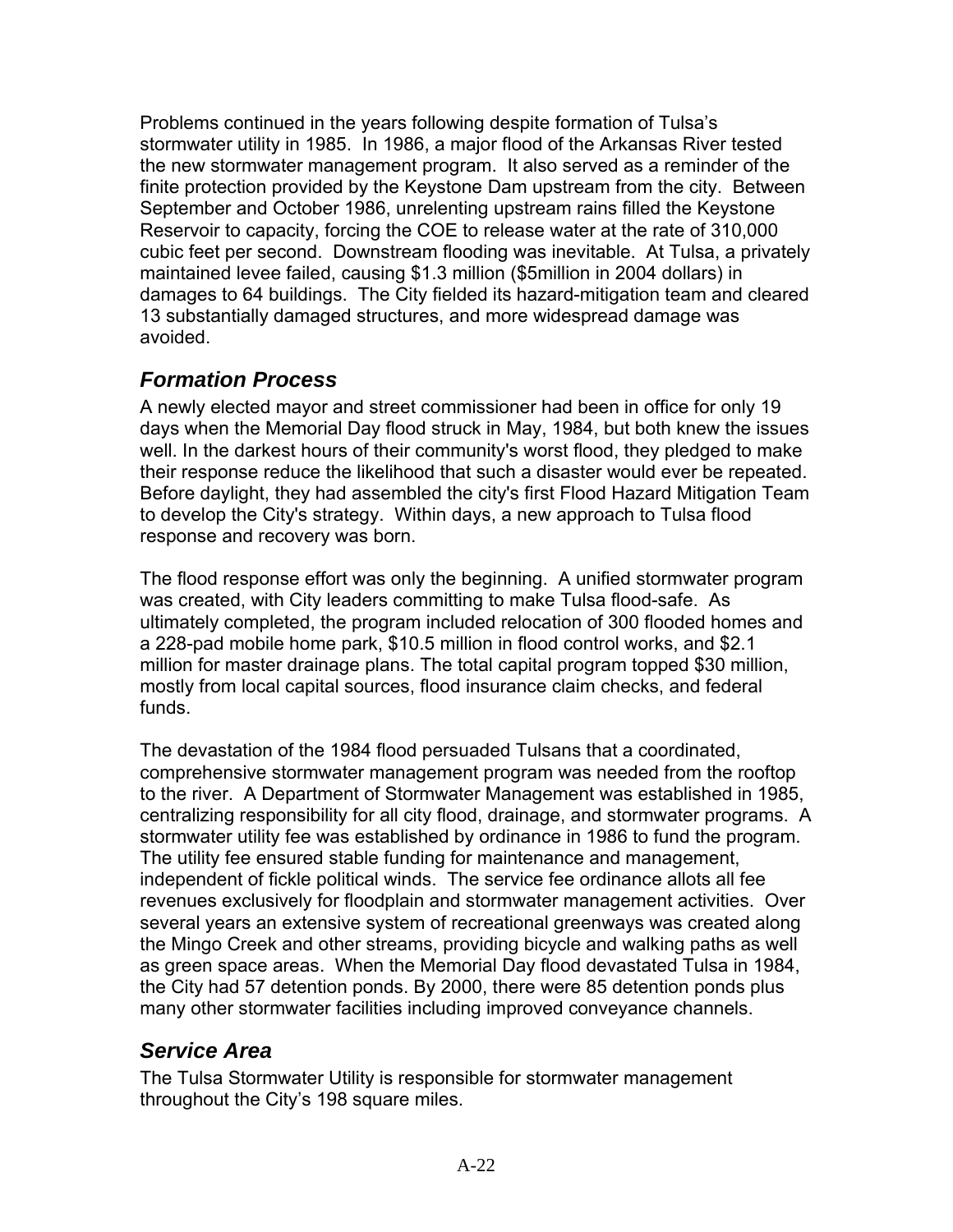#### *Role and Program*

Simply establishing a stormwater utility could not instantly correct Tulsa's stormwater and flooding problems. A comprehensive, long-range stormwater program strategy was formulated by the utility staff, coupled with extensive capital infrastructure master planning during the 1980s. The City's objective was to manage stormwater both within public rights-of-way and easements and along the many creeks that drain the hilly terrain of the community.

The Public Works Department, in conjunction with a Stormwater Drainage Advisory Board and numerous citizen groups, developed a phased implementation program for projects identified in the City's basin drainage plans. The projects were funded in part by a combination of stormwater fees, sales tax revenues or bond issues. Construction of the improvements identified in the master planning project proceeded quickly based on the assured funding capability provided by the stormwater service fee. The City was also able to obtain more than \$100 million of COE funding for various capital improvements to the stormwater systems.

By the early 1990s, FEMA ranked Tulsa first in the nation for its floodplain management program, allowing Tulsans to enjoy the nation's lowest flood insurance rates. The program was also honored with FEMA's 1992 Outstanding Public Service Award; and the Association of State Floodplain Managers has twice given Tulsa its Local Award for Excellence. This represented a significant turn around in just eight years following the devastating flood of 1984. Since adoption of the FEMA community rating system, Tulsa has had one of the best ratings including a 2.0 rating in 2005.

Today, Tulsa's floodplain and stormwater management program is based on respect for the natural systems. It is nationally regarded as a pacesetting program, and includes comprehensive watershed management, dedicated funds for maintenance and operation, a prototype flood alert system, and a \$200 million capital improvements program.

Tulsa's drainage systems have not been tested by a catastrophic rainfall since 1986, but the system has handled less intense rainfall events well. City leaders believe improved maintenance, continuing capital projects, stringent regulations, and aggressive citizen awareness programs will reduce but cannot entirely eliminate future flood losses.

A powerful testimony to the program is that, since comprehensive regulations were adopted in 1977, the city has no record of flood damages to any building that complies with those regulations. Implementation of the user-pays service fee funding is also given enormous credit by staff and elected officials because it enabled the City to elevate its capital investment and operational expenditures to a level that complements regulatory measures by resolving inadequacies in the systems that had existed for decades.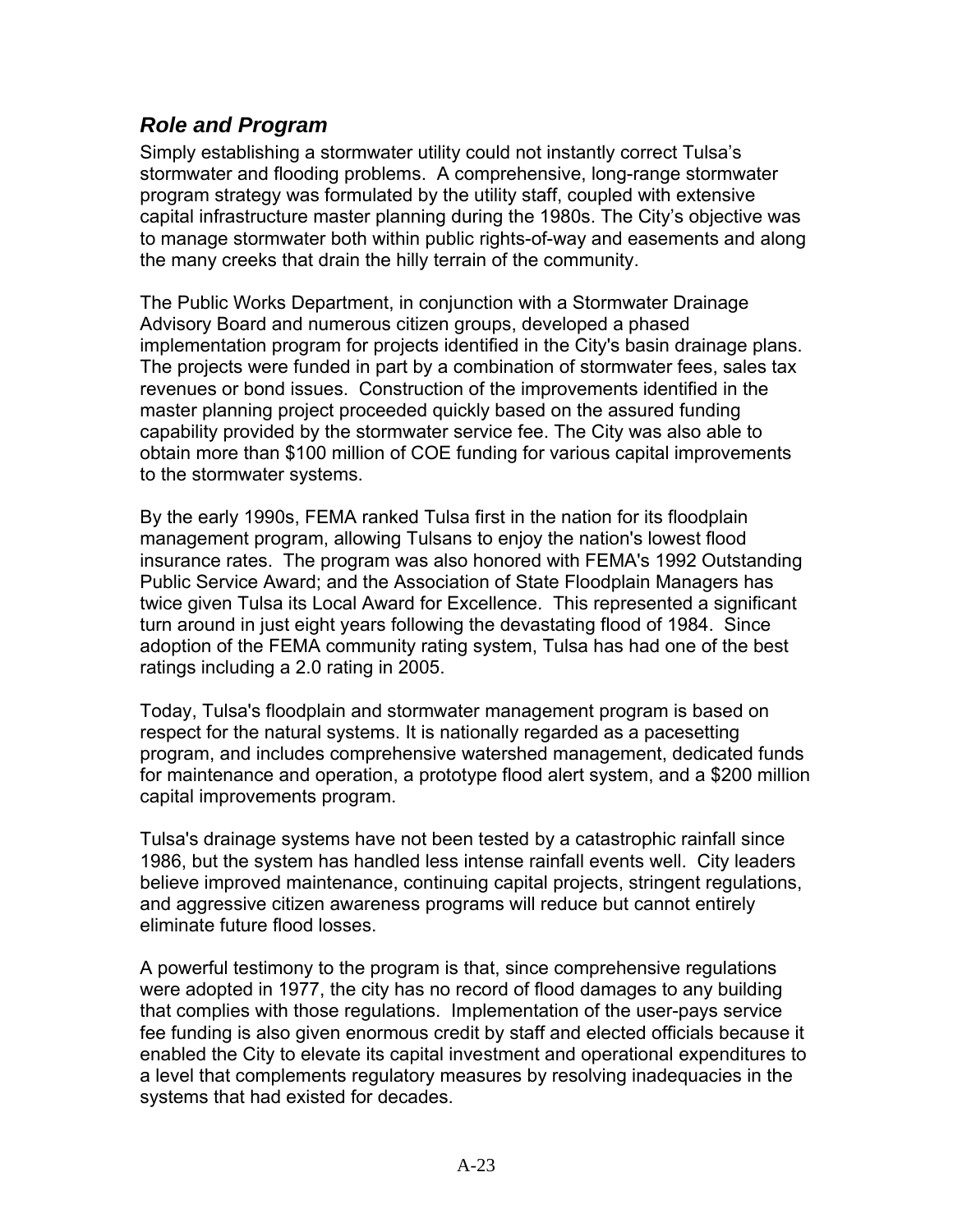Tulsa has instituted an aggressive floodplain program. The City's long experience with flooding showed that the National Flood Insurance Program's minimum standard is insufficient for Tulsa. Therefore, the city's regulations exceed NFIP's standard in several important ways. The NFIP floodplain maps are based on existing development. However, unless plans and regulations are based on future watershed urbanization, new development may well flood as uphill urbanization increases runoff. Tulsa enforces the NFIP minimum regulations and maps to retain eligibility for federal flood insurance but, in addition, the City enforces its own more extensive maps and regulations. Those regulations are based on ultimate watershed urbanization as forecast in the City's comprehensive plan.

The Tulsa stormwater program is much more than flood control. The City is also building parks in the floodplains, sports fields in stormwater detention basins, and greenway trails on creek banks. It has forged strong partnerships with federal and state agencies. Tulsans now enjoy the lowest flood insurance rates in the country, and the community is reaping benefits from national awards and favorable publicity. Tulsa's progress has been called an example of what can happen when a community fully commits to solving urban stormwater problems.

# *Organization and Staffing*

The City staff was reorganized following a City Charter change in 1989 that substituted the mayor/council for a government for the commission approach. A new Department of Public Works consolidated all public works services, including stormwater management, but the dedicated stormwater service fee funding was retained. Today, stormwater management is an accepted and integrated part of the city's services.

# *Funding*

The City's stormwater management program budget has ranged from \$12 million to \$14 million during the past three years. Current service fees are based on impervious area and are set at \$3.49/month per "equivalent service unit" (ESU). The ESU is defined as 2,650 square feet of impervious coverage, representative of the average condition on single-family residential properties. Service fee revenues total over \$12 million. Where does the stormwater fee money go?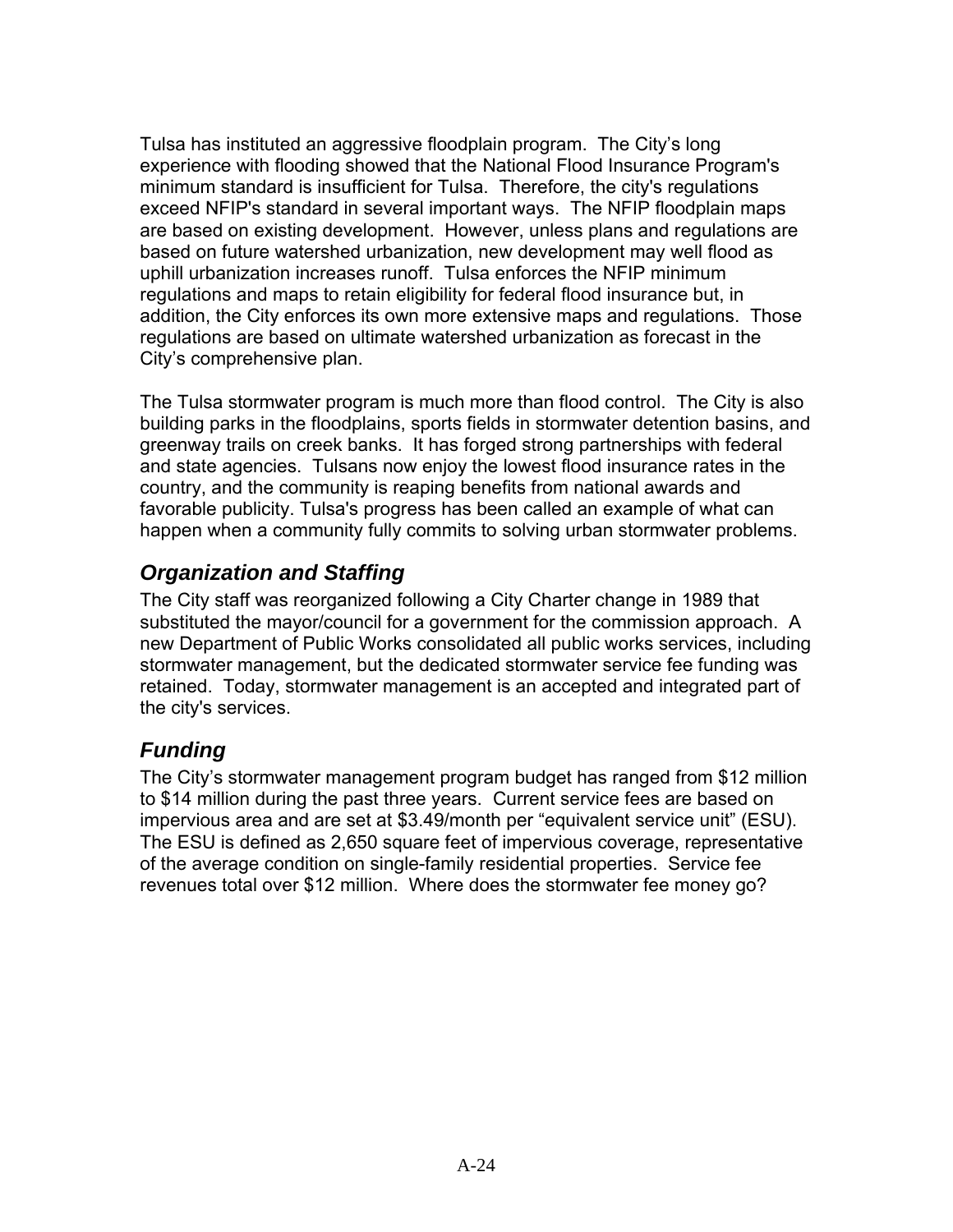

Expenditures for the City's FY 2 002 are shown in the pie chart to the left. As it shows, stormwater fees are used primarily for maint enance of stormwater detention facili ties, stream channels, pumping s tations, culverts, ditches and other drainage facilities. After sto rms and when needed at other times, crews remove material blocking stormwater flow in channels and

detention sites. On average, the City crews clean more than 22 miles of ditche s and clear about 5 miles of drainage pipe each year. They remove tons of silt from channels and reconstruct eroded earthen channels.

# *Inter-governmental Cooperation*

Tulsa assists the suburban satellite communities that surround it in their stormwater management efforts, but most of its attention to inter-governmental cooperation has involved federal agencies that offer funding for specific priorities such as flood protection and hydrologic monitoring and analysis.

# *Public Participation*

The City of Tulsa involved the community in many of the major decisions as it formulated and implemented its stormwater utility program and associated funding mechanisms. A citizen advisory committee guided the initial response to the devastating flood in May, 1984, which included assembling a consulting team to assist with utility feasibility analysis and implementation.

Once the utility was formed and user fees were in place, the citizen advisory group shifted its attention to the content of the program and, especially, the capital improvement planning to address flooding problems. They have continued to be a major political force in support of the utility. The City also instituted a variety of community education and involvement initiatives aimed at improving flood emergency awareness, water quality management, and utilization of water resources in the riparian corridors.

# **LOUISVILLE/JEFFERSON COUNTY (KY) METROPOLITAN SERVICE DISTRICT (MSD)**

#### *Keynotes*

► The Louisville approach involves a consolidation of flood control and stormwater management with a regional wastewater collection and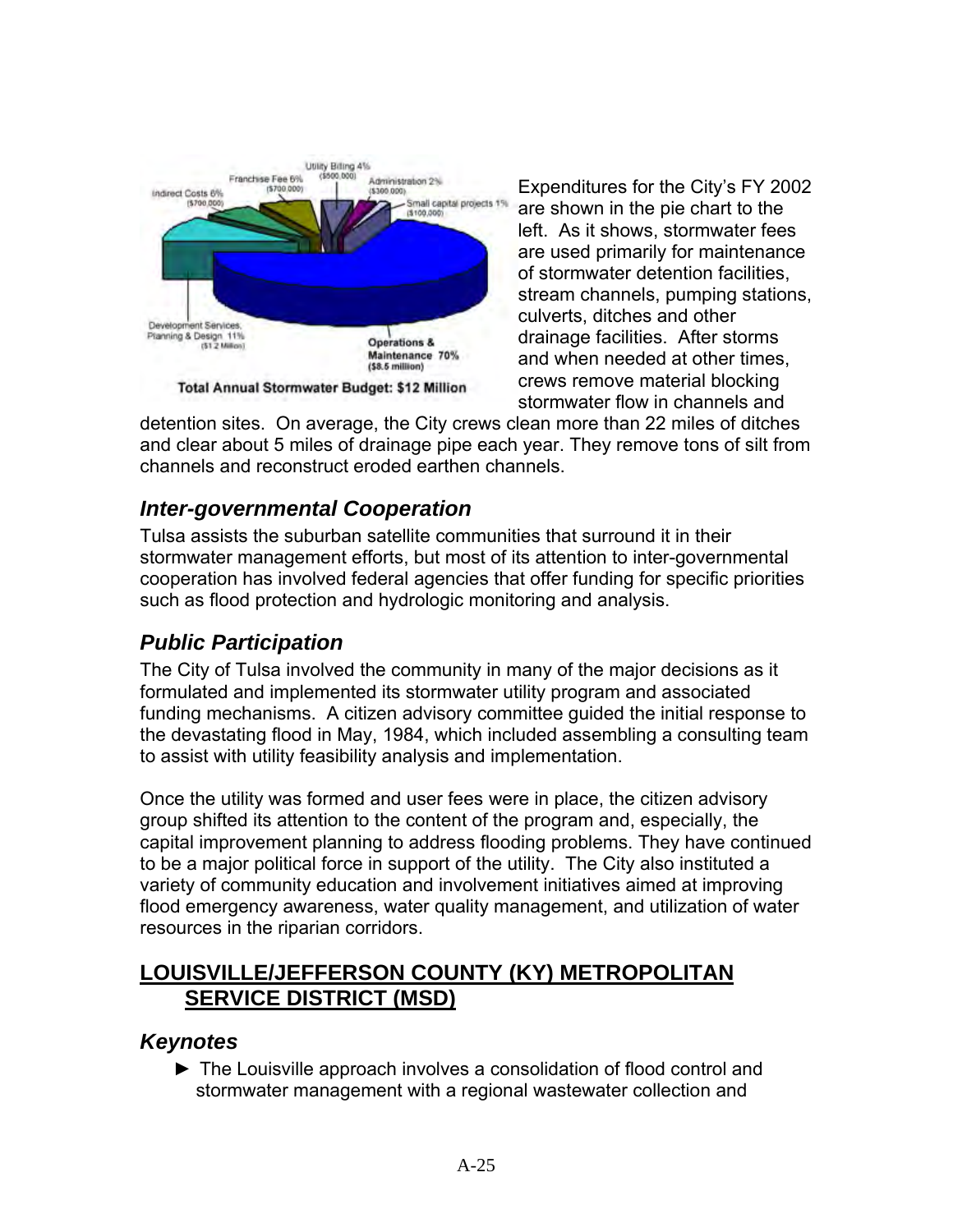treatment program provided by the Metropolitan Sewer District, or MSD. Most of the smaller cities and towns in Jefferson County do not perform stormwater management function s.

- ► The MSD was authorized by special state legislation in 1946, and established by Jefferson County and the City of Louisville. The MSD service area is virtually county-wide. Its Board is appointed by the now consolidated Metro government council which directs the amalgamated County and City.
- $\blacktriangleright$  MSD is funded principally by wastewater and stormwater service fees, which are independently structured, billed, and accounted for.
- ► Stormwater service fee attributes include:
	- $\circ$  an impervious area rate methodology;
	- o a flat rate charge for single-family residential properties; and,
	- $\circ$  differential rates for other properties based on an impervious area equivalency unit.
- ► Key operational practices include:
	- o watershed-based master planning throughout the County;
	- o a consolidated NPDES permit administered by MSD; and
	- program responsible for approximately 29 miles of levees and protection works and fifteen large pump stations along the Ohio o a broad range of functions that include a major flood control River.
- $\blacktriangleright$  The MSD has a staff of more than 600 that performs both wastewa ter and stormwater administrative, engineering, operational, regulatory, and infrastructure improvement/management functions. The staff is extens ively cross-trained to obtain efficient operations.

# *Community Profile*

Kentuc ky. It is located on the south shore of the Ohio River, and was founded in 1778 by frontier explorer and military hero George Rogers Clark. It is located in Jefferson County, which is named for Thomas Jefferson, who was the Governor of Virginia when the city was founded and later served as the third President of the United States. It soon became a major shipping center along the Ohio River, which reaches almost 1,000 miles into the Midwest of the United States. Among Louisville, 365 square miles and population 700,000, is the largest city in other noteworthy claims to fame, it is the home of the Louisville Slugger baseball bat and hosts the Kentucky Derby, one of the premier annual horse races in the world. The county and city governments were recently consolidated into a "metro" government as provided for by state law.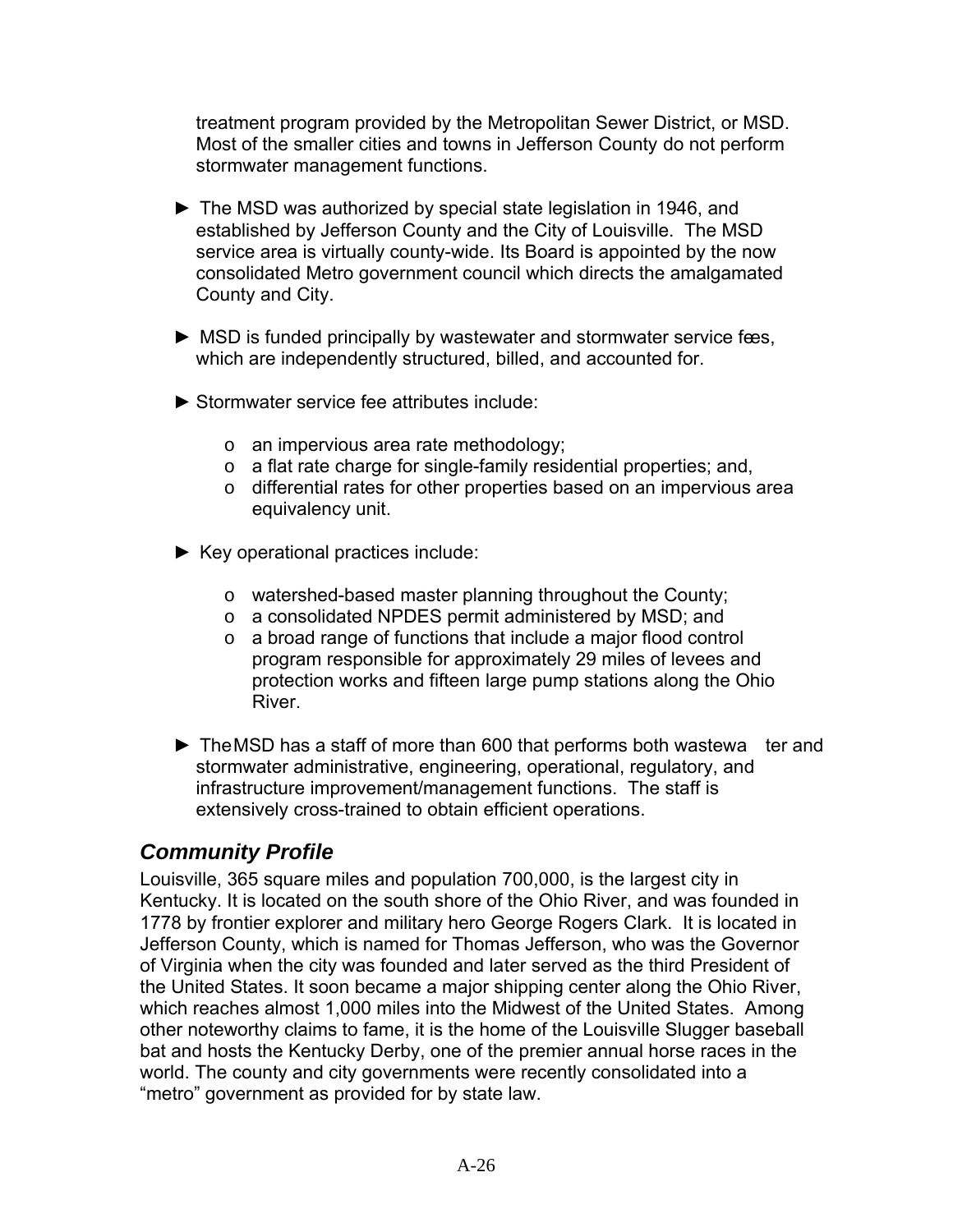As a community located on a major river, Louisville has always been concerned about flood control and stormwater management. Repetitive major flooding incidents of low areas along the river led eventually to the construction of more than 20 miles of flood protection levees and large pump stations beginning in the early 1900s. In the 1980's local officials determined that effective management of both the major flood control works and the smaller urban drainage systems Sewer District (MSD), then the regional wastewater service provider, was tapped required a consolidated program. The Louisville/Jefferson County Metropolitan to take over all stormwater management responsibilities.

both functions. The user fee has been tested in court and sustained at the Kentucky Court of Appeals level. MSD's responsibilities have been expanded to Following detailed studies, MSD adopted a dedicated stormwater service fee to fund a full range of stormwater management and flood control services and facilities. The MSD stormwater service fee is separate from the agency's wastewater fee, though the staff is extensively cross-trained to efficiently perform include stormwater quality in recent years in response to federal NPDES requirements.

# *Formation Process*

stormwater management responsibilities to the MSD was accomplished by actions of the Board of County Commissioners and City's Board of Aldermen. The political decision to shift flood control and stormwater management to MSD was essentially made before the program and funding development and The MSD was formed by the City of Louisville and Jefferson County pursuant to a state authorizing statute. Shifting the County's and City's flood control and implementation work began, which enabled the process to be completed in just eight months. There was very little public participation in the formation process, though a concentrated effort to inform and educate the public about the new service fees was initiated immediately prior to the first MSD stormwater service fee billing.

the fourth, fifth, and sixth class (per population as specified by state statutes) had of the third and second class had statutory authority to decline to be included, but there were no second class cities in the County at that time (1986). A few of the third class cities declined to be included, and still are not. This created gaps and Jefferson County had more than ninety cities and towns when the stormwater management function was appended to the MSD wastewater program. Towns of no option whether or not to be included in the MSD stormwater program. Cities inconsistencies in stormwater services across the County as MSD's program grew. Those gaps still create some problems for both MSD and those cities.

# *Service Area*

MSD's stormwater service area is now approximately 280 square miles and encompasses nearly all of Jefferson County. It is similar to but not precisely the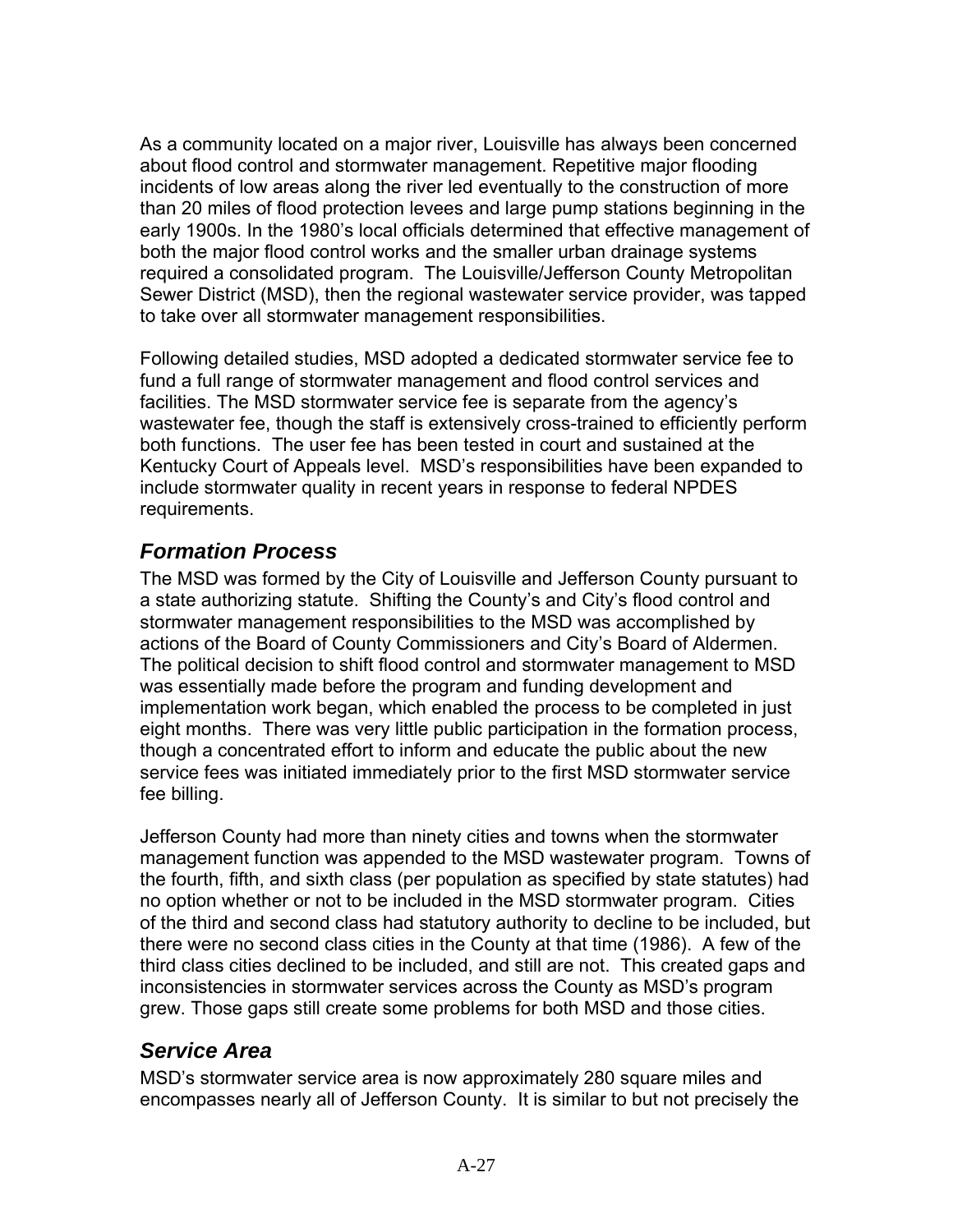same as the wastewater collection and treatment service area. Substantial portions of the former City of Louisville have combined wastewater/stormwater sewers. Outlying areas have separated sewers and many open drainage components (creeks, ditches, roadside drainage).

# *Role and Program*

MSD has two major program responsibilities, wastewater collection/treatment and stormwater management/flood control. Flood control is particularly important because Jefferson County is located on the Ohio River. Large areas of Louisville were historically flooded by the Ohio River, and an extensive system of flood protection levees and pump stations was constructed following the flood of record in1937. Maintenance of the flood protection works was originally a county responsibility under U.S. Army Corps of Engineers oversight. That function was transferred to MSD along with stormwater management responsibilities. MSD also assumed responsibility for development-associated erosion and sediment control programs, though it does not have land use authority.

#### *Governance Structure*

MSD has a seven member Board of Directors, included a chairperson, appointed by the Louisville/Jefferson County Mayor and Metro Council. The MSD Board guides policy and sets service fee rates.

# *Organization and Staffing*

MSD has an appointed administration and a substantial staff of over 600 management, engineering, operational, and support personnel. It has reduced staff count from more than 860 in 1995 in part by outsourcing some operations. MSD continues to perform many stormwater management functions in-house. Outside contracting is used to attain greater efficiency or when special expertise or equipment is required. The engineering and operational staffs are highly cross-trained to perform both wastewater and stormwater services.

# *Funding*

The wastewater and stormwater components of the MSD program are funded by separate service fees that are independent and dedicated to each purpose in terms of rates, revenues, expenditures, and accounting. The current singlefamily residential stormwater service fee is \$4.70/month. Rates are based on impervious area, and an equivalency unit of 2,500 square feet is used to normalize non-residential charges to the single-family residential flat rate. Each equivalent unit on developed non-residential properties is charged \$4.70/month. Consistent with MSD's wastewater rate practices, the stormwater service fee rate is adjusted annually to meet budget projections. Total stormwater service fee revenues in Fiscal Year 2006 (July 2005) are expected to be nearly \$26,700,000.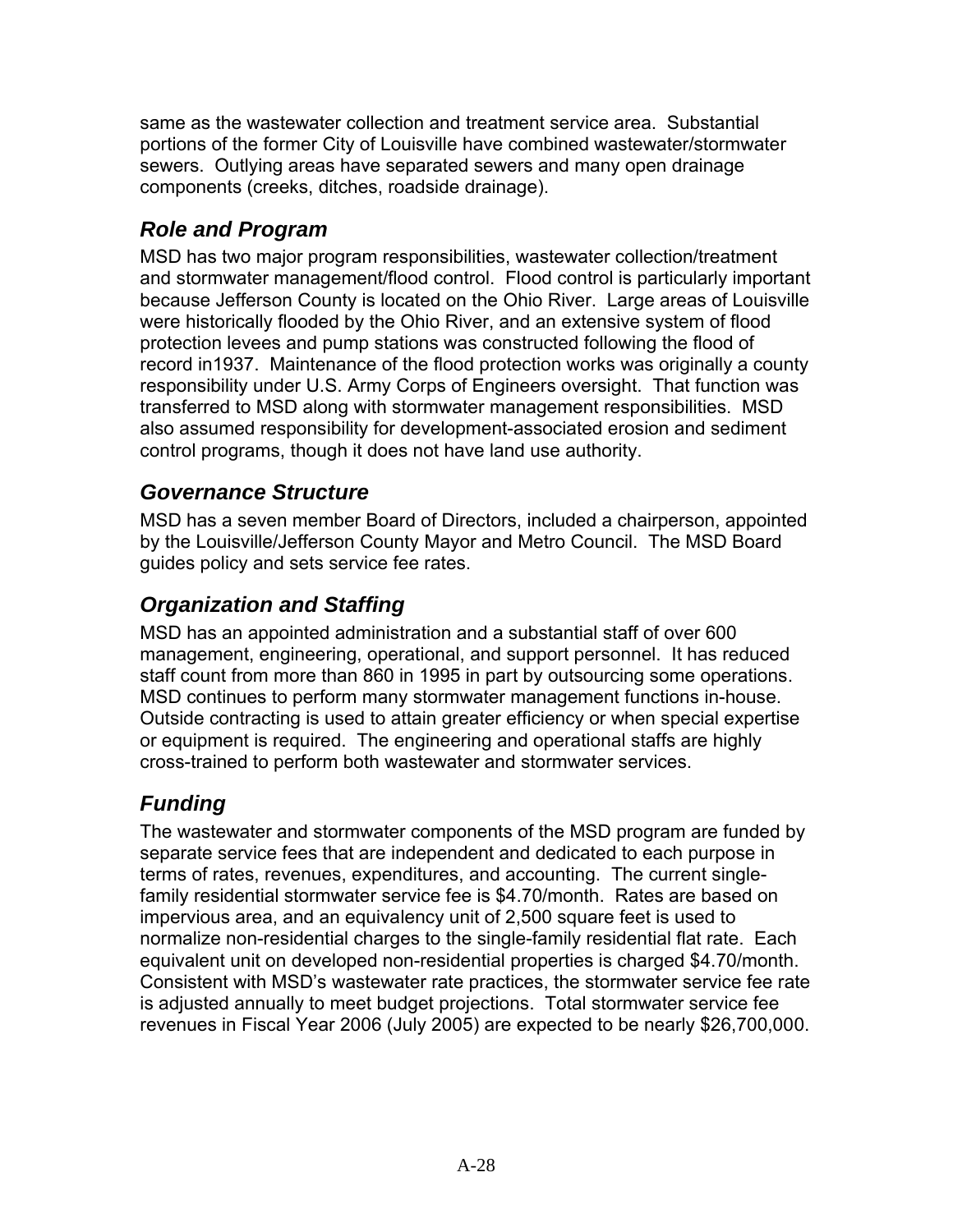#### *Inter-governmental Cooperation*

Because MSD provides a centralized flood control/stormwater management program for nearly all of Louisville/Jefferson County, the need for intergovernment collaboration is low in comparison to the other communities cited in this guidance document. Coordination wi th the cities that opted out of the MSD education, and other development review functions that are beneficial to those stormwater service area is sought, and MSD performs many planning, public cities.

# *Public Participation*

agency has sought out public involvement in many aspects of its stormwater services over the years since then. Infrastructure management, most notably construction and remedial repair programs, is administered by teams that work undertake projects. Community relations are facilitated by a telephone hot line MSD's stormwater program was initiated with little public participation, but the closely with local elected officials and community groups to prioritize and for service inquiries and complaints, and a designated staff is assigned to assuring effective response to customers. The staff maintains close contact with elected officials as capital improvement and remedial repairs projects are developed and undertaken. MSD also conducts numerous community involvement efforts associated with stormwater quality programs, and has developed brochures and other materials that are available throughout the community.

#### **SARASOTA COUNTY (FL) STORMWATER ENVIRONMENTAL UTILITY**

#### *Keynotes*

- ► The Sarasota County approach provides a strong, centralized stormwater manageme nt planning, improvement and operations program conducted by a large staff of more than 120 persons, with additional support for related activities performed by about 50 employees of other County work groups. The primary objectives of the Stormwater Environmental Utility are to reduce flooding, improve surface water quality, and attain responsible development practices.
- ► A Florida Supreme Court decision in 1996 determined that the Sarasota County stormwater charge is a special assessment rather than a service fee. As such, it is subject to the standards applicable to assessments, which emphasize the apportionment of special benefit (that not available generally to all) and rational nexus rather than the reflecting the demand burden (cost of service) imposed by each person or property on the public stormwater systems and programs.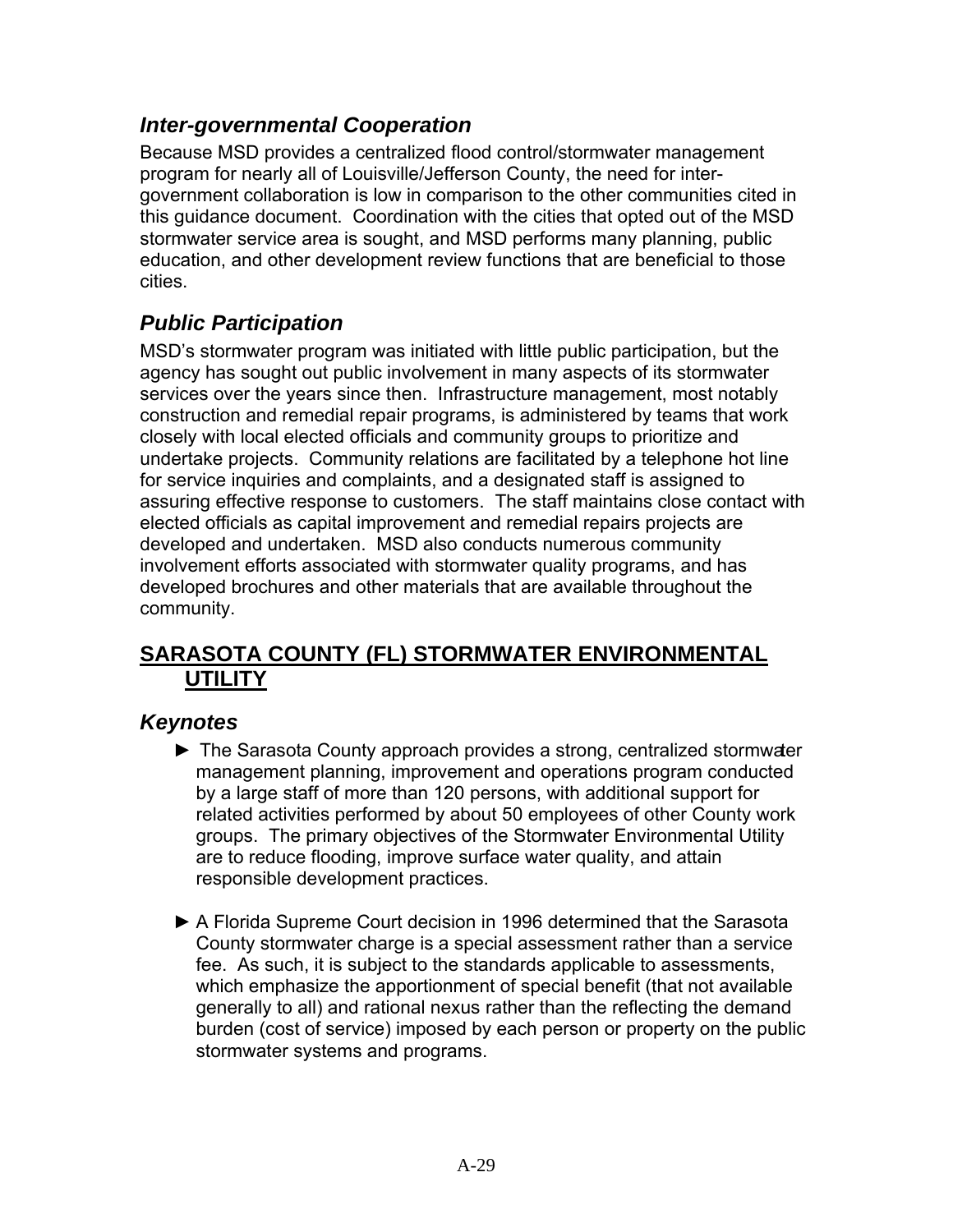- ► Sarasota County is a charter county governed by a five-member Board of Commissioners and directed by a professional County Administrator. The Public Works Business Center includes the Stormwater Environmental Utility. There are four cities in Sarasota County. The city of Sarasota relies on the County to improve its drainage system and perform most stormwater operations. The other three cities retain responsibility for local stormwater systems.
- ► The Sarasota County stormwater utility is funded by benefit assessments on properties in the County and by inter-governmental agreement in the City of Sarasota. The assessments have three components that are consistent across the service area, and one component (system capitalization) that is variable by watershed. The benefit assessments are billed on the County's property tax bills.
- ► Under constitutional changes adopted in 1968, Florida counties may adopt charters that give local elected officials great latitude in determining the functions of their county and the preferred method of funding. Sarasota County has adopted such a charter. The Florida Statutes Chapters 125 (County Government), 163 (Intergovernmental Programs), 197 (Tax Collections, Liens, and Sales ), and 403 (Environment Control) also specifically enable both cities and counties to establish utilities and adopt service fees and special assessments, or otherwise influence how they organize for and fund stormwater management. The Florida Statutes also enable counties to use such other revenues as they determine to be appropriate, or guide their manner of doing so.
- ► Key policies adopted by the Board of Commissioners and practices instituted by the staff are applicable throughout Sarasota County and in the City of Sarasota. Core funding policies include:
	- o Capital investments will be funded by benefit assessments peculiar to each watershed; and
	- o funding of customer service and administration, master planning, and maintenance will be funded by benefit assessments that are the same for all watersheds.

Key operational practices include:

- o watershed-based master planning has been conducted throughout the County (26 watersheds), and capital improvements are being made;
- o centralized stormwater quality management is performed by the County stormwater utility to ensure compliance with the local NPDES permit; and
- o a flood protection and response program is provided county-wide.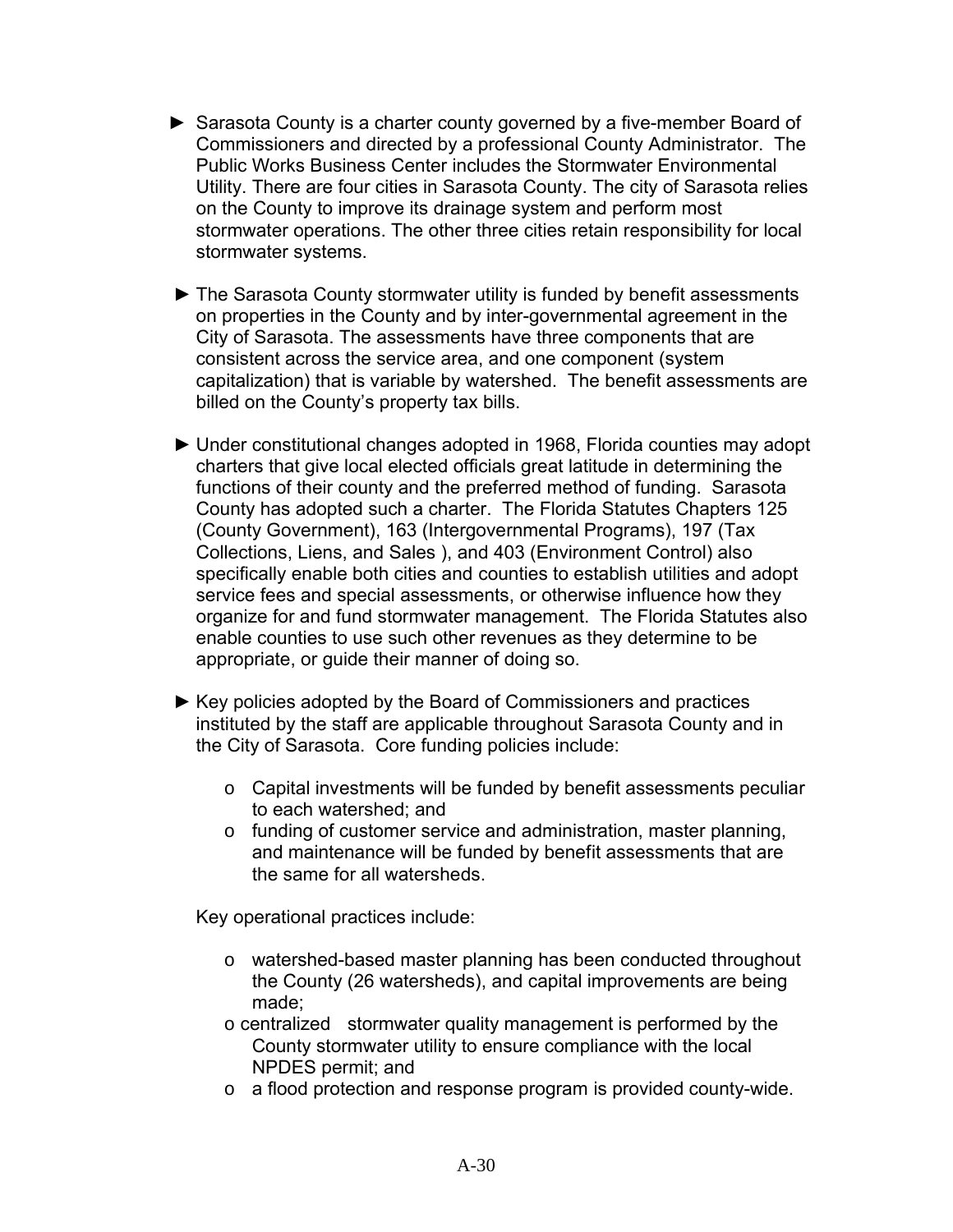$\triangleright$  Sara sota County has a large staff (120 +/-) within the Stormwater Environmental Utility and also allocates substantial portions of other employees' time to stormwater management activities (50 +/-). Master planning is contracted to private vendors.

### *Community Profile*

Sarasota County is located on the Gulf of Mexico on Florida's West Coast approximately sixty miles south of Tampa. It was formed when Sarasota County separated from Manatee County in 1921. The area was first homesteaded in the 1840's, but true development did not occur until the railroads arrived at the beginning of  $20<sup>th</sup>$  century. Citrus fruit growing, other agriculture, and tourism were the basis of the economy for many years, and the County was the winter home of the famed Ringling Brothers circus for decades. The County has become a regional healthcare and commercial business center since the end of World War II.

Sarasota County encompasses 620 square miles and has a resident population many "snow birds" flee the harsh winters of the Northeast and Midwest United States for the balmy climate of Florida. There are three incorporated cities and of 340,000. The population swells significantly during the winter months when one town in the County.

pressures of urban/suburban development and the problems associated with drainage in a low-lying coastal community. A Stormwater Environmental Utility County's stormwater utility is perhaps best known for a Florida Supreme Court decision in 1996, which found that the County was authorized by state statutes to Stormwater management in Sarasota County was not a high priority before the 1980's, when the County increased regulatory activities in response to the was formed in 1989, and studies led to the adoption of a user fee. Sarasota establish the utility and enact a special assessment to support capital improvements and operational programs.

# *Formation Process*

Sarasota County's initial stormwater management program was an outgrowth of its Aquatic Plant Control Department, which was consolidated into the Transportation Department in 1981. In 1989 the Board of County Commissioners established the Stormwater Environmental Utility. An intergovernmental agreement was signed with the City of Sarasota in 1991 and revised in 1997.

# *Service Area*

The Sarasota County stormwater service area encompasses the unincorporated portion of the County plus the city of Sarasota. The County is not responsible for areas lying within other incorporated municipalities in the County.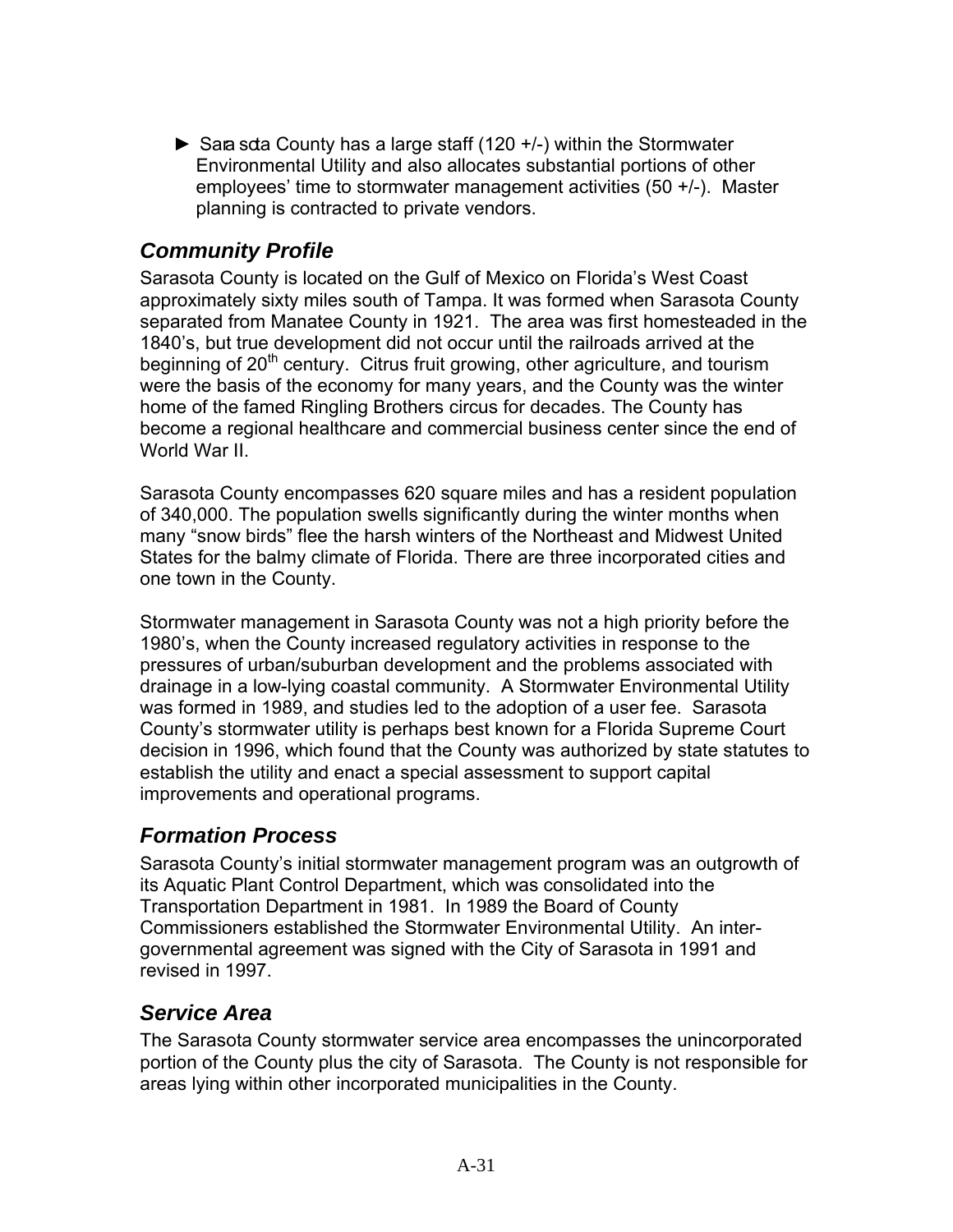# *Role and Program*

The Stormwater Environmental Utility is responsible for the County's NPDES permit, and performs master planning for those portions of watersheds that lie wholly or partially in the County. However, it does not perform monitoring associated with the NPDES permit. The Utility is also responsible for capital improvements to and maintenance of the stormwater systems in the unincorporated areas and within the city of Sarasota. County programs are limited to those facilities located in publicly-owned properties and rights-of-way and those within dedicated easements. Systems located on private property and not subject to easements are the responsibility of the property owners. The Utility is also responsible for regulation of the use, storage, and disposal of sediments, herbicides, and other materials, and performs public relations, customer service, development review, and administration of the master account files for benefit assessments. Street sweeping is done by the Road and Bridge Division (Public Works) using sweepers purchased by the Stormwater Environmental Utility. Water Quality monitoring and enforcement is performed by the County's Environmental Services/Pollution Control Department.

#### *Governance Structure*

The Stormwater Environmental Utility is a separate account unit operating as a division of the Public Works Business Center. It is governed by the five-member Board of County Commissioners and is within the County Administrator's organizational control.

# *Organization and Staffing*

As a division of the Public Works Business Center, the Stormwater Environmental Utility interacts extensively with other County units. The Utility staff numbers 120 (+/-), and it also financial supports a portion of the personnel expense associated with nearly 50 other County employees whose roles involve them in various aspects of stormwater management.

# *Funding*

The Stormwater Environmental Utility budget in 2005 is approximately \$20,000,000, with about \$6,000,000 being for capital projects. Funding for the Stormwater Environmental Utility is derived primarily from a composite special benefit unit assessment that has four components. The benefit assessment is based on a calculation methodology that takes both pervious and impervious areas on each property into account. An equivalency unit approach is employed that has several rate classifications for residential properties and individual charges for non-residential that reflects the hydrology of each property. The equivalency unit is referred to as the "Equivalent Stormwater Unit", or ESU, and represents an "effective impervious area" of 3,153 square feet.

The ESU was determined by statistical analysis to be the average condition on single-family residences in the County, i.e. the total area and condition of an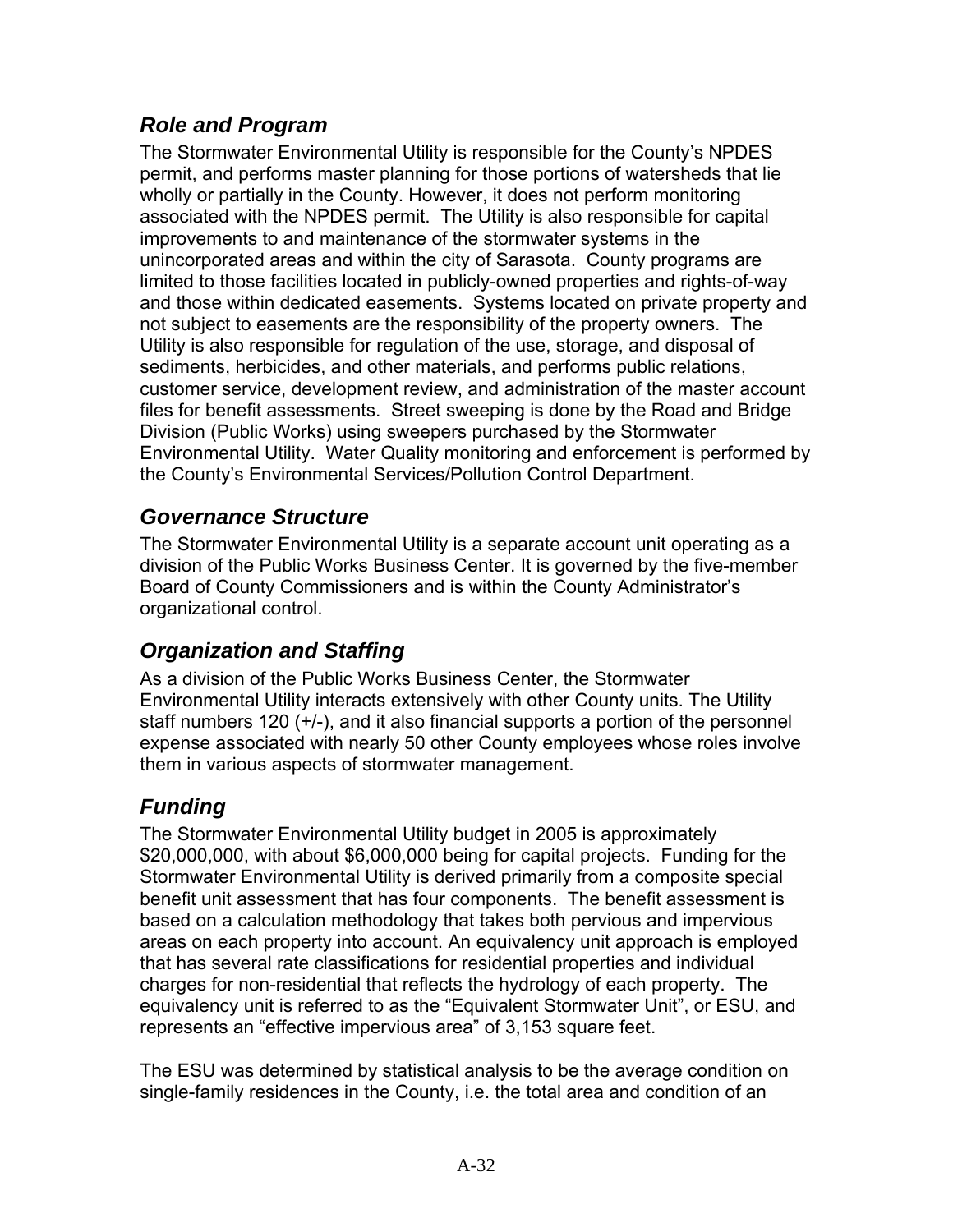average single-family residence burdens the stormwater systems and programs in the manner attributable to 3,153 square feet of impervious coverage. The ffective impervious area for non-residential properties is determined by applying e or meadow because of the land management practices in the citrus groves and a formula that considers both impervious and pervious areas on each property and the conditions present in each case. For example, the pervious areas of citrus groves and orchards are treated differently than pervious areas in pasture orchards which alter the hydrology. "Urban pervious" surfaces, such as contoured mown lawns, have a much higher effective impervious value than other pervious conditions.

area, customer service (administration), master planning, and maintenance. The than a charge per ESU, and is presently \$3.20/year. The master planning and maintenance benefit unit assessments are uniform throughout the County, and assessed \$80.45 annually for these three components of the benefit assessment, Three benefit unit assessment components are uniform throughout the service customer service benefit assessment is a fixed value for each account rather are based on the number of ESU on each property. The master planning assessment is currently \$17.92/ESU/year, and the maintenance assessment is \$59.33/ESU/year. On average, a medium size single-family residence is or approximately \$6.70 per month.

The capital infrastructure investment component of the benefit unit assessment is reflective of the costs in each designated watershed, and currently varies from assessment applicable to comparable properties in different watersheds may be significantly different. \$12 to \$141 per ESU per year across the County. The result is that the total

discharge rate. The stormwater assessments are billed annually along with the County's property taxes. Collection of delinquent billings is accomplished by a Credits are provided for in the County's assessment methodology, primarily in relation to the capital improvement benefit assessments. Calculation of the credits is based on three factors, runoff quantity, runoff quality, and peak lien process similar to that applicable to property taxes.

#### *Inter-governmental Cooperation*

planning and construction of major systems, and flood control/emergency stormwater management services, but three other municipalities retain The Sarasota County stormwater program is closely coordinated with the cities' programs in the area, especially in terms of NPDES permit compliance, master response. The city of Sarasota has contracted with the County to provide responsibility for management of the local drainage systems in their communities.